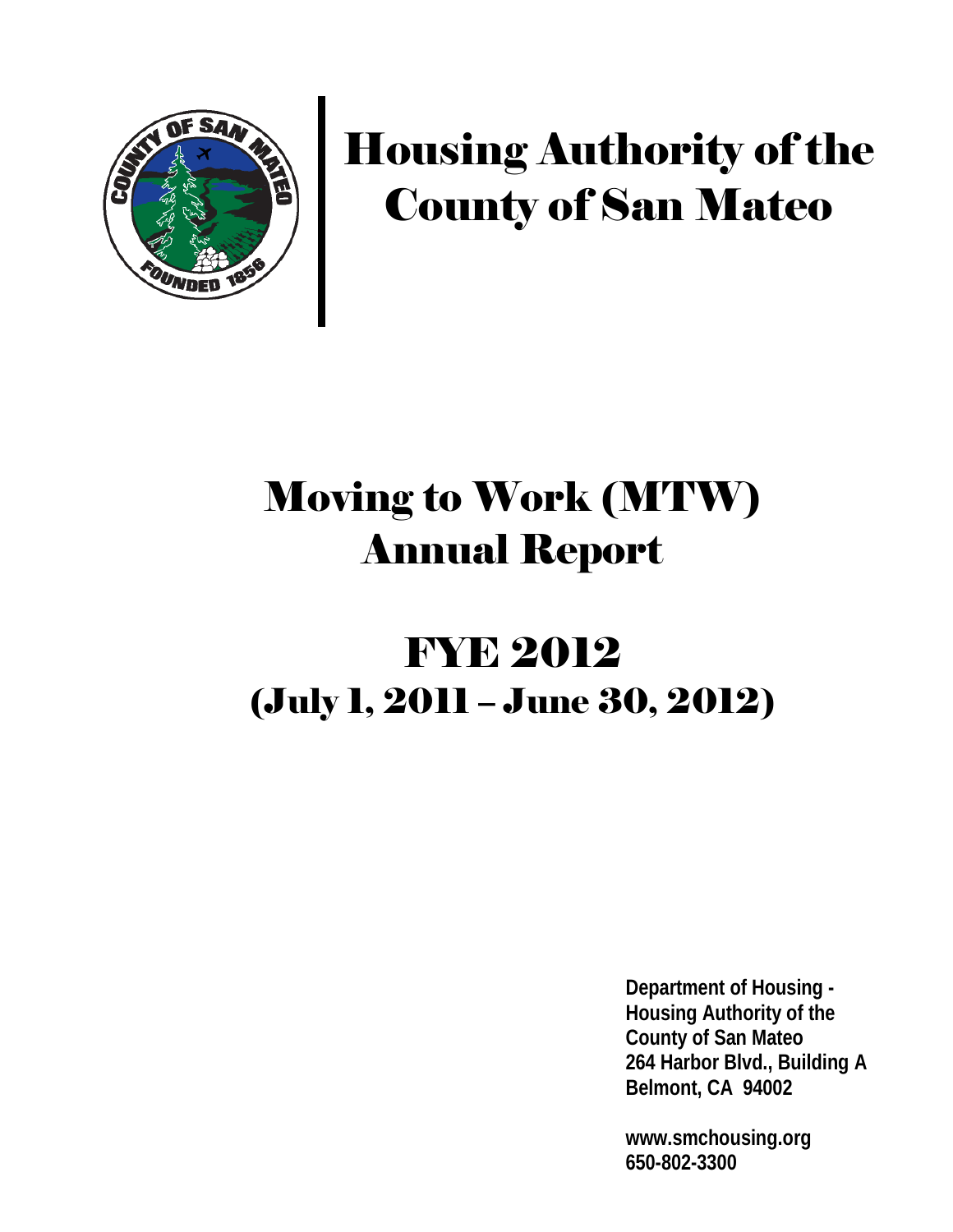# **Department of Housing/Housing Authority**

Duane Bay, Director, Department of Housing William Lowell, Executive Director, Housing Authority

# **MTW Annual Report prepared by**

Veronica Gomez, MTW Program Coordinator

With significant contributions from:

- Cindy Chan, Rental Programs Manager
- Barbara Leff, Financial Services Manager
- Debbie McIntyre, Administrative Services Manager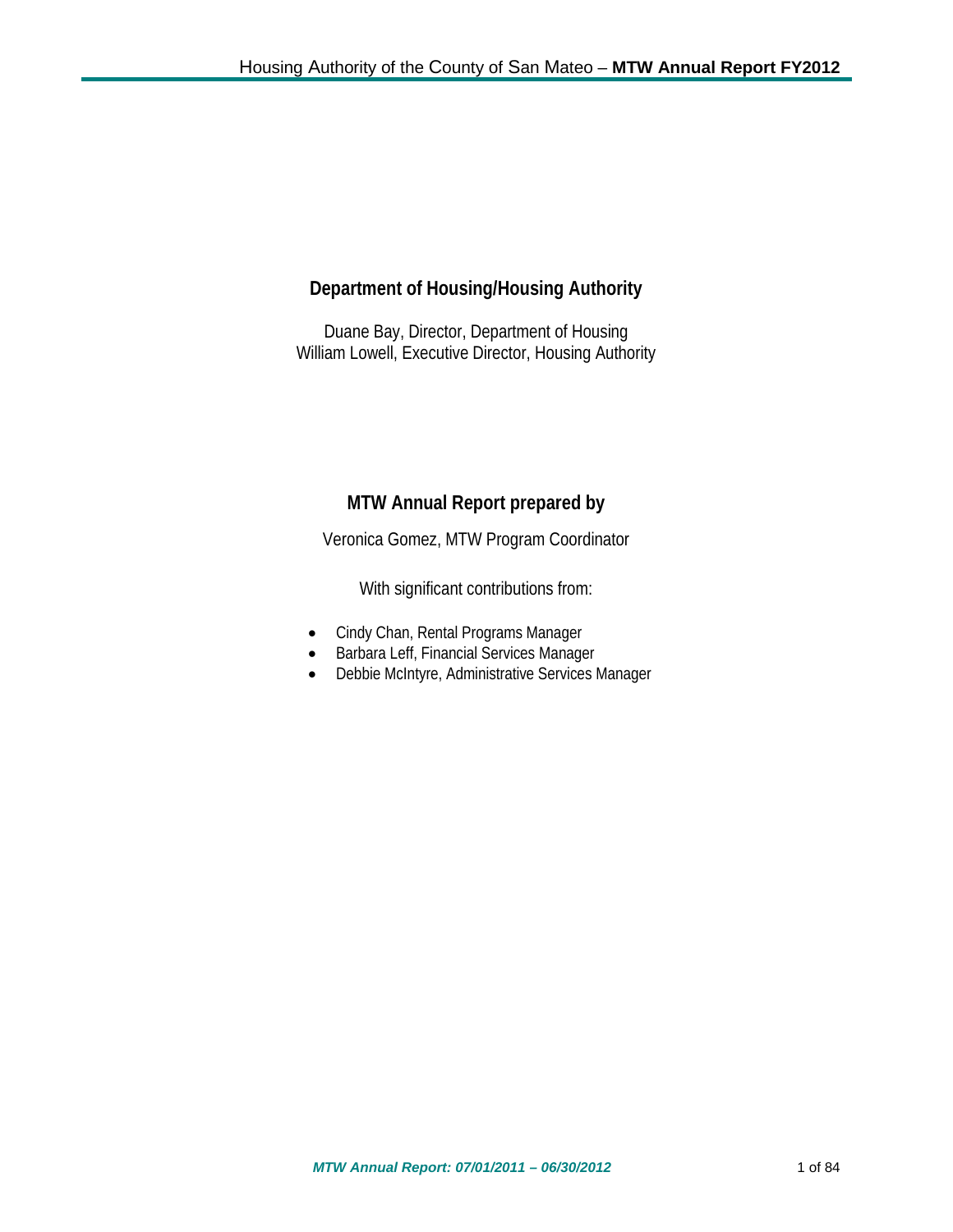## **Introduction**

## **Table Of Contents:**

| Section I:      | <b>Table of Contents</b><br>Overview of the Agency's Ongoing MTW Goals<br>and Objectives                                               | $\overline{2}$<br>3 |
|-----------------|----------------------------------------------------------------------------------------------------------------------------------------|---------------------|
| Section II:     | <b>General Housing Authority Operating Information</b><br>Housing Stock Information<br>Leasing Information<br>Waiting List Information | 5                   |
| Section III:    | Non-MTW Related Housing Authority Information<br>(Optional)                                                                            | 12                  |
| Section IV:     | Long-term MTW Plan<br>(Optional)                                                                                                       | 12                  |
| Section V:      | Proposed MTW Activities: HUD approval requested                                                                                        | 13                  |
| Section VI:     | On-going MTW Activities: HUD approval previously granted                                                                               | 14                  |
| Section VII:    | Sources and Uses of Funding                                                                                                            | 81                  |
| Section VIII:   | Administrative                                                                                                                         | 85                  |
| Appendix One:   | <b>HACSM Hardship Policy</b>                                                                                                           |                     |
| Appendix Two:   | HACSM Affordability Calculation Tool                                                                                                   |                     |
| Appendix Three: | <b>HACSM Tiered Subsidy Table</b>                                                                                                      |                     |
| Appendix Four:  | Certification of MTW Statutory Compliance                                                                                              |                     |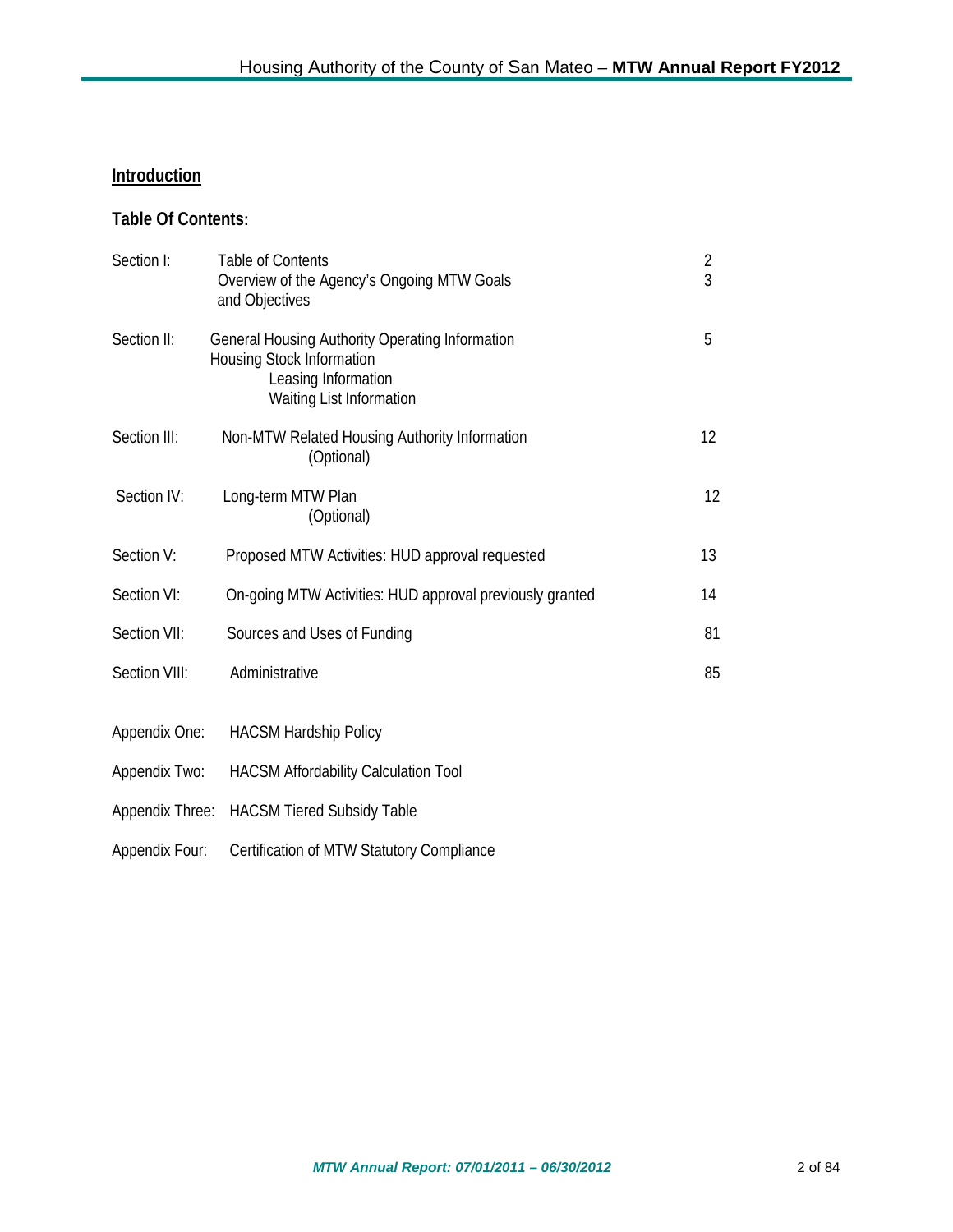## **Overview of the Agency's ongoing MTW goals and objectives**

The Moving to Work (MTW) Demonstration Program, created by Congress in 1996, establishes three overarching goals for all participating Housing Authorities:

- 1. Design and test various approaches for providing and administering housing assistance that reduce costs and achieve greater cost effectiveness in Federal expenditures
- 2. Design and implement new ways to increase participating families self-sufficiency
- 3. Increase the housing choices for low-income families

In May 2000, the Department of Housing and Urban Development (HUD) signed an agreement with the Housing Authority of the County of San Mateo (HACSM) granting its request for MTW Demonstration Program status. At that time, a total of 300 vouchers were designated as MTW vouchers with certain self-sufficiency features and timelimited assistance requirements built into the program design. HACSM's original MTW self-sufficiency program has continued to be refined to more accurately meet the needs of the participants. In April 2008, HACSM signed the new MTW Standard Agreement, extending HACSM's MTW contract to the year 2018, while expanding its MTW authority from the original 300 voucher self-sufficiency program to one covering the entire Housing Choice Voucher (HCV) and Public Housing Programs.

This MTW Report showcases the ongoing results of HACSM's expanded Moving to Work program. The ability to make programmatic choices based on local circumstances has allowed HACSM to transform the affordable housing programs for San Mateo County residents. For example,

- In January 2009, HACSM began implementation of its Housing Readiness Program. Partnering with the San Mateo County Center on Homelessness and other homeless service providers, HACSM developed a pilot program to serve up to 60 homeless individuals and families with three years of rental subsidy while they also receive supportive services. This program, which has been increased to 100 vouchers, responds to critical needs identified in San Mateo County's HOPE Plan, a comprehensive 10-year plan to end homelessness, and follows the "housing first" strategy.
- In March 2010, HACSM implemented an extensive HCV rent reform initiative, the Tiered Subsidy Table, which greatly simplifies subsidy calculations while informing families of the actual maximum dollar amount that the Housing Authority will contribute to their housing costs *at the time* they receive their voucher. With this knowledge, participants have been able to find and secure units much more quickly and make clear decisions as to their housing costs.
- To increase administrative efficiencies, HACSM instituted several key MTW activities that reduce or eliminate overly bureaucratic and costly processes. One of these activities is HACSM's ability to accept tenant provided documents, such as paystubs and medical receipts that were clearly generated by the respective party instead of faxing and/or mailing third party verification forms to each provider. Other activities include: implementation of biennial inspections, implementation of biennial recertifications for elderly/disabled households, elimination of the Earned Income Disallowance (EID), elimination of excluded income sources from the families adjusted income calculation, and elimination of asset income for assets valued less than \$50,000.
- In November 2011, HACSM implemented its Provider-Based Assistance (PBA) Program. Utilizing its "Local Non-Traditional Use of Funds" authorization, the agency has designed a new program to serve members of our local community who are either not served, or are underserved, by the voucher programs or other grant programs due to their unique circumstances. The PBA program enables local service providers to provide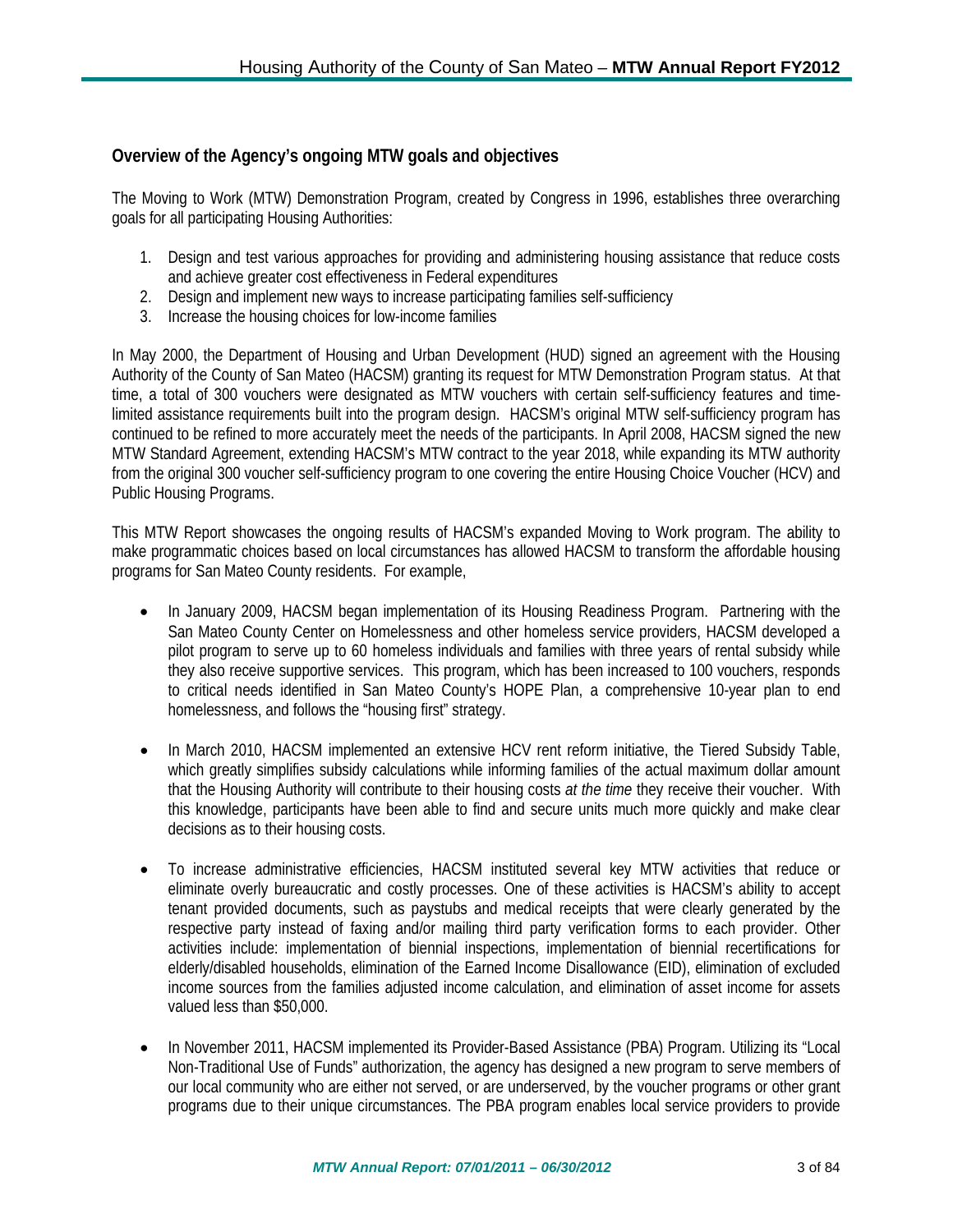time-limited rental assistance, in connection with supportive services, to individuals in special needs populations.

The first PBA contract was awarded to CORA (Community Overcoming Relationship Abuse), creating a new way of meeting the housing needs of survivors of domestic violence. The subsidy under this award will provide up to three years of rental assistance for 15 households. The second PBA contract was awarded to The Service League of San Mateo County and is targeted to low-level male and female offenders who have been recently released from incarceration. The subsidy under this award will provide approximately 18 months rental assistance to 16 households.

Both of these programs are designed to provide a short-term bridge to households in crisis by providing them with housing and supportive services to get back on their feet. The program was designed in partnership with the supportive service providers, who have the intimate knowledge and skills to address the specific needs of their clients and further supports each client's successful graduation from the program.

Because the program is time-limited, more families in need in San Mateo County have the possibility of receiving the assistance over time.

• In January 2012, HACSM converted its case management and financial reporting software system. Most of the conversion and data clean-up occurred during the months prior to January 2012; however, some discrepancies continued to be resolved during the first 30 to 60 days after the January 'go-live' date. As a result, much of the reporting period was devoted to the software conversion.

As a result of the conversion to the new software, HACSM is finding that many elements of reporting specific to MTW are difficult to obtain. Most of the standard software reports are not relevant to MTW and require customization. We continue to work on customizing the system to retrieve the required data.

The mission of HACSM is to:

- Preserve and increase the availability of decent, safe, and affordable housing;
- Ensure equal opportunity in housing for all;
- Promote the self-sufficiency and asset development of families and individuals; and
- Improve community quality of life and economic viability.

The flexibilities of the MTW program have allowed HACSM to better meet this mission through program re-design and innovation.

As evidenced in this report, HACSM is committed to increasing the housing choices for families, further developing administrative efficiencies, and promoting the self-sufficiency of the program participants.

HACSM continues to research and review industry best practices, as well as initiatives implemented by other MTW agencies across the nation, to further support the housing needs of the families of San Mateo County.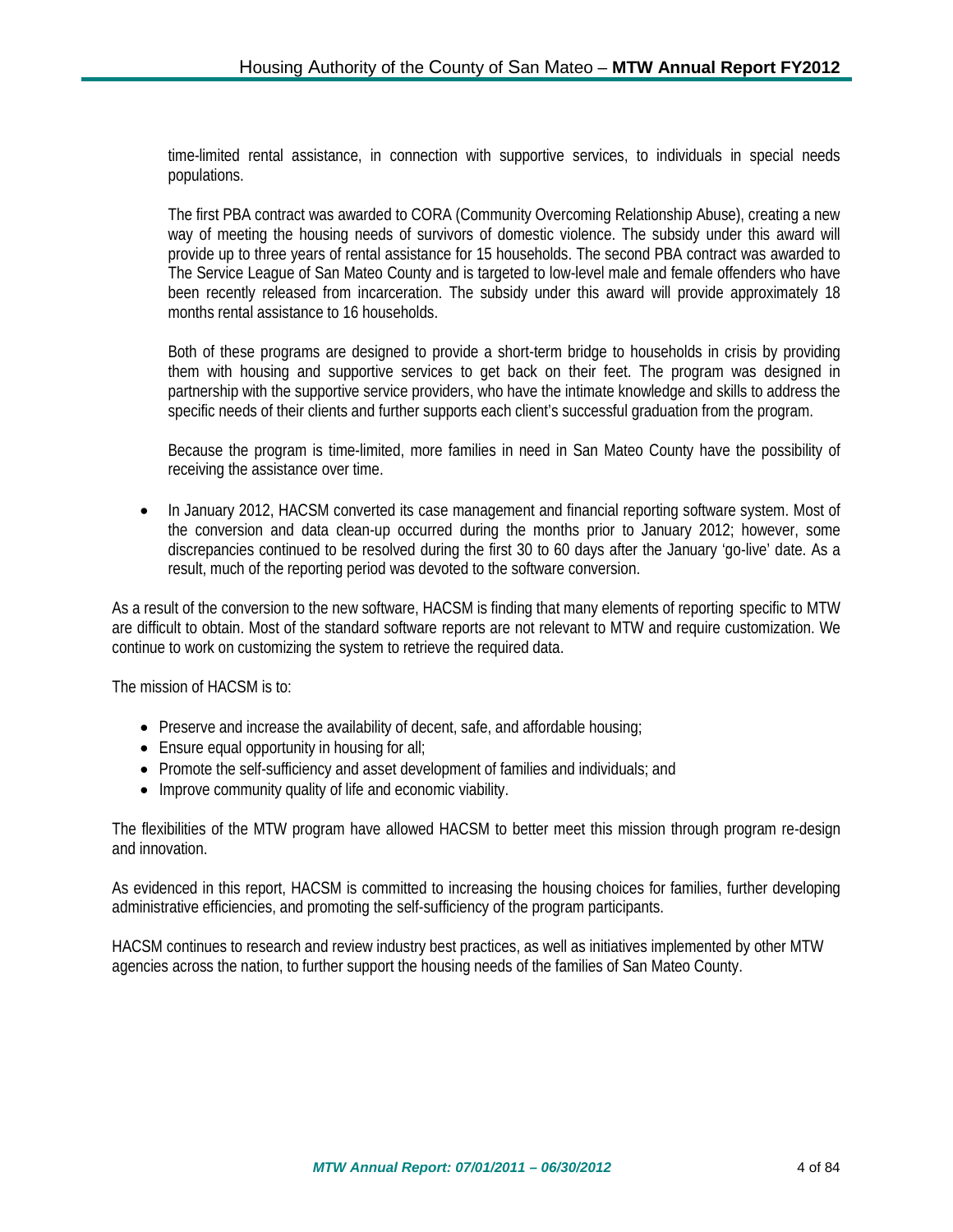## **SECTION II – General Housing Authority Operating Information**

#### **A. Housing Stock Information**

**1. Number of public housing units at the end of the Plan year (discuss any changes over 10%):** 

| <b>Development</b> | vpe   | <b>Number of Units</b> |
|--------------------|-------|------------------------|
| Camino Village     | amily | $\sim$<br>υc           |

#### **2. Description of any significant capital expenditures by development (>30% of the HACSM's total budgeted capital expenditures for the fiscal year):**

HACSM completed general site improvements at El Camino Village, Development #CA000004. For many years, erosion issues have occurred at the back of the property; HACSM built a retaining wall and added a sport court and barbeque area for the residents' use and enjoyment. The cost of the project was approximately \$240,000.

#### **3. Description of any new public housing units added during the year by development (specifying bedroom size, type, accessible features, if applicable);**

HACSM did not add new public housing units during the year.

**4. Number of Public Housing units removed from the inventory during the year by development specifying the justification for the removal:**

HACSM did not remove Public Housing units from the inventory during the year.

**5. Number of MTW HCV authorized at the end of the Plan year, discuss any changes over 10%:**

| Program Type                      | Beginning FY 2012 | Changes | Ending FY 2012 |  |
|-----------------------------------|-------------------|---------|----------------|--|
| <b>Housing Choice</b><br>Vouchers |                   |         |                |  |

#### HACSM has 4172 MTW HCV authorized units.

#### **6. Number of non-MTW HCV authorized at the end of the Plan year, discuss any changes over 10%;**

| Program Type              | Beginning FY 2012 | Changes | Ending FY 2012 |
|---------------------------|-------------------|---------|----------------|
| Moderate Rehabilitation   | 130               |         | 130            |
| <b>Family Unification</b> |                   |         | 4t.            |
| <b>VASH</b>               | J                 |         |                |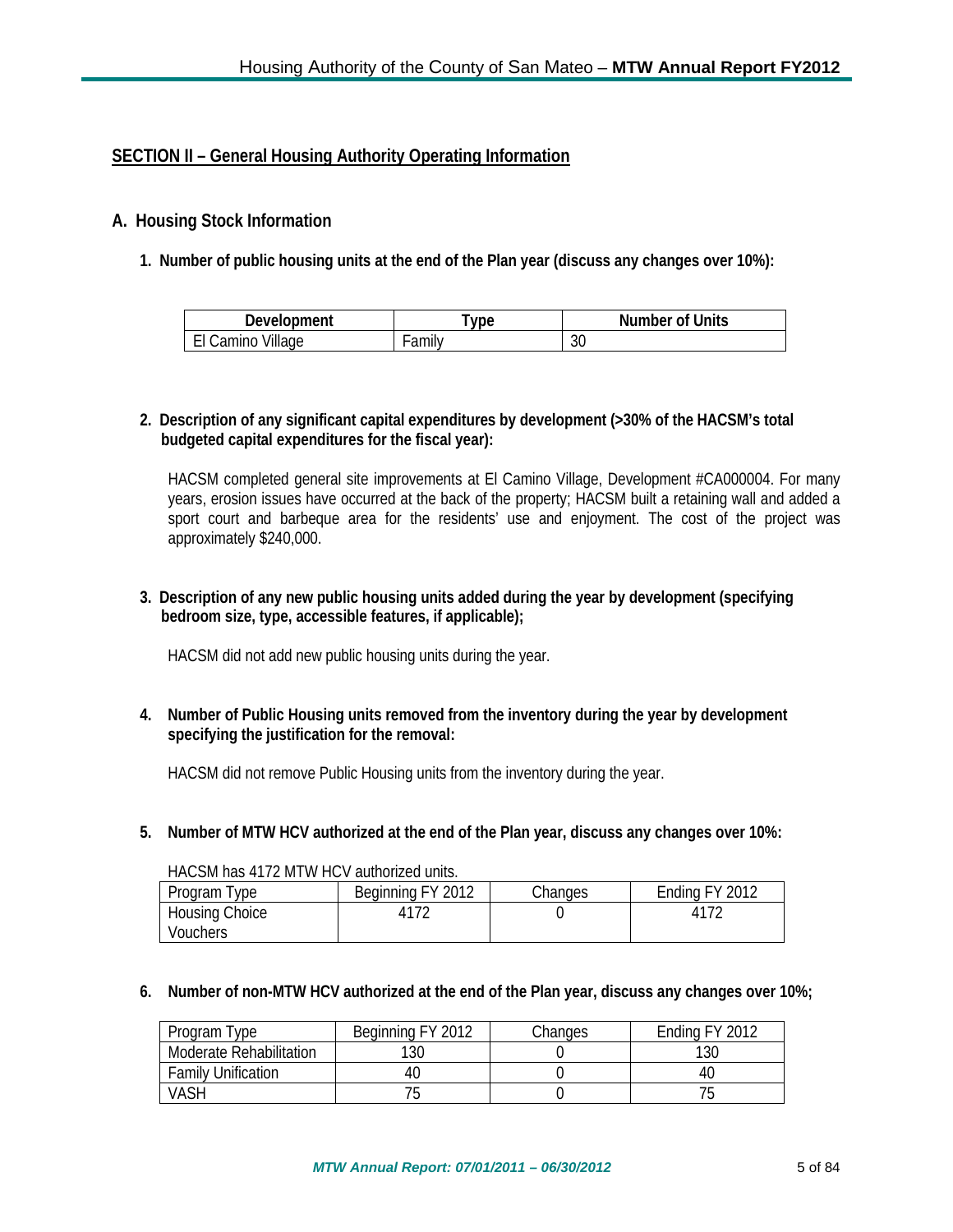#### **7. Number of HCV units project-based during the Plan year, including description of each separate project:**

Of the 4172 Housing Choice Vouchers (Section 8), 611 are project-based. HACSM plans to increase the number of project-based vouchers from its allocated funding in the future. In FY2010 HACSM completed the selection process for one new project-based project consisting of 47 units. HACSM entered into an AHAP in February 2011. Construction of this project will be completed in August 2012. HACSM estimates full lease-up by October 2012.

In March 2011, HACSM completed a 2<sup>nd</sup> RFP process and selected two developments; both are new construction projects, 2000 S. Delaware in San Mateo and Coastside Senior Housing in Half Moon Bay. In March 2012, HACSM entered into an AHAP with MidPen Housing for 30 units at 2000 S. Delaware, San Mateo. Construction at 2000 S Delaware has begun. Occupancy is expected in late 2013. The 39-unit Coastside Senior Housing is undergoing Subsidy Layering Review at this time.

Additionally, in February 2012, based on a competitive selection process to develop and operate 160 units of affordable senior housing that will replace the existing Half Moon Village, HACSM approved 44 Project Based units for Phase I of the development. HACSM intends to give waiting list preference to the existing Half Moon Bay residents who require relocation due to the redevelopment of the Village. Phase I of the project will undergo Subsidy Layering Review in Fall 2012.

Midway Village, previously a public housing development, was transitioned to Project-Based Voucher assistance on May 1, 2011. The 150 project-based units at Midway Village are included in the number stated above.

| <b>Property Name</b>   | City                | <b>Total Units</b> |
|------------------------|---------------------|--------------------|
| 2000 S Delaware        | San Mateo           | 30                 |
| 636 El Camino          | South San Francisco | 47                 |
| Delaware Place         | San Mateo           | 16                 |
| Edgewater Isle         | San Mateo           | 91                 |
| Half Moon Village      | Half Moon Bay       | 60                 |
| Hillside Terrace       | Daly City           | 16                 |
| <b>Hilton Street</b>   | Redwood City        | 6                  |
| Magnolia Plaza         | South San Francisco | 48                 |
| Midway Village         | Daly City           | 150                |
| <b>Newell Housing</b>  | East Palo Alto      | 10                 |
| Pacific Oak Associates | Pacifica            | 50                 |
| <b>Pine Street</b>     | Redwood City        | 6                  |
| Redwood Oaks           | Redwood City        | 33                 |
| Robbin's Nest          | San Carlos          | 6                  |
| St. Matthew            | San Mateo           | 18                 |
| <b>Willow Terrace</b>  | Menlo Park          | 11                 |
| The Woodlands          | East Palo Alto      | 13                 |

Listed below are HACSM's current project-based properties under HAP or AHAP: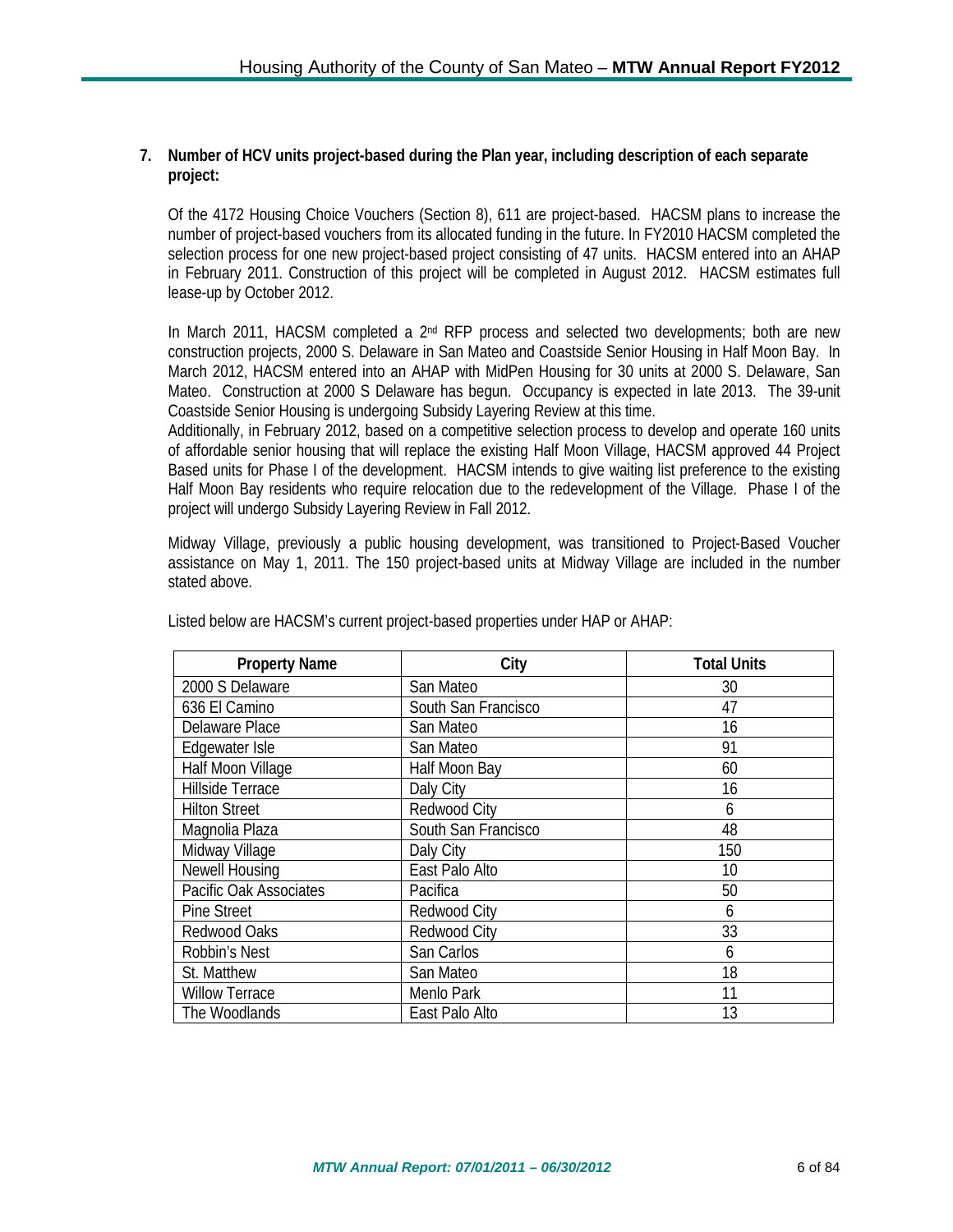**8**. **Overview of other housing managed by the Agency, e.g. tax credit, state-funded, market rate.**

| Program                      | Unit Authorized |
|------------------------------|-----------------|
| Shelter Plus Care (non-MTW)  |                 |
| Supportive Housing (non-MTW) |                 |

#### **B. Leasing Information - Actual**

- **1. Total number of MTW PH units leased in Plan year:** 30
- **2. Total number of non-MTW PH units leased in Plan year:** N/A
- **3. Total number of MTW HCV units leased in Plan year:** 4172
- **4. Total number of non-MTW HCV units leased in Plan year:** 218 (This includes the actual lease up for the VASH, Mod Rehab and Family Unification programs.)

| Program Type                   | Unit Authorized | Unit Leased FY 2012 |
|--------------------------------|-----------------|---------------------|
| <b>Moderate Rehabilitation</b> | 130             | 126                 |
| <b>Family Unification</b>      | 4U              | 36                  |
| VASH                           | 'ე              | Ⴢჿ                  |

#### **5. Description of any issues related to leasing of PH or HCVs:**

Moderate Rehabilitation: There are no issues related to leasing the Moderate Rehabilitation units. The 3% vacancy rate was due to normal turnovers.

Family Unification: There have been program completions for foster youths for whom the subsidy is limited to 18 months. HACSM is working closely with the San Mateo County Families and Children Services to utilize all available vouchers.

VASH: Referrals from the VAMC have been insufficient. In order to account for attrition and leasing success rates, HACSM must receive a large number of referrals, a number that may exceed the number of available vouchers. VAMC has not agreed to this concept and will not adopt the practice of over issuance of vouchers. VAMC limits its referral numbers based on its caseload standard for VA case managers, which includes veterans that are at the beginning stage of the referral process.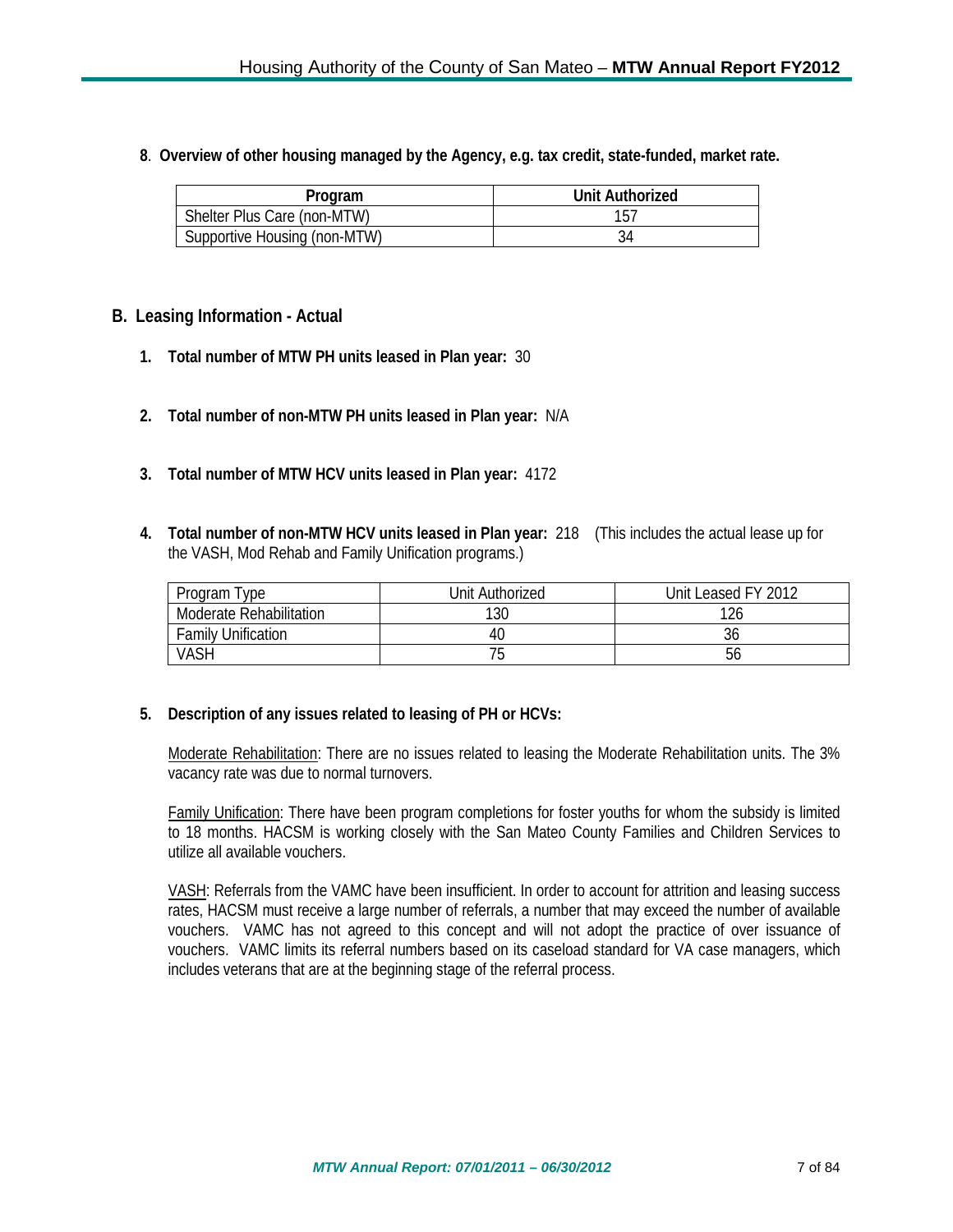**6. Number of project-based vouchers committed or in use at the end of the Plan year, describe project where any new vouchers are placed (include only vouchers where Agency has issued a letter of commitment in the plan year.)**

Of the 4172 Housing Choice Vouchers (MTW), 534 are in use for the above referenced Project-Based developments. Of the 534, 150 are new and are placed with Midway Village, a previous public housing development in Daly City, California.

In addition, 77 vouchers are under AHAP or HAP for two new construction projects: 47 units in South San Francisco and 30 units in San Mateo, California.

As part of the larger Half Moon Village redevelopment, HACSM has issued a letter of commitment for 39 vouchers for a new senior project in Half Moon Bay.

#### **C. Waiting List Information**

**1. Number and characteristics of households on the waiting lists (all housing types) at the end of the plan year**

| <b>Public Housing</b>                  |               |                                  |  |  |
|----------------------------------------|---------------|----------------------------------|--|--|
| Waiting list total                     | 1188          |                                  |  |  |
| Approximate Annual turnover            | 4             |                                  |  |  |
|                                        | # of families | % of total families <sup>1</sup> |  |  |
| <b>Elderly families</b>                | 5             | 0.4%                             |  |  |
| Disabled families                      | 282           | 23.6%                            |  |  |
| White                                  | 291           | 24.5%                            |  |  |
| <b>Black/African American</b>          | 354           | 29.8%                            |  |  |
| American Indian/Alaska native          | 13            | 1.1%                             |  |  |
| Asian                                  | 182           | 15.3%                            |  |  |
| Native Hawaiian/Other Pacific Islander | 85            | 7.2%                             |  |  |
| Other                                  | 218           | 18.4%                            |  |  |
| Hispanic or Latino                     | 350           | 29.5%                            |  |  |
| Non Hispanic or Latino <sup>2</sup>    | 838           | 70.5%                            |  |  |

 $1$  The total percentage is more than 100% because multiple characteristics apply to some families

<sup>2</sup> Includes non-Hispanic and unknown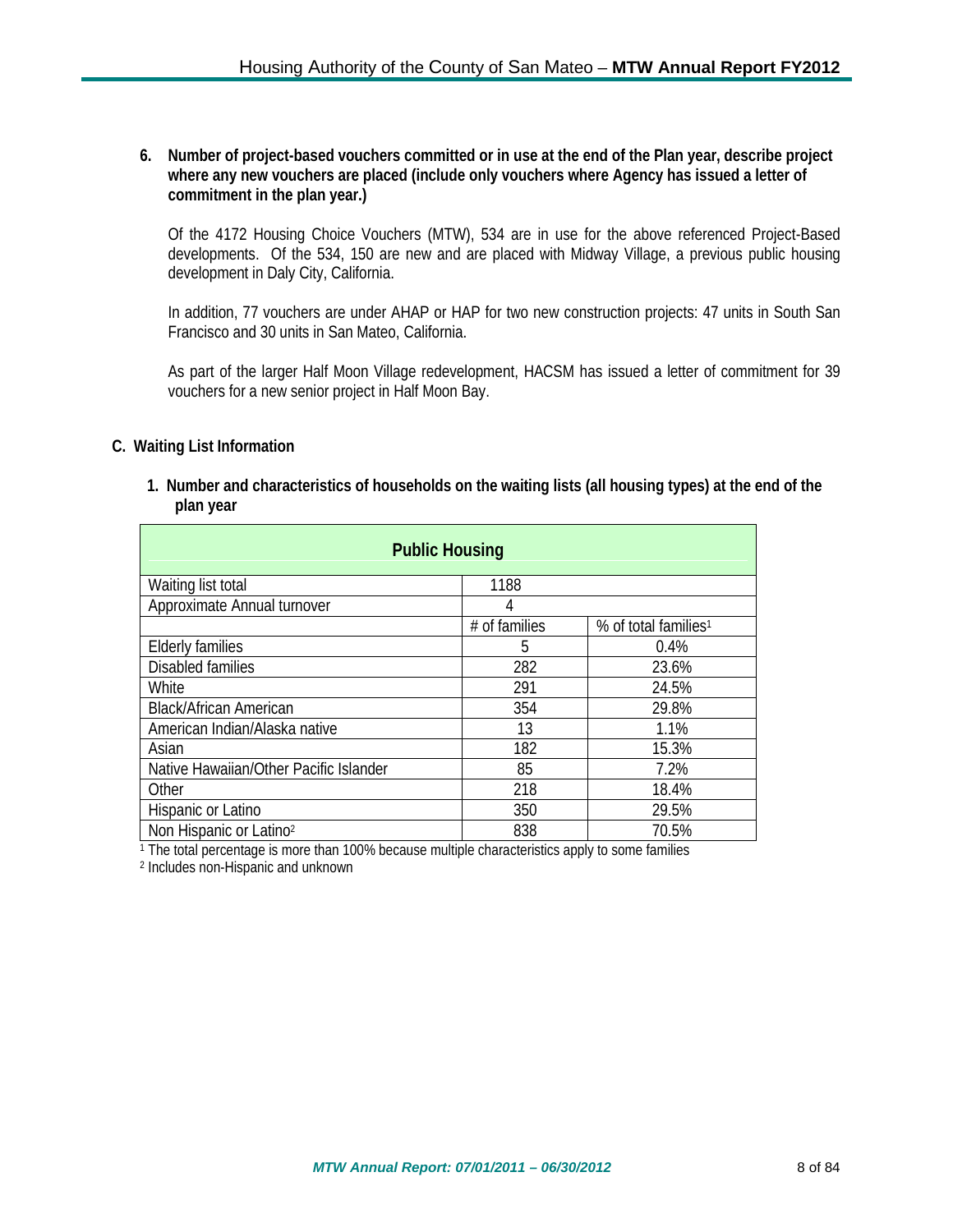| <b>Section 8 - Housing Choice Voucher</b> |               |                                  |  |
|-------------------------------------------|---------------|----------------------------------|--|
| Waiting list total                        | 921           |                                  |  |
| Approximate Annual turnover               | 288           |                                  |  |
|                                           | # of families | % of total families <sup>1</sup> |  |
| <b>Elderly families</b>                   | 50            | 5.4%                             |  |
| Disabled families                         | 194           | 21.1%                            |  |
| White                                     | 176           | 19.1%                            |  |
| <b>Black/African American</b>             | 614           | 66.7%                            |  |
| American Indian/Alaska native             | 38            | 4.1%                             |  |
| Asian                                     | 43            | 4.7%                             |  |
| Native Hawaiian/Other Pacific Islander    | 33            | 3.6%                             |  |
| Other                                     | 14            | 1.5%                             |  |
| Hispanic or Latino                        | 122           | 13.2%                            |  |
| Non Hispanic or Latino <sup>2</sup>       | 799           | 86.8%                            |  |

<sup>1</sup> The total percentage is more than 100% because some families chose more than one race

<sup>2</sup> Includes non-Hispanic and unknown

| Section 8 - Project-Based              |               |                                  |  |  |
|----------------------------------------|---------------|----------------------------------|--|--|
| Waiting list total                     | 4478          |                                  |  |  |
| Approximate Annual turnover            | 24            |                                  |  |  |
|                                        | # of families | % of total families <sup>1</sup> |  |  |
| <b>Elderly families</b>                | 1254          | 28%                              |  |  |
| Disabled families                      | 1124          | 25.1%                            |  |  |
| White                                  | 2252          | 50.29%                           |  |  |
| <b>Black/African American</b>          | 1175          | 26.24%                           |  |  |
| American Indian/Alaska native          | 114           | 2.55%                            |  |  |
| Asian                                  | 868           | 19.38%                           |  |  |
| Native Hawaiian/Other Pacific Islander | 247           | 5.52%                            |  |  |
| Other                                  | 97            | 2.17%                            |  |  |
| Hispanic or Latino                     | 1306          | 29.16%                           |  |  |
| Non Hispanic or Latino                 | 3172          | 70.84%                           |  |  |

<sup>1</sup> The total percentage is more than 100% because some families chose more than one race

<sup>2</sup> Includes non-Hispanic and unknown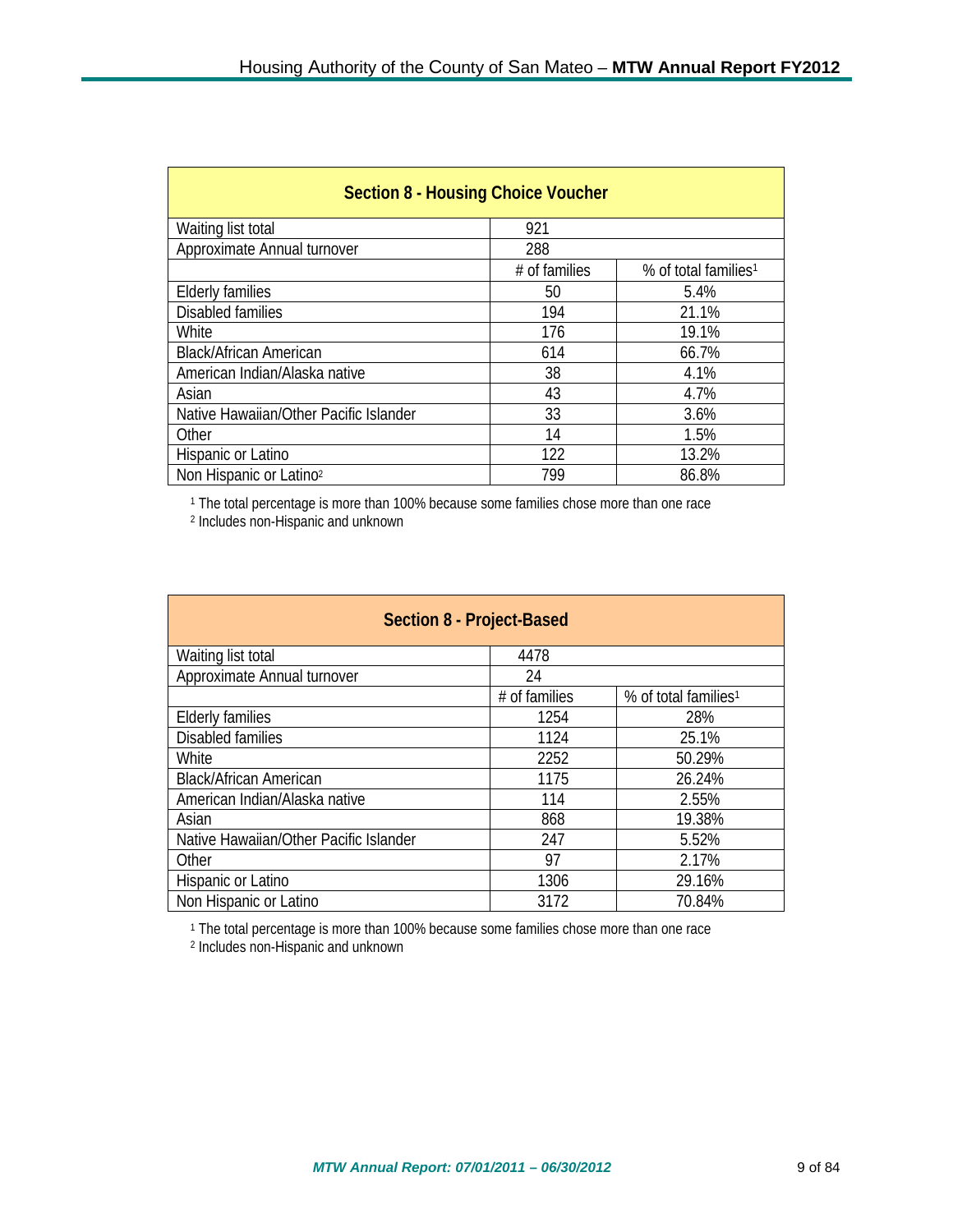| <b>Moderate Rehabilitation</b>         |               |                                  |  |  |
|----------------------------------------|---------------|----------------------------------|--|--|
| Waiting list total                     | 1465          |                                  |  |  |
| Approximate Annual turnover            | 6             |                                  |  |  |
|                                        | # of families | % of total families <sup>1</sup> |  |  |
| <b>Elderly families</b>                | 11            | 0.8%                             |  |  |
| Disabled families                      | 368           | 25.1%                            |  |  |
| White                                  | 476           | 32.5%                            |  |  |
| <b>Black/African American</b>          | 493           | 33.7%                            |  |  |
| American Indian/Alaska native          | 19            | 1.3%                             |  |  |
| Asian                                  | 148           | 10.1%                            |  |  |
| Native Hawaiian/Other Pacific Islander | 81            | 5.5%                             |  |  |
| Other                                  | 190           | 13.0%                            |  |  |
| Hispanic or Latino                     | 398           | 27.2%                            |  |  |
| Non Hispanic or Latino <sup>2</sup>    | 1067          | 72.9%                            |  |  |

<sup>1</sup> The total percentage is more than 100% because some families chose more than one race

<sup>2</sup> Includes non-Hispanic and unknown

### **2. Description of waiting lists (site-based, community-wide, HCV, merged) and any changes that were made in the past fiscal year.**

HACSM currently maintains the following waiting lists:

- Public Housing
- Section 8 Housing Choice Voucher
- Project-Based
- Moderate Rehabilitation

#### **Public Housing**

HACSM's Public Housing Program waiting list is closed, except for its 4 bedroom units. Since all public housing units are fully occupied at this time, only turnover units will need leasing activity.

#### **Section 8 Housing Choice Voucher**

The waiting list for the HCV Program was closed as of July 2008. In July 2008, HACSM opened the waiting list for the HCV Program. Over 23,000 applied during the one week opening period. All completed applications submitted by the deadline were put into an eligible pool. From that pool, HACSM conducted a lottery and randomly selected 3,600 applications to be placed on the waiting list. Since the HCV Program is close to 100% leased-up, only turnover vouchers will need leasing activity.

In 2009, HACSM applied for and was awarded 40 Family Unification Program (FUP) vouchers and as of June 30, 2012, 36 families were leased up. HACSM will give preference to FUP-eligible families and FUP-eligible youths. If HACSM is unable to issue the number of FUP vouchers awarded or FUP funding provided by HUD from its current HCV waiting list, HACSM will reopen the waiting list to accept a FUP applicant family or youth who is not currently on the HACSM HCV waiting list.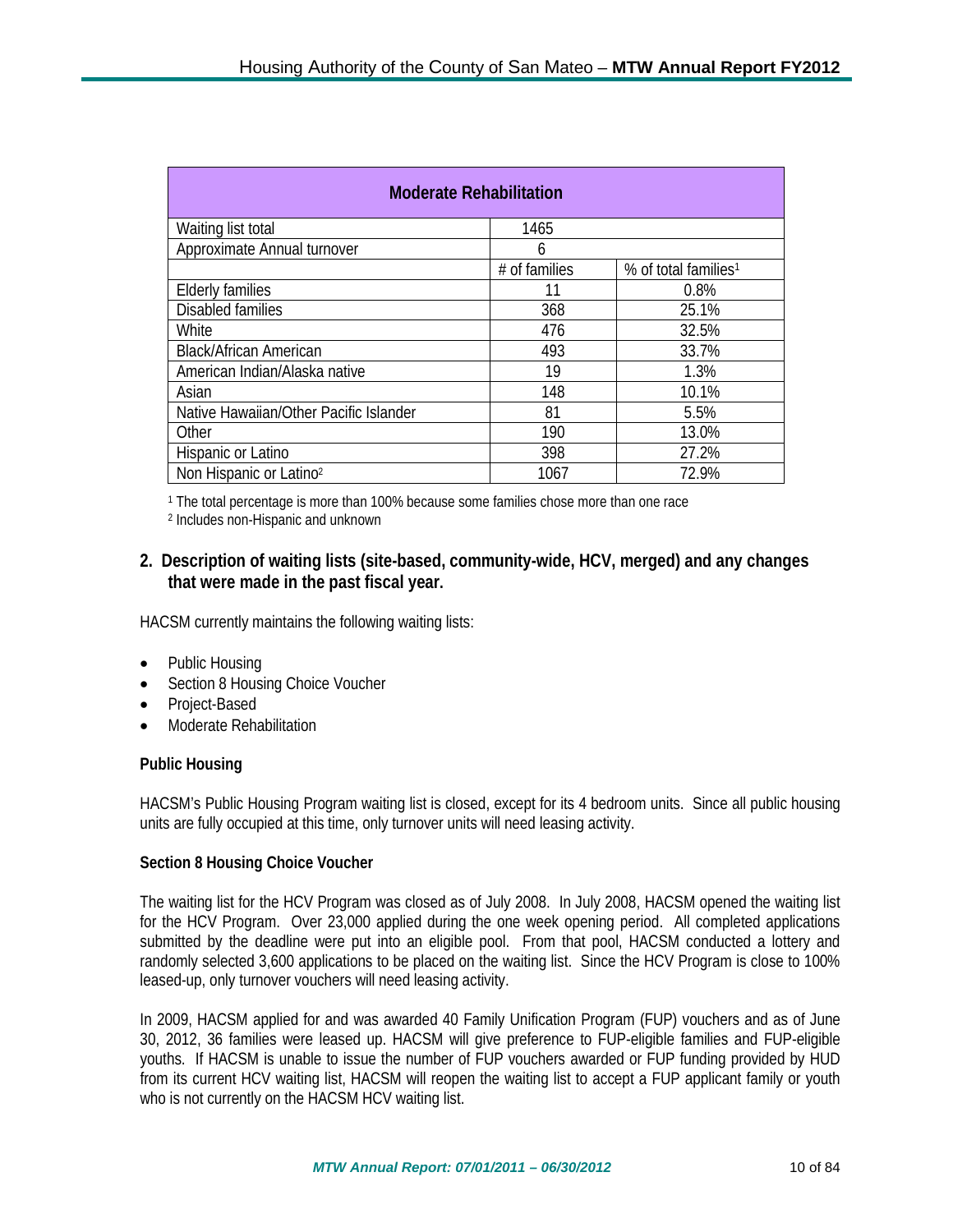In June 2010, HACSM received funding for 25 Veterans Affairs Supportive Housing (VASH) vouchers in partnership with San Francisco Veterans Administration Medical Center, San Bruno Clinic. In July 2011, HACSM received funding for 50 additional VASH vouchers. As of June 30, 2012, 56 families were leased up. HACSM does not maintain a VASH waiting list because only veterans referred by San Francisco VAMC/San Bruno Clinic are accepted into the program.

#### **Project-Based**

HACSM has a combined waiting list for all its Project-Based properties. Applicants indicate which properties they are interested in. Since all Project-Based units are fully occupied at this time, only turnover units require leasing activity. Because of the low turnover rate and high number of families on the waiting list, the Project-Based waiting list will remain closed in FY2013.

#### **Moderate Rehabilitation**

HACSM's Moderate Rehabilitation Program waiting list is currently closed. Because of the low turnover rate and high number of families on the waiting list, the Mod Rehab waiting list will remain closed in FY2013.

Note: Applicants for the Shelter Plus Care, Supportive Housing Program, and Housing Readiness Program (a 2008-2009 MTW initiative within the HCV program) are referred to HACSM by homeless service providers and other community partners. HACSM does not keep waiting lists for the Shelter Plus Care, Supportive Housing Program or the Housing Readiness Program.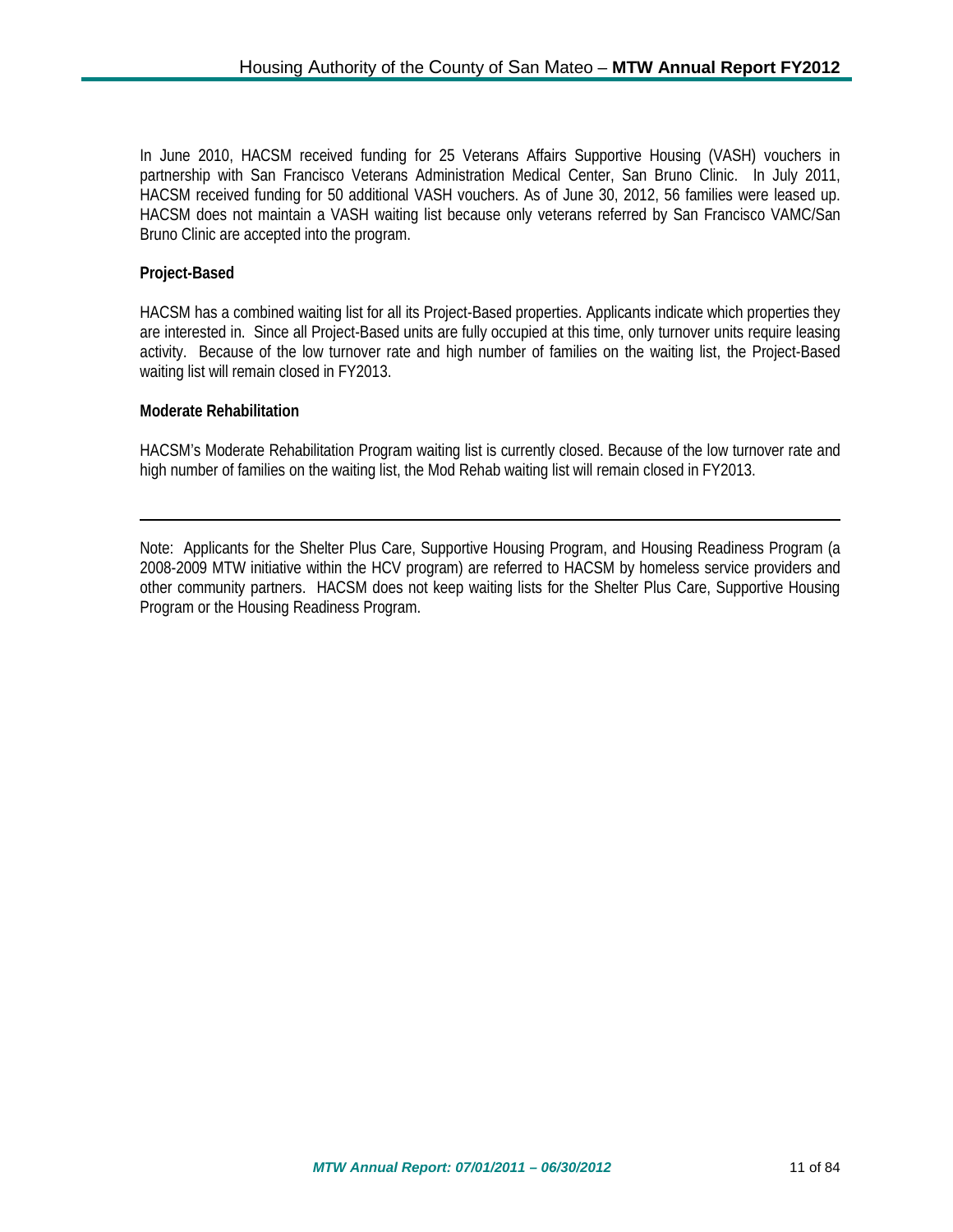## **SECTION III– Non-MTW Related Housing Authority Information**

## **(Optional)**

For information on HACSM's Non-MTW Related activities, please see HACSM's FY2012 MTW Annual Plan, HUD approved and posted at [www.smchousing.org](http://www.smchousing.org/).

## **SECTION IV– Long-Term MTW Plan**

## **(Optional)**

For information on HACSM's Long-Term MTW Plan, please see HACSM's FY2012 and FY2013 MTW Annual Plans, HUD approved and posted at [www.smchousing.org.](http://www.smchousing.org/)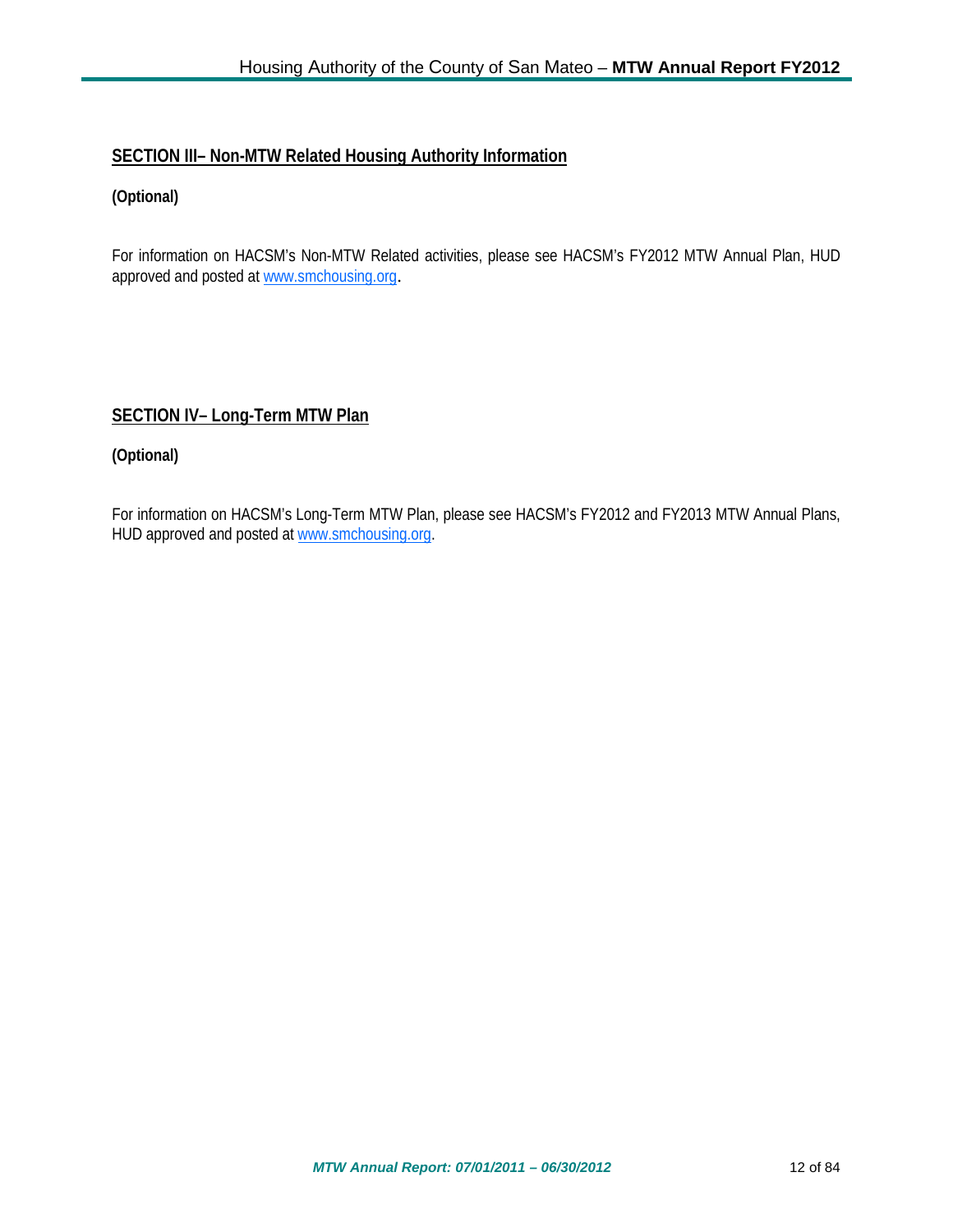## **SECTION V - Proposed MTW Activities**

HACSM has no proposed activities, approved by HUD prior to July 1, 2013, that have not been implemented.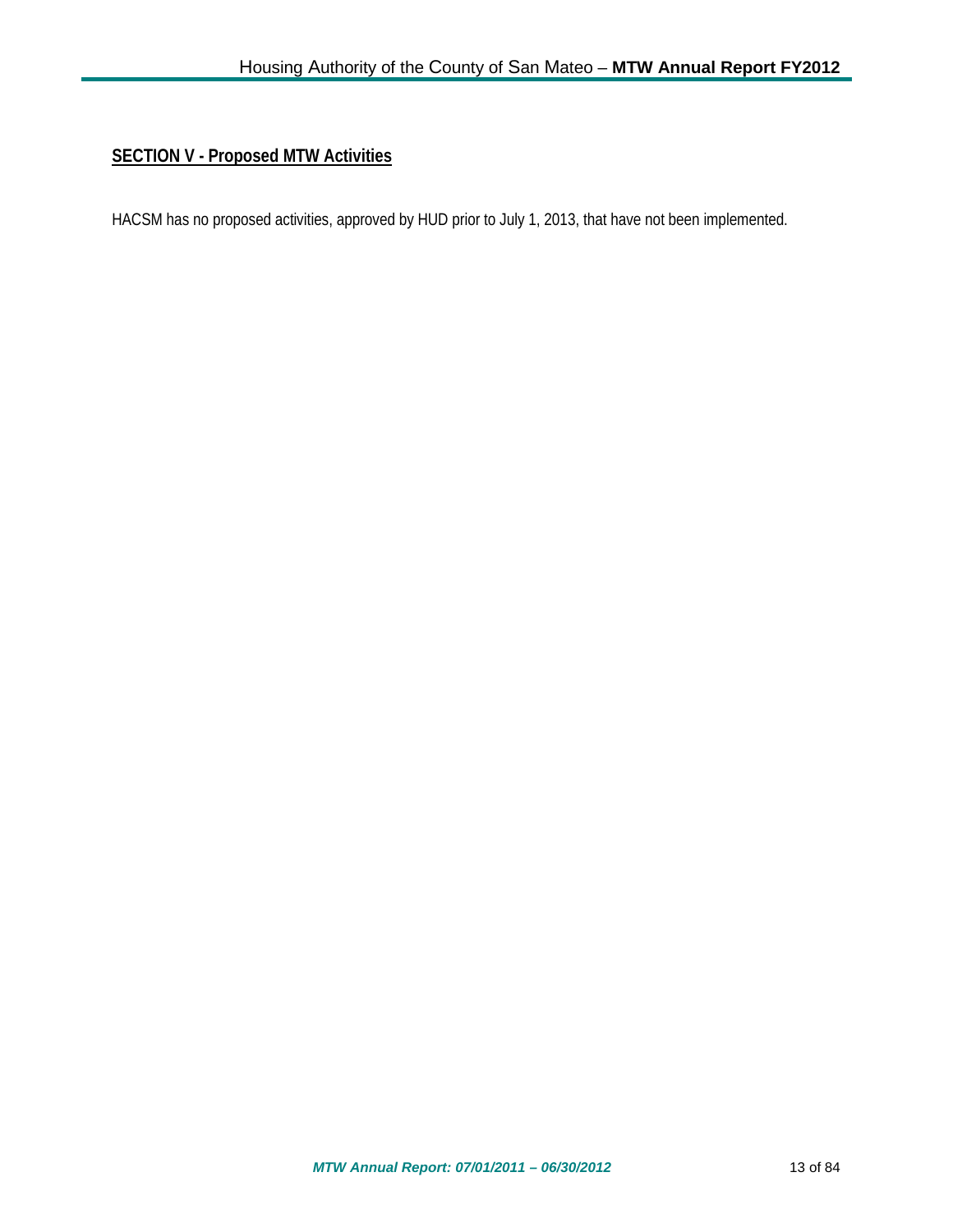## **SECTION VI – On-Going MTW Activities: HUD approval previously granted**

**Executive Summary** of HACSM's MTW activities, since program inception May 2000.

| <b>On-Going Activities</b>                                                                                                                 | Date Identified | Date Implemented                                                                                    |
|--------------------------------------------------------------------------------------------------------------------------------------------|-----------------|-----------------------------------------------------------------------------------------------------|
| Activity #2000.1<br>MTW/FSS Program (in coordination with community self-<br>sufficiency partners)                                         | 5/1997          | 5/1/2000                                                                                            |
| <b>Activity #2009.2</b><br>Housing Readiness Program (in coordination with<br>community supportive services providers)                     | 4/15/2008       | 7/1/2008                                                                                            |
| Activity #2000.3<br>Elimination of 40% affordability cap at initial move<br>in/lease up                                                    | 5/1997          | 5/1/2000                                                                                            |
| <b>Activity #2000.4</b><br><b>Escrow Accounts</b>                                                                                          | 5/1997          | 5/1/2000                                                                                            |
| <b>Activity #2009.5</b><br>Expand usage of project-based vouchers at HACSM<br>developments undergoing disposition process                  | 4/15/2008       | 1/1/2011 for Midway Village<br>*El Camino Village -<br>HACSM may resubmit<br>Demo/Dispo application |
| <b>Activity #2010.6</b><br>Biennial re-certification schedule for elderly/disabled<br>households                                           | 4/15/2009       | 7/1/2009                                                                                            |
| Activity #2010.7<br><b>Simplify Rent Calculation Process</b>                                                                               | 4/15/2009       | 7/1/2009                                                                                            |
| <b>Activity #2010.8</b><br>Simplify Third-Party Verification Process                                                                       | 4/15/2009       | 7/1/2009                                                                                            |
| Activity #2010.9<br>Tiered Subsidy Table (TST)                                                                                             | 4/15/2009       | 1/1/2010                                                                                            |
| Activity #2010.10<br>Simplify HQS Processes                                                                                                | 4/15/2008       | 7/1/2009                                                                                            |
| Activity #2010.11<br>Eliminate competitive process for allocation of Project-<br>Based vouchers to former public housing units             | 10/6/2009       | 1/27/2011                                                                                           |
| Activity #2010.12<br>Waive 12 month stay requirement for residents in<br>formerly public housing units converted to project-based<br>units | 10/6/2009       | 5/1/2011                                                                                            |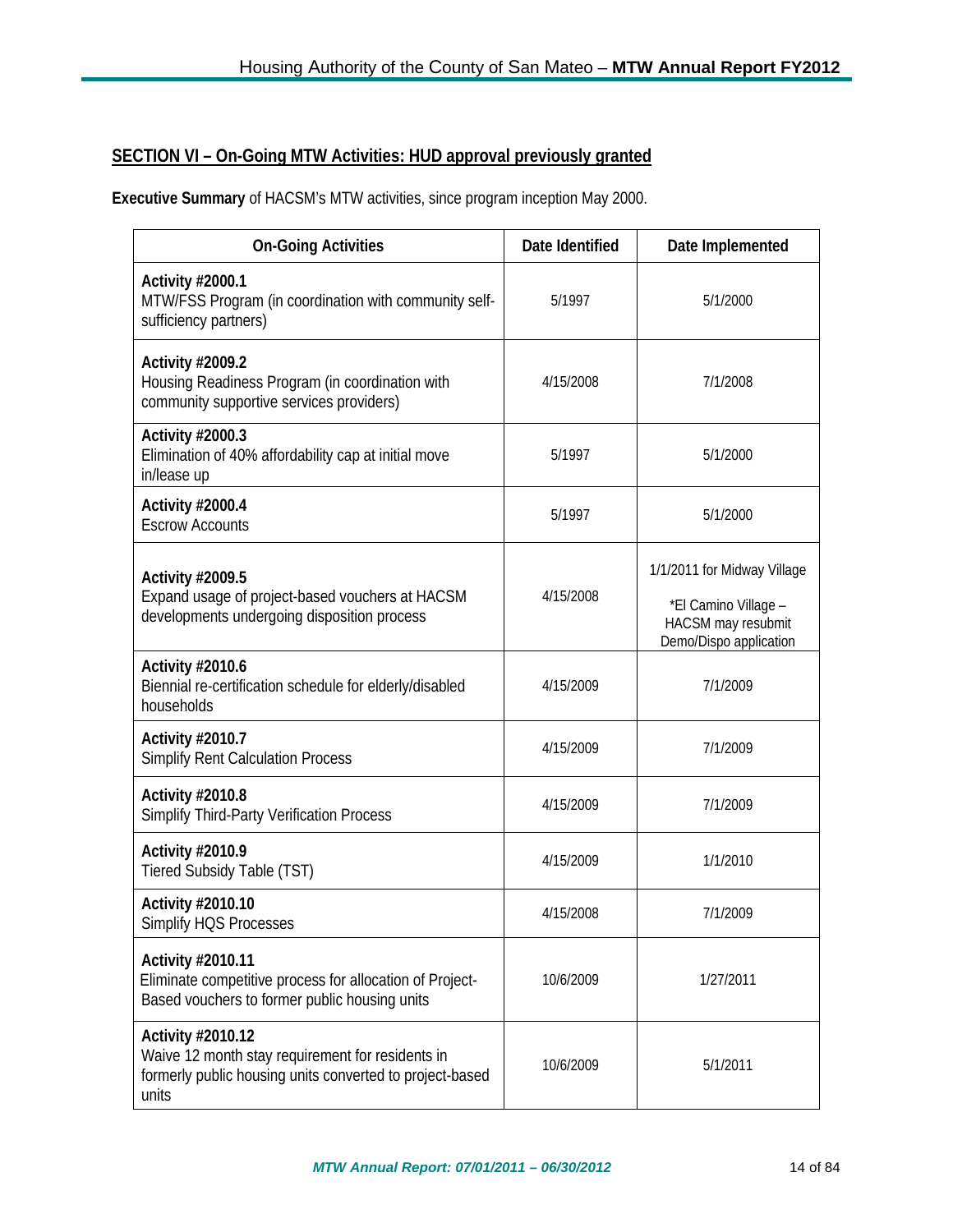| <b>On-Going Activities</b>                                                                                                                                            | Date Identified | Date Implemented |
|-----------------------------------------------------------------------------------------------------------------------------------------------------------------------|-----------------|------------------|
| Activity #2010.13<br>Accept lower HAP for in-place Public Housing residents,<br>at conversion to Project-Based Vouchers                                               | 10/6/2009       | 5/1/2011         |
| Activity #2010.14<br>Establish flat or market rate policy for over income Public<br>Housing residents at conversion of Public Housing units<br>to Project-Based units | 10/6/2009       | 5/1/2011         |
| Activity #2011.15<br>Institute biennial inspection schedule for units under<br>contract                                                                               | 4/15/2010       | 7/1/2010         |
| Activity #2011.16<br>Expand the Section 8 Project Based Voucher Program                                                                                               | 4/15/2010       | 5/23/2011        |
| Activity #2011.17<br><b>Revise Eligibility Standards</b>                                                                                                              | 4/15/2010       | 7/1/2010         |
| Activity #2011.18<br>Eliminate 100% excluded income from the income<br>calculation process                                                                            | 4/15/2010       | 7/1/2010         |
| <b>Activity #2011.19</b><br>Eliminate the requirement to complete new HAP contract<br>with utility responsibility changes                                             | 4/15/2010       | 7/1/2010         |
| Activity #2011.20<br>Apply current payment standards at interim<br>reexamination                                                                                      | 4/15/2010       | 7/1/2010         |
| Activity #2012.21<br>Change qualifications for "Full-Time Student" status                                                                                             | 4/15/2011       | 7/1/2011         |
| Activity #2012.22<br>Include Foster Care, KinGap, and Adoption Assistance<br>Payments in annual income calculation                                                    | 4/15/2011       | 7/1/2011         |
| Activity #2012.23<br>Modify head of household (HOH) changes policies                                                                                                  | 04/15/2011      | 7/1/2011         |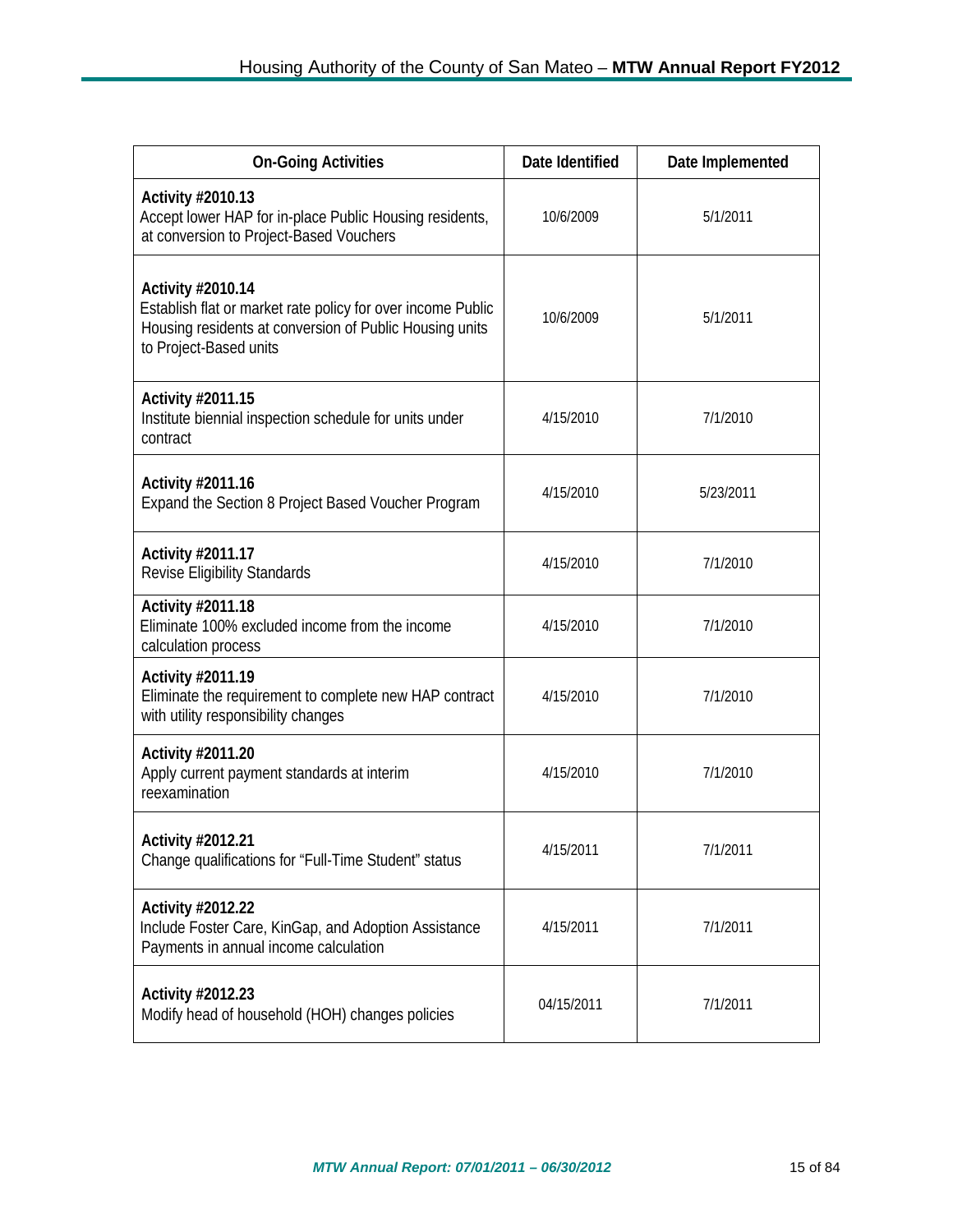| <b>On-Going Activities</b>                                                                                                      | Date Identified | Date Implemented |
|---------------------------------------------------------------------------------------------------------------------------------|-----------------|------------------|
| Activity #2012.24<br>Change automatic termination of HAP contract from 180<br>to 90 days                                        | 4/15/2011       | 7/1/2011         |
| Activity #2012.25<br>Exclude asset income from calculations for households<br>with assets under \$50,000                        | 4/15/2011       | 7/1/2011         |
| Activity #2012.26<br>Commitment of MTW Funds for leveraging in creation of<br>additional affordable housing in San Mateo County | 4/15/2011       | 10/26/2011       |
| Activity #2011.27<br>Provider Based Programs                                                                                    | 4/15/2011       | 11/15/2011       |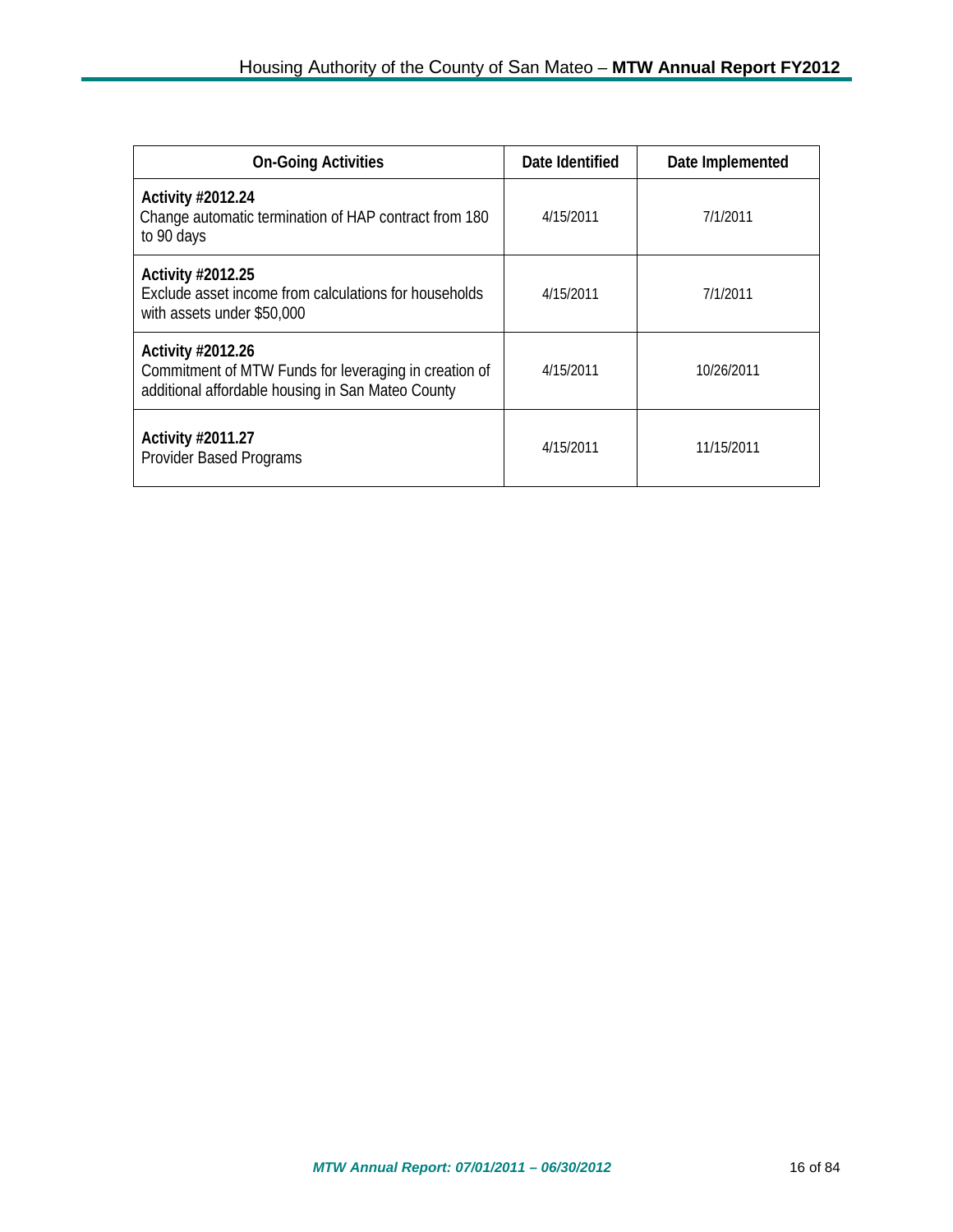## **On-Going MTW Activity #2000.1: MTW/FSS Program (time-limited assistance in coordination with community self-sufficiency partners)**

## **A. Activity Description**

HACSM's MTW program was first implemented in May 2000. It was originally developed to respond to welfare reform and thus was fashioned to focus almost exclusively on improving families' self-sufficiency in preparation for the conclusion of their welfare assistance. The core design of HACSM's original MTW program consisted of limiting Housing Choice Voucher assistance to a maximum of six years, while at the same time offering selfsufficiency services to those participants. In order to reach the target population, HACSM only accepts new admissions through a referral process. The referring agency may be a county welfare or social service department, drug treatment facility, and/or homeless shelter. In addition to referring eligible families for admission to the MTW program, these same referring agencies have signed agreements with HACSM to provide appropriate case management services to the family throughout the term of their subsidized housing assistance.

All MTW Self-Sufficiency participants are required to participate in HACSM's Family Self-Sufficiency (FSS) program, which requires families to be gainfully employed and free of welfare assistance 12 months prior to the end of the FSS contract. Non-compliance with the FSS contract is cause for termination of housing assistance. HACSM collaborates with county and non-profit service providers to prepare MTW households to be economically self-sufficient in the very expensive San Mateo County housing market upon graduation. See Appendix One for more information on HACSM's hardship policy.

## **B. The impact of the activity**

The MTW Self-Sufficiency program incorporates a network of local service providers to assist program participants to achieve economic self-sufficiency. 240 families have entered the program since HACSM began its second round of outreach in late 2007. While a majority of the program participants are still within their sixyear contract term, during this reporting period 16 exited the program early due to a variety of reasons (e.g. moved out of the County, moved to home ownership, changes in family circumstances). Of the 16 families that exited the program during the reporting period, six (6) families exited with earned income while seven (7) families had increase in their overall income.

| <b>Baseline</b><br>(established<br>FY2009)                                     | <b>Benchmark</b>                                                                          | Metric                                                                                      | FY2012 Outcome                                                                             |
|--------------------------------------------------------------------------------|-------------------------------------------------------------------------------------------|---------------------------------------------------------------------------------------------|--------------------------------------------------------------------------------------------|
| 131 (58%) out of<br>227 families entered<br>the program in FY<br>2009 received | Decrease in the<br>number of families<br>with welfare<br>assistance                       | Comparison of the number<br>of families with welfare<br>assistance each year of<br>contract | 87 (47%) of the 178 active families<br>received welfare assistance as of June<br>30, 2012. |
| welfare assistance                                                             |                                                                                           |                                                                                             | 15 (17%) of these 87 families also<br>received employment income.                          |
| 129 (57%) out of<br>227 families entered<br>the program had<br>earned income   | Increase in the<br>number of families<br>with earned income<br>and/or income<br>increases | Comparison of the number<br>of families with employment<br>income                           | 123 (69%) of the 178 active families had<br>earned income as of June 30, 2012.             |
| Number of families<br>requesting hardship                                      | Reduction in the<br>number of requests for                                                | Change in the number of<br>hardship review requests                                         | There were no hardship review requests<br>during the reporting period.                     |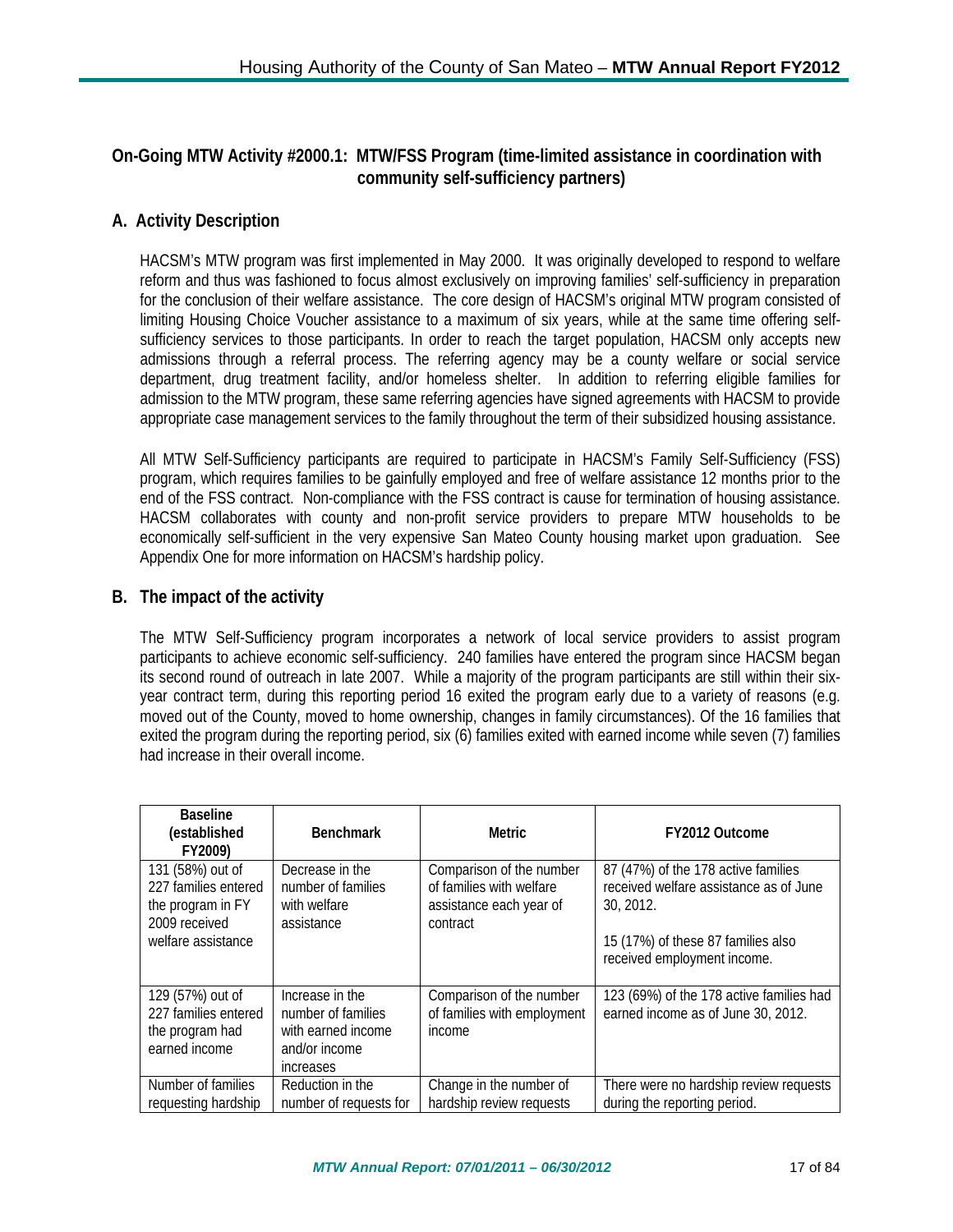| review                                                   | hardship review                                                                             |                                                                          |
|----------------------------------------------------------|---------------------------------------------------------------------------------------------|--------------------------------------------------------------------------|
| Number of families<br>in job training<br>programs        | Increase in number of<br>families enrolled and<br>participating in job<br>training programs | 65 families are enrolled in or have<br>completed job training programs.  |
| Number of families<br>participating in                   | Increase in number of<br>families successfully                                              | 19 families completed financial,<br>employment and educational workshop. |
| financial,<br>employment and<br>educational<br>workshops | completing financial,<br>employment and<br>educational workshops                            | This number will continue to be used as<br>a future benchmark.           |

HACSM continues to effectively administer the time-limited MTW Self-Sufficiency program. Several factors account for the lower number of participants in the program during the reporting period:

1) 80 to 100 slots from the original 300 MTW vouchers are allocated to the Housing Readiness Program (see Ongoing Activity #2009.2);

2) Participant graduations are occurring at a faster rate than the slots to be filled. HACSM is working with its partner agencies to assist in better filling the slots as they become available.

Although the employment market in the Bay Area had begun to improve slightly during the reporting period, as of June 30, 2012, 19 families received unemployment benefits as their income. With assistance from local financial institutions, HACSM continues to offer families under the MTW and FSS programs financial workshops to assist in credit repair, budgeting, and first time homeownership preparation. These workshops are consistently wellattended and receive positive comments from the participants.

**C. If benchmarks were not achieved or if the activity was determined ineffective, provide a narrative explanation of the challenges, and if possible, identify potential new strategies that might be more effective.**

HACSM does not plan to change its strategy for this MTW activity in FY2013.

**D. If benchmarks or metrics have been revised, identify any new indicator(s) of activities status and impact (e.g. after 2 years of rent reform only 6 hardship cases).**

There have been no revisions to the benchmarks or metrics for this activity. HACSM will continue to monitor this activity in FY2013.

**E. If data collection methodology has changed, describe original data collection methodology and any revisions to the process or change in data collected.**

HACSM does not foresee any changes to the data collection methodology.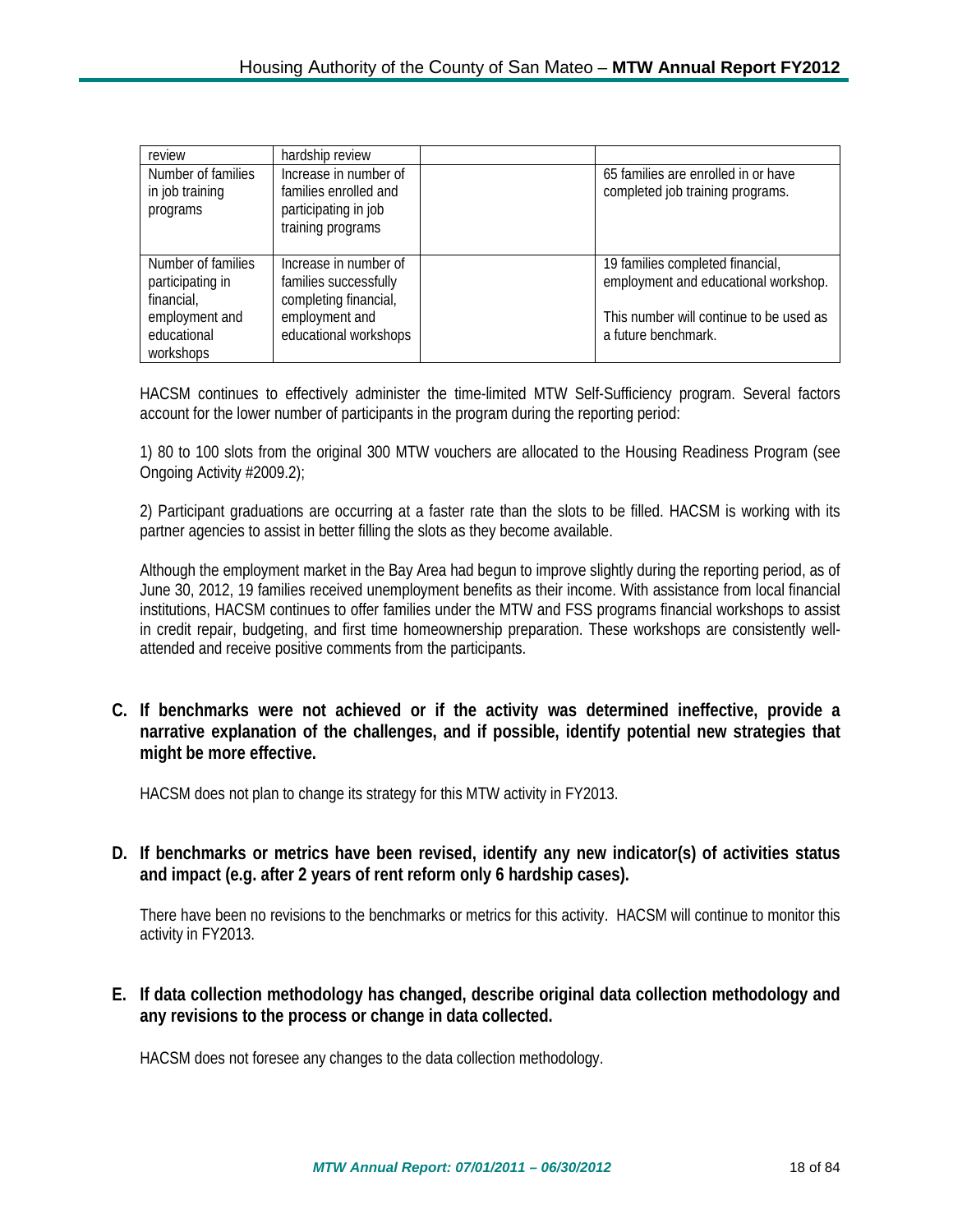## **F. If a different authorization from Attachment C or D was used than was proposed in the Plan, provide the new authorization and describe why the change was necessary.**

HACSM did not request, or receive, any additional authorization from Attachment C or D to implement this MTW activity.

## **G. Authorization for the approved activity**

#### **Authorizations for Time Limited Assistance**

The approved activity described above, is authorized in HACSM's MTW Agreement, Attachment C, Part D, (1)(g) and (2)(d) and waives certain provisions of Section 8(o)(7), 8(o)(13)(F)-(G), and 8(r) of the US Housing Act of 1937 and 24 CFR 982 Subpart H, 24 CFR 982 Subpart L, and 24 CFR Subpart E

MTW authorization is necessary for this MTW activity because HUD regulations do not allow for the application of time limits in the HCV program.

#### **Authorizations for Case Management**

The approved activity described above, is authorized in HACSM's MTW Agreement, Attachment C, Section E and waives certain provisions of Section 23 of the US Housing Act of 1937 and 24 CFR 984

MTW authorization is necessary for this MTW activity because HUD regulations do not allow program participants to engage in self-sufficiency activities as part of the program requirement.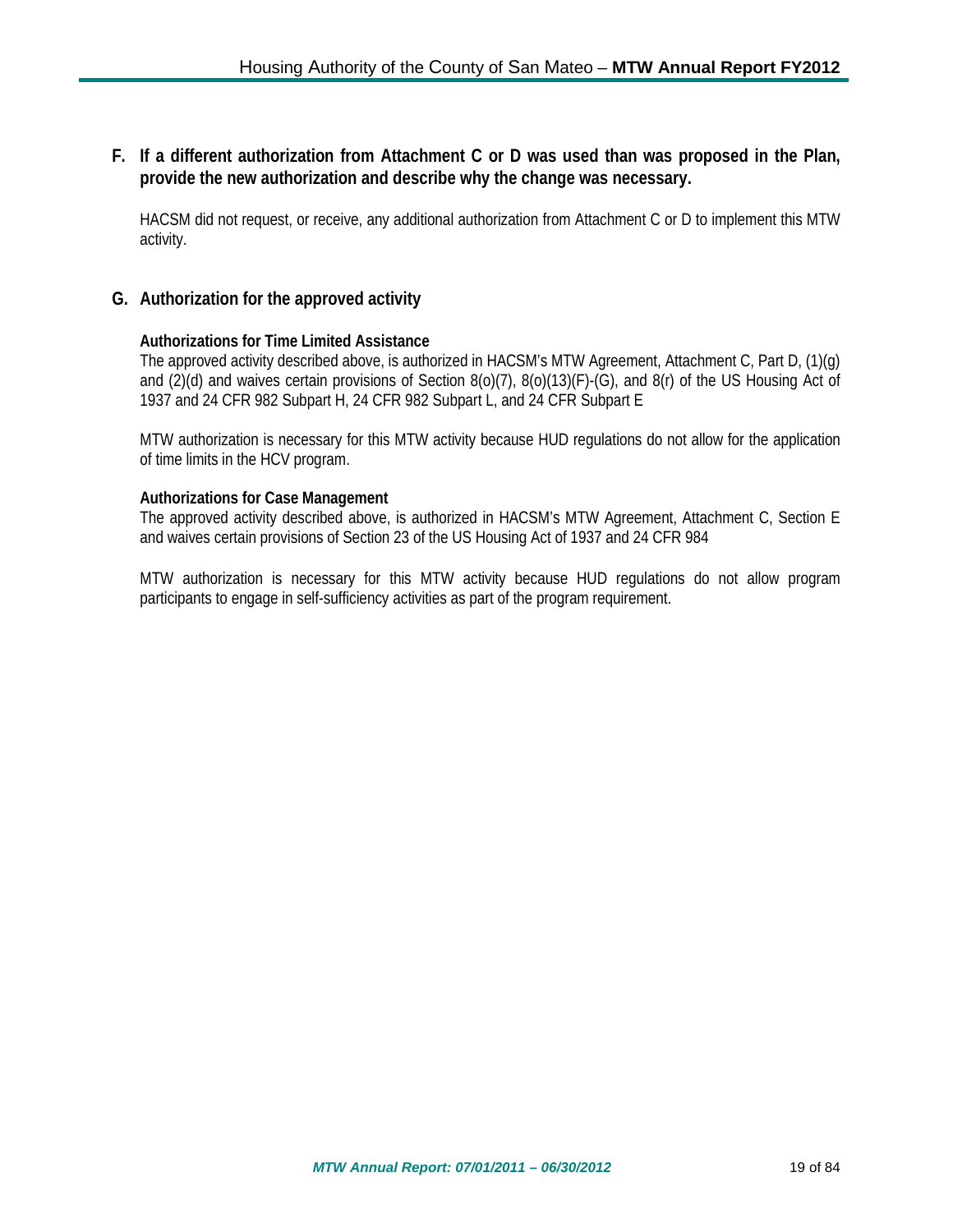## **On-Going MTW Activity #2009.2: Housing Readiness Program (in coordination with community supportive service providers)**

## **A. Activity Description**

In July 2008, HACSM received HUD approval to implement the Housing Readiness Program.

The impetus for the program came through HACSM's partnerships with San Mateo County's Center on Homelessness and other providers of homeless services. The goal of these partnerships is to develop and implement a pilot housing program to serve up to 60 homeless individuals and families. Program participants have the ability to receive rental subsidy for up to three years while at the same time having continued access to various support programs. At the end of the three-year term, successful graduates may transfer to other affordable housing programs, managed by other community partners. This program responds to critical needs identified in San Mateo County's comprehensive 10-year plan to end homelessness and follows the "housing first" strategy. The program includes formal research components via the HUD Homeless Management Information Systems (HMIS).

The 60 vouchers for the Housing Readiness Program were a carve-out from the original 300 MTW voucher allocation. And, as is the case with the original MTW participants, Housing Readiness participants are not able to use their voucher for portability to another housing authority.

In the FY2012 MTW Plan, HACSM allocated 20 additional vouchers for the Housing Readiness Program bringing the total to 80 vouchers by FYE2012.

#### **B. The impact of the activity**

Since the inception of the program in early 2009, 86 homeless individuals and families have been assisted under the Housing Readiness program (HRP). These families came from a variety of places including shelters and institutions.

Calendar year 2012 marks the first year of program graduation. Of the 23 families that were termed out, six (6) were granted hardship exemptions and remained in the program. Housing after program graduation for the remaining families is as follows:

- Six (6) households relocated
- Five (5) households stayed in the same unit
- Three (3) households moved to shared housing
- Three (3) households moved to live with family

| <b>Baseline</b><br>(established FY2009)                                                 | <b>Benchmark</b>                                             | Metric                                                                   | FY2012 Outcome                                                                                    |
|-----------------------------------------------------------------------------------------|--------------------------------------------------------------|--------------------------------------------------------------------------|---------------------------------------------------------------------------------------------------|
| Number of families with<br>defined goals with their<br>supportive services<br>providers | Increase in the<br>number of families<br>meeting their goals | Comparison of families<br>defining and keeping self<br>sufficiency goals | 63 families have defined goals with<br>their supportive services providers.                       |
| Length of time, on<br>average, required to<br>lease a unit                              | Decrease in the<br>length of time, on<br>average, needed to  | Comparison of the<br>average length of time<br>needed to secure a unit   | The average length of time needed to<br>secure a unit during the reporting<br>period was 54 days. |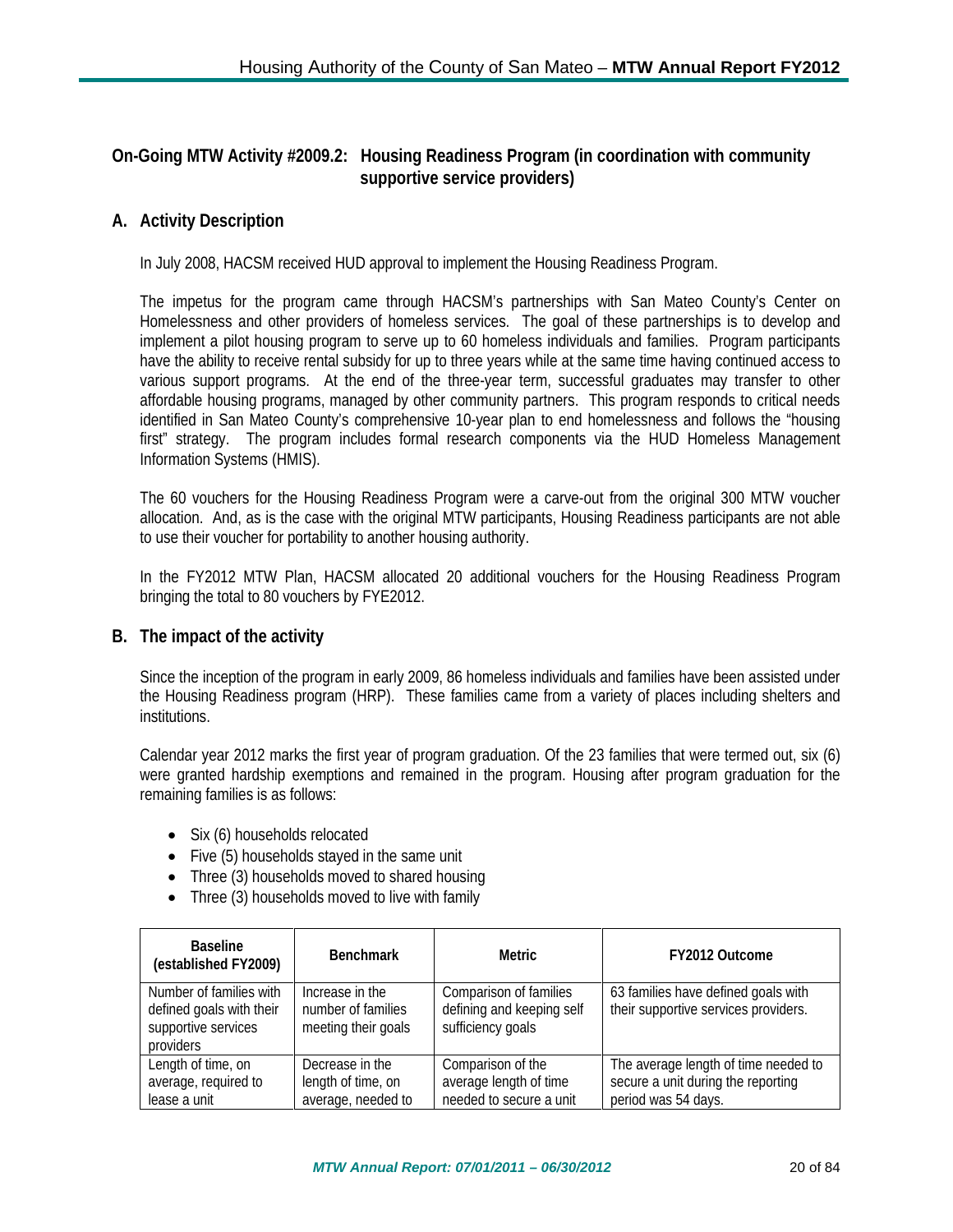|                                                                       | rent a unit                                   |                                                                           | In FY2012, the rental market became<br>increasingly more difficult for families<br>to find affordable units, resulting in a<br>longer search time.                                                                                                                                                                                                  |
|-----------------------------------------------------------------------|-----------------------------------------------|---------------------------------------------------------------------------|-----------------------------------------------------------------------------------------------------------------------------------------------------------------------------------------------------------------------------------------------------------------------------------------------------------------------------------------------------|
| Family status/income at<br>admission to the<br>program                | Increase in<br>household income               | Comparison of family<br>income at admission and<br>annual recertification | As of June 30, 2012, of the 62 active<br>Housing Readiness families, 25<br>experienced an increase in their family<br>income.                                                                                                                                                                                                                       |
| Number of HRP<br>participants able to<br>secure and retain<br>housing | Decrease in evictions<br>for HRP participants | Comparison of tenancy<br>history before and after<br>program entry        | For the households remaining in the<br>program, the average stay for HRP<br>participants is 559 days.<br>34 households left the program. Four<br>(4) were terminated from the program<br>due to non-compliance; four (4) left<br>voluntarily; one (1) passed away, and<br>two (2) were on the Section 8 waiting<br>list and received a HCV voucher. |

HACSM and its community partners have been very pleased with this program to date, as it has fulfilled a very specific gap in services for San Mateo County families struggling with homelessness; however, HACSM also recognizes that some of its community partners continue to struggle with providing ongoing case management for the three year term of the program. As a result, especially after the first round of graduations, some of the participants are not at a point in which they can be determined to be self-sufficient. Many other factors may be involved in addition to the housing element, although the rental market in San Mateo County has skyrocketed during this reporting period, making it increasingly difficult for even moderate income families to afford housing in the county.

HACSM is monitoring this activity to see if the three year term of the program is sufficient, if the case management is sufficient, or if there is a combination of other factors that is making it more difficult for these families to achieve self-sufficiency. HACSM continues its conversation with the community partners to determine if adjustments to the program are needed.

## **C. If benchmarks were not achieved or if the activity was determined ineffective, provide a narrative explanation of the challenges, and if possible, identify potential new strategies that might be more effective.**

HACSM does not plan to change its strategy for this MTW activity in FY2013.

## **D. If benchmarks or metrics have been revised, identify any new indicator(s) of activities status and impact (e.g. after 2 years of rent reform only 6 hardship cases).**

There have been no revisions to the benchmarks or metrics for this activity. HACSM will continue to monitor this activity in FY2013.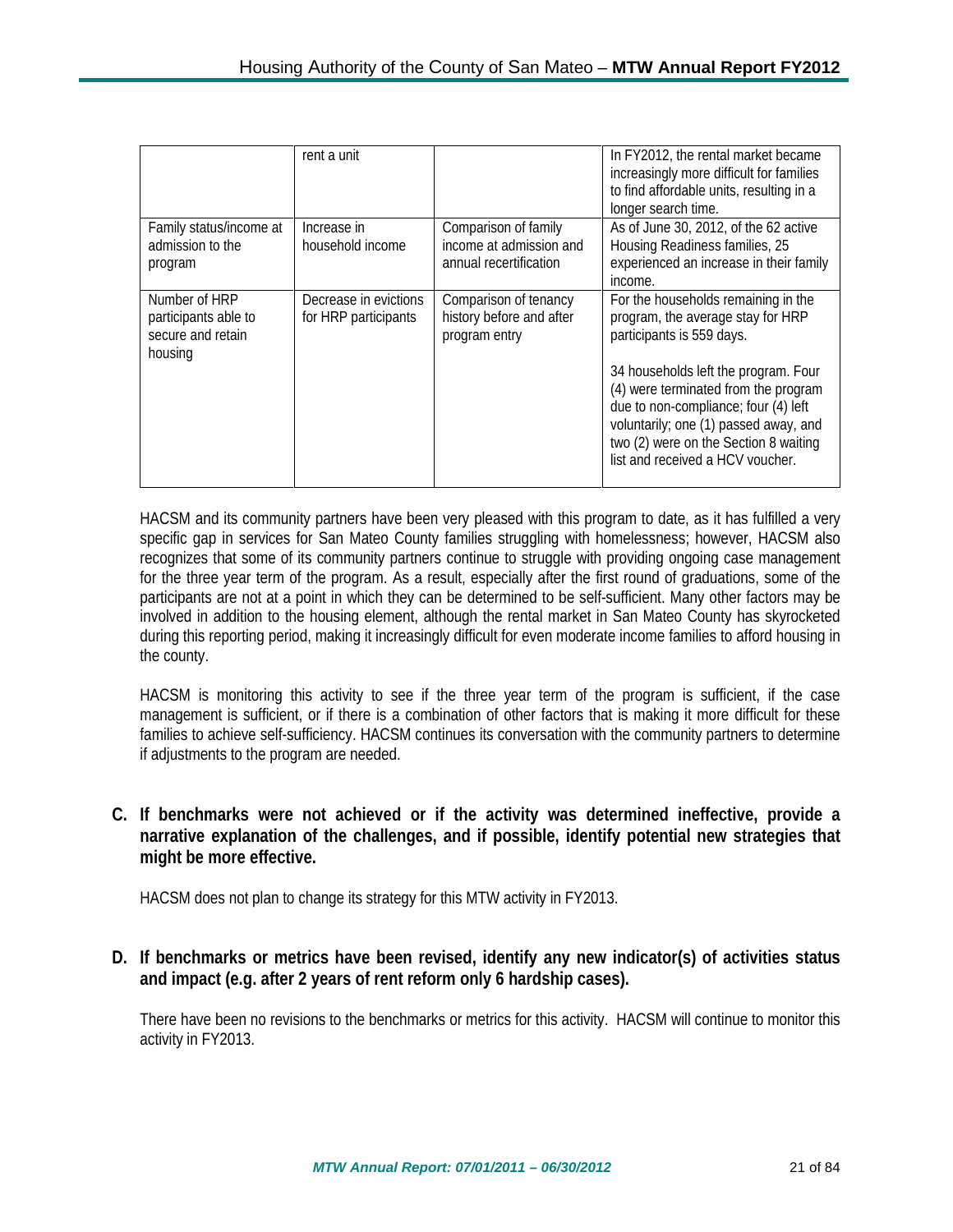**E. If data collection methodology has changed, describe original data collection methodology and any revisions to the process or change in data collected.**

HACSM does not foresee any changes to the data collection methodology.

### **F. If a different authorization from Attachment C or D was used than was proposed in the Plan, provide the new authorization and describe why the change was necessary.**

HACSM did not request, or receive, any additional authorization from Attachment C or D to implement this MTW activity.

#### **G. Authorization for the approved activity**

The approved activity described above, is authorized in HACSM's MTW Agreement, Attachment C, Section D (1)(g), Section D (2)(a)(d), Section D (3)(b), Section D (4) and Section E and waives certain provisions of Section 8(r), 8(o)(1), 8(o)(2), 8(o)(3), 8(o)(10) and 8(o)(13)(H)-(I), 8(o)(7), 8(o)(13)(F)-(G), 8(o)(6), 8(o)(13)(J), 8(o)(16) and Section 23 of the US Housing Act of 1937 and 24 CFR 982 Subpart H, 982.508, 982.503, 982.518, 982 Subpart L, 983 Subpart E, 982.516, 982, Subpart E, 982.305, 983 Subpart F, 984

MTW authorization is necessary for this MTW activity because HUD regulations do not allow for the application of time limits in the HCV program.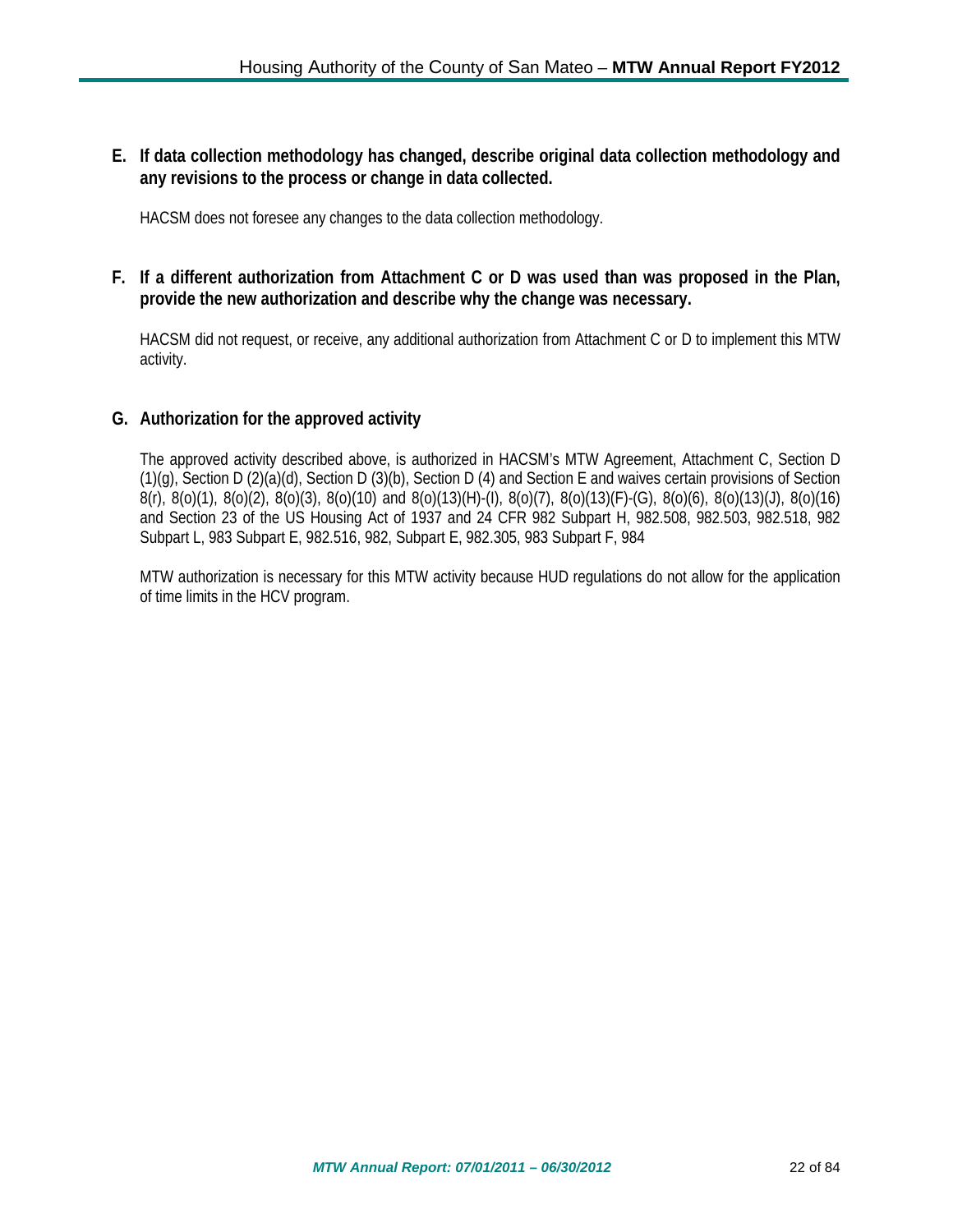## **On-Going MTW Activity #2000.3: Elimination of 40% affordability cap at initial move- in**

## **A. Activity Description**

The original MTW contract, executed in 2000, allowed HACSM to eliminate limits on the proportion of household income that could be spent on housing costs for its initial 300 time-limited MTW clients. In the FY2009 MTW Annual Plan, HACSM received HUD approval to expand this initiative to the entire HCV program.

This MTW activity is designed to support a family's ability to have greater housing choice, through having access to cities throughout San Mateo County. Prior to July 2009, many HCV applicants leasing up for the first time, and participants in the relocation process, were unable to secure housing outside high poverty areas due to the restrictive 40% affordability cap.

Although the hard affordability cap has been eliminated, HACSM continues to play a major role in negotiating rents on behalf of the participant when needed and has established safeguards to ensure the tenant portion of rent is affordable to the participant. Safeguards include, but are not limited to:

- Discussion of rent affordability with the participant before move-in
- Outreach to property owners to increase housing availability
- A calculation tool (see Appendix Two) that shows the tenant portion of rent in relation to his/her income with the additional of excluded income sources that might mitigate the higher rent burden.
- Required supervisory approval procedures on a case-by-case basis for instances where the tenant rent burden is over 50% of their monthly adjusted income.

#### **B. Impact of the activity**

Not having a fixed affordability cap provides for more housing choices for participants on a case by case basis. And, as before implementation, HACSM continues to assist in rent negotiations to ensure that the tenant rent is both reasonable and within an appropriate level for the household.

During FY2012, 84% of all MTW households paid less than 40% of their monthly adjusted income (MAI) towards their rent at initial move-in.

| <b>Baseline</b><br>(established FY2009) | <b>Benchmark</b>   | <b>Metric</b>           | FY2012 Outcome                             |
|-----------------------------------------|--------------------|-------------------------|--------------------------------------------|
| Approximately 48 new                    | Reduce number of   | Comparison of the       | In FY2012, there were 776 new move-ins.    |
| move-ins were denied a                  | denials by 25% due | number of denials due   |                                            |
| unit based on the 40%                   | to affordability   | to affordability before | Of the 776 new move-ins, 128 families, or  |
| affordability cap.                      |                    | and after               | 16.5% of the new move-ins, elected to      |
|                                         |                    | implementation.         | spend more than 40% of their MAI towards   |
| <b>HACSM</b> received                   |                    |                         | their rent portion.                        |
| approximately 1079                      |                    |                         |                                            |
| Requests for Tenancy                    |                    |                         | In FY2012, HACSM received 895 RTA's, of    |
| (RTA).                                  |                    |                         | which 20 were denied due to affordability. |
|                                         |                    |                         | This figure represents approximately 2% of |
| Based on the above,                     |                    |                         | all new or relocating households and       |
| approximately 4% of the                 |                    |                         | continues to exceed HACSM's benchmark      |
| RTA's were denied due                   |                    |                         | (proposed 25% reduction), as it represents |
| to tenant affordability.                |                    |                         | a 50% reduction from the baseline.         |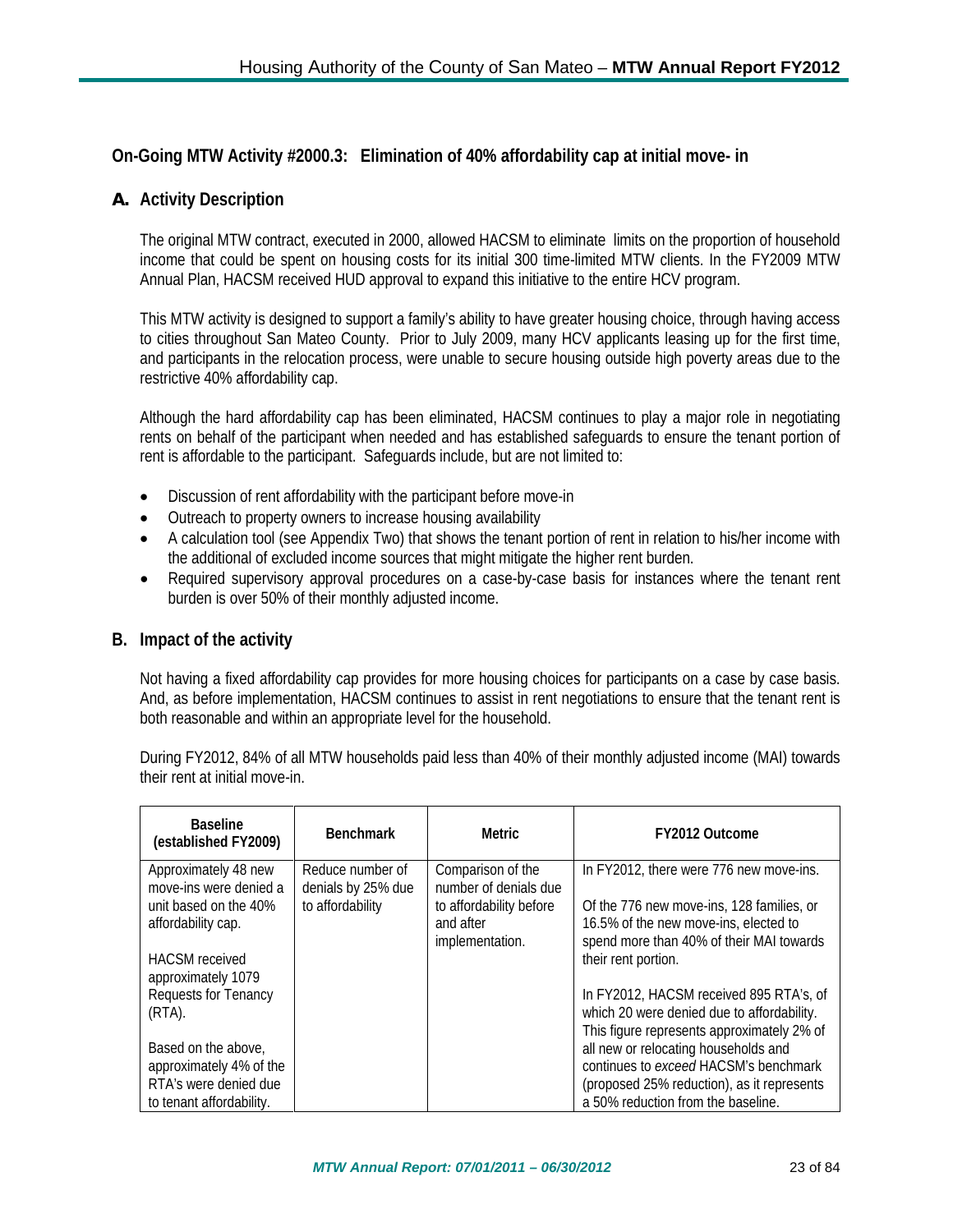| Percentage of<br>households located<br>within each city in San<br>Mateo County.                                                    | 5% increase in new<br>move-ins to cities<br>with lower poverty<br>concentration                                                | Comparison of<br>localities (including<br>those of low poverty),<br>with HAP contracts<br>before and after<br>implementation | See Table 2 below                                                                                                                                                                                                                                                                                             |
|------------------------------------------------------------------------------------------------------------------------------------|--------------------------------------------------------------------------------------------------------------------------------|------------------------------------------------------------------------------------------------------------------------------|---------------------------------------------------------------------------------------------------------------------------------------------------------------------------------------------------------------------------------------------------------------------------------------------------------------|
| 443 households are<br>currently paying more<br>than 40% of their<br>annual adjusted income<br>(AAI) towards their<br>housing cost. | Minimal change to<br>the percentage of<br>participants paying<br>more than 40% of<br>their AAI towards<br>their housing costs. | Comparison of the<br>number of households<br>paying more than 40%<br>of their AAI towards<br>their housing costs.            | When combined with new move-in's and<br>relocations, there are 542 households<br>paying more than 40% of their MAI towards<br>their rent.<br>542 households paying more than 40%<br>represents approximately 13% of all<br>voucher holders, a 2% increase from the<br>baseline and a 1% increase from FY2011. |
| In FY2009, the average<br>number of days from<br>voucher issuance to<br>lease up was 60 days                                       | Decrease in the<br>length of time to find<br>and secure a unit                                                                 | Comparison of the<br>length of time required<br>to secure a unit,<br>before and after<br>implementation                      | In FY2012, the minimum number of days<br>from voucher issuance to lease up was 11<br>days, while the maximum was 103 days.<br>The average number of days from voucher<br>issuance to lease up was 62 days.                                                                                                    |

HACSM recognizes that the following factors continue to affect rental affordability in San Mateo: 1) the mixed family proration; 2) owners refusing to negotiate the Contract Rent (Rent to Owner); 3) rent reasonableness of the unit; 4) the Tenant Rent portion being greater than 50% of a family's Annual Adjusted Income, with no "excluded" income sources to ease the participants overall rent burden.

In addition, HACSM is noticing a rental trend today that's similar to the upswing in rents during the 'dot-com' era approximately ten years ago. The reigniting of the technology boom and jobs in that market are causing rents to become more difficult to negotiate with owners and more difficult to afford for the lower income families we serve, resulting in a slight increase in the average number of days from voucher issuance to lease up. While it certainly helps that families are no longer limited to the 40% affordability cap under the traditional HCV calculation, HACSM is also noticing a *slight* increase in the number of families paying more than 40% of their monthly adjusted income towards rent due to the higher rents in the area (see Table 1 below) and more families moving out of the county to areas that may be more affordable.

Taking into consideration all of the above, HACSM has seen this activity continue to be helpful in increasing participants housing choice and their ability to find and secure units in a timely manner. HACSM will continue to monitor this activity to ensure its effectiveness and determine if any adjustments need to be made in the future. Generally, this activity is reviewed in tandem with the Tiered Subsidy Table activity in that the amount of subsidy provided to families impacts the tenant portion of rent.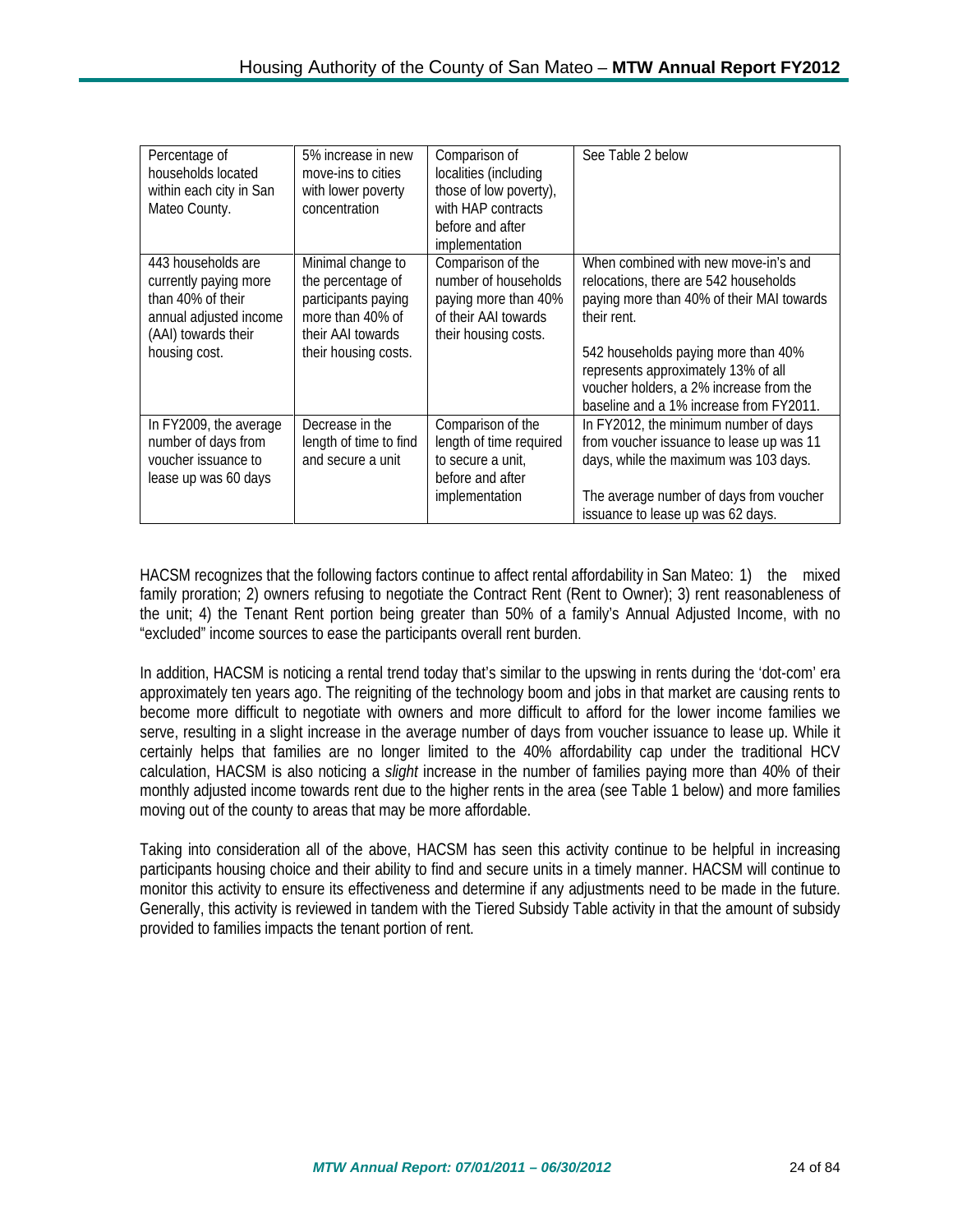The table below represents the tenant rent portions for participants who were housed prior to March 1, 2010, and those housed under the program as of June 30, 2012.

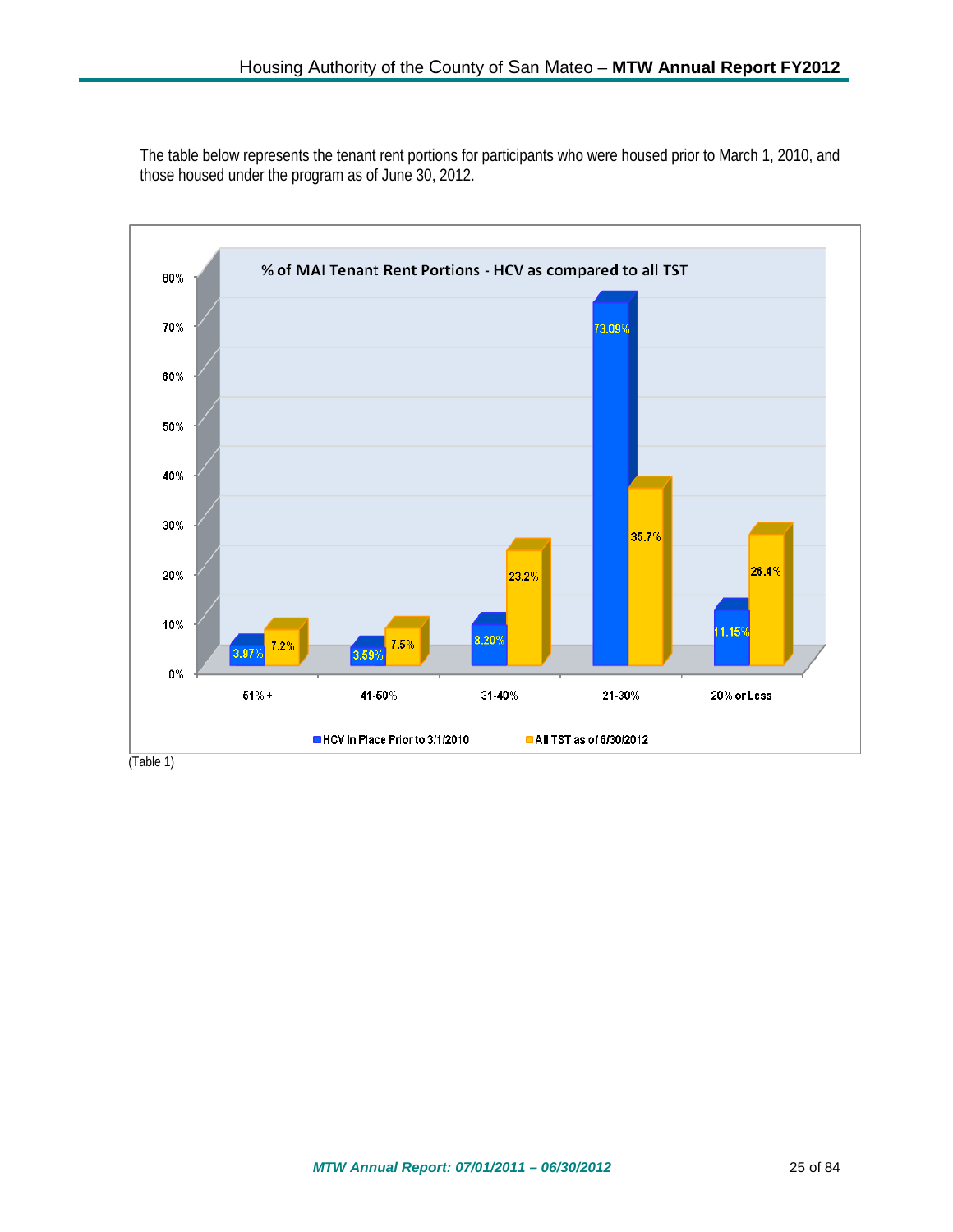HACSM continues to monitor the cities in which participants are choosing to lease up. The majority of HACSM's participants continue to reside in Daly City, East Palo Alto, Redwood City, San Mateo, and South San Francisco, with some shifting within the five main cities. However, HACSM is also seeing a rise in other cities such as Belmont, Menlo Park and San Bruno, leading to the possibility that with this program, participants are exercising more personal responsibility and venturing beyond the main five cities.

Based on HACSM staff experience, in general and historically, landlords in East Palo Alto and Redwood City (both in the southern region of the county) have been more open to renting to program participants. And, while there remain many participants in South San Francisco and Daly City (both in the north region of the County), those percentages may shift due to their proximity to San Francisco and an overall increase in the rents being sought on the open market. San Mateo also continues to retain a high percentage of participants based on its central location within the County.



(Table 2)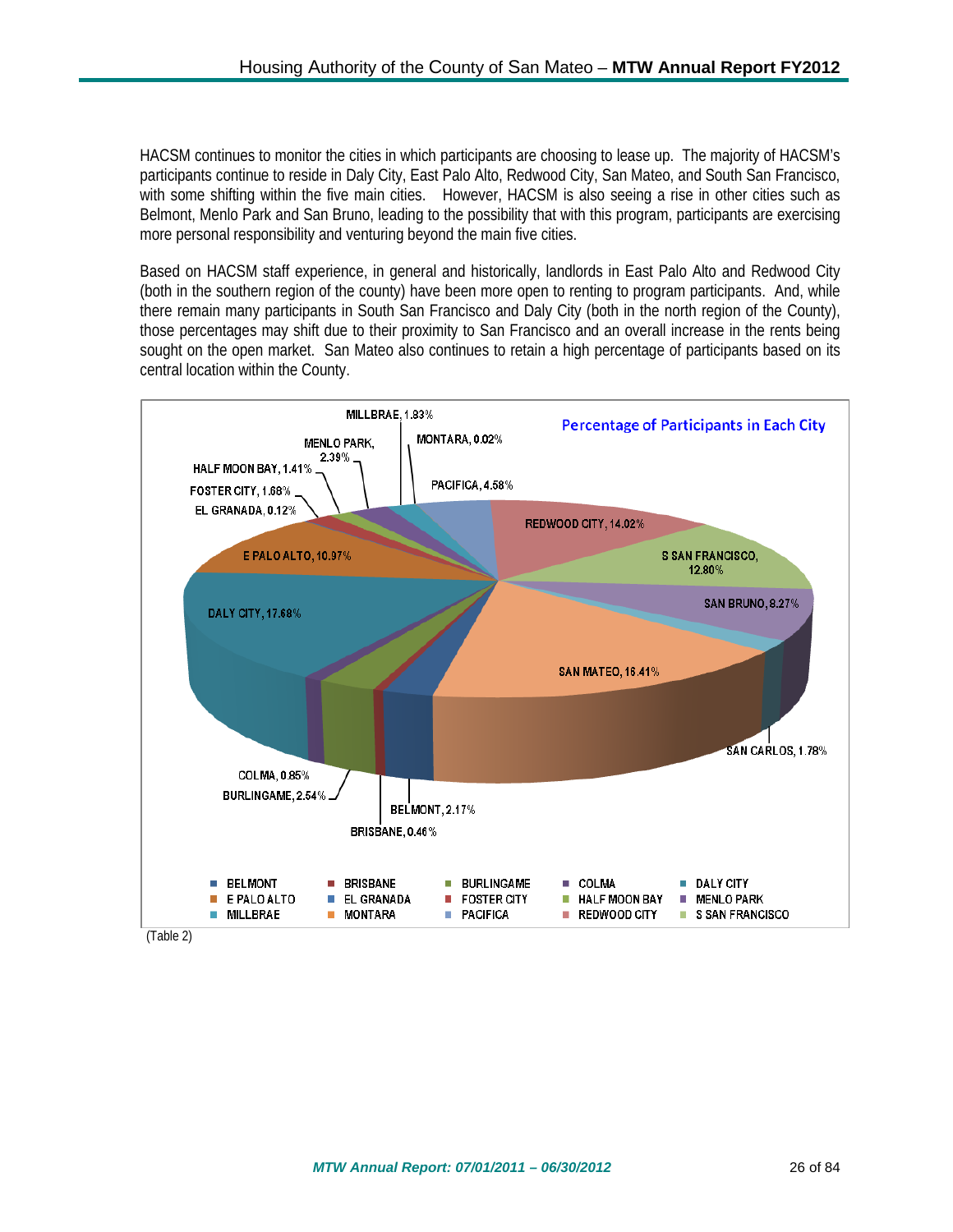**C. If benchmarks were not achieved or if the activity was determined ineffective, provide a narrative explanation of the challenges, and if possible, identify potential new strategies that might be more effective.**

HACSM does not plan to change its strategy for this MTW activity in FY2013.

**D. If benchmarks or metrics have been revised identify any new indicator(s) of activities status and impact (e.g. after 2 years of rent reform only 6 hardship cases).**

HACSM is not making any revisions to the benchmarks or metrics of this MTW activity.

**E. If data collection methodology has changed, describe original data collection methodology and any revisions to the process or change in data collected.**

HACSM does not foresee any changes to the data collection methodology.

**F. If a different authorization from Attachment C or D was used than was proposed in the Plan, provide the new authorization and describe why the change was necessary.**

HACSM did not request, or receive, any additional authorization from Attachment C or D to implement this MTW activity.

#### **G. Authorization for the approved activity**

The approved activity described above, is authorized in HACSM's MTW Agreement, Attachment C Part D(2)(a) and waives certain provisions of Section 8 (o)(10) and 8(o)(3) of the US Housing Act of 1937 and 24 CFR 982.503 and 982.518.

MTW authorization is required for this activity because HUD regulations require a 40% affordability test prior to approval of a rental unit at initial occupancy.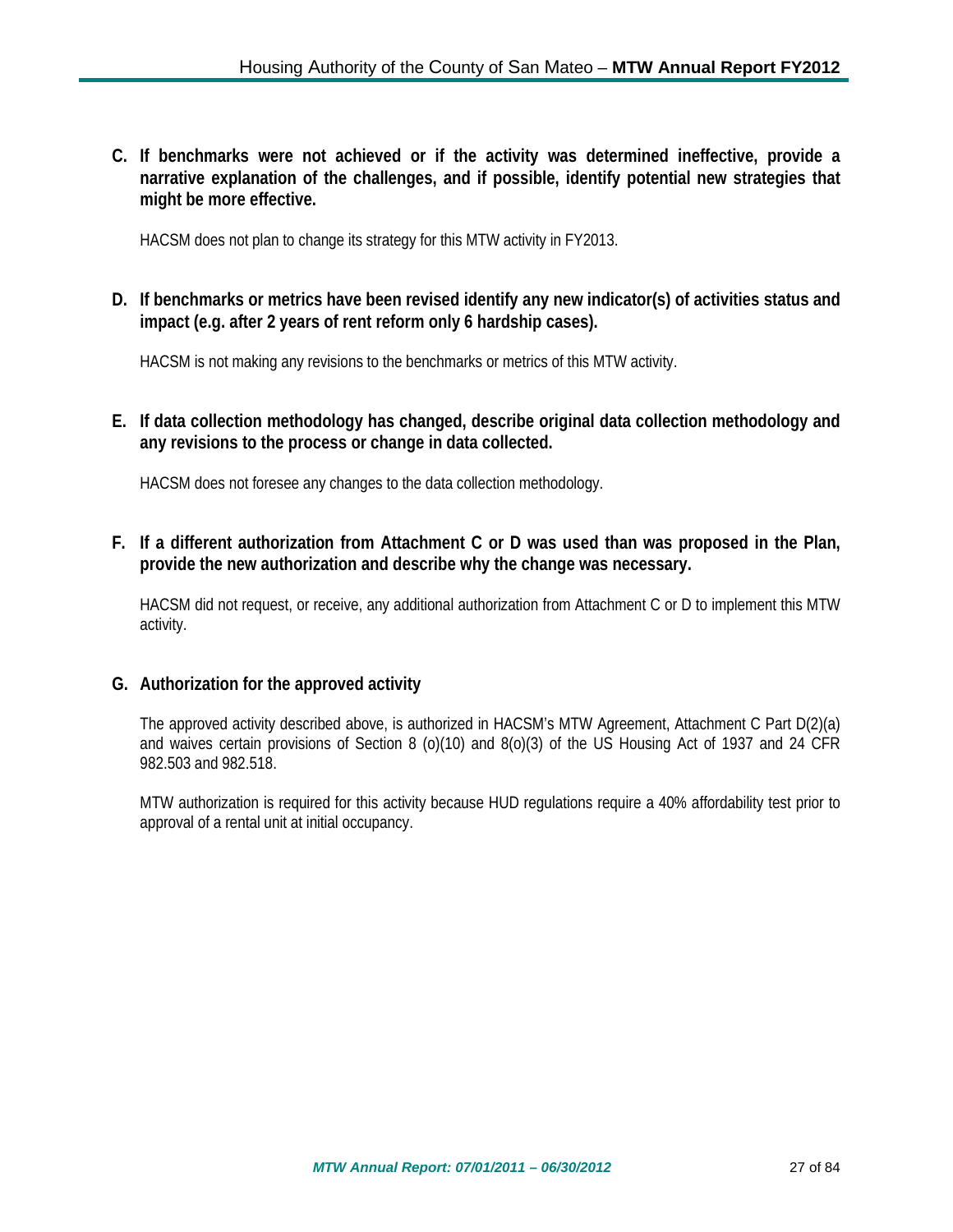## **On-Going MTW Activity #2000.4: Simplify Family Self Sufficiency (FSS) Escrow Calculation**

### **A. Activity Description**

Effective July 1, 2009, HACSM changed the method by which escrow is calculated for the FSS program participants. Instead of using a calculation that only looks at increases in earned income, HACSM designed a calculation method that looks at several activities that support a family increasing self-sufficiency.

The calculation methodology is as follow:

- 1. \$1,000.00 per family that has increased a minimum of \$1,200 annually in earned income at graduation.
- 2. \$100.00 for each completed educational goal such as a GED, a degree from an accredited school/college, a vocational certificate, etc. The maximum escrow credit for achieving educational goals will be \$300.00 per family.
- 3. \$100.00 per family for completing a HACSM-approved budget class.
- 4. \$1,500.00 per family for increasing savings by an additional \$1,500.00 or more at graduation.
- 5. \$1.00 for each credit score point improved. The escrow credit for improving credit score is limited to one adult family member per family.

As stated above, to support the full spectrum of self-sufficiency activities needed for a participant to become selfsufficient, HACSM has designed an escrow calculation method in which families may qualify for one, or more, of the escrow credits stated above. Escrow will be calculated and credited at the end of the FSS Contract term and only if the family provides credible and verifiable documentation showing they qualify for each the escrow credit type. The maximum escrow credit and pay out at graduation will be \$3,000.00 per family. Because escrows are calculated and credited at the end of the FSS Contract term, interim withdrawals were eliminated.

#### **B. Impact of the activity**

HACSM achieved cost effectiveness with this MTW activity by reducing the time spent in calculating escrow credit and servicing escrow accounts. At the same time, HACSM provided greater opportunities for families to receive escrow pay outs upon graduation.

Due to time saved from the new escrow calculation method, HACSM has been able to allocate additional time to the participants themselves – designing and facilitating workshops and activities to support their increasing selfsufficiency.

The number of traditional escrow accounts will continue to decrease as families who had cumulated escrow before this MTW initiative complete the program and receive the balance from their traditional account. Due the new calculation method, escrow will only be calculated upon graduation, at which time the family will be eligible for up to \$3,000 based on their participation in self-sufficiency activities and increases in income and savings. Since the implementation of this initiative, HACSM has been keeping records of families' achievements and potential escrow pay outs.

HACSM has been successful in encouraging participating families to save. The number of families having assets over \$300 has increased tremendously. In all areas, HACSM is closely monitoring the FSS program and re-designing the self-sufficiency activities to more effectively meet the needs of the current participants.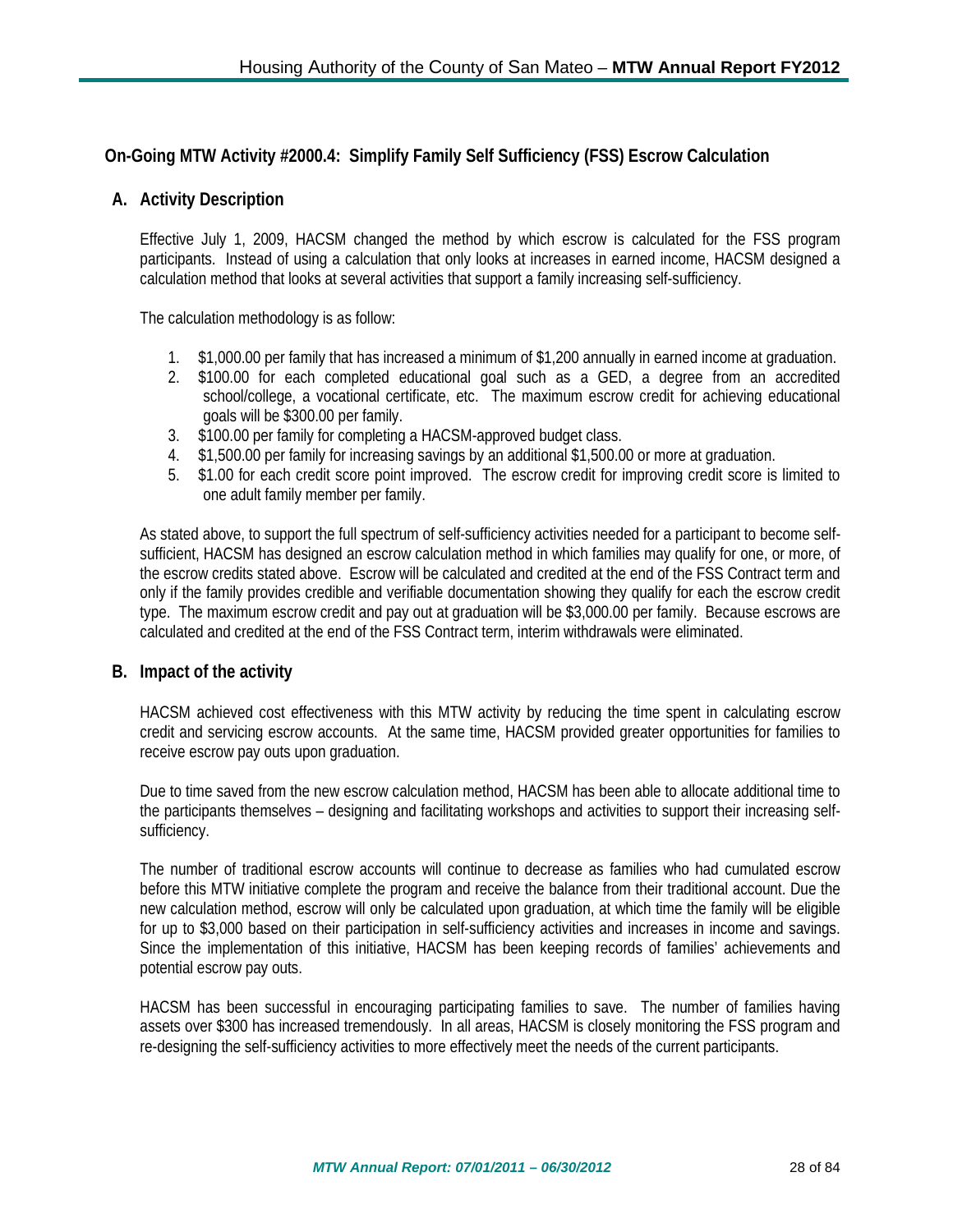| <b>Baseline</b><br>(established FY2009)                                                                                                                              | <b>Benchmark</b>                                                                                                          | <b>Metric</b>                                                                                                          | FY2012 Outcome                                                                                                                                                                                                                                                                                                                                                                                           |
|----------------------------------------------------------------------------------------------------------------------------------------------------------------------|---------------------------------------------------------------------------------------------------------------------------|------------------------------------------------------------------------------------------------------------------------|----------------------------------------------------------------------------------------------------------------------------------------------------------------------------------------------------------------------------------------------------------------------------------------------------------------------------------------------------------------------------------------------------------|
| Average time needed to<br>calculate and post each<br>FSS program<br>participant's escrow<br>savings is 10 minutes<br>per file or approximately<br>60 hours per month | Decrease in the<br>average time needed to<br>calculate and post FSS<br>program participant's<br>escrow accounts by<br>50% | Comparison of time needed<br>for calculation and posting<br>before and after<br>implementation for FSS<br>participants | HACSM reduced the number of<br>hours spent in escrow calculation<br>and reporting to zero, a savings of<br>approximately 60 hours per month<br>or 100%.                                                                                                                                                                                                                                                  |
| Number of escrow<br>accounts is 98                                                                                                                                   | Increase in the number<br>of escrow accounts by<br>10%                                                                    | Comparison of number of<br>escrow accounts before<br>and after implementation<br>for FSS participants                  | There were 189 escrow accounts<br>as of 6/30/12. The above number<br>includes escrow accounts that<br>were established prior to this MTW<br>initiative as well as accounts<br>established after the initiative.<br>Of the 263 FSS families, 189<br>(72%) have completed at least one<br>self-sufficiency goal that will enable<br>them to receive escrow funds at<br>the end of their FSS participation. |
| Out of 384 families, 217<br>(57%) had earned<br>income                                                                                                               | Increase in the number<br>of FSS families with<br>earned income by 5%                                                     | Comparison of the number<br>of FSS families with earned<br>income before and after<br>implementation                   | Out of 263 families, 165 (63%) had<br>earned income or business income<br>as of 6/30/2012.                                                                                                                                                                                                                                                                                                               |
| Out of 384 families, 7<br>(2%) had savings of<br>\$300 or more.                                                                                                      | Increase in the number<br>of FSS families with<br>savings of \$300 or more<br>by 20%                                      | Comparison of the number<br>of FSS families with<br>savings of \$300 or more<br>before and after<br>implementation     | There were132 (50%) FSS families<br>with savings of \$300 or more as of<br>6/30/2012.                                                                                                                                                                                                                                                                                                                    |

**C. If benchmarks were not achieved or if the activity was determined ineffective, provide a narrative explanation of the challenges, and if possible, identify potential new strategies that might be more effective;**

HACSM does not plan to change its strategy for this MTW activity in FY2013.

**D. If benchmarks or metrics have been revised identify any new indicator(s) of activities status and impact (e.g. after 2 years of rent reform only 6 hardship cases)**

HACSM is not making any revisions to the benchmarks or metrics of this MTW activity.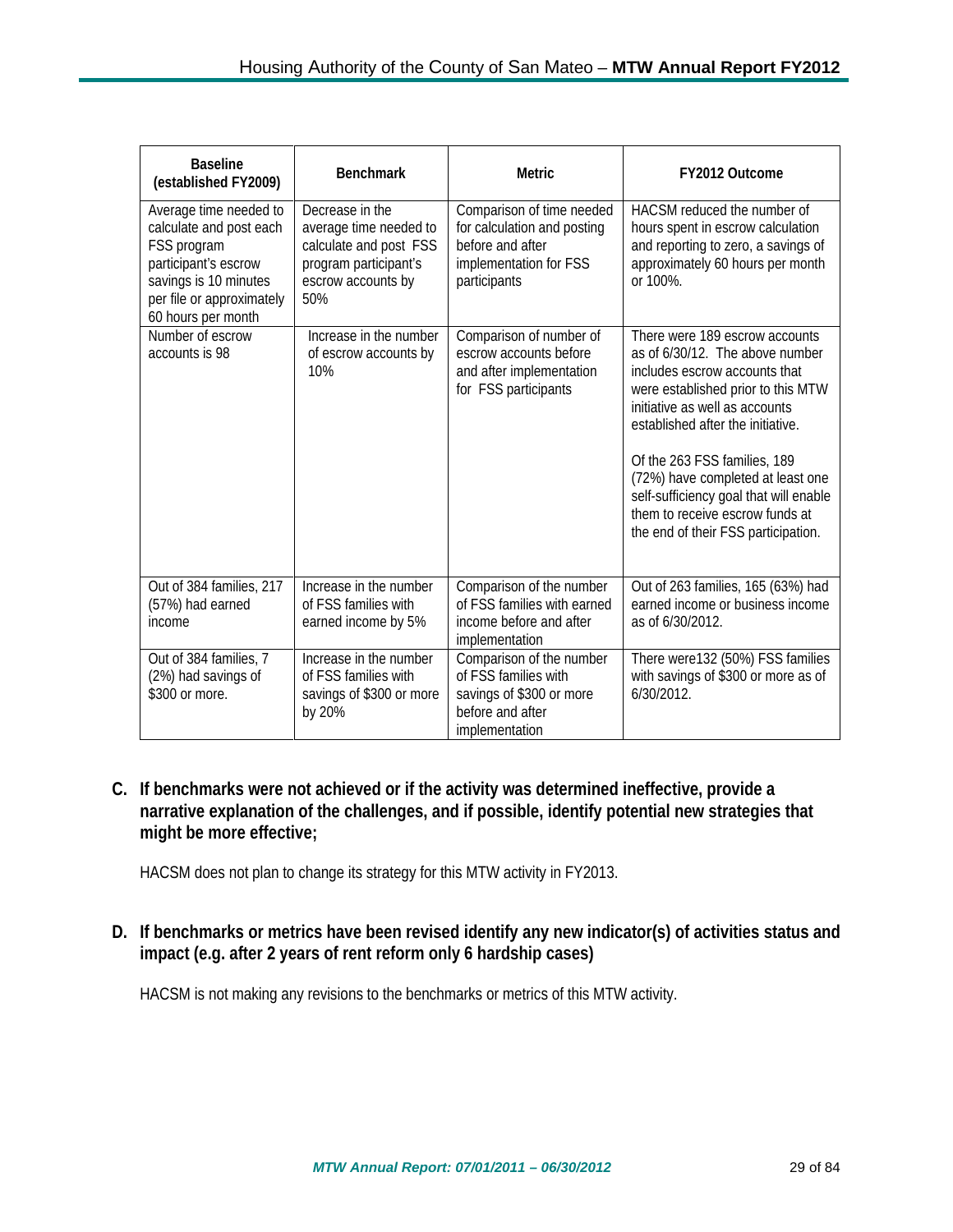**E. If data collection methodology has changed, describe original data collection methodology and any revisions to the process or change in data collected;**

HACSM does not foresee any changes to the data collection methodology.

## **F. If a different authorization from Attachment C or D was used than was proposed in the Plan, provide the new authorization and describe why the change was necessary, and**

HACSM did not request, or receive, any additional authorization from Attachment C or D for this MTW activity.

#### **G. Authorization for the approved activity**

The approved activity is authorized in HACSM's MTW Agreement, Attachment C, Part E and waives certain provisions of Section 23 of the US Housing Act of 1937 and 24 CFR 984

MTW authorization is required for this activity because HACSM's escrow calculation method deviates from HUD's regulations.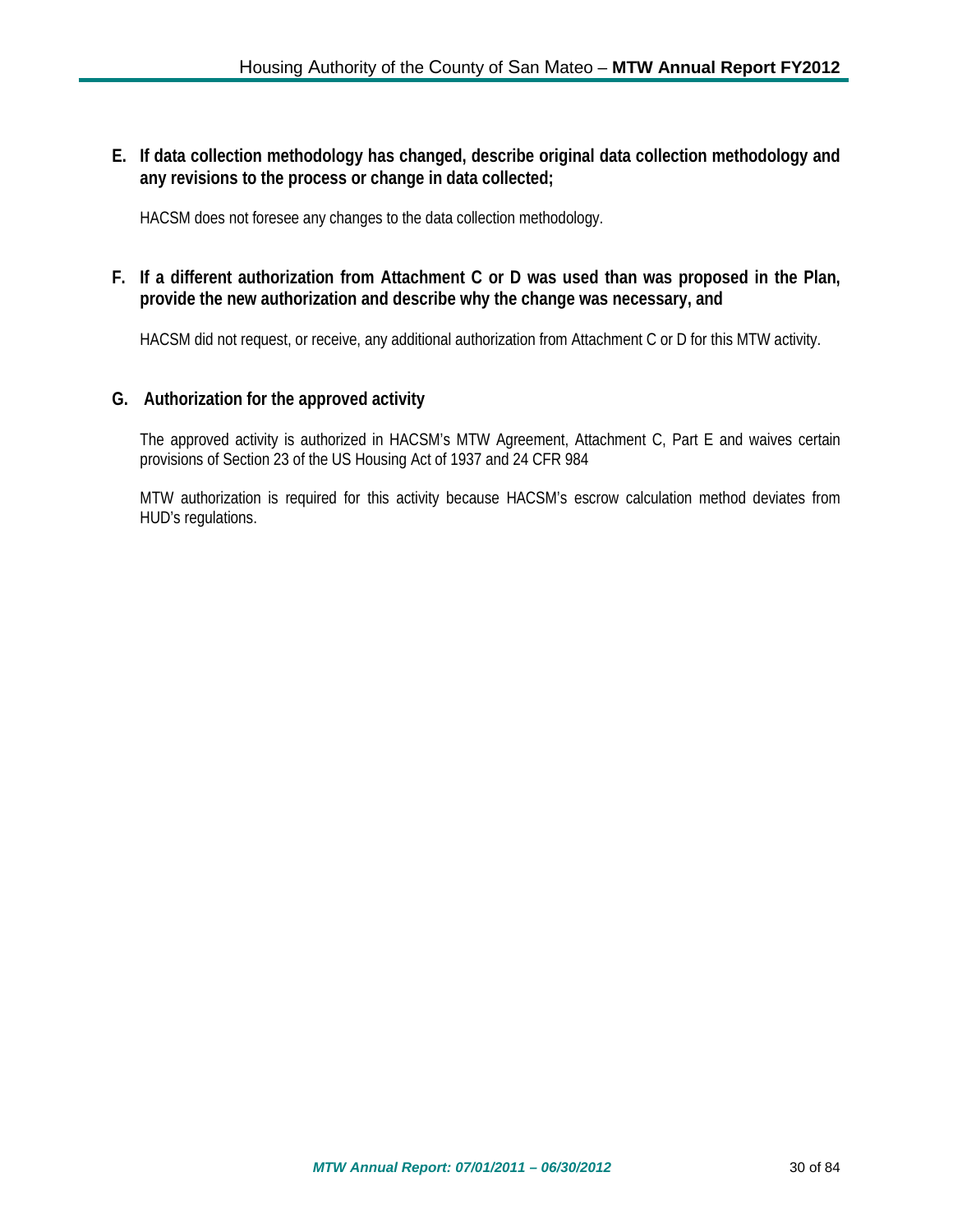## **On-Going MTW Activity #2009.5: Expand usage of project-based vouchers at HACSM developments undergoing disposition process**

## **A. Activity Description**

In HACSM's FY2009 Supplemental MTW Annual Plan, HACSM received approval to project-base up to 100% of the replacement vouchers at public housing units undergoing the demo/dispo process. HACSM submitted two demo/dispo applications in June 2010. The application for Midway Village was approved by HUD in January 2011 and vouchers were issued to all eligible households in May 2011. All 150 units at Midway Village are now under a Project-Based HAP contract. The application for El Camino Village was not approved by HUD and HACSM may update it for resubmission in FY2013.

## **B. Impact of the activity**

As of June 30, 2012, HACSM has achieved its benchmark for this activity at Midway Village. The activity has had two major positive impacts for Midway Village. First, residents at Midway Village received vouchers and relocation assistance. Due to a complicated history of the complex related to a toxic soil issue which has since been remediated, some residents have had long-standing requests for vouchers and relocation assistance. This request has now been satisfied. While some residents opted to move out of the complex, a majority of the residents remained in place. Second, the use of project-based vouchers has improved Midway Village's financial status from essentially break-even to a healthy surplus. This surplus enables HACSM to make necessary capital improvements at the property (e.g. new kitchen cabinets and countertops in resident units, new mailbox structures around the campus, improved signage around the property) and thereby reduce substantial deferred maintenance. These improvements are one of the many reasons residents choose to stay at the complex.

For El Camino Village, this activity will remain on hold until HACSM decides to re-submit the dispo application.

**C. If benchmarks were not achieved or if the activity was determined ineffective, provide a narrative explanation of the challenges, and if possible, identify potential new strategies that might be more effective;**

HACSM does not plan to change its strategy for this MTW activity in FY2013.

## **D. If benchmarks or metrics have been revised, identify any new indicator(s) of activities status and impact (e.g. after 2 years of rent reform only 6 hardship cases)**

HACSM is not making any revisions to the benchmarks or metrics of this MTW activity at this time. As stated above, the benchmark was achieved for this activity at Midway Village due to its successful conversion from Public Housing to Project-Based Vouchers.

HACSM's decision of whether or not to re-submit a dispo application for El Camino Village will determine if benchmarks or metrics will be revised in FY2013.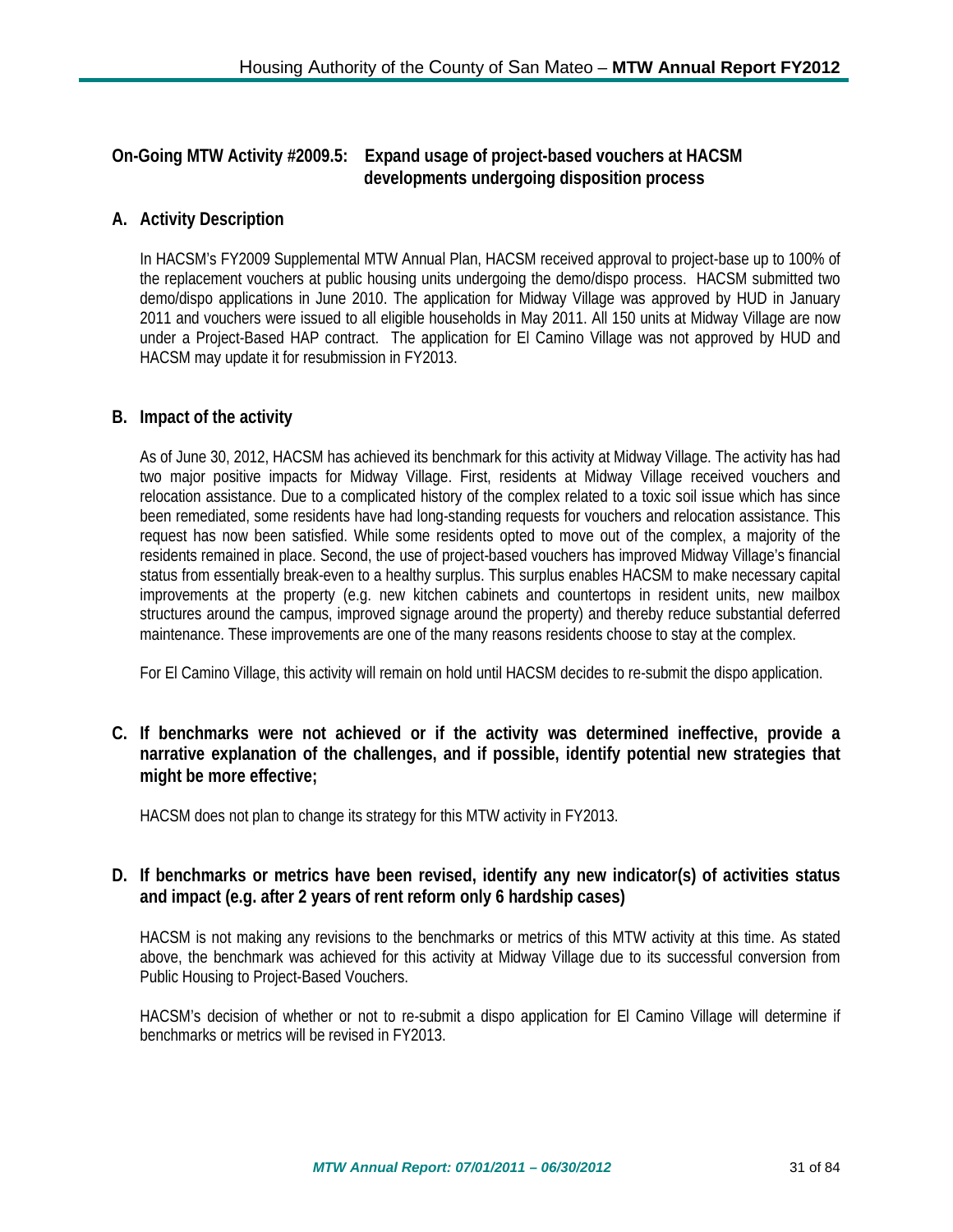**E. If data collection methodology has changed, describe original data collection methodology and any revisions to the process or change in data collected;**

HACSM does not foresee any changes to the data collection methodology.

## **F. If a different authorization from Attachment C or D was used than was proposed in the Plan, provide the new authorization and describe why the change was necessary, and**

HACSM did not request, or receive, any additional authorization from Attachment C or D to implement this MTW activity.

#### **G. Authorization for the approved activity**

The approved activity described above, is authorized in HACSM's MTW Standard Agreement, Attachment C, Section D (1)(e), that waives certain provisions of Section 8(o)(13) of the US Housing Act of 1937 and 24 CFR 983 and Attachment C, Section D(7)(a)(b)(c)(d) that waives:

- (a) Certain provisions of Sections 8(o)(13)(B and D) of the 1937 Act and 24 CFR 982.1, 982.102 and 24 CFR Part 983
- (b) Certain provisions of 24 CFR 983.51;
- (c) Certain provisions of 24 CFR 983.57;
- (d) Certain provisions of Section 8(o)(8) of the 1937 Act and 24 CFR 982 Subpart I.

MTW authorization is required for this activity because HUD regulations cap the number of Project-Based Voucher units in each project at 25% (unless there are excepted units with qualifying families).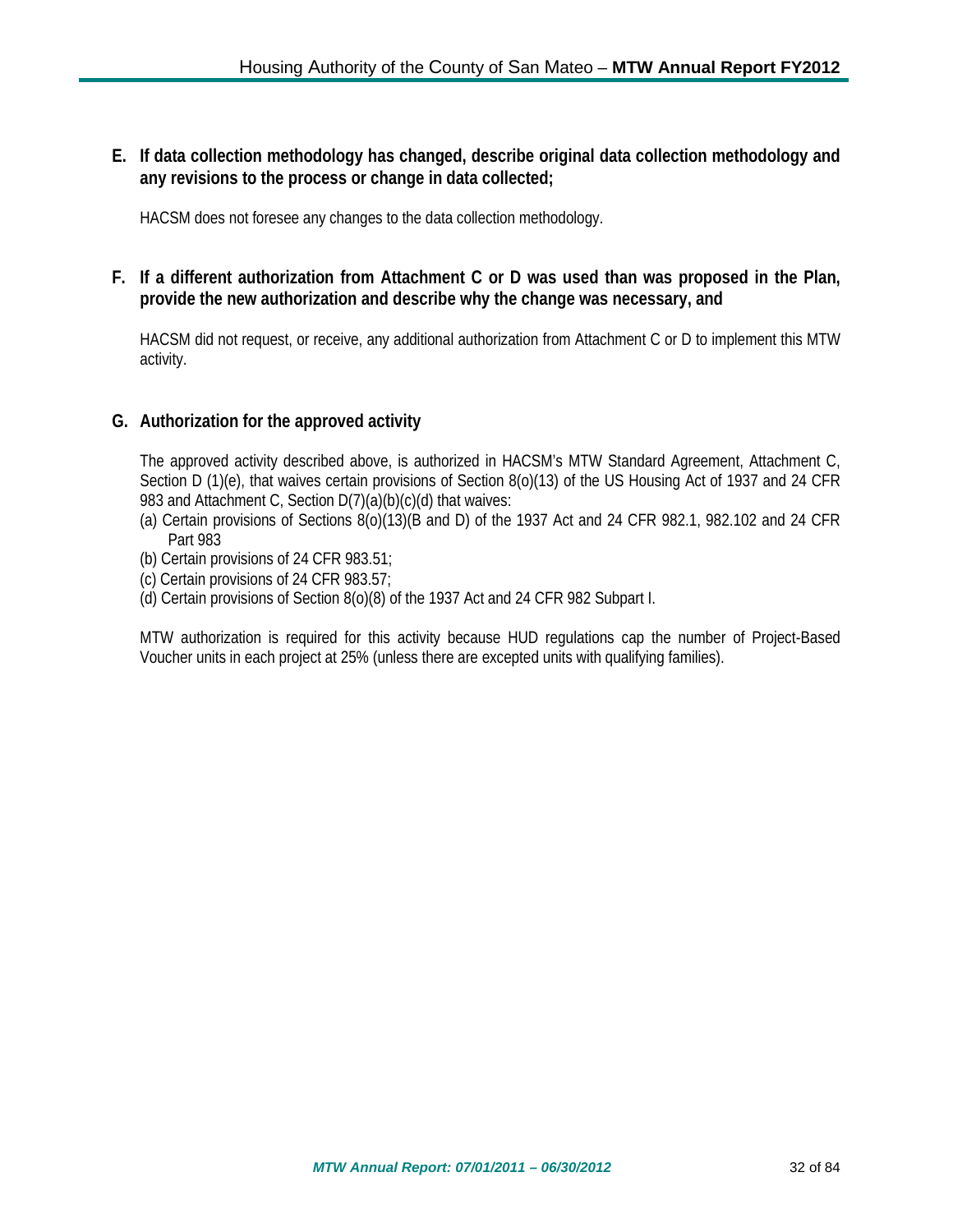## **On-Going MTW Activity #2010.6: Biennial re-certification schedule for elderly/disabled households**

## **A. Activity Description**

In FY2010, HACSM was granted HUD approval to recertify HCV households designated as elderly or disabled every other year. Elderly/Disabled households represent approximately half of all HACSM voucher holders. To implement this activity originally, HACSM set up a biennial schedule based on the last name of the head of household. In FY2010, HACSM completed recertification appointments for elderly/disabled households with last names A – K. In FY2011, HACSM completed recertification appointments for households whose last names began with  $L - Z$ .

In FY2012, HACSM discontinued using the last name of the head of household for the biennial schedule. Previously, HACSM was manually entering the biennial recertification dates into its software system based on the alpha system; however, HACSM converted to a new software system in January 2012 and the system automatically calculates the biennial recertification date.

#### **B. Impact of the activity**

In the FY2010 MTW Annual Plan, HACSM proposed that this activity would meet HUD's goal of substantially reducing administrative costs and thereby supporting greater cost effectiveness in the voucher program. Unlike the FY 2011 reporting period, HACSM did realize cost savings of this activity in FY 2012.

This MTW activity has been very effective in reducing staff time and increasing the administrative effectiveness for the program. In addition, participants appreciate the benefit of not having an appointment scheduled every year, especially if their income was not affected or there is minimal impact on their rental portion.

| <b>Baseline</b><br>(established<br>FY2009)                                                                                                                       | <b>Benchmark</b>                                                                                                                                                                          | <b>Metric</b>                                                                                                         | FY2012 Outcome                                                                                                                                                                                                                                                                                                                                                                       |
|------------------------------------------------------------------------------------------------------------------------------------------------------------------|-------------------------------------------------------------------------------------------------------------------------------------------------------------------------------------------|-----------------------------------------------------------------------------------------------------------------------|--------------------------------------------------------------------------------------------------------------------------------------------------------------------------------------------------------------------------------------------------------------------------------------------------------------------------------------------------------------------------------------|
| Of 4023<br>reexamination<br>appointments<br>processed<br>annually,<br>approximately<br>48% of the<br>households<br>qualify as<br>Elderly/Disabled<br>households. | HACSM expects to<br>see a 24%<br>reduction in the<br>total number of<br>annual<br>reexaminations.<br>HACSM expects to<br>recertify<br>approximately 965<br>fewer households,<br>annually. | Comparison of the<br>number of annual<br>reexaminations before<br>and after new program<br>implementation.            | HACSM experienced an increase in vouchers,<br>149 in total due to the issuance of vouchers<br>for Midway Village residents.<br>In FY2012, of the 4172 active vouchers, 2044<br>(49%) are elderly/disabled households.<br>As a result of this activity, HACSM completed<br>1022 fewer (a 24% reduction) recertification<br>appointments for elderly/disabled households<br>in FY2012. |
| On average,<br><b>HACSM</b> staff<br>spend 84 minutes<br>per file (at a cost<br>of \$80/file) to<br>complete<br>reexamination                                    | HACSM expects to<br>save 122 hours<br>(965 households at<br>84 minutes per file)<br>per staff member<br>annually.<br><b>HACSM</b> expects                                                 | Comparison of the<br>number of<br>recertifications<br>avoided and<br>associated costs as a<br>result of this activity | Based on reduction of 1022 households not<br>seen for recertification due to the biennial<br>schedule, each HACSM staff member realized<br>an annual time savings of 204 hours and<br>\$81,760 in wages and benefits savings.                                                                                                                                                        |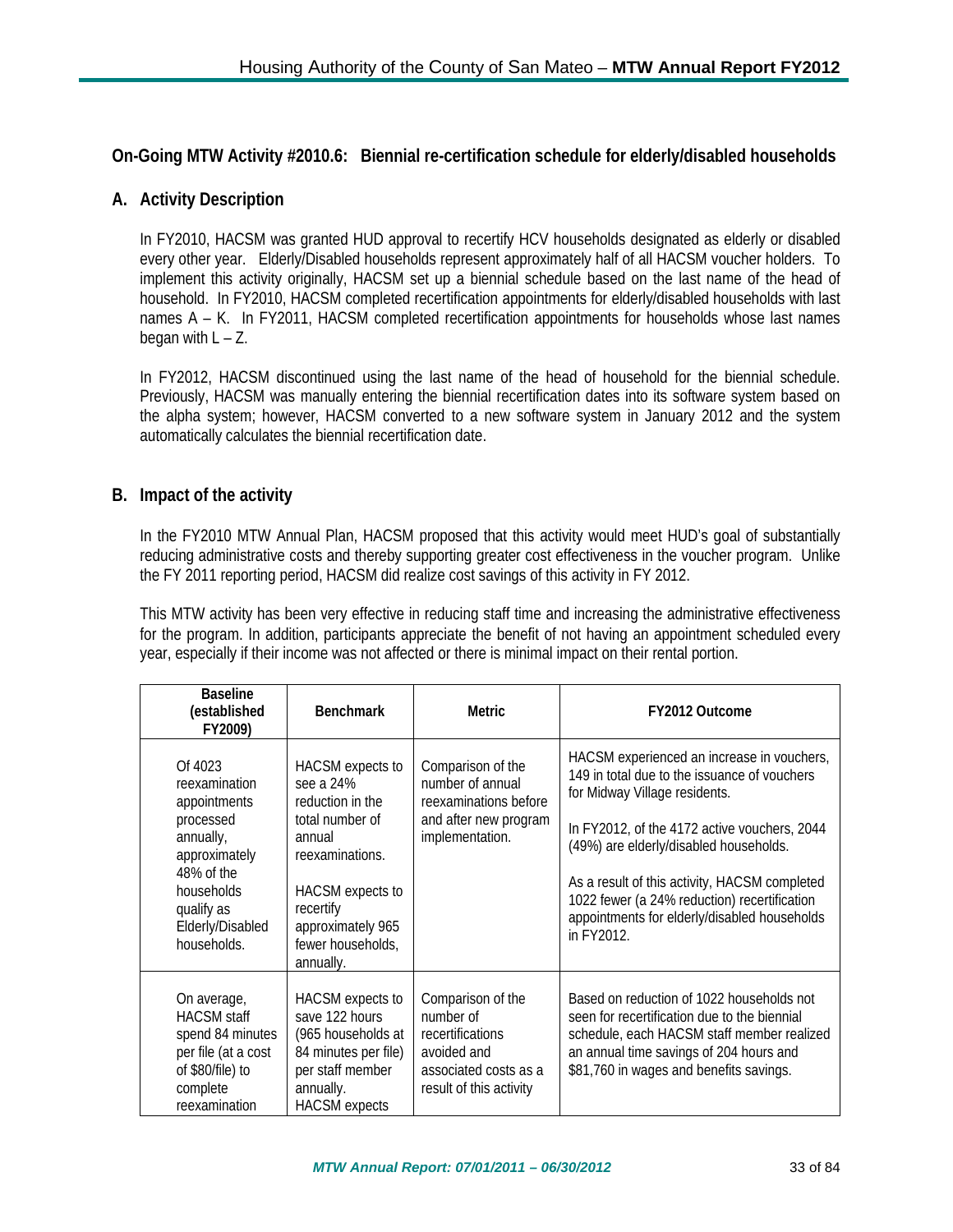| appointments and   | an \$80,504 cost    |  |
|--------------------|---------------------|--|
| applicable         | savings as a result |  |
| paperwork. Each    | of this initiative. |  |
| <b>HACSM</b> staff |                     |  |
| member             |                     |  |
| responsible for    |                     |  |
| reexaminations     |                     |  |
| spends 513 hours   |                     |  |
| on annual          |                     |  |
| reexamination      |                     |  |
|                    |                     |  |
| processes.         |                     |  |

In FY2012, HACSM did not receive any hardship requests from households as a result of this activity.

**C. If benchmarks were not achieved or if the activity was determined ineffective, provide a narrative explanation of the challenges, and if possible, identify potential new strategies that might be more effective;**

HACSM does not plan to change its strategy for this MTW activity in FY2013.

**D. If benchmarks or metrics have been revised, identify any new indicator(s) of activities status and impact (e.g. after 2 years of rent reform only 6 hardship cases)**

HACSM will continue to monitor this activity for its effectiveness in FY2013.

**E. If data collection methodology has changed, describe original data collection methodology and any revisions to the process or change in data collected;**

HACSM does not foresee any changes to the data collection methodology.

**F. If a different authorization from Attachment C or D was used than was proposed in the Plan, provide the new authorization and describe why the change was necessary, and**

HACSM did not request, or receive, any additional authorization from Attachment C or D to implement this MTW activity.

#### **G. Authorization for the approved activity**

This approved MTW activity is authorized in HACSM's MTW Agreement, Attachment C, Paragraph D (1)(c) and waives certain provisions of Section 8(o)(5) of the US Housing Act of 1937 and 24 CFR 982.516

This MTW authorization is necessary because HUD regulations require annual reexaminations for all participants to determine ongoing program eligibility.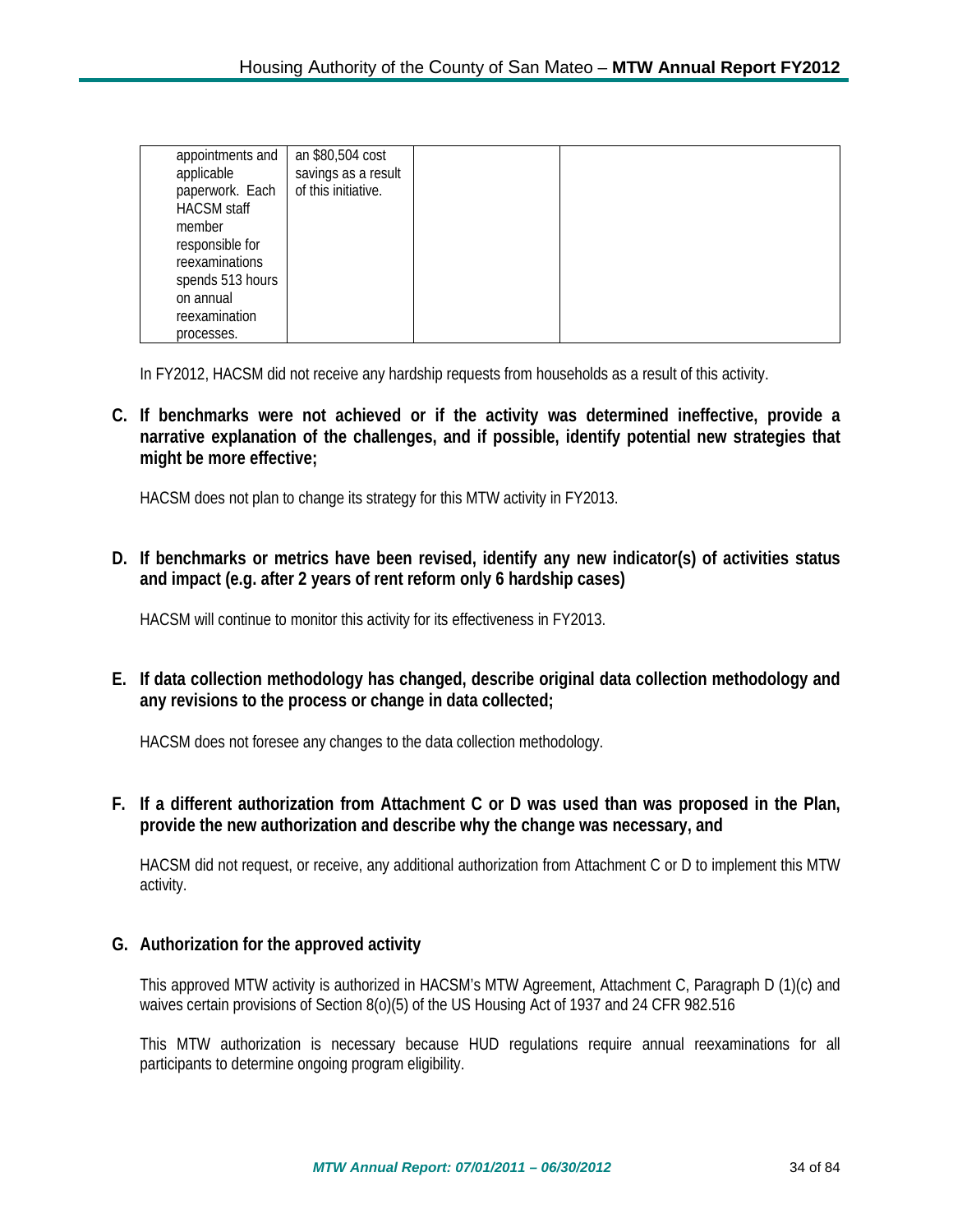## **On-Going MTW Activity #2010.7: Simplify Rent Calculation Process**

#### **A. Activity Description**

HACSM received approval to implement several MTW activities in FY2010 regarding rent calculation policies and procedures. It was HACSM's intent that implementing the new activities or more transparent process for participants, a streamlined and more efficient practice for HACSM and overall improvement in the accuracy of the calculations. Following is an update on the key aspects of these rent calculation activities.

#### o **Eliminate the imputed asset rate calculation**.

- o HACSM received HUD approval, and implemented this activity in July 2009. Instead of completing an additional calculation with the HUD passbook interest rate, HACSM simply calculates interest from assets based on the actual interest earned.
- o Effective July 1, 2011, HACSM implemented a new MTW Activity to, "Exclude asset income from income calculations for households with assets under \$50,000" that further expanded the calculation process surrounding assets.

#### o **Eliminate the Earned Income Disallowance (EID)**

As the final part of the rent simplification activity, HACSM proposed and received HUD approval to eliminate the Earned Income Disallowance (EID) in July 2009. Historically the EID process is very complicated, timeconsuming to administer and prone to error especially if the participants do not report in a timely manner.

#### **B. Impact of the activity**

As a result of this MTW activity, both applicants and participants have experienced a significant reduction in the length of time required for on-going eligibility determination. Due to the interconnectedness of the MTW program design overall, many of the MTW activities support each other and therefore the end result is significant time savings for the participant.

| <b>Baseline</b><br>(established 1/1/09<br>$-6/30/2009$                             | <b>Benchmark</b>                                                                                                                                                                                            | Metric                                                                                                           | FY2012 Outcome                                                                                                                                                                                                                                                                                                                                               |
|------------------------------------------------------------------------------------|-------------------------------------------------------------------------------------------------------------------------------------------------------------------------------------------------------------|------------------------------------------------------------------------------------------------------------------|--------------------------------------------------------------------------------------------------------------------------------------------------------------------------------------------------------------------------------------------------------------------------------------------------------------------------------------------------------------|
| Less than 1% of<br><b>HACSM</b> households<br>are receiving the<br>benefits of EID | <b>HACSM</b> expects<br>that an increase of<br>20% of participant<br>households will<br>realize cost<br>savings due to the<br>new initiatives and<br>interim policy, in<br>place of the EID<br>calculation. | HACSM will compare<br>the household<br>savings due to<br>income increases<br>before and after<br>implementation. | In FY2012, only 10 participants (less than 1%) of all<br>participants would have been eligible for EID.<br>As was the case in previous years, all 10 participants<br>were in Elderly/Disabled households and therefore on a<br>biennial schedule - allowing them to realize greater<br>savings that would have been afforded through the EID<br>calculation. |

In the case of the elimination of EID, HACSM received no hardship requests in FY2012.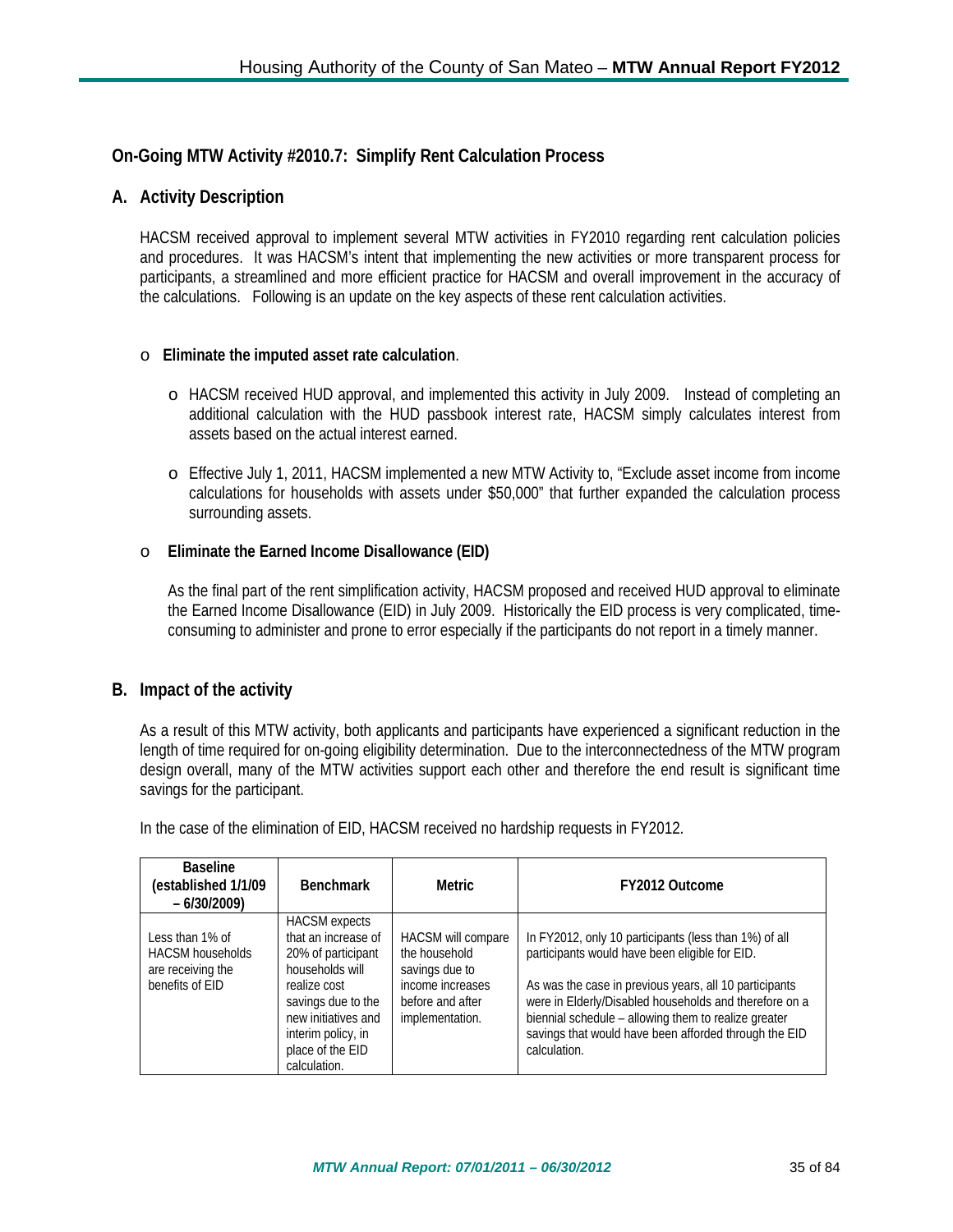#### **Impact of the Rent Reform Initiative**

Due to the fact that eliminating EID changes the way in which a participant's rent portion is determined, this activity does meet HUD's definition of a rent reform initiative.

As discussed above, there were no hardship requests from this activity in FY2012. Due to HACSM's generous interim policy, participants are not required to report most income increase changes between their regularly scheduled recertification appointments. Therefore, for households designated as elderly/disabled, the increased income will be available to the family throughout their recertification term – leading to the potential for increased savings, credit repair, additional education – all determined by the family.

HACSM will continue with this MTW activity in FY2013, and will continue to monitor its effectiveness and any potential hardship for eligible participants

**C. If benchmarks were not achieved or if the activity was determined ineffective, provide a narrative explanation of the challenges, and if possible, identify potential new strategies that might be more effective.**

Due to the success of this MTW activity, HACSM is not planning to change its strategy at this time.

**D. If benchmarks or metrics have been revised, identify any new indicator(s) of activities status and impact (e.g. after 2 years of rent reform only 6 hardship cases).**

HACSM will continue to monitor this activity for its effectiveness in FY2013.

**E. If data collection methodology has changed, describe original data collection methodology and any revisions to the process or change in data collected.**

HACSM is not changing its methodology for this activity.

**F. If a different authorization from Attachment C or D was used than was proposed in the Plan, provide the new authorization and describe why the change was necessary.**

HACSM did not request, or receive, any additional authorization from Attachment C or D to implement this MTW activity.

#### **G. Authorization for the approved activity**

The approved activity is authorized in HACSM's MTW Agreement, Attachment C, Paragraph D (1) (a) and D (2) (a) and waives certain provisions of Section 8(o)(I), 8(o)2, 8(o)3, 8 (o)(7), 8(o)10 and 8(o)(13)(H)-(I) of the US Housing Act of 1937 and 24CFR 982.162, 982.508, 982.503 and 982.518

The MTW authorization is required for this activity because HUD regulations require that all assets over \$5,000 be subject to a threshold test with HUD's "passbook rate." Also, HUD regulations require that all individuals who qualify, be given an earned income disallowance (EID).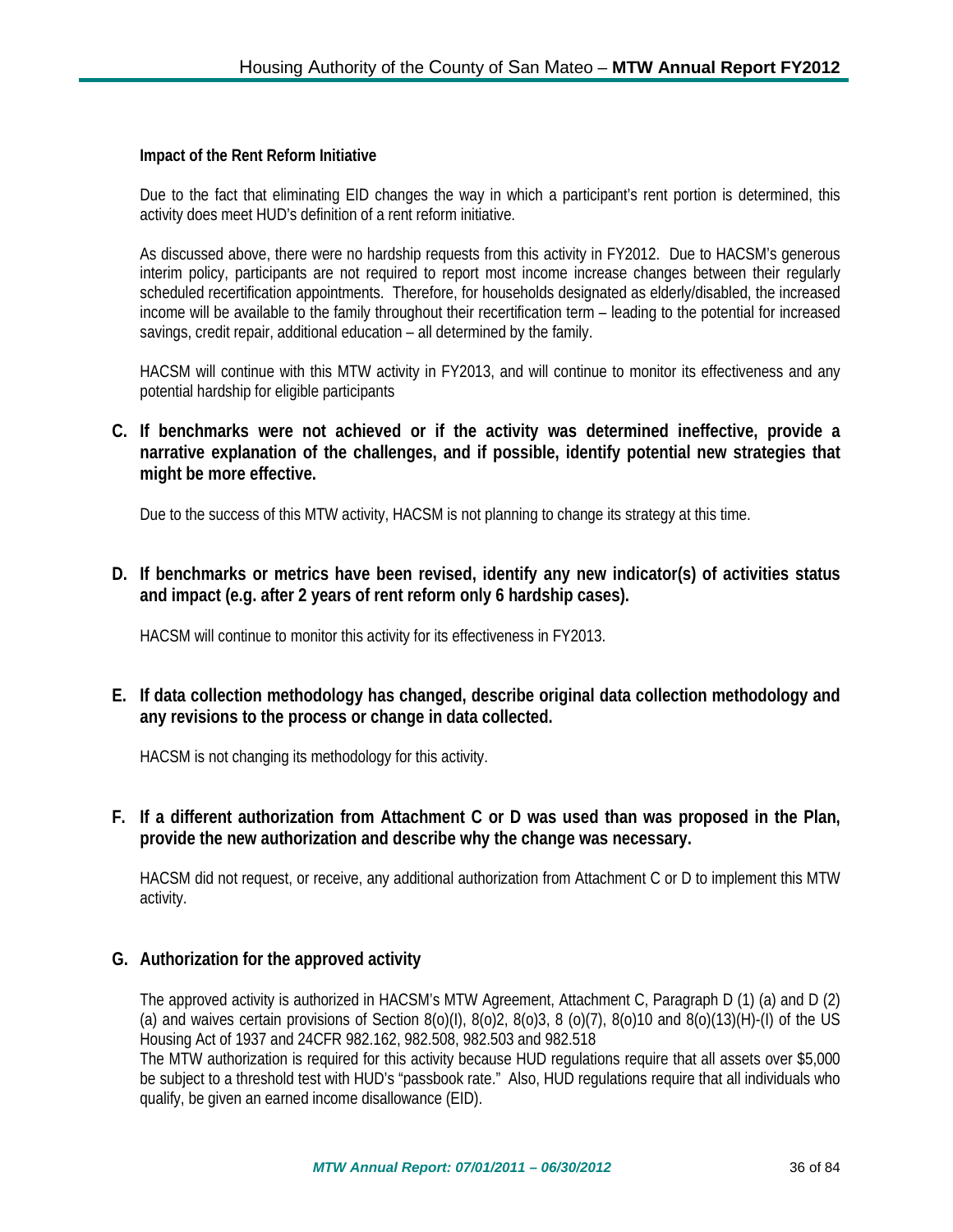# **On-Going MTW Activity #2010.8: Simplify Third-Party Verification Process**

### **A. Activity Description**

In FY2010, HACSM received HUD approval to simplify the third-party verification process associated with earned income, asset income, and medical and child care expenses, in an effort to relieve administrative burdens, increase productivity, reduce calculation errors and ease the intrusive nature of the process for HCV applicants and participants. HACSM continues to use the Enterprise Income Verification (EIV) system for verification of participant identity, wage and assistance benefits.

#### o **Increase asset values requiring third-party verification**

Effective July 1, 2009, HACSM increased the threshold at which assets require third-party verification from \$5,000 to \$50,000 for the HCV programs. In place of third-party verification, the family is required to provide a current statement from the financial institution(s) showing the balance of the asset account(s).

All assets valued over \$50,000 continue to require third-party verification.

#### o **Streamline verification of eligible medical expenses**

Effective July 1, 2009 HACSM instituted a streamlined verification process for eligible medical expenses in the HCV programs to ease both the administrative burden for the Housing Authority and the challenges to the participants. HACSM instituted a policy in which eligible families, who claim medical expenses, are required to sign a self-certification and provide supporting documents from credible and established sources, such as receipts from medical care providers or pharmacy statements as proof of the claimed expenses.

#### o **Streamline the verification process for eligible child care expenses**

Effective July 1, 2009 HACSM instituted a streamlined verification process for eligible child care expenses in the HCV programs to ease both the administrative burden for the housing authority and the challenges to the participants. To reduce the challenges in verifying claimed child care expenses, eligible families who claim child care expenses are now required to sign a self-certification and provide supporting documents from credible and established sources, such as day care invoices, receipts or written statements from the child care provider as proof of the claimed expense. Expenses incurred from an adult member of the household who provides child care or the absent parent who does not reside in the subsidized unit, are not acceptable.

#### o **Extend the verification timeline to 120 days**

Effective July 1, 2009, HACSM received HUD approval and implemented a revised timeline for verification documentation to 120 days for HCV applicants and participants.

This new timeline reduces duplication of work and accelerates an applicant's admission to the program and a participant's recertification for continuing program eligibility.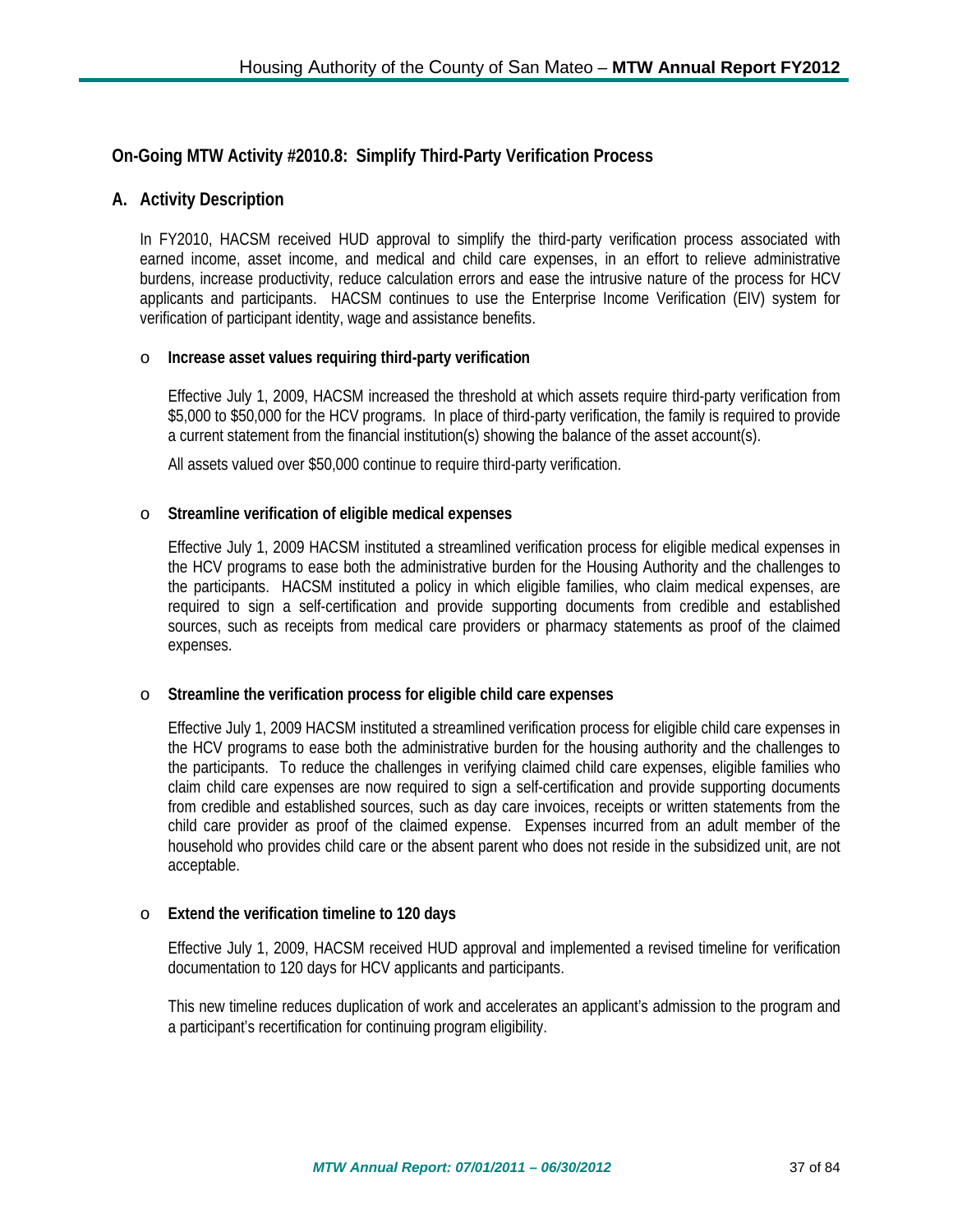## **B. Impact of the activity**

| <b>Baseline</b><br>(established<br>FY2009)                                                                                                   | <b>Benchmark</b>                                                                                                           | <b>Metric</b>                                                                                                      | FY2012 Outcome                                                                                                                                                                                                                                                                                                                                                                                                              |
|----------------------------------------------------------------------------------------------------------------------------------------------|----------------------------------------------------------------------------------------------------------------------------|--------------------------------------------------------------------------------------------------------------------|-----------------------------------------------------------------------------------------------------------------------------------------------------------------------------------------------------------------------------------------------------------------------------------------------------------------------------------------------------------------------------------------------------------------------------|
| On average,<br><b>HACSM</b> staff<br>spend 738 hours<br>annually to<br>process third-party<br>verifications for<br>reexamination             | <b>HACSM</b><br>expects a $50\%+$<br>reduction in<br>staff time<br>required to<br>process third-<br>party<br>verifications | Comparison of staff time<br>before and after new<br>systems are in place                                           | HACSM has realized a significant reduction in<br>staff time for this activity. In FY2012 HACSM<br>staff spent a total of 297 hours annually in<br>processing third party verifications,<br>representing a 60% reduction in staff time.<br>This annual total represents the hours of four<br>staff members that directly process third party<br>verifications (the baseline hours were also<br>based on four staff members). |
| On average,<br><b>HACSM</b> spends<br>\$29,285 annually<br>on staffing costs<br>(\$7.30 per file) to<br>process third party<br>verifications | <b>HACSM</b><br>expects to<br>realize a<br>\$15,000<br>savings in costs<br>to process third-<br>party<br>verifications     | Comparison of the costs<br>of third party<br>verifications before and<br>after implementation of<br>this activity. | In FY 2012 HACSM saved \$13,751 annually on<br>staffing costs to process third party<br>verifications.                                                                                                                                                                                                                                                                                                                      |

This activity has been successful for HACSM due to a combination of many factors such as the use of HUD's EIV system, the collection of tenant-provided documents, and fewer asset verifications being processed as a result of MTW activity #2012.25.

Due to the success of this activity, HACSM was able to reallocate its staff from the team that processes recertifications. Previously, there were two office specialists supporting seven Housing Program Specialists. With the time savings realized from this activity, one of the office specialists was transferred to another team as it was found that one office specialist is sufficient support for the seven Housing Program Specialists.

**C. If benchmarks were not achieved or if the activity was determined ineffective, provide a narrative explanation of the challenges, and if possible, identify potential new strategies that might be more effective.**

This activity continues to be very effective for meeting HACSM's goal of increasing administrative efficiencies.

**D. If benchmarks or metrics have been revised, identify any new indicator(s) of activities status and impact (e.g. after 2 years of rent reform only 6 hardship cases).**

HACSM will continue to monitor this activity for its effectiveness in FY2013.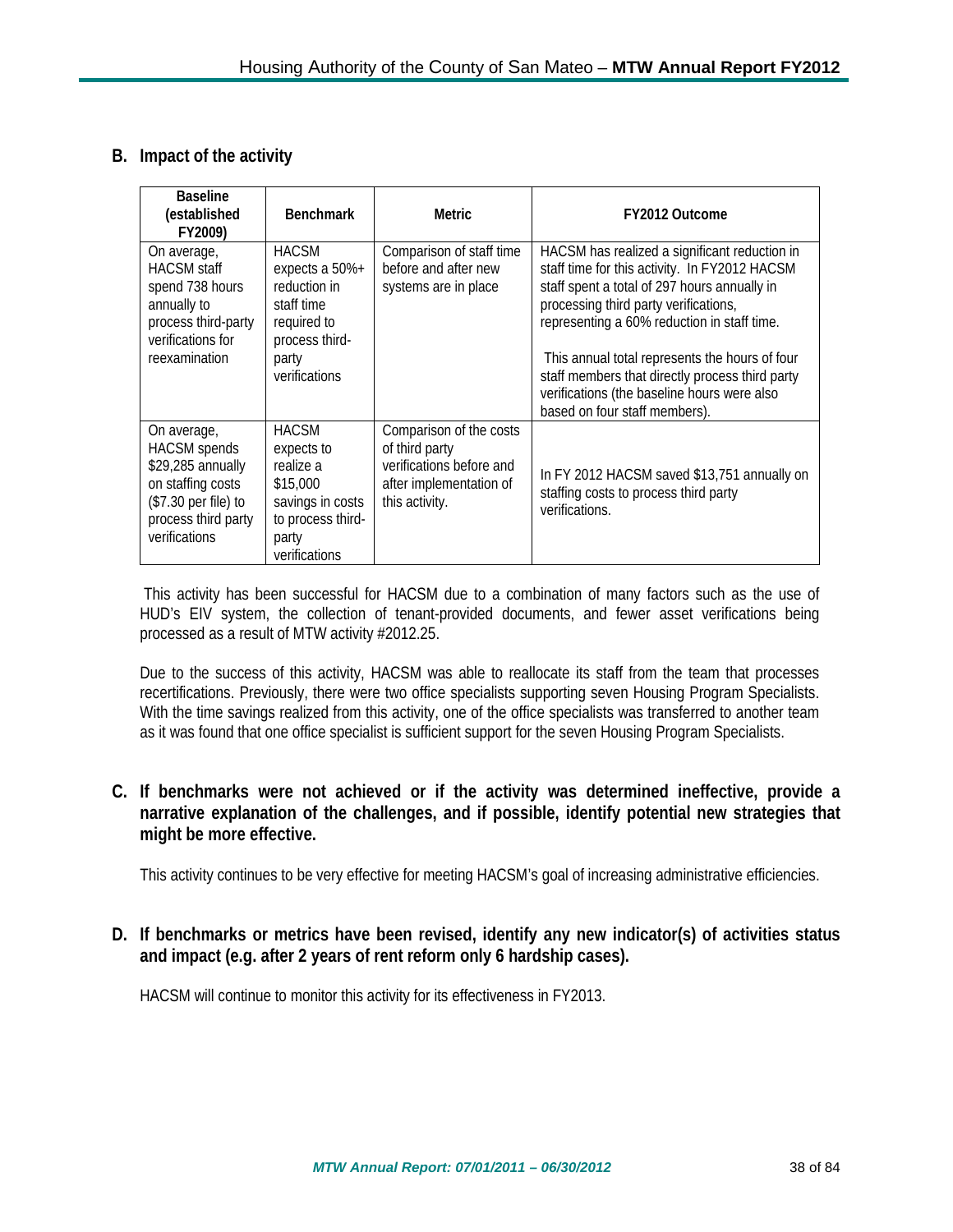**E. If data collection methodology has changed, describe original data collection methodology and any revisions to the process or change in data collected.**

HACSM is not changing the data collection or methodology at this time

### **F. If a different authorization from Attachment C or D was used than was proposed in the Plan, provide the new authorization and describe why the change was necessary.**

HACSM did not request, or receive, any additional authorization from Attachment C or D to implement this MTW activity.

### **G. Authorization for the approved activity**

The approved activity is authorized in HACSM's MTW Agreement, Attachment C, Paragraph D (3) (b) and waives certain provisions of 24CFR 982.516 and 982 Subpart E

MTW authorization is necessary for this activity because HUD regulations require PHAs to verify all information that is used to establish the family's eligibility and level of assistance. In general, HUD requires PHAs to use the most reliable form of verification that is available and to document the reasons when the lesser form of verification is used.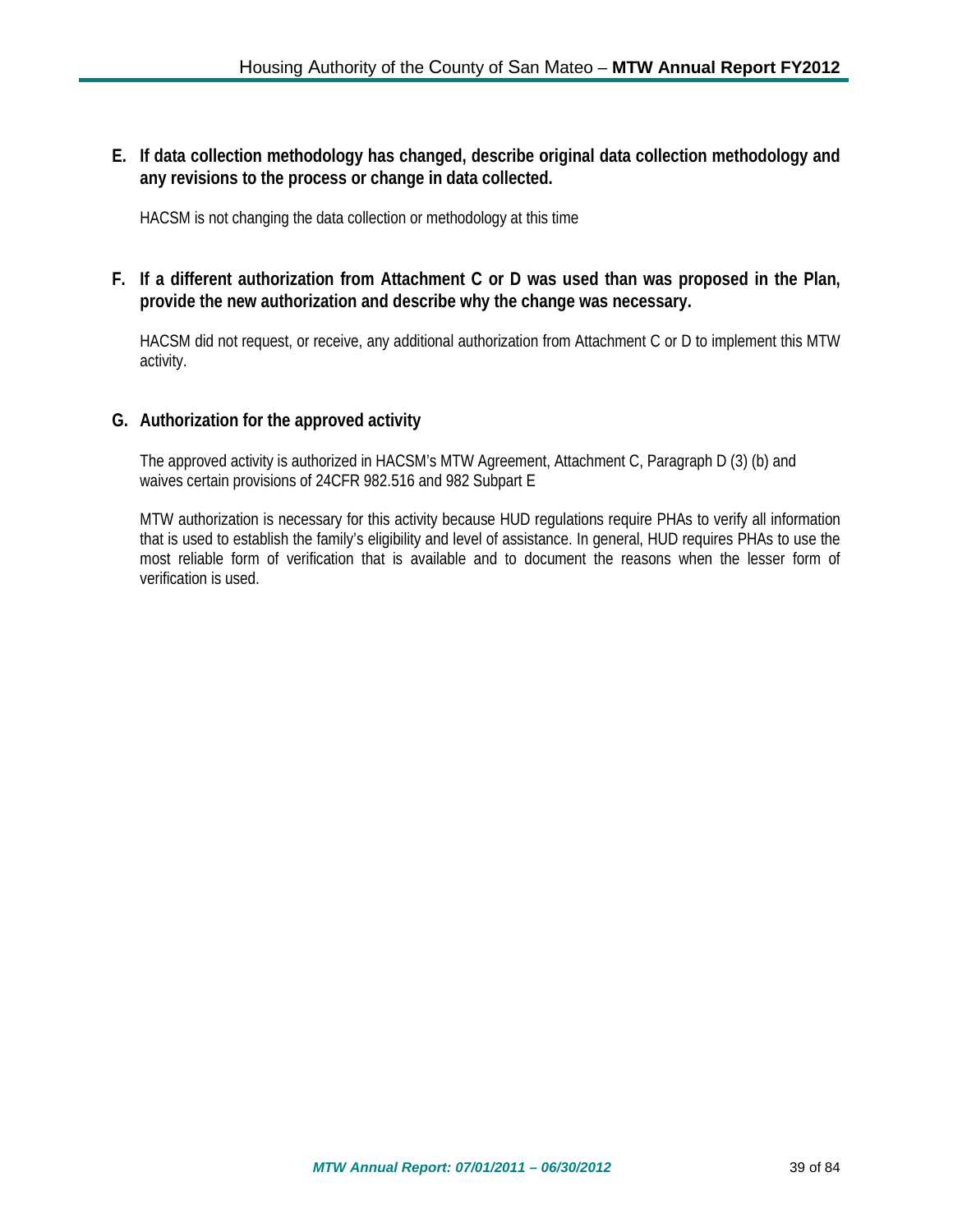# **On-Going MTW Activity #2010.9: Tiered Subsidy Table (TST)**

# **A. Activity Description**

In late 2009, HACSM received HUD approval to implement the TST. On March 1, 2010, HACSM implemented the pilot phase of the TST for all HCV applicants, Project-Based participants, and the original 300 MTW program participants, based on their voucher bedroom size and annual adjusted income. As a result of the success of this pilot phase, HACSM expanded the TST to all participants as they are seen for recertification, relocation or new move in, effective March 1, 2011.

The TST, a subsidy table representing the first of its kind in the nation, gives HACSM the ability to inform the participant of the maximum dollar amount that HACSM will contribute to their housing costs *at the time* of voucher issuance. This is a 180° change from the current HCV rules that cannot determine the participant's subsidy portion until after a potential unit is secured and the contract rent and utility responsibilities are negotiated with the landlord/owner.

While other housing authorities have established rent tables that inform a participant of their rent portion based on eligible bedroom size, HACSM's TST gives participants the ability to search for available units with the knowledge of exactly how much HACSM will contribute to their housing costs throughout San Mateo County, make personal decisions as to how much of their income they are comfortable contributing towards their housing costs, and practice in negotiating with owners through the leasing process. HACSM's intention through this program change is to empower the participants to take personal responsibility for their lives, starting with their housing decisions.

In FY2011 and FY2012, HACSM was the recipient of a San Mateo County Star Award for program innovation due to the Tiered Subsidy initiative.

The Tiered Subsidy Tables can be found in Appendix Three of this report.

### **B. Impact of the activity**

Upon implementation of the TST, new applicants in San Mateo County found and moved into rental units, both apartments and single family homes, in a significantly shorter timeframe. Original tracking showed an approximately four (4) week decrease in the time needed to find and secure a unit. In FY2010 alone, participants and applicants experienced a 20 day decrease in the time needed to find and secure a rental unit and a 2 week decrease in the length of time to determine initial eligibility. For a family in need of housing, a month (34 days) *is* a significant decrease. In FY2011, these indicators remained consistent. In FY2012, HACSM has seen the average number of days increase slightly to find and secure a unit; however, HACSM sees the increase as a result of the tighter housing market as opposed to the TST initiative.

HACSM is very pleased with the results of this activity as it has resulted in greater flexibility for families and a simpler rent calculation method for staff. As discussed in previous activities, HACSM is monitoring the effect of the higher rents in the area and the subsidies provided by the TST activity. If needed, HACSM will adjust the subsidy amounts of the TST to reflect appropriate levels so that tenant rents are not disproportionately high.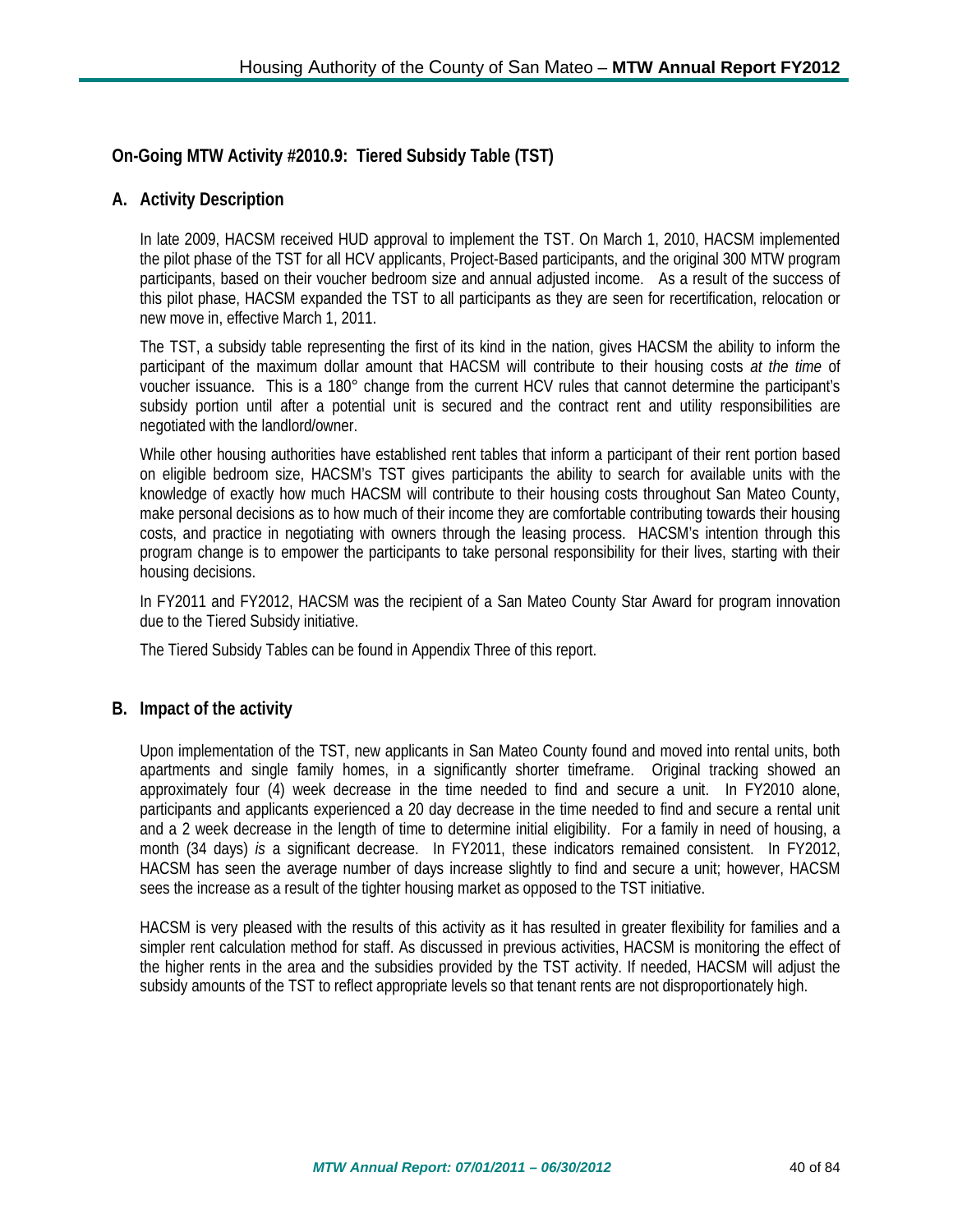| <b>Baseline</b><br>(established<br>FY2009)                                                                                                                                                                                                   | <b>Benchmark</b>                                                                                                                                                                                                                                                                     | <b>Metric</b>                                                                                                                                                       | FY 2012 Outcome                                                                                                                                                                                                                                                                                                       |
|----------------------------------------------------------------------------------------------------------------------------------------------------------------------------------------------------------------------------------------------|--------------------------------------------------------------------------------------------------------------------------------------------------------------------------------------------------------------------------------------------------------------------------------------|---------------------------------------------------------------------------------------------------------------------------------------------------------------------|-----------------------------------------------------------------------------------------------------------------------------------------------------------------------------------------------------------------------------------------------------------------------------------------------------------------------|
| On average,<br><b>HACSM</b> requires<br>56 days from initial<br>eligibility<br>appointment to<br>voucher issuance                                                                                                                            | HACSM expects a<br>40% reduction<br>(approximately 23<br>less days) in the<br>number of days<br>required to<br>determine initial<br>eligibility and<br>voucher issuance                                                                                                              | Comparison of the<br>average number of<br>days needed for the<br>initial eligibility<br>determination and<br>voucher issuance<br>before and after<br>implementation | In FY2012, on average it required 40 days<br>(approximately 30% reduction in days) from<br>initial eligibility appointment to voucher<br>issuance.                                                                                                                                                                    |
| On average,<br><b>HACSM</b> requires<br>60 days for a new<br><b>Tenant Based</b><br>voucher holders to<br>complete the<br>activities from<br>voucher issuance<br>to lease up (this<br>does not include<br>new Project Based<br>participants) | <b>HACSM</b> expects a<br>15% reduction<br>(approximately 9<br>days) in the<br>number of days<br>required for a new<br><b>Tenant Based</b><br>Voucher<br>participant to<br>complete the lease<br>up process (note:<br>this does not<br>include new<br>Project Based<br>participants) | Comparison of the<br>average number of<br>days required for<br><b>Tenant Based</b><br>Voucher participants<br>to find and secure a<br>rental unit                   | In FY2012, new participants were requiring<br>62 days on average from voucher issuance<br>to lease up.<br>Although HACSM has seen the average<br>number of days increase slightly to find and<br>secure a unit, we see the increase as a result<br>of the tighter housing market as opposed to<br>the TST initiative. |

### **Impact of the Rent Reform Initiative**

Due to the fact that HACSM's TST significantly changes the way in which a tenant's rent portion is determined, the TST meets HUD's standard of a rent reform initiative.

As of June 30, 2012, approximately 80% (3378 participants) of all HACSM's voucher holders eligible for this activity are participating in the TST program. Due to the biennial recertification schedule, HACSM expects all families to be transitioned to TST no later than March 2014.

Initially, in order to be eligible for hardship relief as a result of TST, a participant must have been housed prior to 3/1/2010 and not have relocated to a new unit since that date. However, effective March 1, 2011, HACSM converted all participants to TST at their next annual or biennial recertification appointment. The other qualifications for hardship relief from the TST depend upon whether or not the new TST calculation results in the tenant's rent portion being more than \$25 higher. If that is the case, then the household is eligible for the hardship calculation and HACSM will calculate their portion according to the traditional HCV method for an additional recertification period. At that time, the household will automatically convert to TST and they are no longer eligible for a hardship review for the TST.

HACSM received a total of 183 hardship requests in FY2012, of which 26 were denied due to not meeting the qualifications. The 157 approved hardship requests represent approximately 4.65% of all TST participants. HACSM developed an excel spreadsheet to complete the calculation and inform the staff whether or not the household is eligible for the hardship calculation. HACSM continues to review any and all hardship requests and monitor whether or not adjustments to the TST are required.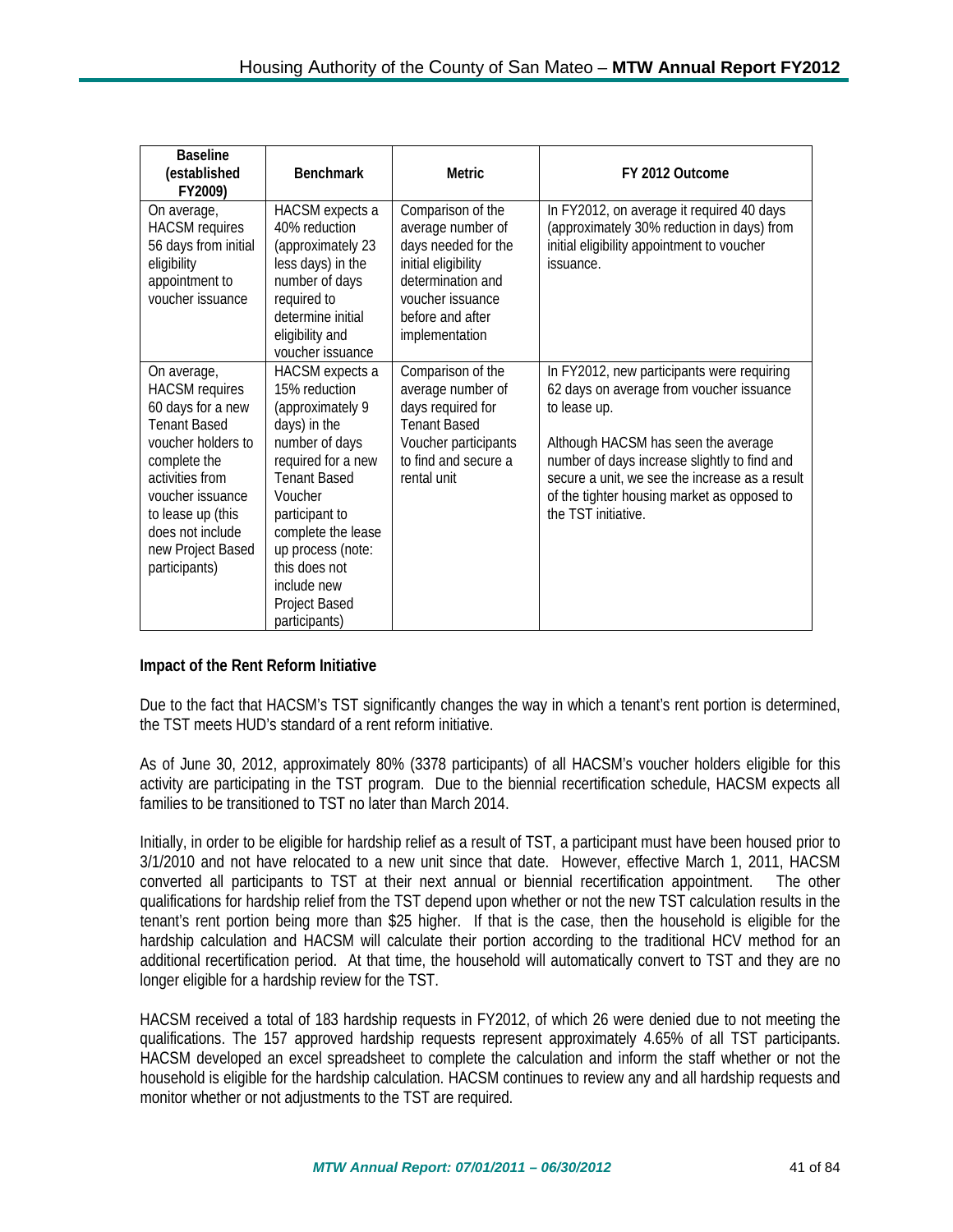For additional information on HACSM's Hardship Policy, please see Appendix One of this report.

**C. If benchmarks were not achieved or if the activity was determined ineffective, provide a narrative explanation of the challenges, and if possible, identify potential new strategies that might be more effective.**

This activity continues to be very effective for HACSM in increasing administrative efficiencies and improving housing choice for participants.

**D. If benchmarks or metrics have been revised, identify any new indicator(s) of activities status and impact (e.g. after 2 years of rent reform only 6 hardship cases).**

HACSM does not intend to revise the benchmarks or metrics on this activity at this time.

**E. If data collection methodology has changed, describe original data collection methodology and any revisions to the process or change in data collected.**

HACSM is not changing the data collection or methodology at this time

**F. If a different authorization from Attachment C or D was used than was proposed in the Plan, provide the new authorization and describe why the change was necessary.**

HACSM did not request, or receive, any additional authorization from Attachment C or D to implement this MTW activity.

### **G. Authorization for the approved**

The approved activity is authorized in HACSM's MTW Agreement, Attachment C, Paragraph D (1)(a) and D(2)(a) and waives certain provisions of Section 8(o)(1), 8(o)(2), 8(o)(3), 8(o)(7), 8(o)(10), and 8(o)(13)(H)-(I) of the US Housing Act of 1937 and 24 CFR 982.162, 982.508, 982.503, and 982.518

MTW authorization for this activity is required because HUD regulations specifically address how a tenant's rent portion is calculated and HAP portion determined.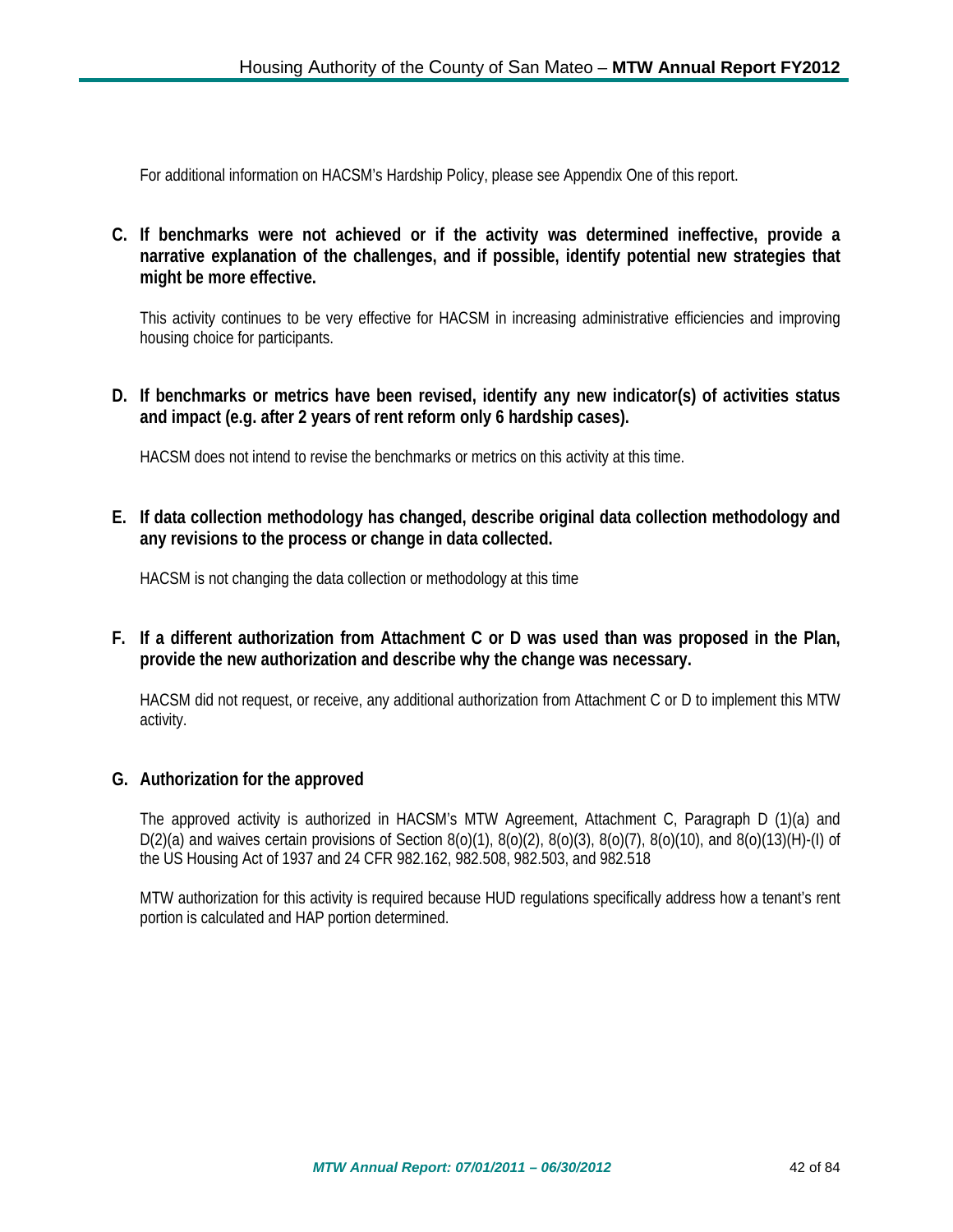## **On-Going MTW Activity #2010.10: Simplify HQS Processes**

### **A. Activity Description**

In an effort to increase administrative efficiencies and cost savings, HACSM received HUD approval, July 1, 2009, to simplify the annual HQS inspection process in several areas, including the following:

- Reducing the total number of units inspected each month through a sampling process for certain units,
- Implementing an owner self-certification process for certain fail items, and
- Allowing HACSM to inspect units at HACSM-owned properties.

Through HACSM's experience with the MTW inspection activities in FY2010, HACSM was able to research, design, propose and implement (in August 2010) a more aggressive MTW inspection activity in FY2011, "Biennial Inspection Schedule for all Units under Contract." As a result of this new activity, HACSM eliminated the "Multi-Unit Sampling" for HQS activity and the "Owner Self-certification of repairs" activity, effective July 1, 2010.

#### o **HACSM to inspect HACSM-owned properties**

Effective July 1, 2009, based on HUD's approval of HACSM's MTW Annual Plan, HACSM was given the ability to inspect HACSM-owned or affiliated properties for HQS compliance.

#### **B. Impact of the activity**

See below information on the key aspects of this activity.

| <b>Baseline</b><br>(established<br>FY2009)                                                  | <b>Benchmark</b>                                                                                         | Metric                                                                                    | FY2012 Outcome                                                                                                                                       |
|---------------------------------------------------------------------------------------------|----------------------------------------------------------------------------------------------------------|-------------------------------------------------------------------------------------------|------------------------------------------------------------------------------------------------------------------------------------------------------|
| Annually, HACSM<br>has had a direct<br>cost of \$1,500 to<br>hire outside<br>consultants to | <b>HACSM</b> expects to<br>realize a cost<br>savings of \$1,110<br>for the inspections<br>of HACSM-owned | Comparison of<br>cost savings for<br><b>HACSM-owned</b><br>properties before<br>and after | In FY2012, due to the biennial inspection<br>schedule, HACSM conducted approximately 15<br>inspections at Half Moon Village, a HA-owned<br>property. |
| inspect HACSM-<br>owned properties                                                          | properties.                                                                                              | implementation                                                                            | The cost savings for these inspections was<br>approximately \$780.                                                                                   |

HACSM utilizes a sampling method for all of its quality control inspections, which includes HA-owned units. This sampling allows for a representation of units in different cities throughout San Mateo County, different inspection types (initial and annual), and different staff who conducted the inspections.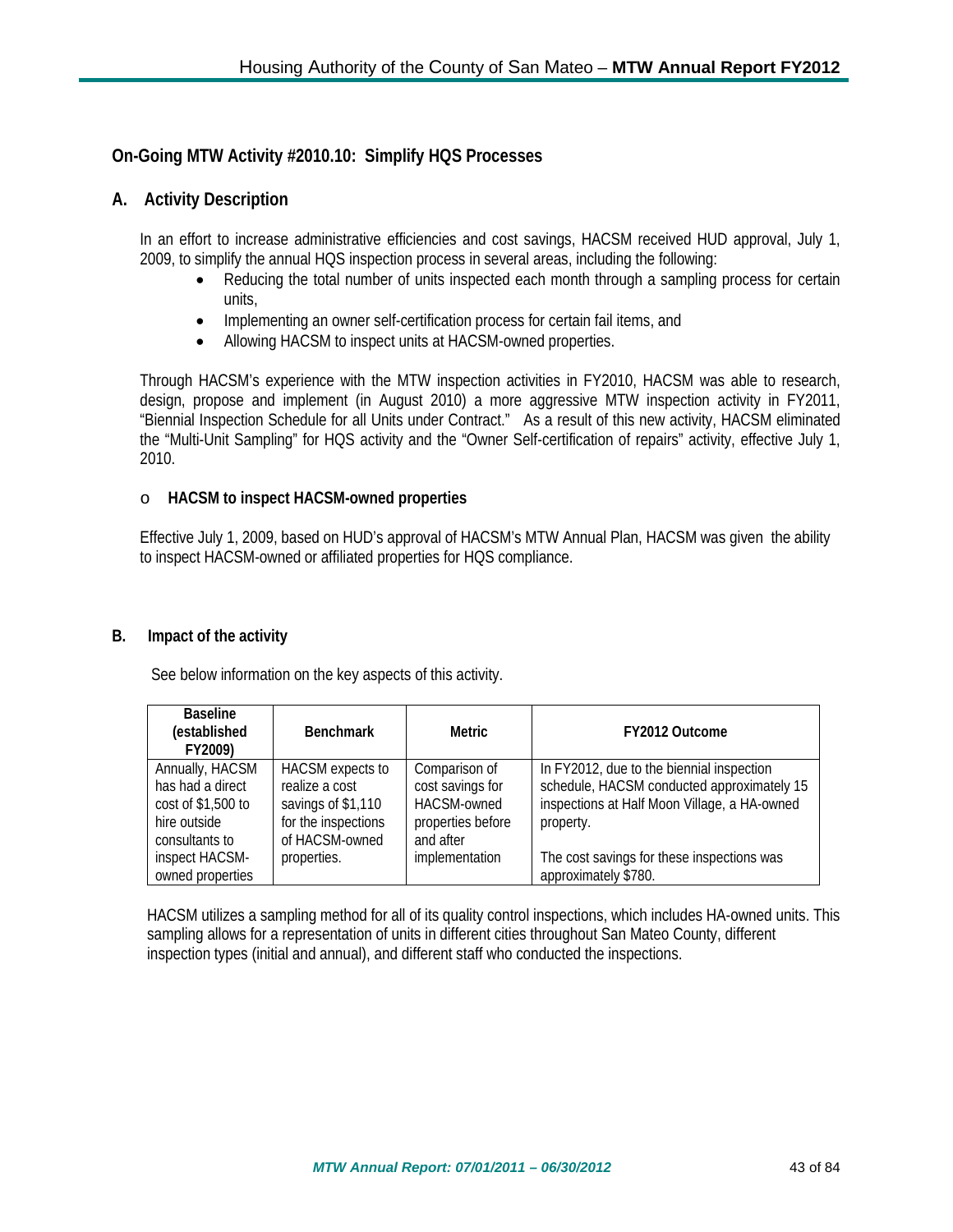**C. If benchmarks were not achieved or if the activity was determined ineffective, provide a narrative explanation of the challenges, and if possible, identify potential new strategies that might be more effective.**

HACSM has considered this activity to be very effective in achieving administrative efficiencies and will continue to monitor in FY2013.

**D. If benchmarks or metrics have been revised' identify any new indicator(s) of activities status and impact (e.g. after 2 years of rent reform only 6 hardship cases).**

HACSM does not intend to revise benchmarks or metrics on this activity at this time.

**E. If data collection methodology has changed, describe original data collection methodology and any revisions to the process or change in data collected.**

HACSM is not changing the data collection or methodology at this time.

**F. If a different authorization from Attachment C or D was used than was proposed in the Plan, provide the new authorization and describe why the change was necessary.**

HACSM did not request, or receive, any additional authorization from Attachment C or D to implement this MTW activity.

### **G. Authorization for the approved activity**

The approved activity is authorized in HACSM's MTW Agreement, Attachment C, Part D (5) and waives of certain provisions of Section 8(o)(8) of the US Housing Act of 1937 and 24 CFR 982, Subpart I and Subpart K

MTW authorization is required for this activity is necessary because HUD regulations require that all subsidized units are inspected annually for HQS compliance.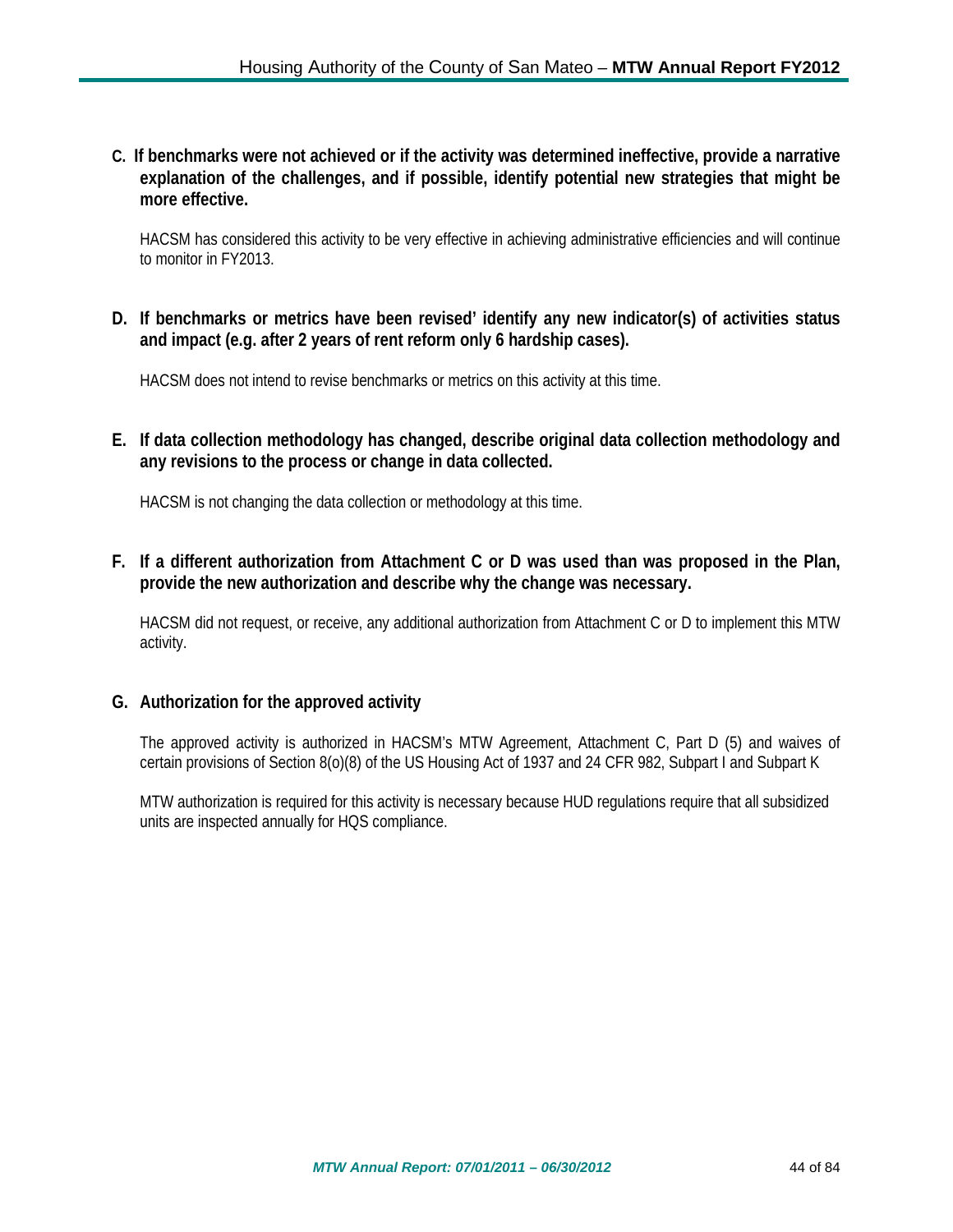# **On-Going MTW Activity #2010.11: Eliminate competitive process for allocation of Project Based vouchers to formerly public housing units**

# **A. Activity Description**

In FY2011, HACSM received HUD approval to allocate project-based vouchers to its former public housing units without the use of a competitive process. This activity was designed to complement the On-Going MTW Activity 2009.5, "Expand Usage of Project-Based Vouchers at HACSM Developments Undergoing Disposition Process," as discussed previously in this report.

Midway Village, a 150 unit complex located in Daly City, was approved for disposition from Public Housing status in January 2011. Newly received replacement vouchers were issued to all eligible families in May 2011 and HACSM entered into a Project-Based HAP contract for 150 vouchers. The flexibility afforded through this MTW activity allowed HACSM to streamline the demo/dispo process at Midway Village and shorten the transition period for families to decide whether to remain in place or exercise their ability to move with voucher assistance.

Increased fiscal responsibility has also been achieved, as this activity has been critical in enabling HACSM to create a stable and reliable financial outlook for these units, providing more timely maintenance and upgrades and in the preservation of affordable housing units in San Mateo County.

HACSM also operates a public housing development known as El Camino Village, a 30 unit complex located in Colma. The disposition application for El Camino Village may be resubmitted to HUD in FY2013.

### **B. Impact of the activity**

The original baseline data reported below is based on both of HACSM's public housing properties at the time – El Camino Village and Midway Village. As reported previously, the dispo application for Midway Village was approved; however, the El Camino Village application was not approved. The results reported in the table below will be for the 150 units at Midway Village only.

| <b>Baseline</b><br>(established FY2009)                                                                                                                                   | <b>Benchmark</b>                                                                                                                                                                                                        | Metric                                                                                                          | FY2012 Outcome                                                                                                                                                                                                                                                                                                                                                     |
|---------------------------------------------------------------------------------------------------------------------------------------------------------------------------|-------------------------------------------------------------------------------------------------------------------------------------------------------------------------------------------------------------------------|-----------------------------------------------------------------------------------------------------------------|--------------------------------------------------------------------------------------------------------------------------------------------------------------------------------------------------------------------------------------------------------------------------------------------------------------------------------------------------------------------|
| Due to the current public<br>housing rules, HACSM's<br>180 public housing<br>residents are not entitled<br>to or assisted with<br>relocation to privately<br>held housing | <b>HACSM's expectation</b><br>is that 9 residents,<br>(approximately 5% of<br>the total public<br>housing residents) will<br>relocate to privately<br>held housing by the<br>end of the first year<br>after disposition | Comparison of the number of<br>public housing residents able to<br>relocate before and after<br>implementation. | As of 6/30/2012, ten (10)<br>families (7% of the formerly<br>public housing residents)<br>relocated from Midway Village<br>using their Housing Choice<br>Voucher and relocation<br>assistance.<br>Two additional families relocated<br>from Midway Village without<br>relocation assistance or a<br>Housing Choice Voucher - they<br>moved to open market housing. |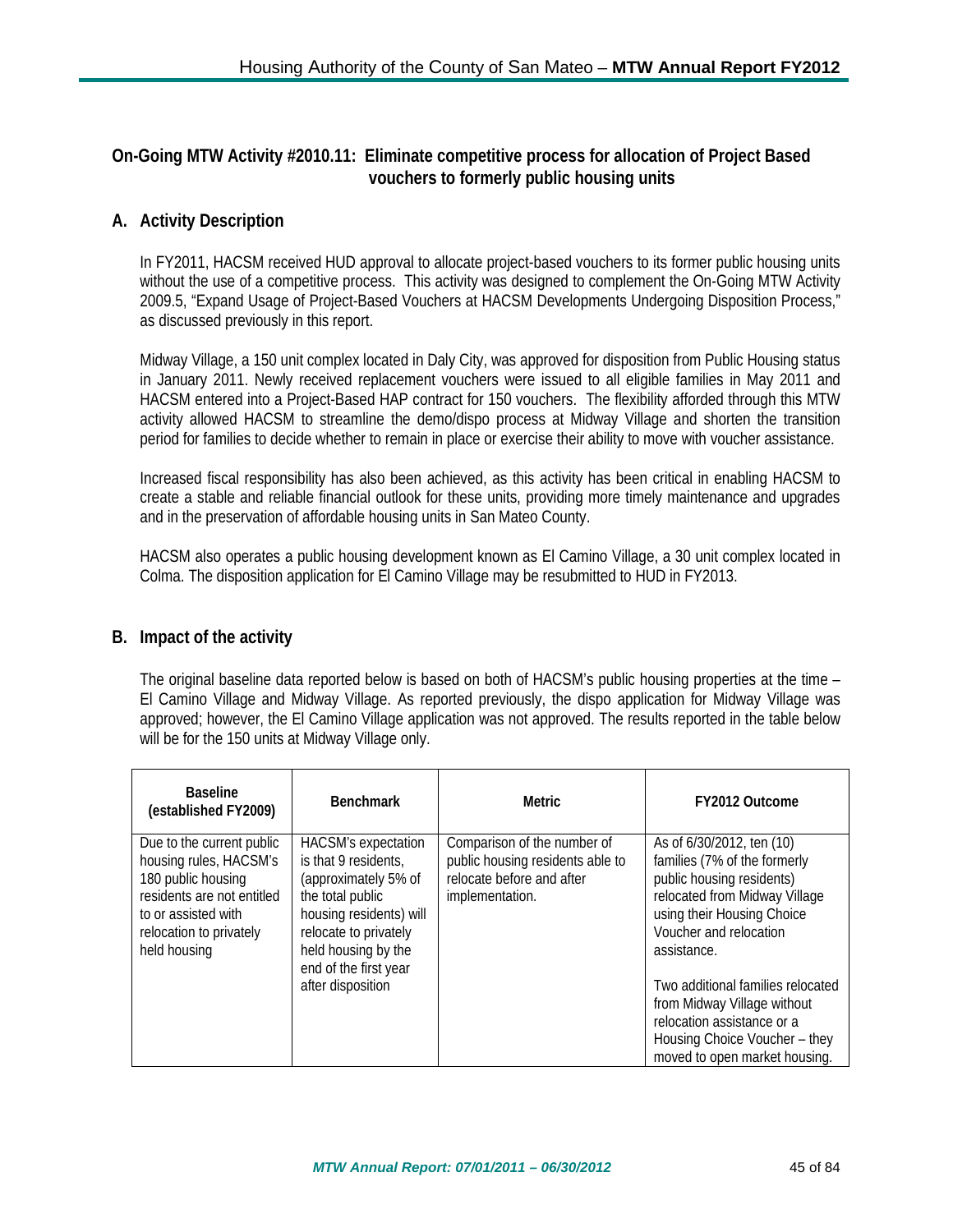| HACSM staff has          | HACSM expects to        | Comparison of the time required | Benchmark achieved.            |
|--------------------------|-------------------------|---------------------------------|--------------------------------|
| estimated that it takes  | reduce the time         | to complete a competitive       |                                |
| approximately four       | required to review,     | process via HUD regulations and | Without having to go through a |
| months, on average, to   | process the             | as completed through this MTW   | competitive process, HACSM     |
| complete the Request for | applications, submit    | activity.                       | was able to reduce the amount  |
| Proposals (RFP) process  | the applications to     |                                 | of time needed to execute a    |
| for the Project-Based    | HUD and receive HUD     |                                 | HAP contract and implement a   |
| Voucher competition      | approval by three       |                                 | Project-Based HAP contract in  |
|                          | months (75%             |                                 | less than one month.           |
|                          | reduction) as a result  |                                 |                                |
|                          | of this activity during |                                 |                                |
|                          | the fiscal year         |                                 |                                |
|                          | following approval of   |                                 |                                |
|                          | the dispo application   |                                 |                                |

**C. If benchmarks were not achieved or if the activity was determined ineffective, provide a narrative explanation of the challenges, and if possible, identify potential new strategies that might be more effective.**

HACSM has considered this activity to be very effective.

**D. If benchmarks or metrics have been revised identify any new indicator(s) of activities status and impact (e.g. after 2 years of rent reform only 6 hardship cases).**

HACSM does not intend to revise benchmarks or metrics on this activity at this time.

**E. If data collection methodology has changed, describe original data collection methodology and any revisions to the process or change in data collected.**

HACSM is not changing the data collection or methodology at this time.

**F. If a different authorization from Attachment C or D was used than was proposed in the Plan, provide the new authorization and describe why the change was necessary.**

HACSM did not request, or receive, any additional authorization from Attachment C or D regarding this MTW activity.

### **G. Authorization for the approved activity**

The approved activity is authorized in the HACSM's Moving To Work Agreement, Attachment C, Paragraph D 7a, and waives certain provisions of Section 8 (o)(13)(B and D) of the 1937 Act and 24 CFR 982.102 and 24 CFR Part 983, as necessary to implement HACSM's amendment.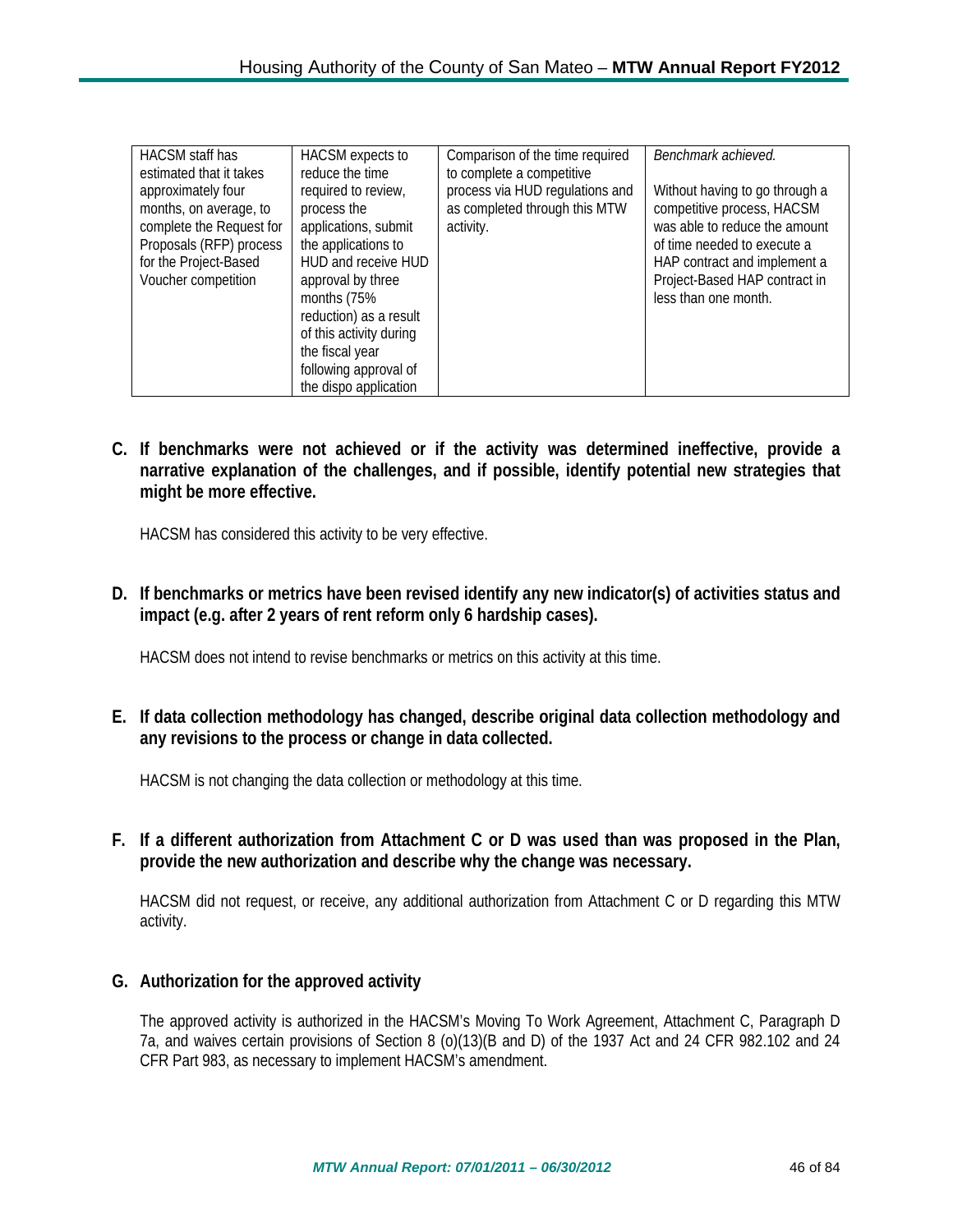MTW authorization is required for this activity because HUD regulations require a competitive process for solicitation of Project-Based Voucher proposals.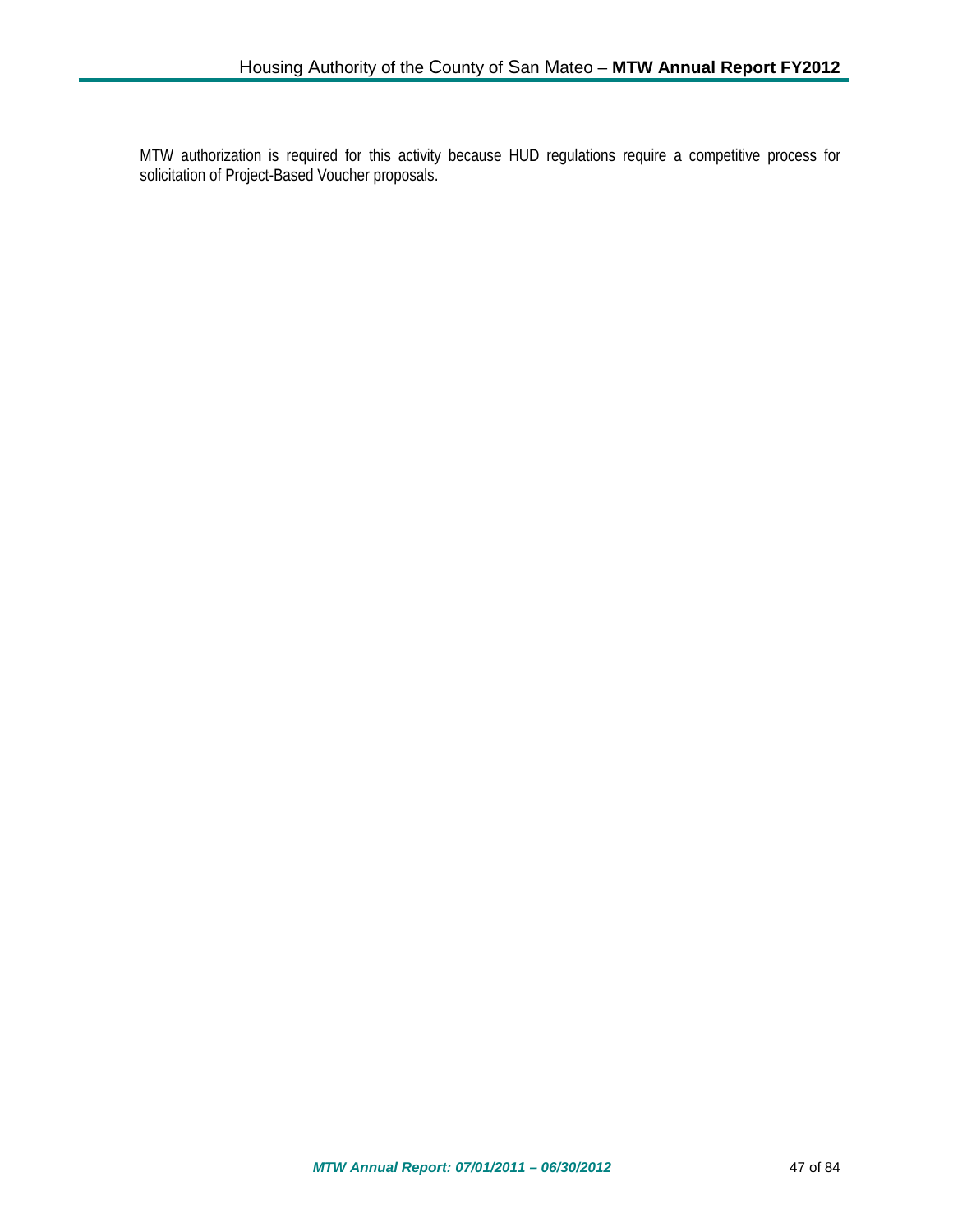# **On-Going MTW Activity #2010.12: Waive 12 month stay requirement for residents in formerly public housing units converted to project based units**

## **A. Activity Description**

With the approval of HACSM's demo/dispo application, existing public housing residents at the time of disposition will not be required to stay in their unit for 12 months after conversion to PBV assistance.

Instead, former public housing residents will have the choice to determine if and when they want to move. HACSM expects that some current public housing residents will choose to move into the private rental market and potentially have access to housing in tenant preferred school districts, closer proximity to their employer or additional employment opportunities, and/or closer to public transportation.

#### **B. Impact of the activity**

The original baseline data reported below is based on both of HACSM's public housing properties at the time – El Camino Village and Midway Village. As reported previously, the dispo application for Midway Village was approved; however, HACSM did not complete the submission for El Camino Village. The results reported in the table below will be for the 150 units at Midway Village only.

| <b>Baseline</b><br>(established FY2009)                                                                  | <b>Benchmark</b>                                                                                                                                                                  | <b>Metric</b>                                                                                                                           | FY2012 Outcome                                                                                                                                                                                               |
|----------------------------------------------------------------------------------------------------------|-----------------------------------------------------------------------------------------------------------------------------------------------------------------------------------|-----------------------------------------------------------------------------------------------------------------------------------------|--------------------------------------------------------------------------------------------------------------------------------------------------------------------------------------------------------------|
| <b>HACSM</b> public<br>housing has a vacancy<br>average of 15<br>units/year                              | HACSM expects no more<br>than a 10% increase in<br>vacancy turnover, the<br>equivalent of 2 additional<br>units                                                                   | Comparison of the<br>average number of<br>vacant units before and<br>after implementation                                               | During FY 2012, Midway Village had<br>a total of 12 vacancies as a result of<br>families moving out of Midway<br>Village (10 families' utilized<br>vouchers and 2 families moved to<br>open market housing). |
| The vacancy turnover<br>costs per unit is<br>approximately \$5,600                                       | HACSM expects a<br>potential \$11,200 increase<br>in costs in relation to the<br>cost per unit turnover in<br>the first year following<br>disposition                             | Comparison of the<br>average cost per unit at<br>vacancy turnover before<br>and after<br>implementation                                 | Since HACSM had fewer vacancies<br>than anticipated as a result of this<br>activity, the costs decreased by<br>\$16,800                                                                                      |
| Current PBV rules do<br>not permit relocation<br>before 12 months,<br>making the baseline<br>amount zero | Resident choice is<br>increased at least 5% or 9<br>families (7 at Midway<br>Village and 2 at El Camino<br>Village) will use their<br>vouchers and relocation<br>benefits to move | Actual count of families<br>utilizing their vouchers<br>and relocation benefits<br>during the 12 months<br>after vouchers are<br>issued | As of 6/30/2012, 10 families used<br>their vouchers to relocate and used<br>relocation benefits to move.                                                                                                     |

**C. If benchmarks were not achieved or if the activity was determined ineffective, provide a narrative explanation of the challenges, and if possible, identify potential new strategies that might be more effective.**

HACSM has considered this activity to be very effective.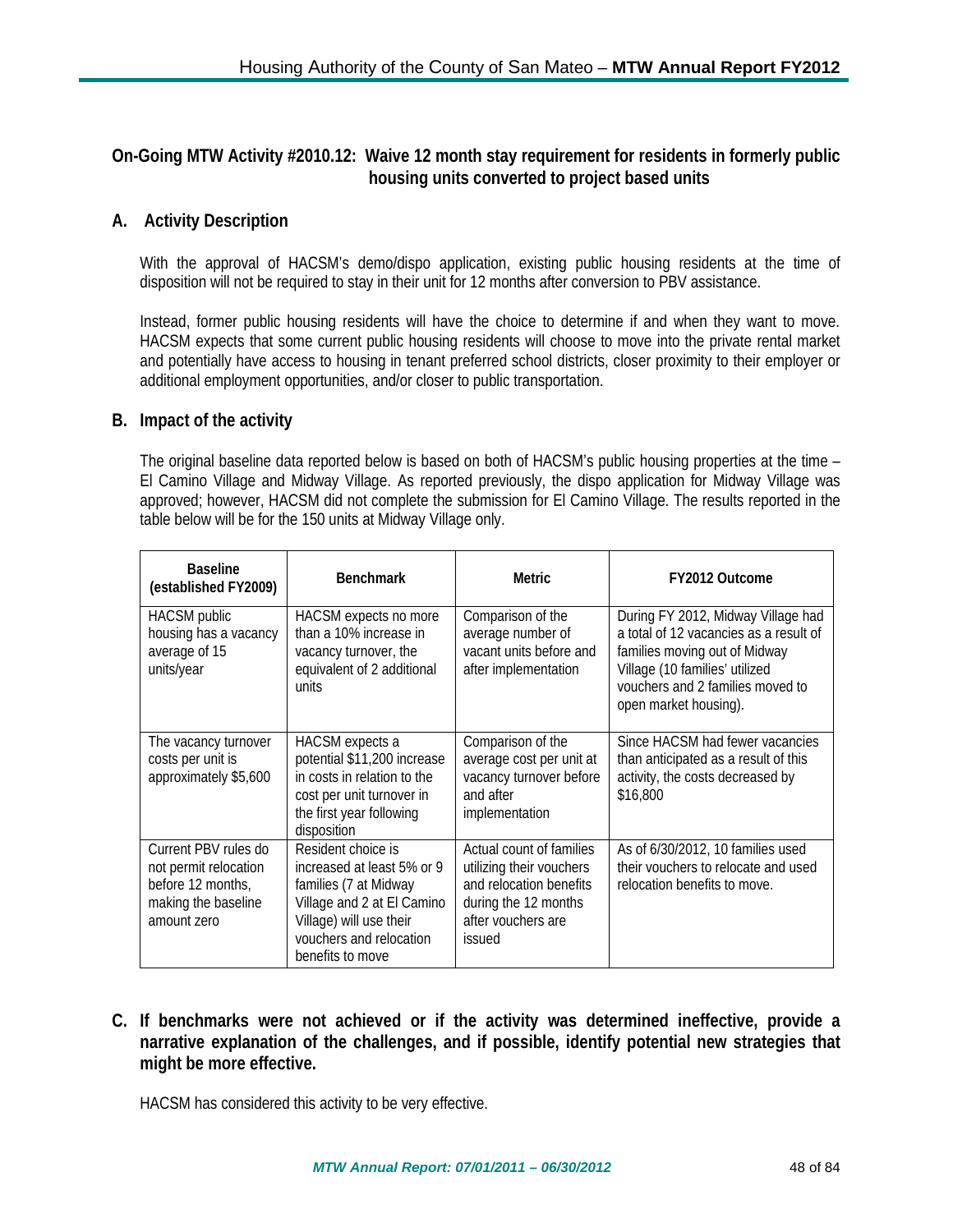**D. If benchmarks or metrics have been revised identify any new indicator(s) of activities status and impact (e.g. after 2 years of rent reform only 6 hardship cases).**

HACSM does not intend to revise benchmarks or metrics on this activity at this time.

**E. If data collection methodology has changed, describe original data collection methodology and any revisions to the process or change in data collected.**

HACSM is not changing the data collection or methodology at this time.

**F. If a different authorization from Attachment C or D was used than was proposed in the Plan, provide the new authorization and describe why the change was necessary.**

HACSM did not request, or receive, any additional authorization from Attachment C or D regarding this MTW activity.

### **G. Authorization for the approved activity**

The approved activity is authorized in the HACSM's Moving To Work Agreement, Attachment C, Paragraph D

MTW authorization for this activity is required because HUD regulations require that participants remain in project-based housing at least 12 months prior to requesting relocation.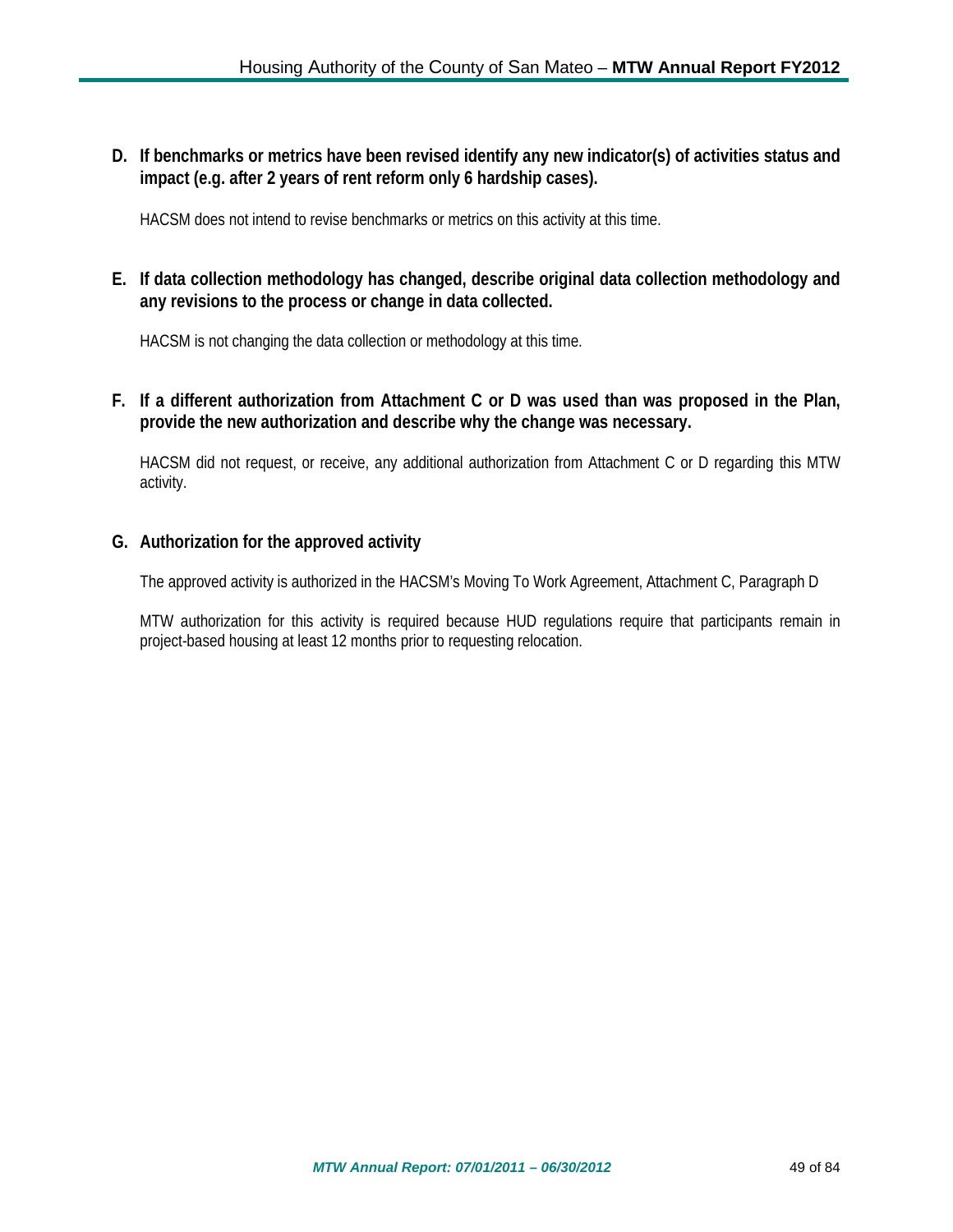**On-Going MTW Activity #2010.13: Accept lower HAP for in place Public Housing residents, at conversion to project-based voucher units**

# **A. Activity Description**

At the time of disposition, if a public housing resident is residing in an oversized unit and HACSM does not have the proper size unit available for the resident to relocate, HACSM will accept a lower HAP based on the unit size the resident qualifies for and not the actual unit size the resident is occupying. This MTW policy flexibility will ensure residents that remain in former public housing units after disposition, and who are "over-housed", i.e. occupying units that have more bedrooms than permitted under voucher unit size rules, have continued access to housing assistance in their current unit. However, as is the current policy, as units of the appropriate size become available at the subject project-based property, the over-housed resident will be required to move into the newly available unit.

### **B. Impact of the activity**

The original baseline data reported below is based on both of HACSM's public housing properties at the time – El Camino Village and Midway Village. As reported previously, the dispo application for Midway Village was approved; however, HACSM did not complete the submission for El Camino Village. The results reported in the table below will be for the 150 units at Midway Village only.

| <b>Baseline</b><br>(established FY2009)                                                                                                                                                                                                                    | <b>Benchmark</b>                                                                                                                                                                                                                                                                                                            | Metric.                                                                                                                              | FY 2012 Outcome                                                                                                                                                                                              |
|------------------------------------------------------------------------------------------------------------------------------------------------------------------------------------------------------------------------------------------------------------|-----------------------------------------------------------------------------------------------------------------------------------------------------------------------------------------------------------------------------------------------------------------------------------------------------------------------------|--------------------------------------------------------------------------------------------------------------------------------------|--------------------------------------------------------------------------------------------------------------------------------------------------------------------------------------------------------------|
| As of September 2009<br>only 19 of 179 residents<br>in public housing are<br>"over-housed" according<br>to HCV subsidy<br>standards.<br>• One resident at the El<br>Camino Village (30<br>units)<br>• 18 residents at the<br>Midway Village (150<br>units) | HACSM expects that within<br>12 months of the<br>disposition, the number of<br>over-housed public housing<br>residents will decrease by<br>four residents,<br>(approximately 20% of the<br>total number of residents)<br>• One(1) resident unit at<br>El Camino Village<br>• Three (3) residents units<br>at Midway Village | Comparison of the number<br>of "over-housed" residents in<br>the formerly public housing<br>units before and after<br>implementation | As of June 30, 2012, 9 of 150<br>residents at Midway Village<br>remained as "over-housed"<br>according to the HCV subsidy<br>standards. HAP amounts were<br>adjusted based on the<br>household voucher size. |

**C. If benchmarks were not achieved or if the activity was determined ineffective, provide a narrative explanation of the challenges, and if possible, identify potential new strategies that might be more effective.**

HACSM has considered this activity to be very effective.

**D. If benchmarks or metrics have been revised identify any new indicator(s) of activities status and impact (e.g. after 2 years of rent reform only 6 hardship cases).**

HACSM does not intend to revise benchmarks or metrics on this activity at this time.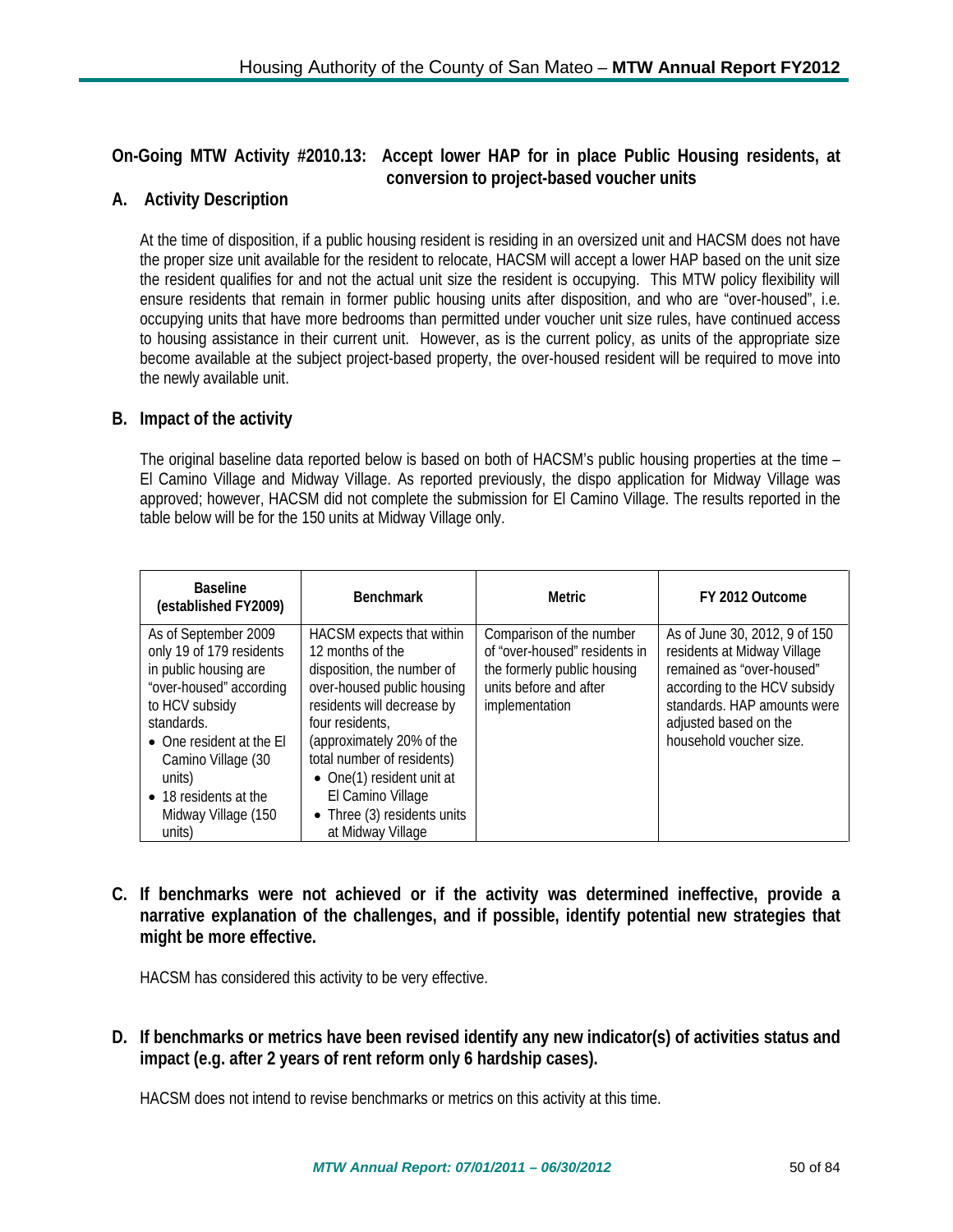**E. If data collection methodology has changed, describe original data collection methodology and any revisions to the process or change in data collected.**

HACSM is not changing the data collection or methodology at this time.

**F. If a different authorization from Attachment C or D was used than was proposed in the Plan, provide the new authorization and describe why the change was necessary.**

HACSM did not request, or receive, any additional authorization from Attachment C or D to regarding this MTW activity.

# **G. Authorization for the approved activity**

The approved activity is authorized in the HACSM's Moving To Work Agreement, Attachment C, Paragraph D

MTW authorization is required for this activity because HUD regulations require that HAP be paid based on the payment standards of the lesser of voucher size or unit size rented.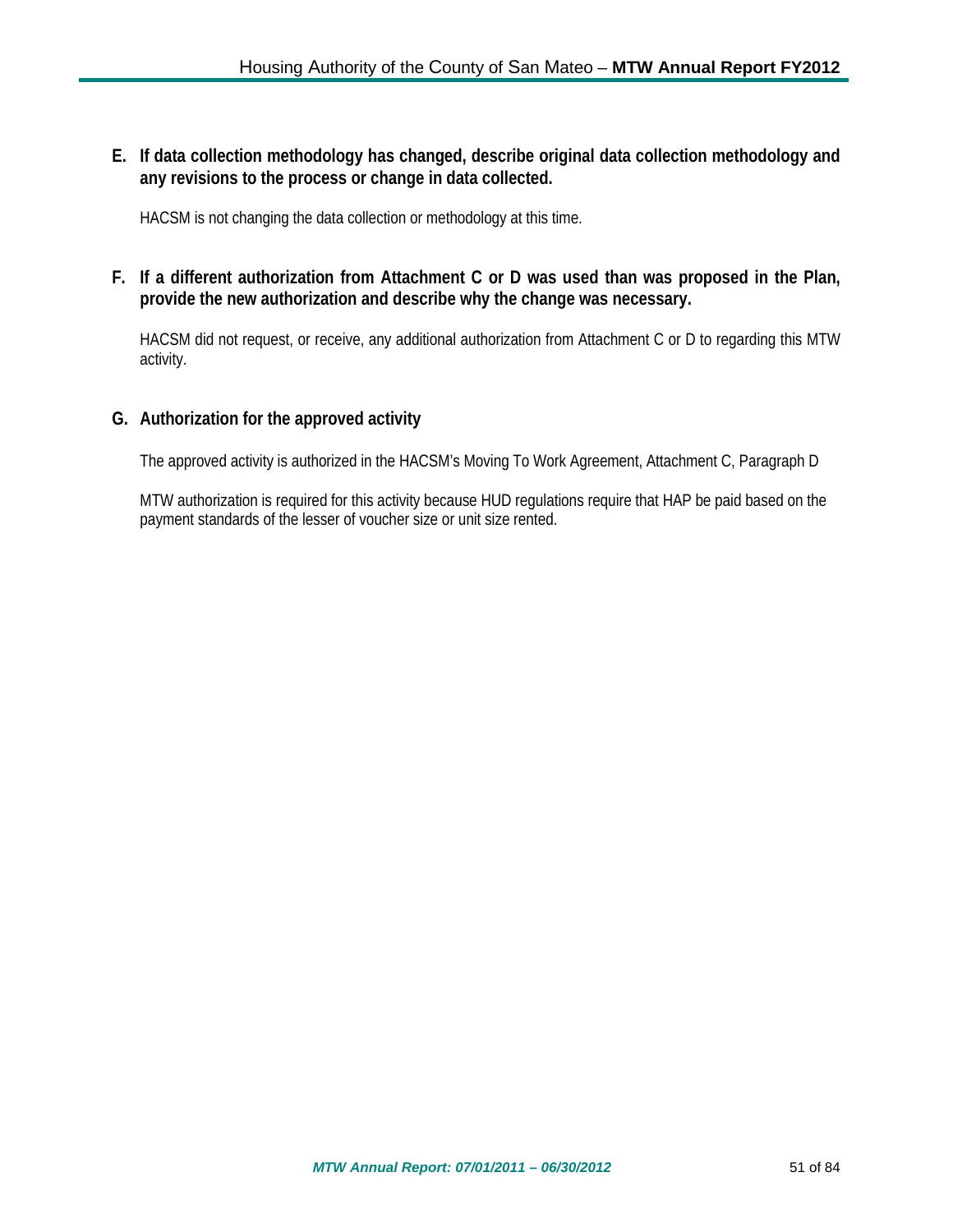# **On-Going MTW Activity #2010.14: Establish flat or market rate policy for over income Public Housing residents at conversion of Public Housing to Project Based units**

# **A. Activity Description**

HACSM will permit current residents of public housing undergoing the disposition process and who are not eligible to receive a voucher due to exceeding the income limitation of the voucher program, to have the option of remaining in the unit at the higher of the flat rate or market rate for the unit for a maximum of 12 months. Additionally, should the former resident's income level in the subsequent six months (after vacating the public housing development) decrease to a level that they would be income eligible, they will be allowed to re-apply to the project based wait list with a preference. At such time as the resident vacated the unit, the unit would convert to a standard project-based unit.

# **B. Impact of the activity**

The original baseline data reported below is based on both of HACSM's public housing properties at the time – El Camino Village and Midway Village. As reported previously, the dispo application for Midway Village was approved; however, HACSM did not complete the submission for El Camino Village. The results reported in the table below will be for the 150 units at Midway Village only.

| <b>Baseline</b><br>(established FY2009)                                                                                | <b>Benchmark</b>                                                                                                                                                                                                                        | <b>Metric</b>                                                                                                 | FY 2012 Outcome                                                                                                                                              |
|------------------------------------------------------------------------------------------------------------------------|-----------------------------------------------------------------------------------------------------------------------------------------------------------------------------------------------------------------------------------------|---------------------------------------------------------------------------------------------------------------|--------------------------------------------------------------------------------------------------------------------------------------------------------------|
| As of September 2009,<br>there are 23 public<br>housing residents who<br>are over the HCV<br>income eligibility limits | HACSM expects a reduction<br>of public housing units<br>occupied by over-income<br>residents by 50% (12<br>residents) in the first year<br>following the disposition<br>process and the remaining<br>21 residents in the second<br>year | Comparison of the<br>number of over-<br>income public housing<br>residence before and<br>after implementation | As of June 30, 2012, there were no<br>residents at Midway Village over the<br>HCV income eligibility limits and no<br>residents paying the fair market rate. |

**C. If benchmarks were not achieved or if the activity was determined ineffective, provide a narrative explanation of the challenges, and if possible, identify potential new strategies that might be more effective.**

HACSM has considered this activity to be very effective.

**D. If benchmarks or metrics have been revised identify any new indicator(s) of activities status and impact (e.g. after 2 years of rent reform only 6 hardship cases).**

HACSM does not intend to revise benchmarks or metrics on this activity at this time.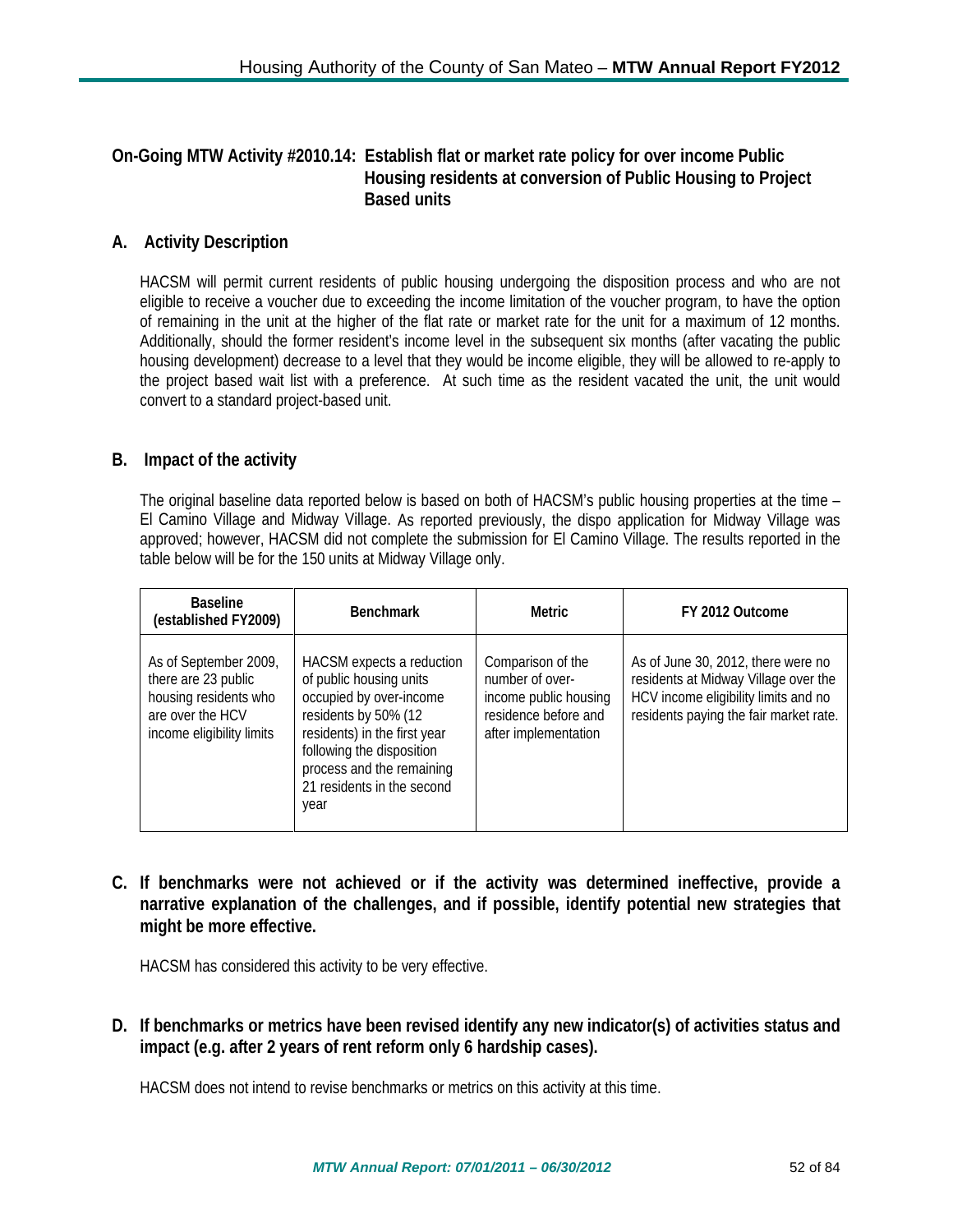**E. If data collection methodology has changed, describe original data collection methodology and any revisions to the process or change in data collected.**

HACSM is not changing the data collection or methodology at this time.

**F. If a different authorization from Attachment C or D was used than was proposed in the Plan, provide the new authorization and describe why the change was necessary.**

HACSM did not request, or receive, any additional authorization from Attachment C or D for this MTW activity.

# **G. Authorization for the approved activity**

This approved activity is authorized in the HACSM's Moving To Work Agreement, Attachment C, Paragraph D

MTW authorization is required for this activity because HUD regulations require application of a different income limit in the HCV program versus the Public Housing program.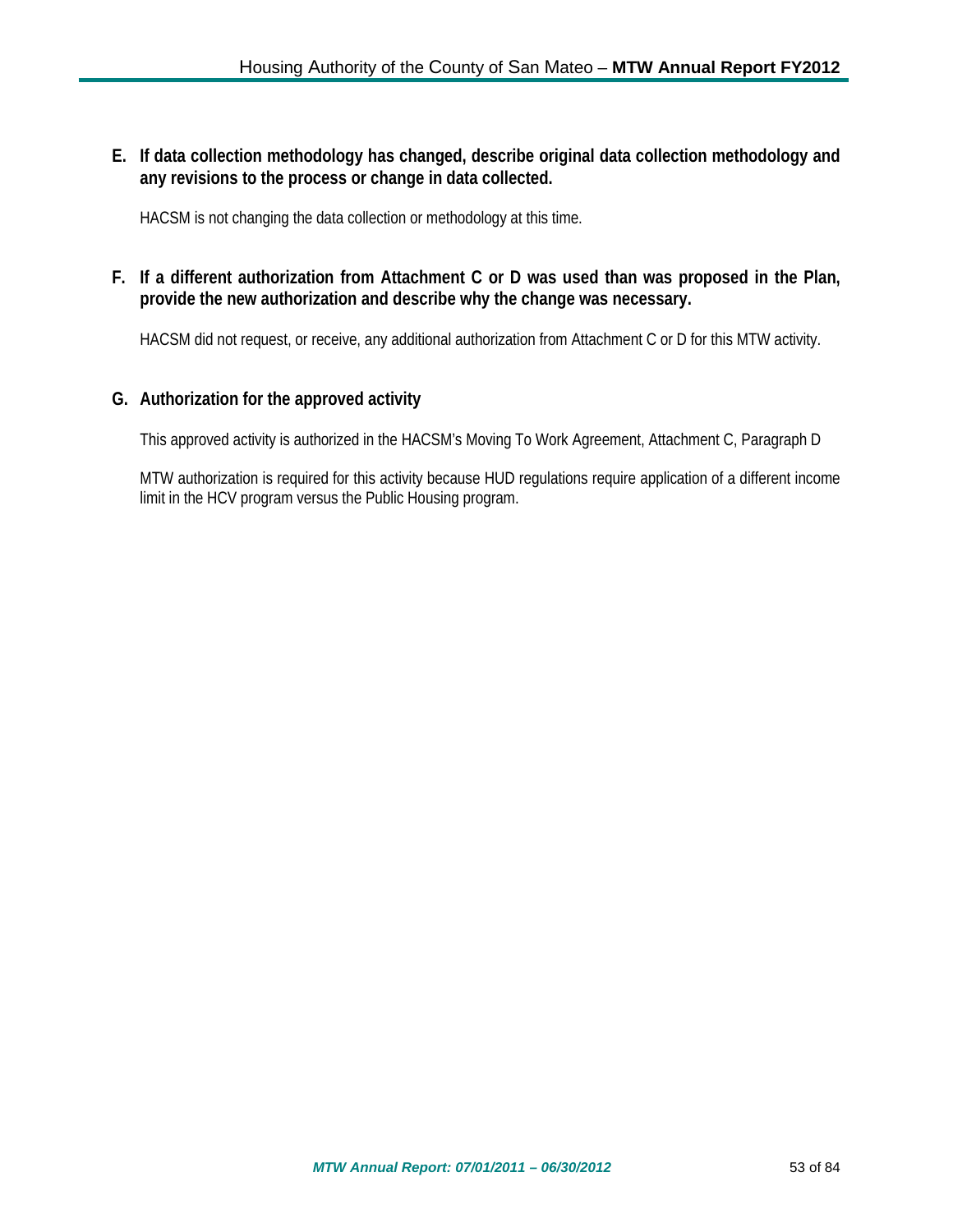## **On-Going MTW Activity #2011.15: Institute biennial inspection schedule for units under contract**

## **A. Activity Description**

Effective July 1, 2010, after receiving HUD approval in late June 2010, HACSM began implementation of a biennial inspection schedule for all HCV units, with the provision to establish exceptions, such as annually inspecting units abated in the previous 12 months. Upon request by the family, landlord, or other third parties, HACSM will conduct complaint inspections as is the current practice. In addition to regularly scheduled HQS inspections, HACSM will continue to conduct random quality control inspections to ensure that both landlords and families are abiding by the HQS requirements and HQS standards are being applied consistently.

Although units may have a biennial inspection schedule, they must at all times meet Housing Quality Standards while they are under contract.

| <b>Baseline</b><br>(established FY2010)                                                                                                                                                     | <b>Benchmark</b>                                                                                                                                  | <b>Metric</b>                                                                                                               | FY2012 Outcome                                                                                                                                                                                                                                                                                           |
|---------------------------------------------------------------------------------------------------------------------------------------------------------------------------------------------|---------------------------------------------------------------------------------------------------------------------------------------------------|-----------------------------------------------------------------------------------------------------------------------------|----------------------------------------------------------------------------------------------------------------------------------------------------------------------------------------------------------------------------------------------------------------------------------------------------------|
| HACSM has 4023 vouchers<br>that require annual inspections<br>under the current system.                                                                                                     | Reduce the number of<br>annual inspections by<br>1800                                                                                             | Compare number of<br>annual inspections<br>before and after the<br>new initiative                                           | Benchmark achieved.<br>The biennial schedule reduced the<br>number of inspections to<br>approximately 2086 annually.<br>The number of annual inspections<br>before the biennial schedule was<br>4172. The baseline increased<br>slightly due to the additional 149                                       |
| On average, it takes 62<br>minutes (249,426 minutes or<br>4,157 hours annually) in total to<br>complete each annual<br>inspection, including travel<br>time.                                | Save 1,860 hours of staff<br>time annually                                                                                                        | Conduct time study<br>to ensure sufficient<br>time is spent to<br>produce quality<br>inspections                            | vouchers for Midway Village.<br>HACSM uses a 3rd-party vendor to<br>conduct its annual inspections. With<br>the biennial schedule, the number of<br>inspections required was reduced by<br>50%. Close to 2000 hours have<br>been saved since the inspections<br>were not done by HACSM's<br>Specialists. |
| On average, HACSM has<br>\$6.57 in direct material costs<br>per inspection or \$26,431.11<br>annually                                                                                       | Save \$11,826 in direct<br>costs                                                                                                                  | Compare direct costs<br>before and after the<br>new initiative                                                              | Some of the direct costs, such as<br>transportation, are covered by the<br>3rd-party vendor. HACSM saved<br>\$52,150 in direct inspection fees<br>due to the biennial schedule.<br>Excluding transportation cost,<br>HACSM saved approximately \$5000<br>in material costs.                              |
| Owner outreach/education.<br>Situated in one of the costliest<br>rental markets, HACSM<br>recognizes the need to expand<br>its effort in owner outreach and<br>education in order to assist | HACSM expects to<br>implement an owner<br>outreach and education<br>program that includes: (1)<br>Semi-annual owner<br>information workshops, (2) | Compare the number<br>of owner information<br>workshops, field<br>visits to owners, and<br>track new rent<br>reasonableness | In May 2012, HACSM launched an<br>online program called Social Serve,<br>a "real-time" housing locator<br>database that provides participants<br>with a wider selection of rental<br>properties and provides HACSM                                                                                       |

### **B. Impact of the activity**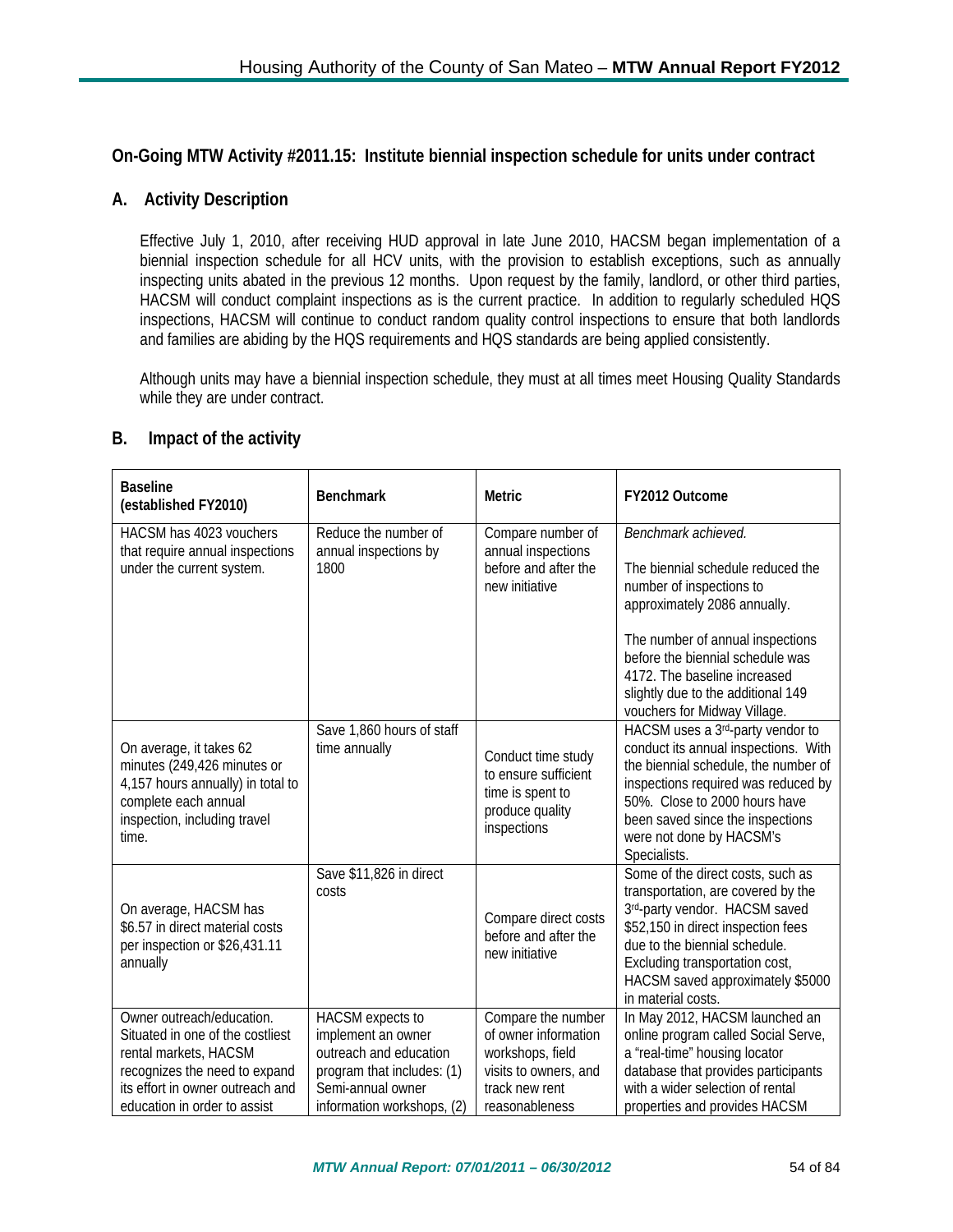| program participants in locating<br>suitable units in the county.<br>Due to the high number of<br>cases per housing specialist,<br>currently, almost all of the staff<br>time is devoted to conducting<br>inspections (annuals, interims,<br>and move-ins), leaving very<br>little time to implement a<br>comprehensive owner outreach | 6 field visits to owners<br>(new and existing) per<br>month, (3) Entering at<br>least 16 new comparables<br>per month in the HACSM<br>rent reasonableness data<br>base | inputs before and<br>after implementation<br>of the new initiative | with a selection of owners to include<br>in its owner outreach program. |
|----------------------------------------------------------------------------------------------------------------------------------------------------------------------------------------------------------------------------------------------------------------------------------------------------------------------------------------|------------------------------------------------------------------------------------------------------------------------------------------------------------------------|--------------------------------------------------------------------|-------------------------------------------------------------------------|
| and education program.                                                                                                                                                                                                                                                                                                                 |                                                                                                                                                                        |                                                                    |                                                                         |

**C. If benchmarks were not achieved or if the activity was determined ineffective, provide a narrative explanation of the challenges, and if possible, identify potential new strategies that might be more effective.**

HACSM has considered this activity to be very effective and will continue to monitor in FY 2013.

**D. If benchmarks or metrics have been revised identify any new indicator(s) of activities status and impact (e.g. after 2 years of rent reform only 6 hardship cases).**

HACSM does not plan to revise the benchmarks or metrics for this activity.

**E. If data collection methodology has changed, describe original data collection methodology and any revisions to the process or change in data collected.**

HACSM does not foresee any changes to the data collection methodology.

**F. If a different authorization from Attachment C or D was used than was proposed in the Plan, provide the new authorization and describe why the change was necessary.**

HACSM did not request, or receive, any additional authorization from Attachment C or D for this MTW activity.

### **G. Authorization for the approved activity**

The approved activity is authorized in HACSM's MTW Agreement, Attachment C, Paragraph D(5) and waives certain provisions of Section 8(o)(8) of the 1937 Act and 24 C.F.R. 982, Subpart I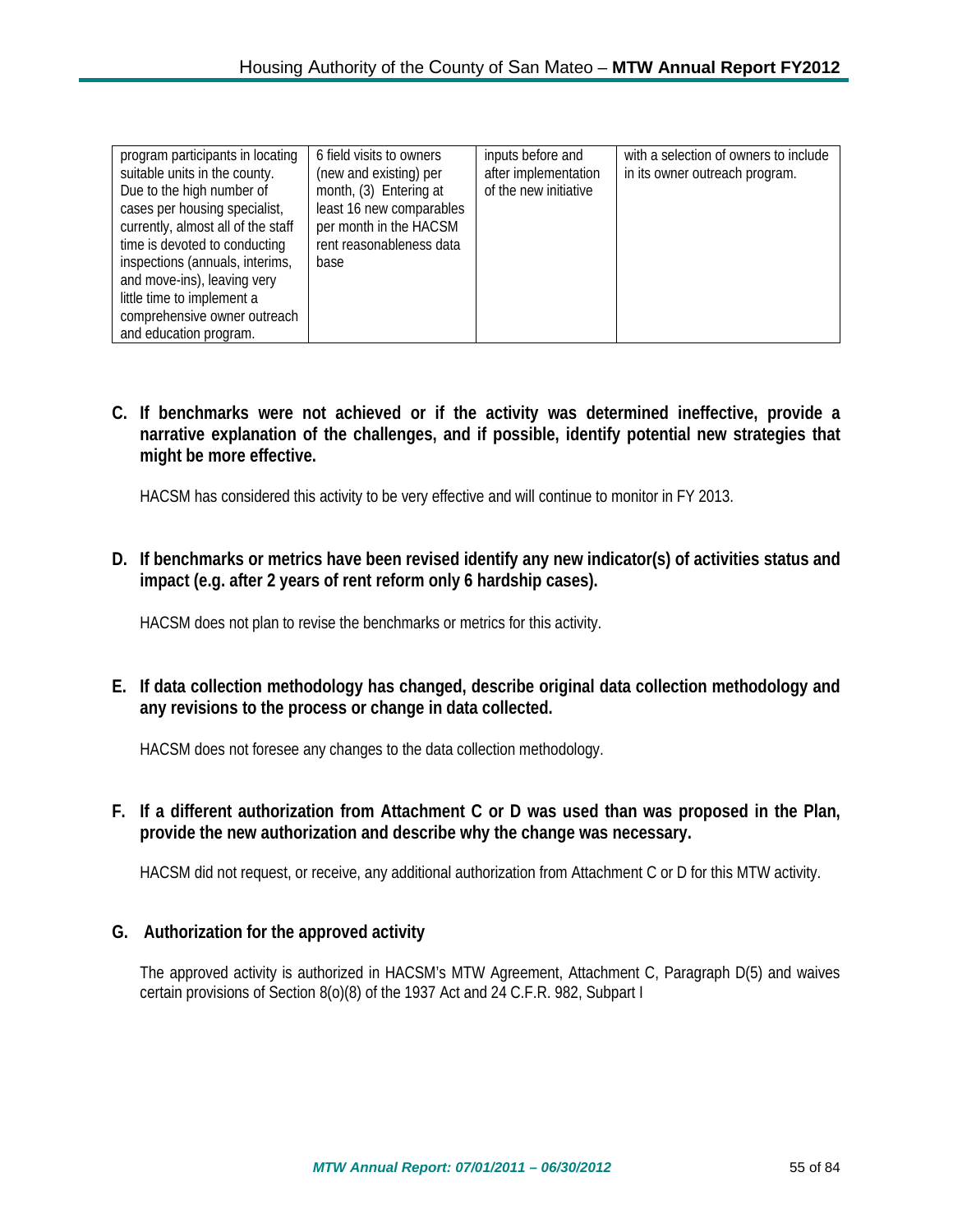# **On-Going MTW Activity #2011.16: Expand the Section 8 Project Based Voucher Program**

# **A. Activity Description**

Effective July 1, 2010 HACSM received HUD's approval to increase its voucher budget allocation to the Project-Based program. . As a result of this initiative, HACSM is proposing to potentially increase the number of projectbased units to 1,200. These programs will be one of the major resources for the development of additional affordable housing units and will enable the County to meet the goals of the HOPE Plan, San Mateo County's 10 year plan to end homelessness. HACSM recognizes that the number of available "traditional" HCV vouchers will be decreased as a result. However, in selecting future project-based projects, HACSM will give preference to properties that are newly constructed, located near public transportation corridors, and contain energy efficient features. This will increase housing choice for families by increasing the supply of decent, safe, and sanitary affordable housing, (i.e. this would represent units that otherwise would not be constructed).

By diversifying the use of our finite number of vouchers, this initiative will provide a wider variety in type and location of housing for our participants, present and future.

# **B. Impact of the activity**

| <b>Baseline</b><br>(established FY2011)                                                                                                                                                                                                                                                                                                           | Benchmark (Annual)                                                                                                                                                                                                                                                                                                                                                                | <b>Metrics</b>                                                                                                                                                                                                                                                                                                                                                                                                                                                                               | FY2012 Outcome                                                                                                                                                                                                                                                                                                                                                                                                                                                                                                                                                                                                                                                                                                            |
|---------------------------------------------------------------------------------------------------------------------------------------------------------------------------------------------------------------------------------------------------------------------------------------------------------------------------------------------------|-----------------------------------------------------------------------------------------------------------------------------------------------------------------------------------------------------------------------------------------------------------------------------------------------------------------------------------------------------------------------------------|----------------------------------------------------------------------------------------------------------------------------------------------------------------------------------------------------------------------------------------------------------------------------------------------------------------------------------------------------------------------------------------------------------------------------------------------------------------------------------------------|---------------------------------------------------------------------------------------------------------------------------------------------------------------------------------------------------------------------------------------------------------------------------------------------------------------------------------------------------------------------------------------------------------------------------------------------------------------------------------------------------------------------------------------------------------------------------------------------------------------------------------------------------------------------------------------------------------------------------|
| 1. HACSM has HAP<br>contracts<br>with 534 Project Based units<br>2. HACSM spent \$5,503,270<br>in<br>HAP on the Project Based<br>program which represents<br>9.75<br>percent of budget authority<br>3. HACSM has zero newly<br>constructed, transit-oriented<br>and service-enriched<br>housing<br>units created by the Project-<br>Based program | 1. Increase the number of<br>Project-Based units by<br>approximately 45 units in<br>FY2012-2013<br>2. Increase the amount in<br>HAP by<br>\$463,760 which represents<br>0.82 percent of budget<br>authority annually<br>3. Create at least 45<br>additional newly<br>constructed, transit- oriented<br>and service-enriched<br>housing units through the<br>Project-Based program | 1. Compare the baseline<br>number of Project Based<br>units to the number of<br>Project Based units before<br>and after implementation of<br>the activity<br>2. Compare HAP amount<br>and percentage of budget<br>authority before and after<br>implementation of the<br>activity<br>3. Compare the number of<br>newly constructed, transit-<br>oriented and service-<br>enriched housing units<br>created by Project Based<br>program before and after<br>implementation of the<br>activity | 1. HACSM has added 47<br>units to its project-based<br>program portfolio to a total<br>of 581 units. In addition,<br>HACSM has entered into an<br>AHAP for 30 units.<br>One 39-unit project is<br>waiting for Subsidy Layering<br>Review approval and one<br>commitment letter for 44<br>units was issued.<br>2. With the addition of 47<br>project-based units, HACSM<br>will be spending<br>approximately \$5,987,640<br>annually in HAP. This<br>amount represents about<br>10% of the budget authority.<br>3. As of 6/30/12, 160 new<br>construction units has been<br>added or are in various<br>stages of development. All<br>of the units are located in<br>transit-oriented and service<br>enriched neighborhood. |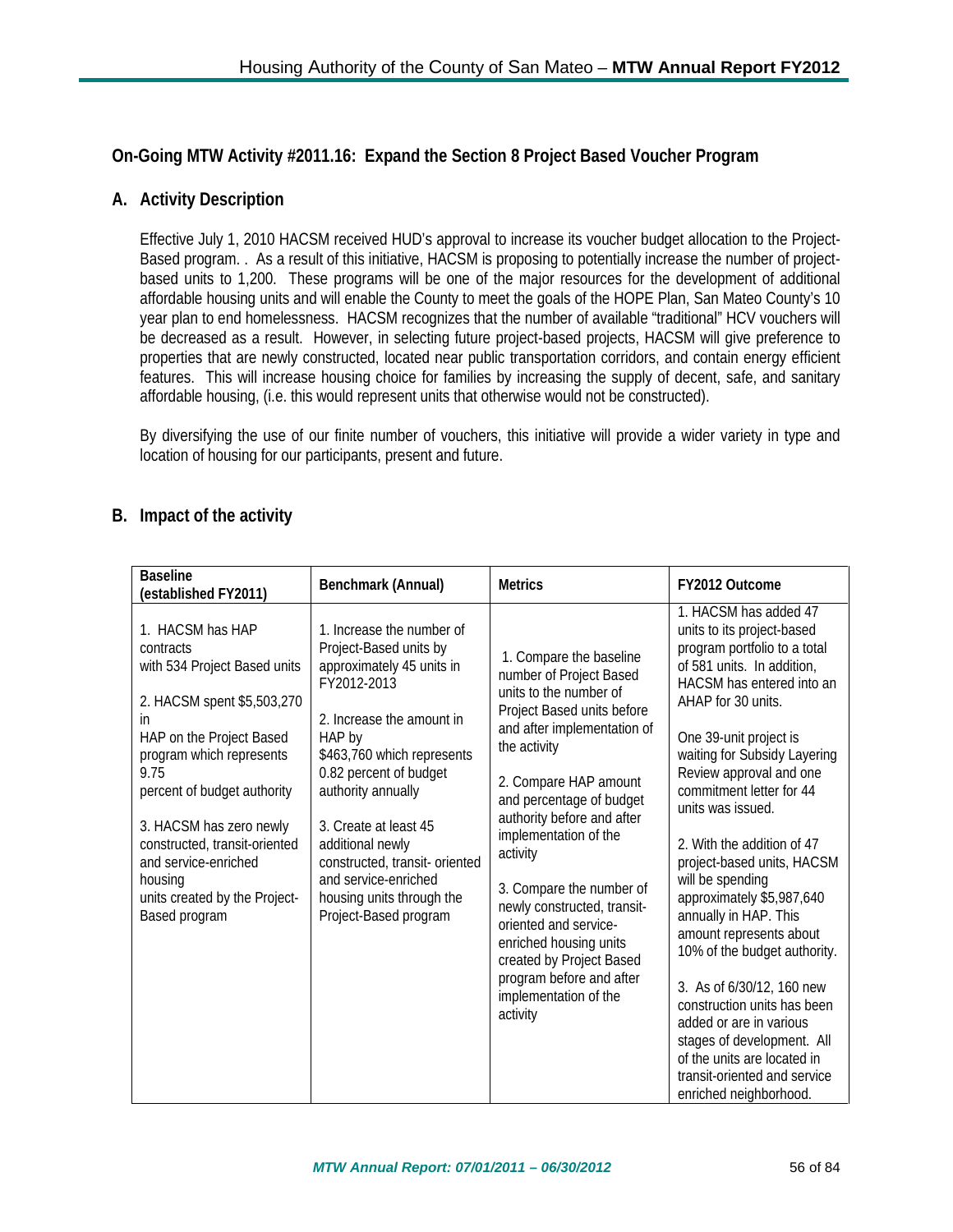| HACSM is prioritizing its  |
|----------------------------|
| additional Project-Based   |
| vouchers for newly         |
| constructed affordable     |
| housing. Due to high land  |
| costs in San Mateo County  |
| and difficulties in the    |
| affordable housing finance |
| sector, extremely few new  |
| units are currently in the |
| planning stage.            |

**C. If benchmarks were not achieved or if the activity was determined ineffective, provide a narrative explanation of the challenges, and if possible, identify potential new strategies that might be more effective.**

HACSM has considered this activity to be very effective and will continue to monitor in FY 2013.

**D. If benchmarks or metrics have been revised identify any new indicator(s) of activities status and impact (e.g. after 2 years of rent reform only 6 hardship cases).**

HACSM is not making any revisions to the benchmarks or metrics of this MTW activity.

**E. If data collection methodology has changed, describe original data collection methodology and any revisions to the process or change in data collected.**

HACSM does not foresee any changes to the data collection methodology.

**F. If a different authorization from Attachment C or D was used than was proposed in the Plan, provide the new authorization and describe why the change was necessary.**

HACSM did not request, or receive, any additional authorization from Attachment C or D for this MTW activity.

### **G. Authorization for the approved activity**

The approved activity is authorized in HACSM's MTW Agreement, Attachment C, Paragraph D, 7 (a) (b) (c) and waives certain provisions of Sections 8 (o)(13)(B and D) of the 1937 Act and 24 CFR 982.1, 982.102, and CFR Part 983

HACSM's MTW Agreement, Attachment D: Uses of Funds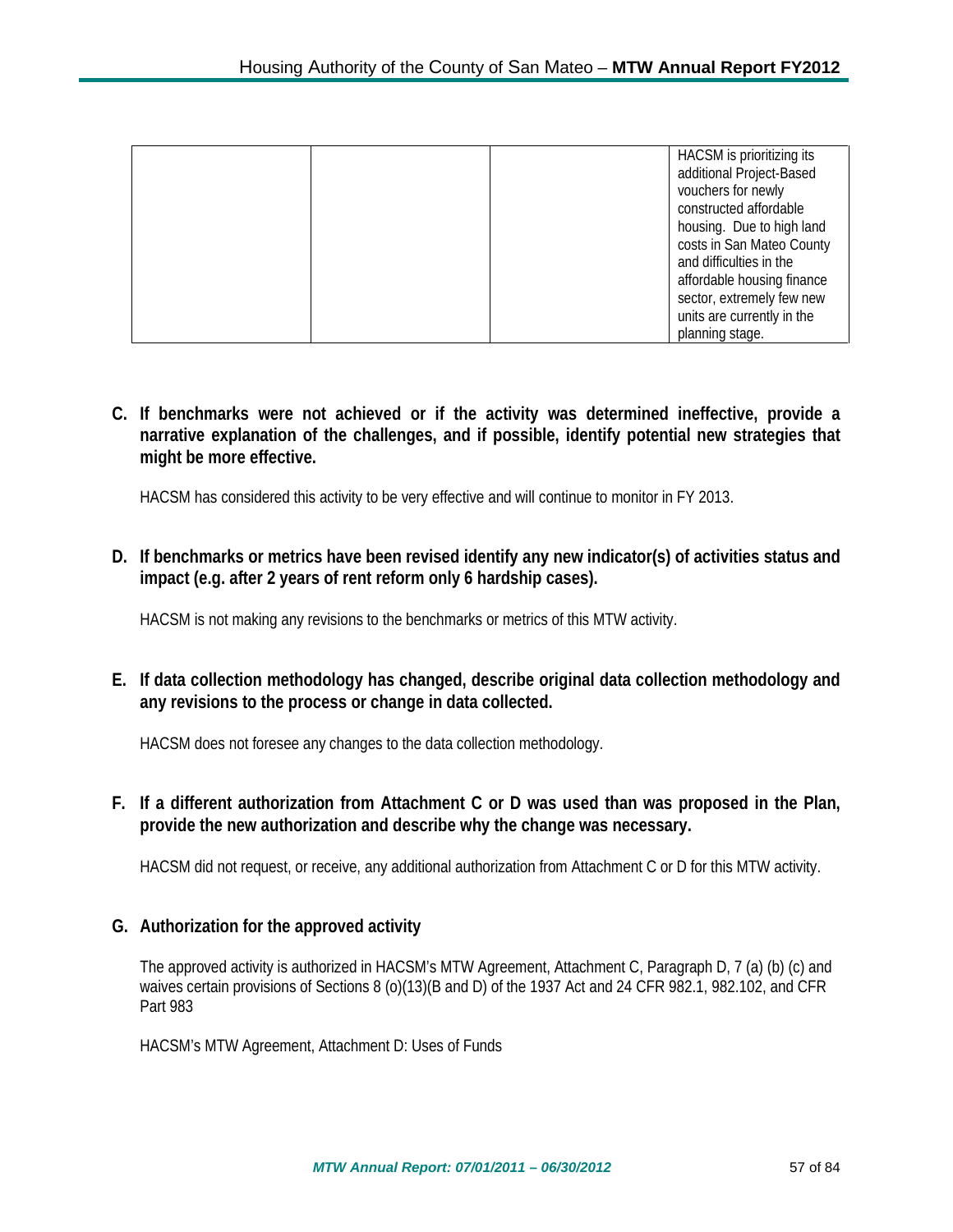# **On-Going MTW Activity #2011.17: Revise Eligibility Standards**

# **A. Activity Description**

Effective July 1, 2010, HACSM received HUD approval to apply an asset value limit for all new applicants and participants. HACSM's new policy states that if an applicant has assets exceeding \$100,000, or a present ownership interest in a suitable home in which they have a legal right to reside, they are determined to be ineligible for the program. If a participant experiences an increase in assets, such that their assets are currently valued at more than \$100,000, or has (since their last reexamination) gained ownership interest in real property in which the participant has a legal right to reside, the participant would be determined ineligible for continued assistance. This determination is made through the recertification process, annually or biennially, based on the household's regular recertification schedule. (Note: HACSM has a biennial recertification schedule for elderly and/or disabled households.)

# **B. Impact of the activity**

| <b>Baseline</b><br>(established FY2011)                                                                                                            | <b>Benchmark</b>                                                                                                                                                        | <b>Metric</b>                                                                                                                                                                                                 | FY2012 Outcome                                                                                                                                                                                                                                                                                                                                                                                                                                                                                                                                            |
|----------------------------------------------------------------------------------------------------------------------------------------------------|-------------------------------------------------------------------------------------------------------------------------------------------------------------------------|---------------------------------------------------------------------------------------------------------------------------------------------------------------------------------------------------------------|-----------------------------------------------------------------------------------------------------------------------------------------------------------------------------------------------------------------------------------------------------------------------------------------------------------------------------------------------------------------------------------------------------------------------------------------------------------------------------------------------------------------------------------------------------------|
| Currently HACSM has 35<br>participants with assets valued<br>over \$100K, one of which was<br>admitted to the program during<br>calendar year 2009 | HACSM expects a 100%<br>reduction in applicants<br>admitted to the program with<br>assets valued over \$100K                                                            | <b>HACSM will monitor</b><br>and track, at least<br>annually, the number of<br>applicants (who are not<br>eligible due to this<br>initiative), and on-going<br>participants with assets<br>valued over \$100K | As of June 30, 2012, there are currently<br>10 participants with assets valued over<br>\$100K, all of whom had been admitted<br>to the program prior to July 1, 2010.<br>Additionally, in Calendar Year 2011, four<br>(4) applicants were denied eligibility due<br>to this activity.                                                                                                                                                                                                                                                                     |
| During calendar year 2009,<br>HACSM conducted 171 initial<br>eligibility appointments from a<br>waitlist of 3,600                                  | HACSM expects a 5%<br>increase (approximately 10<br>additional appointments) in<br>the number of initial eligibility<br>appointments completed                          |                                                                                                                                                                                                               | During calendar year 2011, HACSM<br>conducted 365 eligibility appointments,<br>representing an over 100% increase<br>from the baseline number of 171<br>appointments. However, this number is<br>significantly lower than the number of<br>2276 reported in FY 2011.<br>In FY 2012 HACSM did not pull names<br>from its HCV waitlist due to full capacity<br>of voucher utilization. However, HACSM<br>did continue to process referrals from<br>programs such as Family Unification,<br>VASH, Project Based units and an influx<br>of portable families. |
|                                                                                                                                                    | HACSM expects a 5%<br>increase (approximately 10<br>additional applicants) will be<br>moved off the waitlist and<br>given the opportunity to have<br>housing assistance |                                                                                                                                                                                                               | In calendar year 2011, HACSM briefed<br>and distributed vouchers to 331<br>applicants.                                                                                                                                                                                                                                                                                                                                                                                                                                                                    |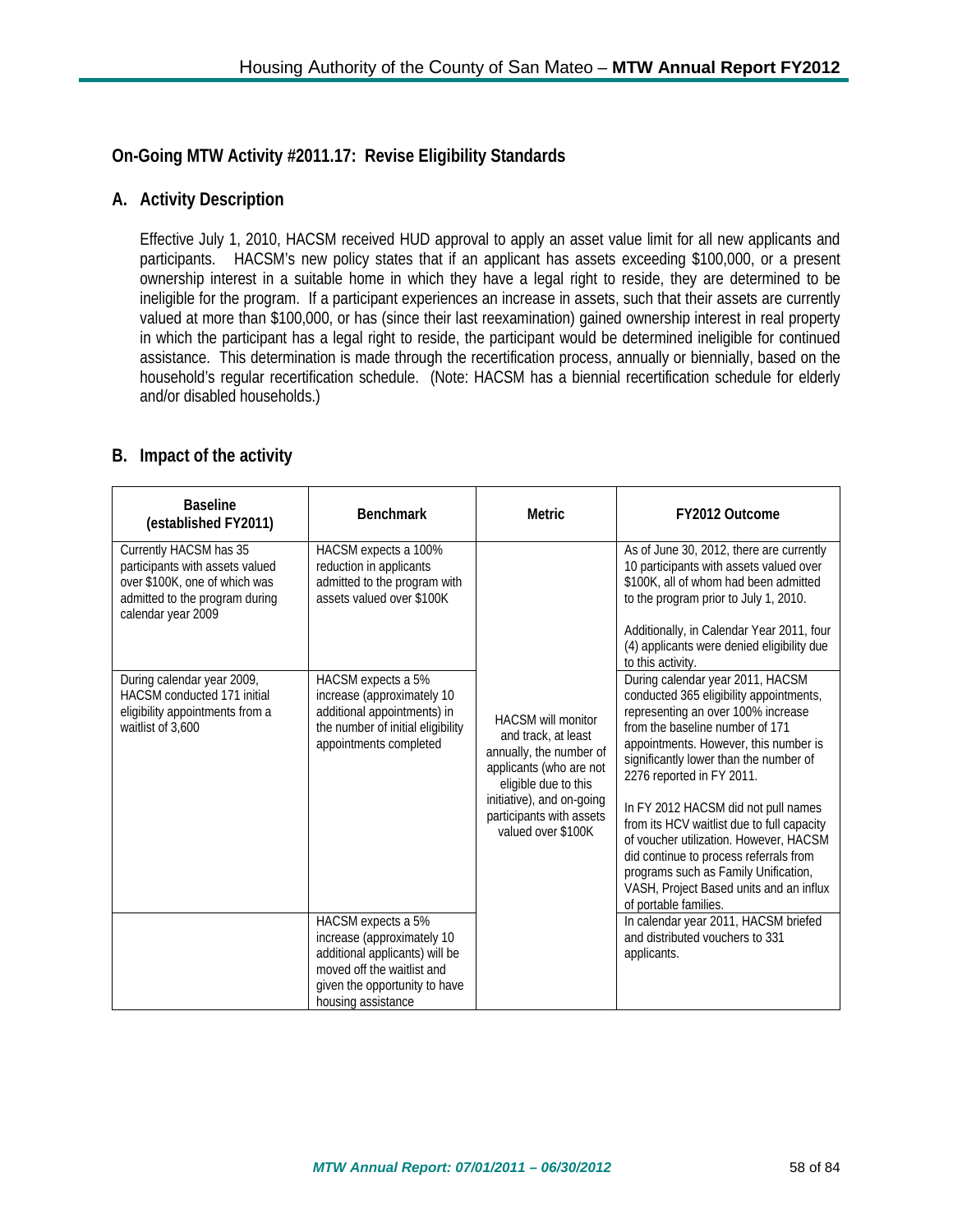**C. If benchmarks were not achieved or if the activity was determined ineffective, provide a narrative explanation of the challenges, and if possible, identify potential new strategies that might be more effective.**

HACSM found this to be a very effective activity and will continue to monitor it in FY2013.

**D. If benchmarks or metrics have been revised identify any new indicator(s) of activities status and impact (e.g. after 2 years of rent reform only 6 hardship cases).**

HACSM is not making any revisions to the benchmarks or metrics of this MTW activity.

**E. If data collection methodology has changed, describe original data collection methodology and any revisions to the process or change in data collected.**

HACSM does not foresee any changes to the data collection methodology.

**F. If a different authorization from Attachment C or D was used than was proposed in the Plan, provide the new authorization and describe why the change was necessary.**

HACSM did not request, or receive, any additional authorization from Attachment C or D for this MTW activity.

### **G. Authorization for the approved activity**

The approved activity is authorized in HACSM's MTW Agreement, Attachment C, Paragraph D(3), (a) and waives certain provisions of Sections 16(b) and 8(o)(4) of the 1937 Act and 24 C.F.R. 5.603, 5.609, 5.611, 5.628, and 982.201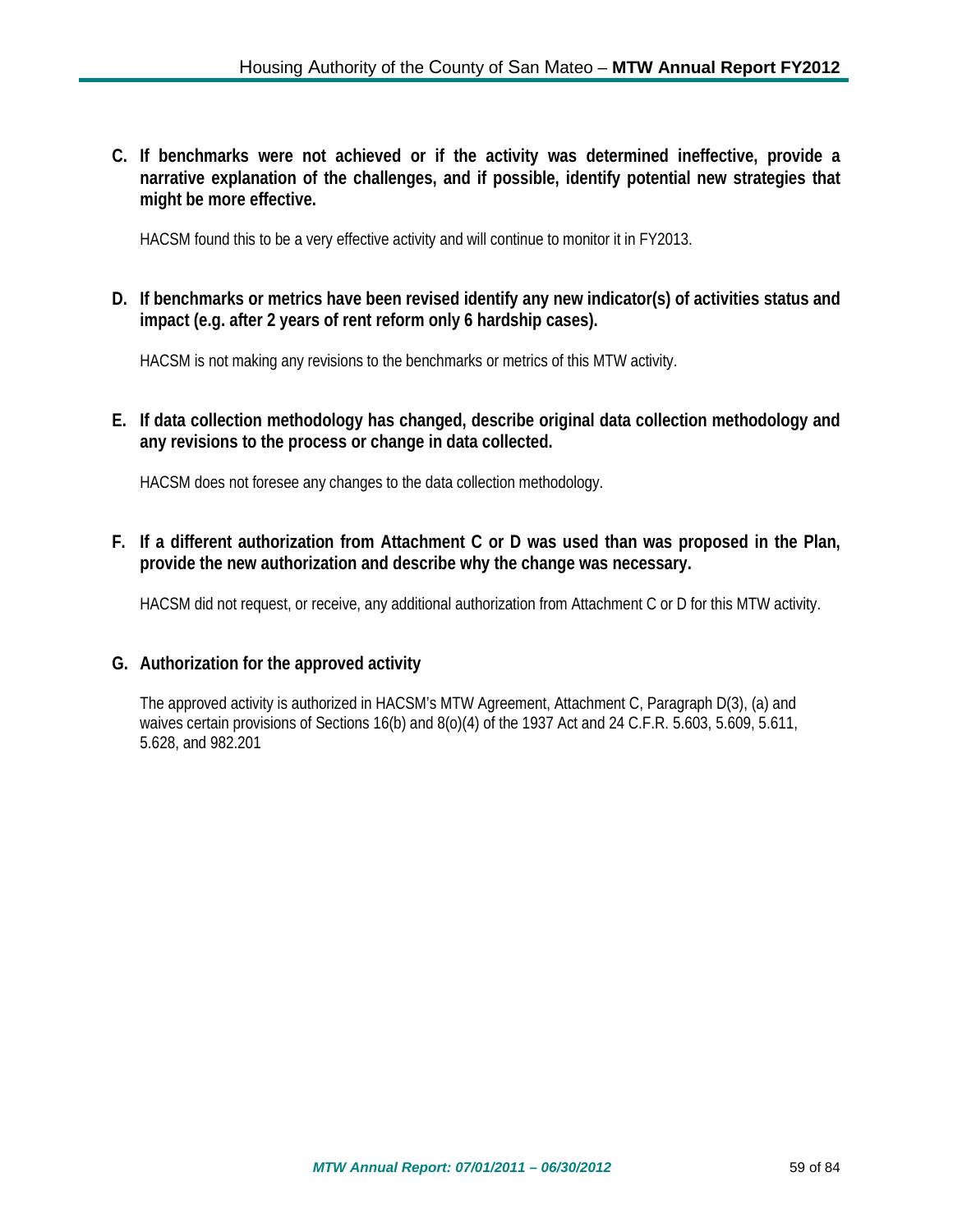**On-Going MTW Activity #2011.18: Eliminate 100% excluded income from the income calculation process**

# **A. Activity Description**

Although HUD currently regulates which income must not be included when calculating rental assistance, the HUD-50058 requires HACSM to report all family income, including income that is excluded from the rental assistance calculation process. Given the numerous sources of 100% excludable income, the cost and time related to verification and calculation on the 50058 of excluded income is significant and causes unnecessary administrative and financial burdens to the agency. The verification and reporting of income that has no affect on the amount of housing assistance a family receives also invites unnecessary errors in the reporting and calculation process.

With this MTW activity, effective July 1, 2010, HACSM no longer verifies, counts, or reports income that HUD specifies as 100% excluded from the income calculation process. Examples of 100% excluded income are food stamps, income from minors, and foster care payments. HUD regulation 24 CFR 5.609 (c) provides a complete list of all income sources that HUD specifies to be excluded when calculating a family's annual income. Because this income is excluded from the income calculation process, it does not affect the amount of a family's rental assistance.

| <b>Baseline</b><br>(established FY2010)                                                                                                                                   | <b>Benchmark</b>                                                                                                                                                                                                                       | <b>Metric</b>                                                                                                               | FY2012 Outcome                                                                                                                                                                                        |
|---------------------------------------------------------------------------------------------------------------------------------------------------------------------------|----------------------------------------------------------------------------------------------------------------------------------------------------------------------------------------------------------------------------------------|-----------------------------------------------------------------------------------------------------------------------------|-------------------------------------------------------------------------------------------------------------------------------------------------------------------------------------------------------|
| There are 1021 participant<br>families that receive one or<br>more types of income that are<br>excluded from the income<br>calculation process                            | HACSM expects a 95%<br>decrease in the collection<br>of tenant reported income<br>from excluded sources.                                                                                                                               | Comparison of time<br>spent on activity<br>under the current<br>process versus the<br>proposed MTW<br>activity              | HACSM had 50 participants with<br>one or more types of income that<br>were eligible for exclusion from the<br>income calculation process. This<br>did meet the proposed benchmark<br>of 95% decrease. |
| HACSM spends approximately<br>\$7.28/file verifying and<br>calculating 100% excluded<br>income. This time equates to<br>salary costs of approximately<br>\$7,400 annually | HACSM expects a 75%<br>reduction of hours per<br>year in staff time for this<br>activity, representing<br>approximately \$5,575 in<br>salary costs savings as a<br>result of not processing<br>and calculating 100%<br>excluded income | Comparison of total<br>administrative costs<br>for activity under the<br>current process<br>versus the proposed<br>activity | Based on the reduction in number of<br>third party verifications, HACSM<br>processed 970 files less at a cost of<br>\$7.28 per file totaling \$7,062.                                                 |

# **B. Impact of the activity**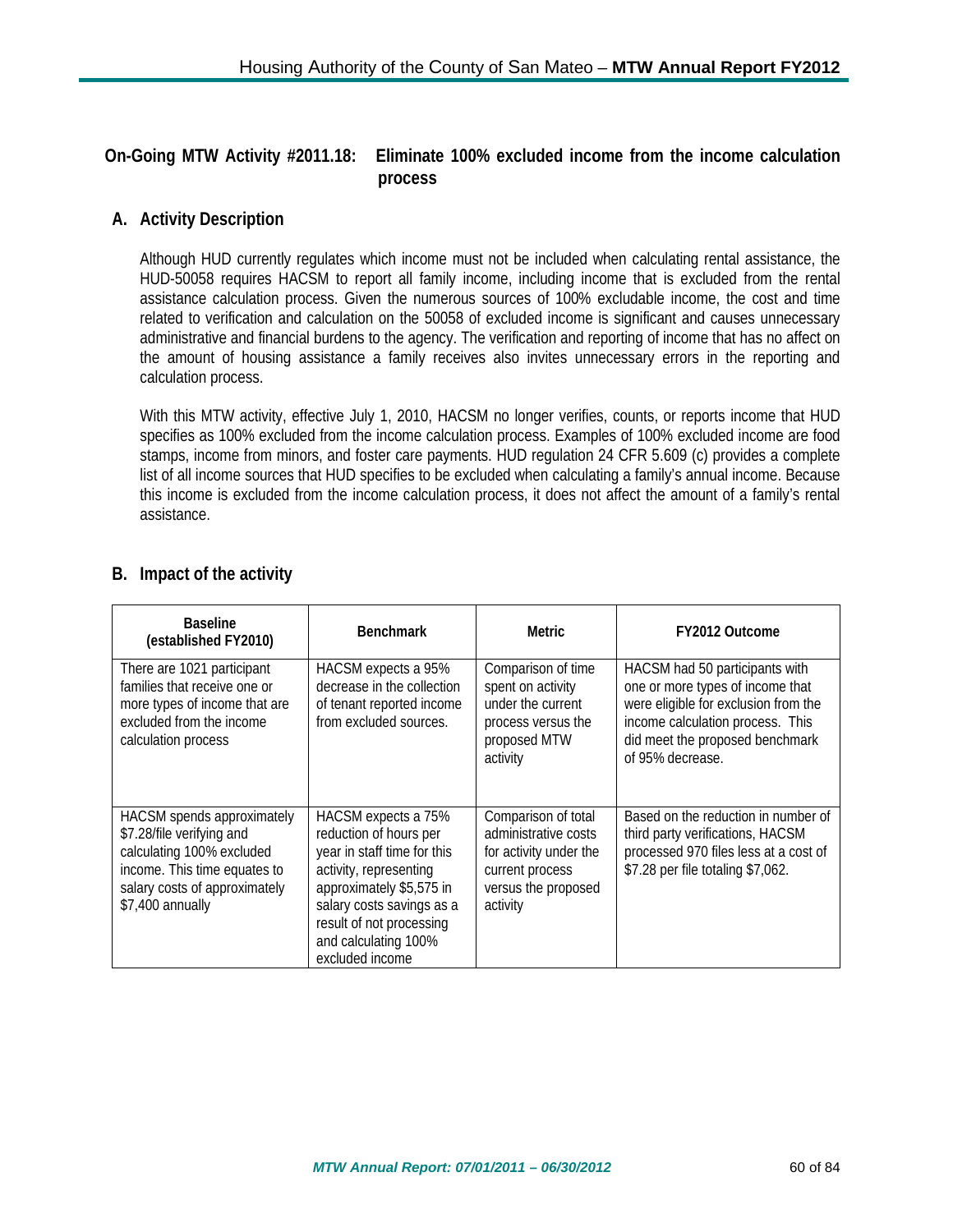**C. If benchmarks were not achieved or if the activity was determined ineffective, provide a narrative explanation of the challenges, and if possible, identify potential new strategies that might be more effective.**

HACSM finds this to be a very effective activity and will continue to monitor it in FY2013.

**D. If benchmarks or metrics have been revised identify any new indicator(s) of activities status and impact (e.g. after 2 years of rent reform only 6 hardship cases).**

HACSM is not making any revisions to the benchmarks or metrics of this MTW activity.

**E. If data collection methodology has changed, describe original data collection methodology and any revisions to the process or change in data collected.**

HACSM does not foresee any changes to the data collection methodology.

**F. If a different authorization from Attachment C or D was used than was proposed in the Plan, provide the new authorization and describe why the change was necessary.**

HACSM did not request, or receive, any additional authorization from Attachment C or D for this MTW activity.

### **G. Authorization for the approved activity**

This approved activity is authorized in HACSM's Moving to Work Agreement, Attachment C, Paragraph D (1) (c) and Attachment C, Paragraph D (3) (b) and waives certain provisions of Sections 8 (o) (5) of the 1937 Act and 24 CFR 982.516, and 982 Subpart E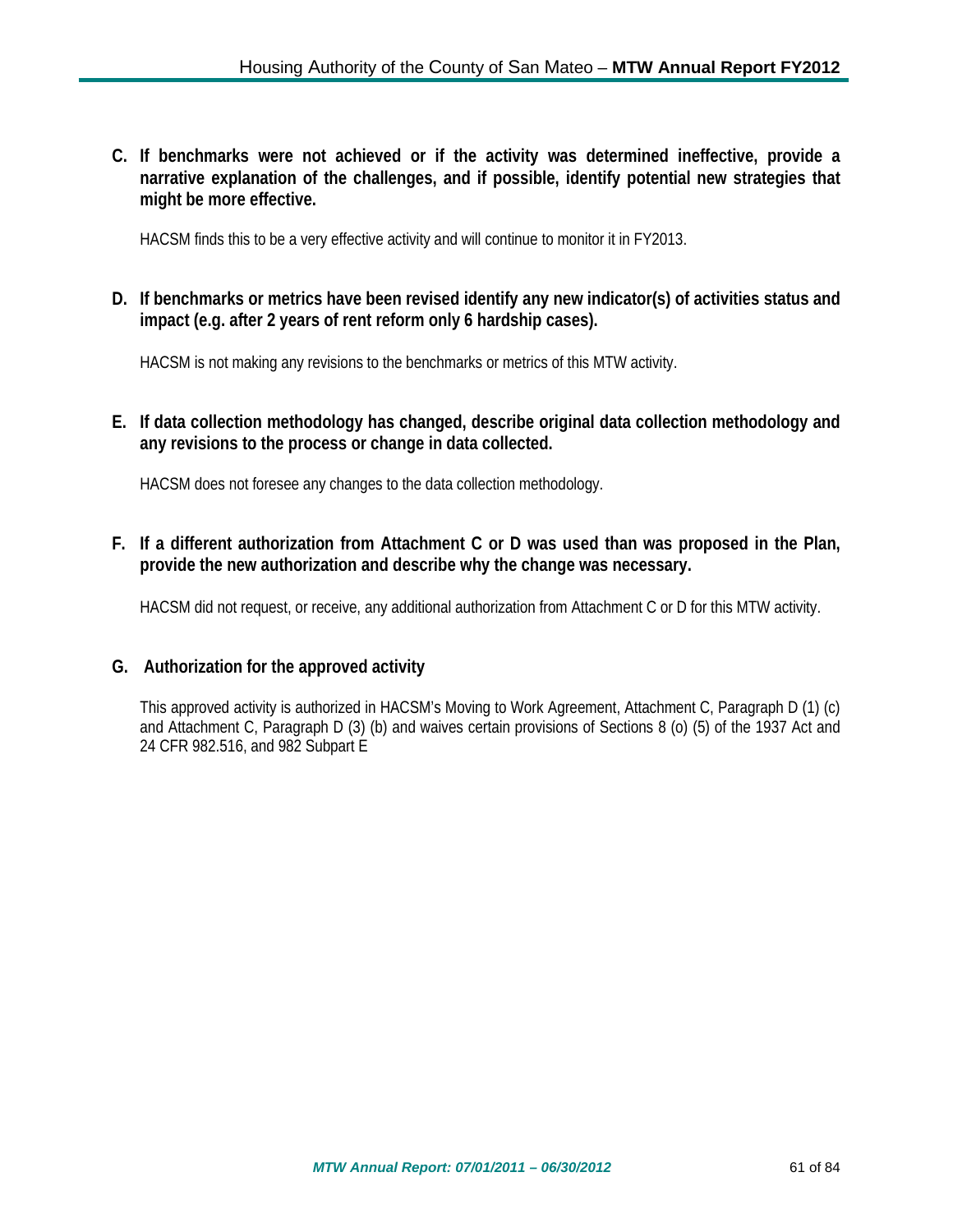# **On-Going MTW Activity #2011.19: Eliminate the requirement to complete new HAP contract with utility responsibility changes**

# **A. Activity Description**

CFR 982.308 (g) (2) (i) requires PHAs to execute a new HAP contract with the owner if there are any changes in lease requirements governing tenant or owner responsibilities for utilities or appliances. Effective July 1, 2010, HACSM received HUD approval to eliminate the requirement of executing a new HAP contract with the owner in such instances as described above. Instead, upon receipt of a written notification from the tenant or the owner detailing the changes, HACSM will review the contract rent to ensure its rent reasonableness, adjust the tenant portion of rent and HAP payment if applicable, and confirm the changes by issuing a rent change notice.

It is important to note that this initiative only applies to participants who have a HAP contract in place prior to July 1, 2010 and who do not relocate. All other new, or relocating, participants are immediately entered into the Tiered Subsidy Table (TST) program. Due to the design of the TST initiative, the utility responsibilities are already factored in to the housing assistance, whether or not the participant or owner is responsible and therefore this activity would never be required. Since HACSM has converted 80% of its voucher holders to TST, this activity will continue to see minimal or no activity.

| <b>Baseline</b><br>(established FY2010)                                                                                                                               | <b>Benchmark</b>                                                                                                                                                                                                                                        | <b>Metric</b>                                                                                                                                                                                                                                                                                                             | FY2012 Outcome                                                                                                                                      |
|-----------------------------------------------------------------------------------------------------------------------------------------------------------------------|---------------------------------------------------------------------------------------------------------------------------------------------------------------------------------------------------------------------------------------------------------|---------------------------------------------------------------------------------------------------------------------------------------------------------------------------------------------------------------------------------------------------------------------------------------------------------------------------|-----------------------------------------------------------------------------------------------------------------------------------------------------|
| 34 HAP contracts were<br>executed prior to the<br>new policy                                                                                                          | There will be no HAP<br>contracts executed for<br>utility or appliance<br>changes, representing a<br>100% reduction                                                                                                                                     | Compare number of<br>new contracts and the<br>staff time required to<br>execute new contracts<br>due to utility changes<br>before and after the new<br>initiative. Calculate time<br>saved in dollars by<br>using the average of<br>Office Specialist and<br>Housing Occupancy<br>Specialist salary and<br>benefit costs. | Benchmark achieved.<br>There have been no HAP contracts<br>executed for utility responsibility<br>changes in FY2012, achieving a<br>100% reduction. |
| 34 hours required to<br>prepare and process<br>utility or appliance<br>changes<br>(1hour/contract) with an<br>annual cost of \$1,339<br>(\$39.39/hour x 34)<br>hours) | HACSM expects an 80%<br>(approximately 27 hours<br>at a rate of 12<br>minutes/contract)<br>reduction in staff time<br>required to prepare and<br>process utility changes<br>and a cost savings of<br>approximately \$1,064<br>(\$39.39/hour x 27 hours) |                                                                                                                                                                                                                                                                                                                           | Eliminating processes of revisions to<br>the HAP contracts resulted in<br>\$1,064 in cost savings.                                                  |

# **B. Impact of the activity**

**C. If benchmarks were not achieved or if the activity was determined ineffective, provide a narrative explanation of the challenges, and if possible, identify potential new strategies that might be more effective.**

This activity has been effective in meeting HACSM's goal of increasing administrative efficiencies.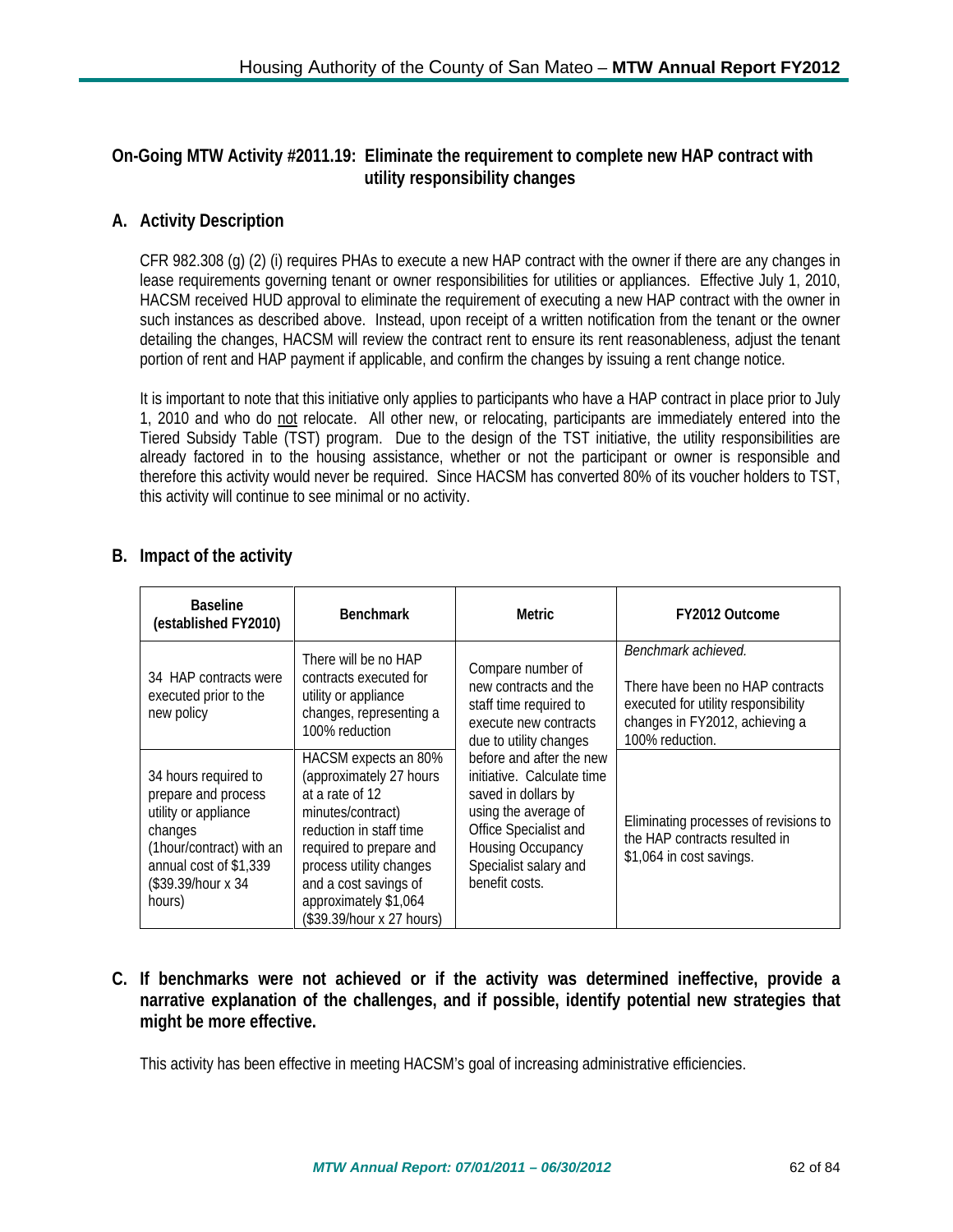**D. If benchmarks or metrics have been revised identify any new indicator(s) of activities status and impact (e.g. after 2 years of rent reform only 6 hardship cases).**

HACSM is not proposing to change the benchmarks or metrics for this activity.

# **E. If data collection methodology has changed, describe original data collection methodology and any revisions to the process or change in data collected.**

HACSM is not changing the data collection or methodology at this time.

### **F. If a different authorization from Attachment C or D was used than was proposed in the Plan, provide the new authorization and describe why the change was necessary.**

HACSM did not request, or receive, any additional authorization from Attachment C or D for this MTW activity.

### **G. Authorization for the approved activity**

The approved activity is authorized in HACSM's MTW Agreement, Attachment C, Section D(2)(b) and waives certain provisions of Section 8(o)(7) and 8(o)(13) of the 1937 Act and 24 C.F.R. 982.308, 982.451, and 983 Subpart E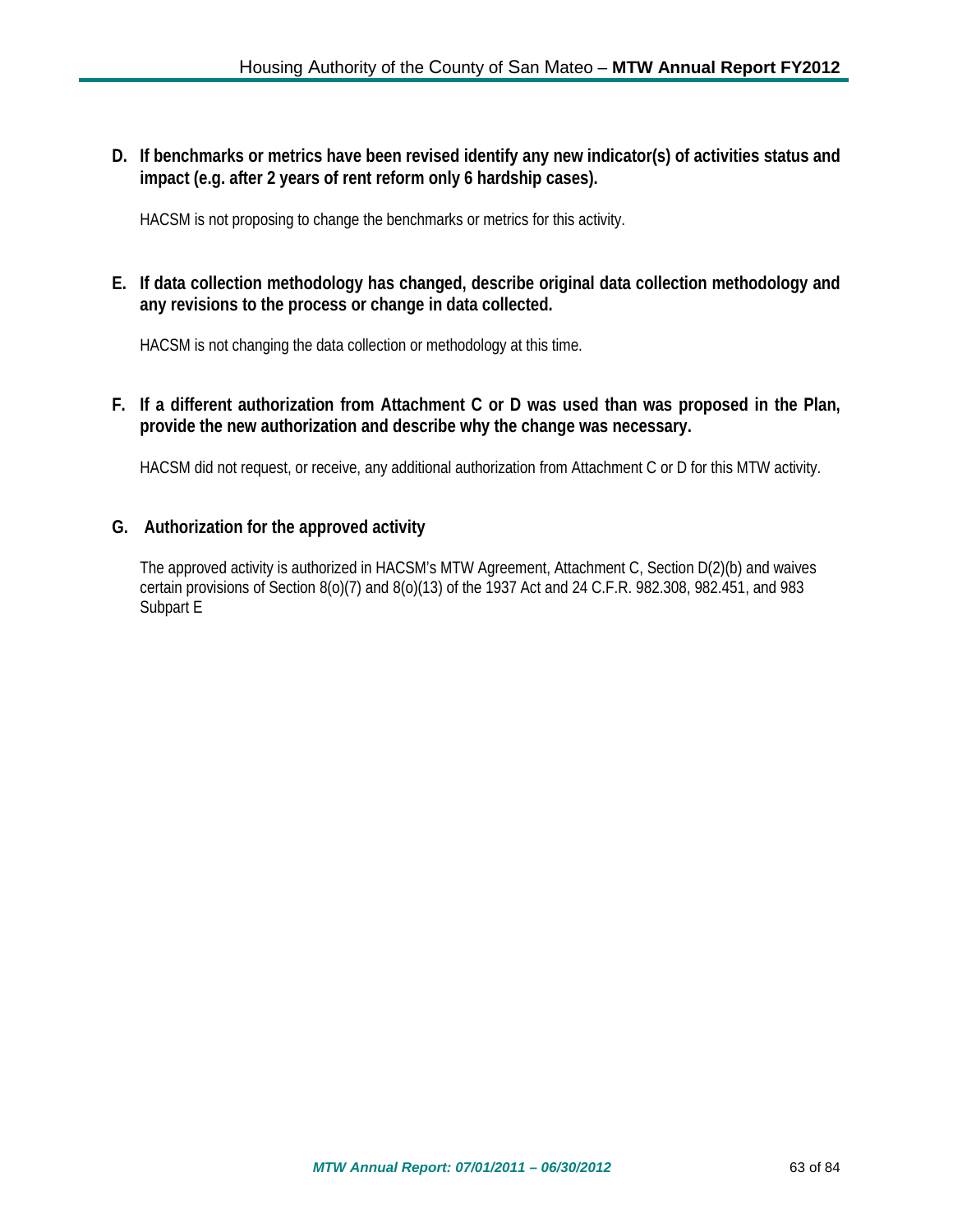# **On-Going MTW Activity #2011.20: Apply current payment standards at interim reexamination**

## **A. Activity Description**

Current HUD regulations require that when the payment standard increases during the term of the HAP Contract, the increased payment standard will be used to calculate the monthly housing assistance payment for the family at the family's first regular reexamination on or after the effective date of the increase in the payment standard. If the payment standard decreases during the term of the HAP Contract, the lower payment standard generally will be used at the family's second regular reexamination following the effective date of the decrease in payment standard. In addition, irrespective of any increase or decrease in the payment standard, if the family unit size increases or decreases during the HAP contract term, the new family unit size must be used to determine the payment standard for the family beginning at the family's first regular reexamination following the change in family unit size.

To reduce the family's rent burden, eliminate the confusion among staff, and to increase housing choice for families, effective July 1, 2010, HACSM implemented a policy to apply the current payment standard to the calculation of the monthly housing assistance payment at whatever time the action is being processed (i.e. interim reexaminations, annual reexaminations). HACSM will continue to give the family at least 30 days notice of the rent increase in the event the family's rent portion increases as a result of this proposal.

It is important to note that this initiative *only* applies to participants who had a HAP contract in place prior to July 1, 2010 and who have not relocated or have not yet had an annual/biennial recertification since March 1, 2011. All other new, or relocating, participants immediately move into HACSM's TST program where payment standards no longer apply. (For additional information on the TST, please see On-Going MTW Activity #9.)

| <b>Baseline</b><br>(established FY2010)                                                                                                                                                                                          | <b>Benchmark</b>                                                                                               | <b>Metric</b>                                                                                                                                                          | FY2012 Outcome                                                                                                                                                                                                                                                                                                                                                                                                                                                                                                                                                                               |
|----------------------------------------------------------------------------------------------------------------------------------------------------------------------------------------------------------------------------------|----------------------------------------------------------------------------------------------------------------|------------------------------------------------------------------------------------------------------------------------------------------------------------------------|----------------------------------------------------------------------------------------------------------------------------------------------------------------------------------------------------------------------------------------------------------------------------------------------------------------------------------------------------------------------------------------------------------------------------------------------------------------------------------------------------------------------------------------------------------------------------------------------|
| HACSM processed a total of 90<br>interim reexaminations during<br>the month of November 2009.<br>When annualized, HACSM<br>processed, on average<br>approximately 1080 interim<br>reexaminations in the last 12<br>month period. | HACSM expects that the<br>average number of<br>interims to remain<br>constant during the next<br>calendar year | HACSM will compare<br>the number of interim<br>appointments<br>processed during the<br>12 month period<br>before and after the<br>implementation of<br>this initiative | During FY 2012, HACSM processed<br>a total of 80 (on average) interims<br>per month. When annualized,<br>HACSM processed approximately<br>960 interim reexaminations in<br>FY2012.<br>While the decrease in interims is not<br>significant, it's important to note that<br>many of the interims processed<br>during the reporting period were a<br>result of contract rent increases and<br>conversion to the new software<br>system.<br>Due to the fact that there were no<br>changes in the payment standards<br>during FY2012, there is no way to<br>measure the effect of this activity. |

# **B. Impact of the activity**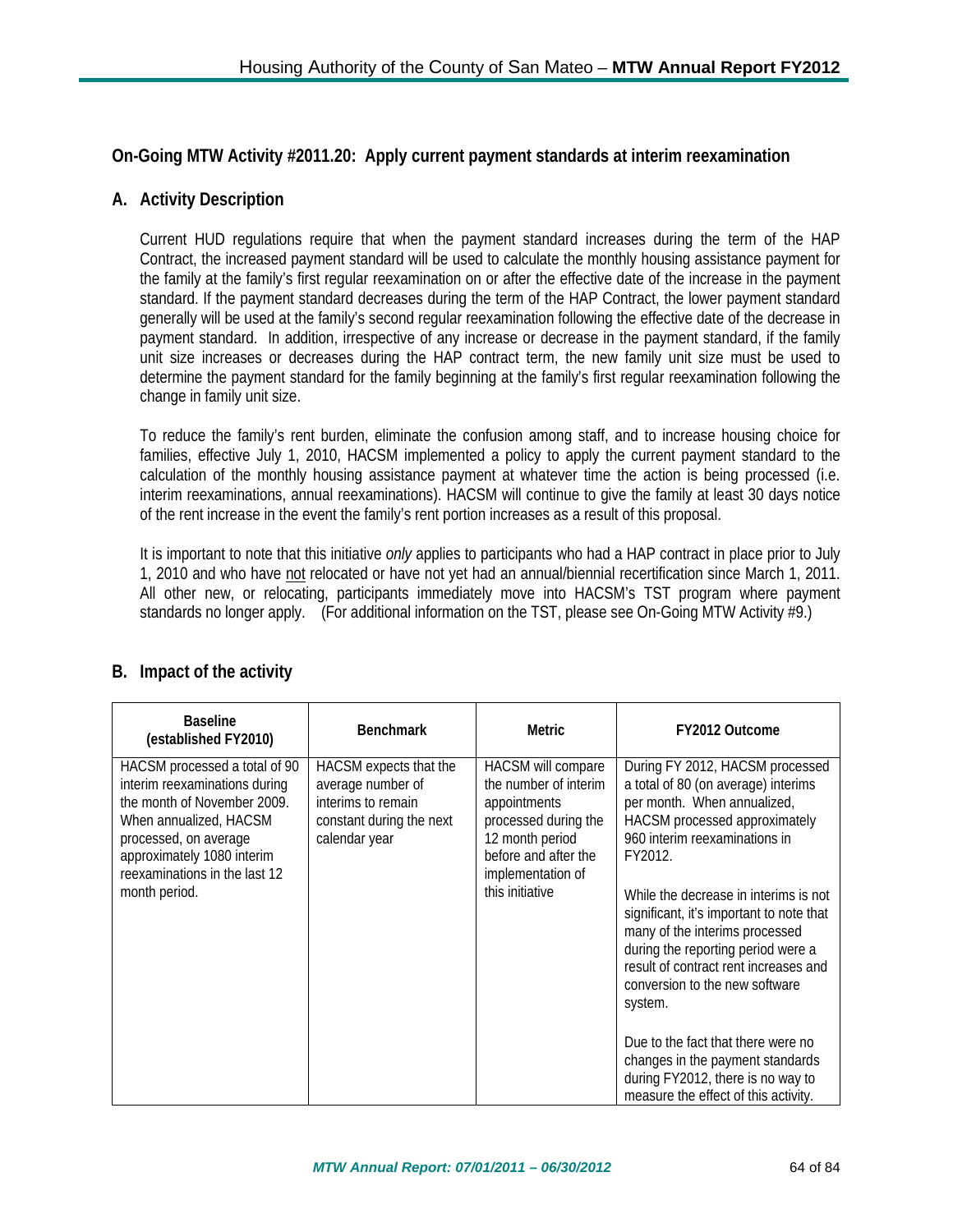| HACSM experienced<br>approximately a 1-2% rate of<br>error in the application of an<br>incorrect payment standard in<br>files reviewed by the Quality<br>Assurance Unit. When applied<br>to all 4023 vouchers, that rate<br>would reflect approximately 80<br>files annually that were<br>processed, and would require<br>correction of the payment<br>standard | HACSM expects that the<br>rate of errors in the<br>application of payment<br>standards to be reduced<br>to less than 1%<br>(approximately 40 files)<br>due to this initiative | <b>HACSM will continue</b><br>to monitor the file<br>review error rate<br>during the file review<br>process before and<br>after implementation | Due to nearly 80% of all HACSM<br>voucher holders now on the TST<br>program, there are far fewer<br>households with the traditional<br>subsidy calculation process. |
|-----------------------------------------------------------------------------------------------------------------------------------------------------------------------------------------------------------------------------------------------------------------------------------------------------------------------------------------------------------------|-------------------------------------------------------------------------------------------------------------------------------------------------------------------------------|------------------------------------------------------------------------------------------------------------------------------------------------|---------------------------------------------------------------------------------------------------------------------------------------------------------------------|
|-----------------------------------------------------------------------------------------------------------------------------------------------------------------------------------------------------------------------------------------------------------------------------------------------------------------------------------------------------------------|-------------------------------------------------------------------------------------------------------------------------------------------------------------------------------|------------------------------------------------------------------------------------------------------------------------------------------------|---------------------------------------------------------------------------------------------------------------------------------------------------------------------|

**C. If benchmarks were not achieved or if the activity was determined ineffective, provide a narrative explanation of the challenges, and if possible, identify potential new strategies that might be more effective.**

HACSM has found this activity to be effective in increasing administrative efficiencies.

**D. If benchmarks or metrics have been revised identify any new indicator(s) of activities status and impact (e.g. after 2 years of rent reform only 6 hardship cases).**

HACSM does not plan on revising the benchmarks or metrics for this activity.

**E. If data collection methodology has changed, describe original data collection methodology and any revisions to the process or change in data collected.**

HACSM is not planning to revise the data collection or methodology for this activity.

**F. If a different authorization from Attachment C or D was used than was proposed in the Plan, provide the new authorization and describe why the change was necessary.**

HACSM did not request, or receive, any additional authorization from Attachment C or D for this MTW activity.

### **G. Authorization for the approved activity**

This approved activity is authorized in the HACSM Moving to Work Agreement, Attachment C, Paragraph D (1)(c) and Paragraph D (2)(a) and waives certain provisions of Section 8 (o) (1), 8 (o) (2), 8 (o) (3), 8 (o) (5) and 8 (o) (13) (H)-(I) of the 1937 Act, and 24 CFR 982.503, 24 CFR 982.505 (5), 24 CFR 982.508, 24 CFR 982.516 and 24 CFR 982.518 as necessary to implement HACSM's MTW Plan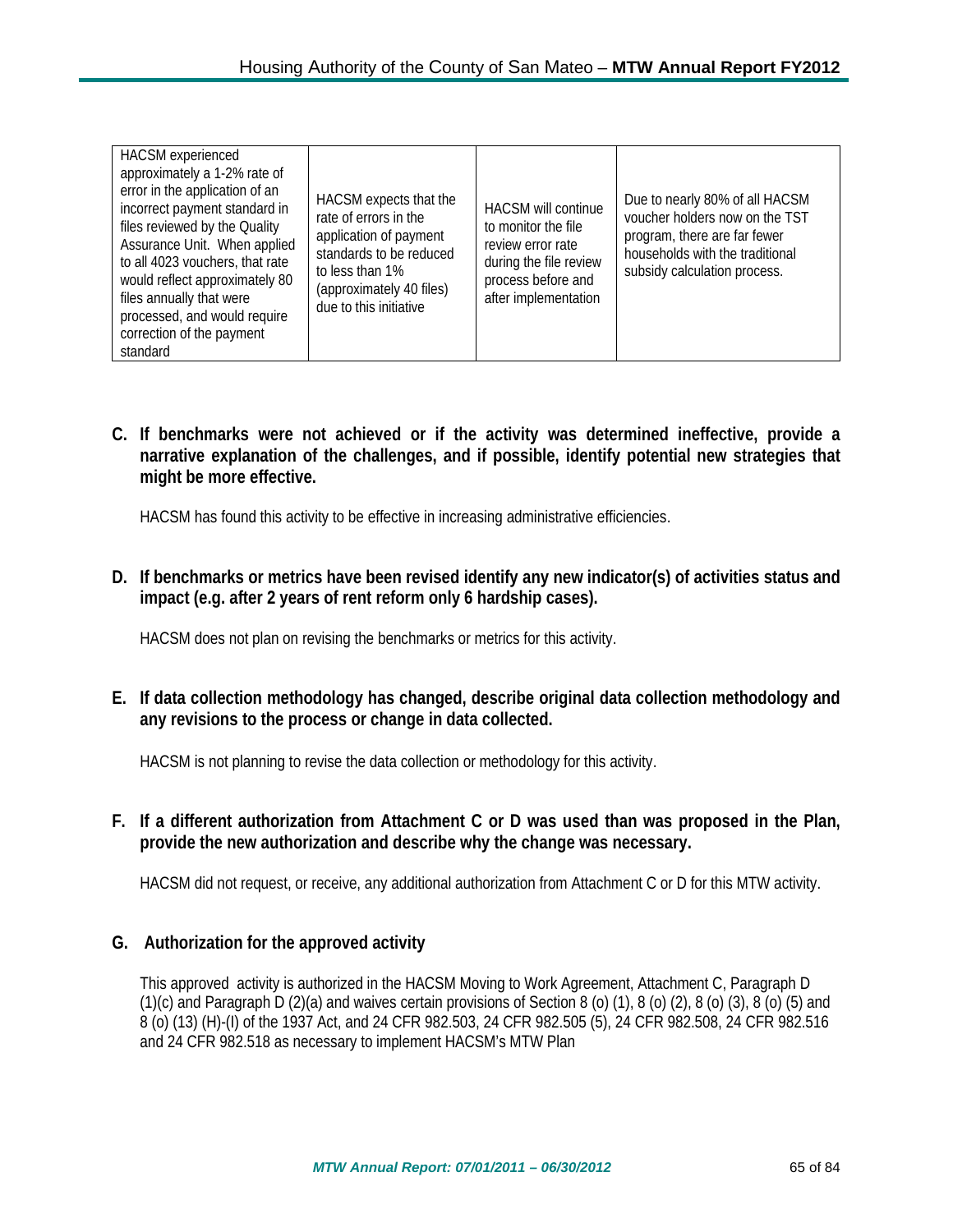## **On-Going MTW Activity #2012.21: Change qualifications for "Full-Time Student" Status**

## **A. Activity Description**

Effective July 1, 2011, HACSM received HUD approval to change the qualifications for Full Time Student (FTS) status. In order for a family member, other than the head, co-head, or spouse to qualify for the FTS status, and hence the dependent deduction and income exclusion, the family member must be less than 24 years old, a FTS at an accredited institution, and must provide a transcript of the full-time student status at all subsequent recertification appointments.

### **B. Impact of the activity**

| <b>Baseline</b><br>(established FY2011)                                                                                                      | <b>Benchmark</b>                                                                                                                                                                                                                    | <b>Metric</b>                                                                                           | FY2012 Outcome                                                                                                                                                                                                                                                        |
|----------------------------------------------------------------------------------------------------------------------------------------------|-------------------------------------------------------------------------------------------------------------------------------------------------------------------------------------------------------------------------------------|---------------------------------------------------------------------------------------------------------|-----------------------------------------------------------------------------------------------------------------------------------------------------------------------------------------------------------------------------------------------------------------------|
| 258 Households with 295<br><b>Full-Time Students in</b><br>total, 33 of which are 24<br>years old, or older                                  | HACSM expects a 100%<br>decrease (33 fewer FTS<br>participants) in the total<br>number of FTS<br>designations for<br>household members who<br>are 24 years old, or older.                                                           | Comparison of the<br>number if FTS, 24<br>years old or older,<br>before and after<br>implementation     | Benchmark achieved sooner than<br>anticipated.<br>As of June 30, 2012, there were no<br>Full-Time Students designated for<br>household members' age 24 years<br>or older.<br>As of June 30, 2012, no household<br>members requested hardship due to<br>this activity. |
| On average, HACSM<br>excludes \$453,738 per<br>year from the annual<br>income of 25 households<br>with FTS who are 24<br>years old, or older | By FY2014, HACSM<br>projects a 100% decrease<br>(addition of \$453,738 in<br>income included<br>in the household's annual<br>income) in the total<br>excluded income of<br>households with FTS<br>who are 24 years old, or<br>older | Comparison of the<br>excluded income for<br>FTS over 24 years<br>old before and after<br>implementation | Benchmark achieved sooner than<br>anticipated.<br>As of June 30, 2012, there was a<br>100% decrease in the total excluded<br>income of households with FTS who<br>are 24 years old, or older.                                                                         |

**C. If benchmarks were not achieved or if the activity was determined ineffective, provide a narrative explanation of the challenges, and if possible, identify potential new strategies that might be more effective.**

HACSM has found this activity very effective in achieving its goals and, as noted above, reached its benchmarks for this activity sooner than anticipated.

## **D. If benchmarks or metrics have been revised identify any new indicator(s) of activities status and impact (e.g. after 2 years of rent reform only 6 hardship cases).**

HACSM does not anticipate any changes to the metrics or benchmarks for this activity.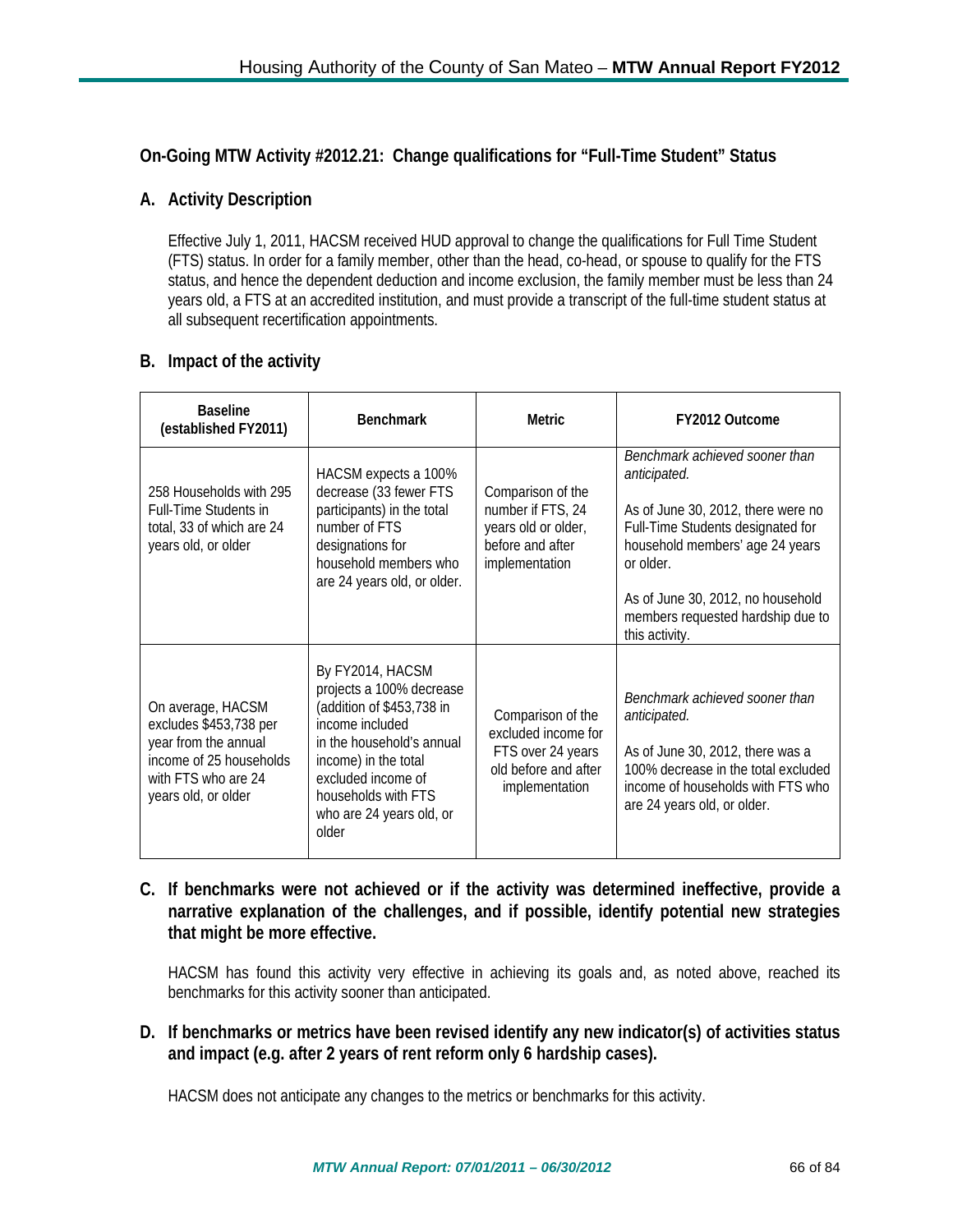**E. If data collection methodology has changed, describe original data collection methodology and any revisions to the process or change in data collected.**

HACSM is not planning to revise the data collection or methodology for this activity.

# **F. If a different authorization from Attachment C or D was used than was proposed in the Plan, provide the new authorization and describe why the change was necessary.**

HACSM did not request, or receive, any additional authorization from Attachment C or D for this MTW activity.

## **G. Authorization for the approved activity**

The approved activity is authorized in HACSM's MTW Agreement, Attachment C, (D) 2 (a) which waives certain provisions of Section 8(o)(1), 8(o)(2), 8(o)(3), 8(o)(10), 8(o)(13)(H)-(I) of the 1937 Act and 24 C.F.R. 982.508, 982.503, 982.516, 982.518 and 982 Subpart E.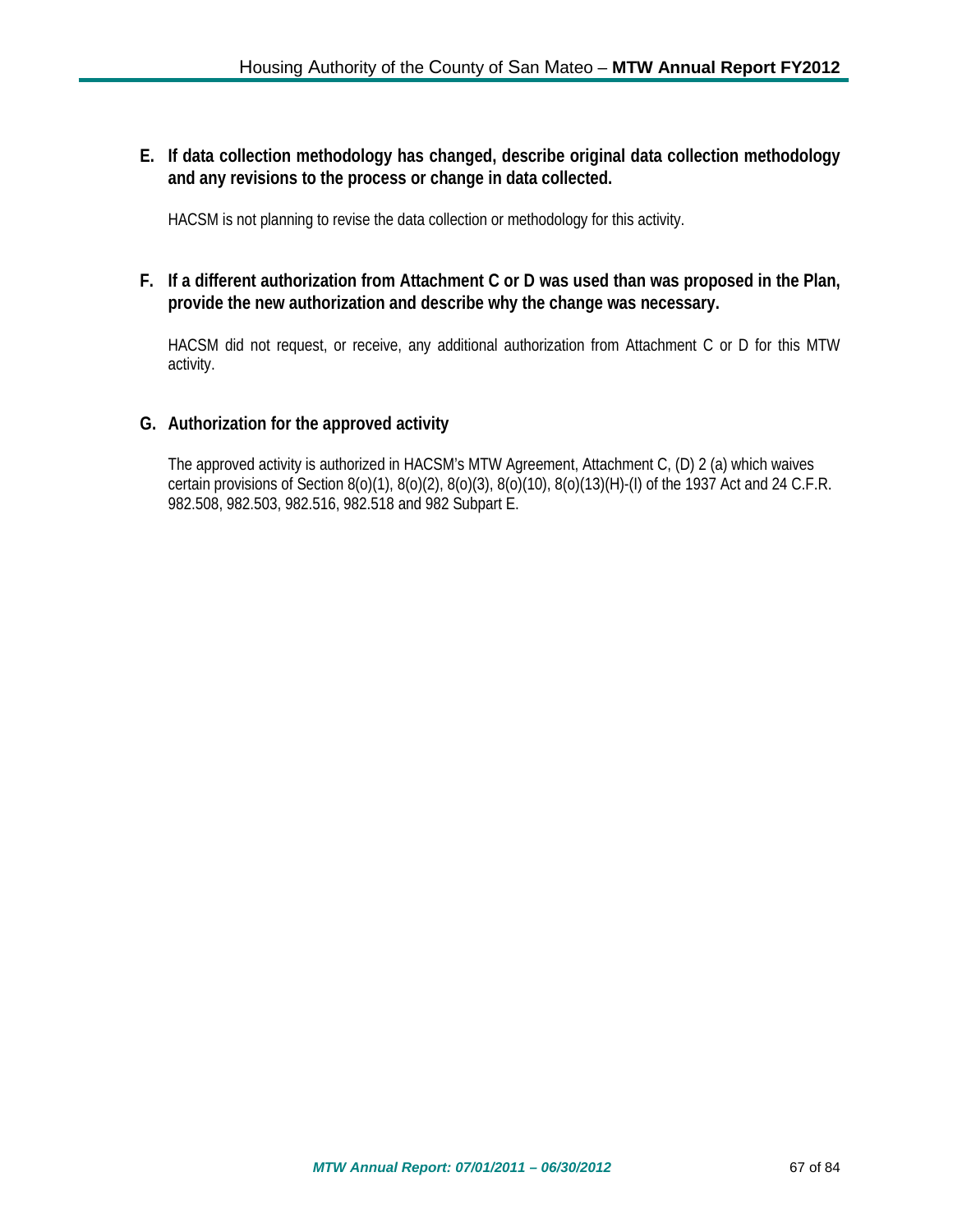# **On-Going MTW Activity #2012.22: Include Foster Care, KinGap, and Adoption Assistance payments in Annual Income calculation**

# **A. Activity Description**

With HUD's approval, July 1, 2011 HACSM implemented a policy to include foster care, Kin Gap, and adoption assistance payments in the determination of annual adjusted income. In San Mateo County's Foster Parent Handbook, foster care payments are "intended to cover housing, food, clothing, personal needs, transportation, education and recreation." HACSM will include all income provided to the family for the purpose of foster care, Kin Gap and adoption assistance in the annual income calculation. To help offset this inclusion of foster care and adoption assistance income, HACSM will provide a dependent allowance for foster children, disabled foster adults, and adopted children.

### **B. Impact of the activity**

| <b>Baseline</b><br>(established FY2010) | <b>Benchmark</b>       | Metric                | FY2012 Outcome                   |
|-----------------------------------------|------------------------|-----------------------|----------------------------------|
| Earned Income, on                       | A 5% increase, on      | Comparison of         | In FY2012, for households with   |
| average, for households                 | average, in earned     | average earned        | foster care payments the average |
| with foster care                        | income from households | income of participant | earned income was \$25,463. This |
| payments is \$21,622                    | receiving foster care  | families before and   | indicates an approximate 18%     |
| annually                                | payments               | after implementation  | increase in earned income.       |

In FY2012, HACSM did not receive any hardship requests from households in relation to this activity.

**C. If benchmarks were not achieved or if the activity was determined ineffective, provide a narrative explanation of the challenges, and if possible, identify potential new strategies that might be more effective.**

HACSM has found this activity to be effective in increasing administrative efficiencies and will continue to monitor in FY2013.

**D. If benchmarks or metrics have been revised identify any new indicator(s) of activities status and impact (e.g. after 2 years of rent reform only 6 hardship cases).**

HACSM does not plan on revising the benchmarks or metrics for this activity.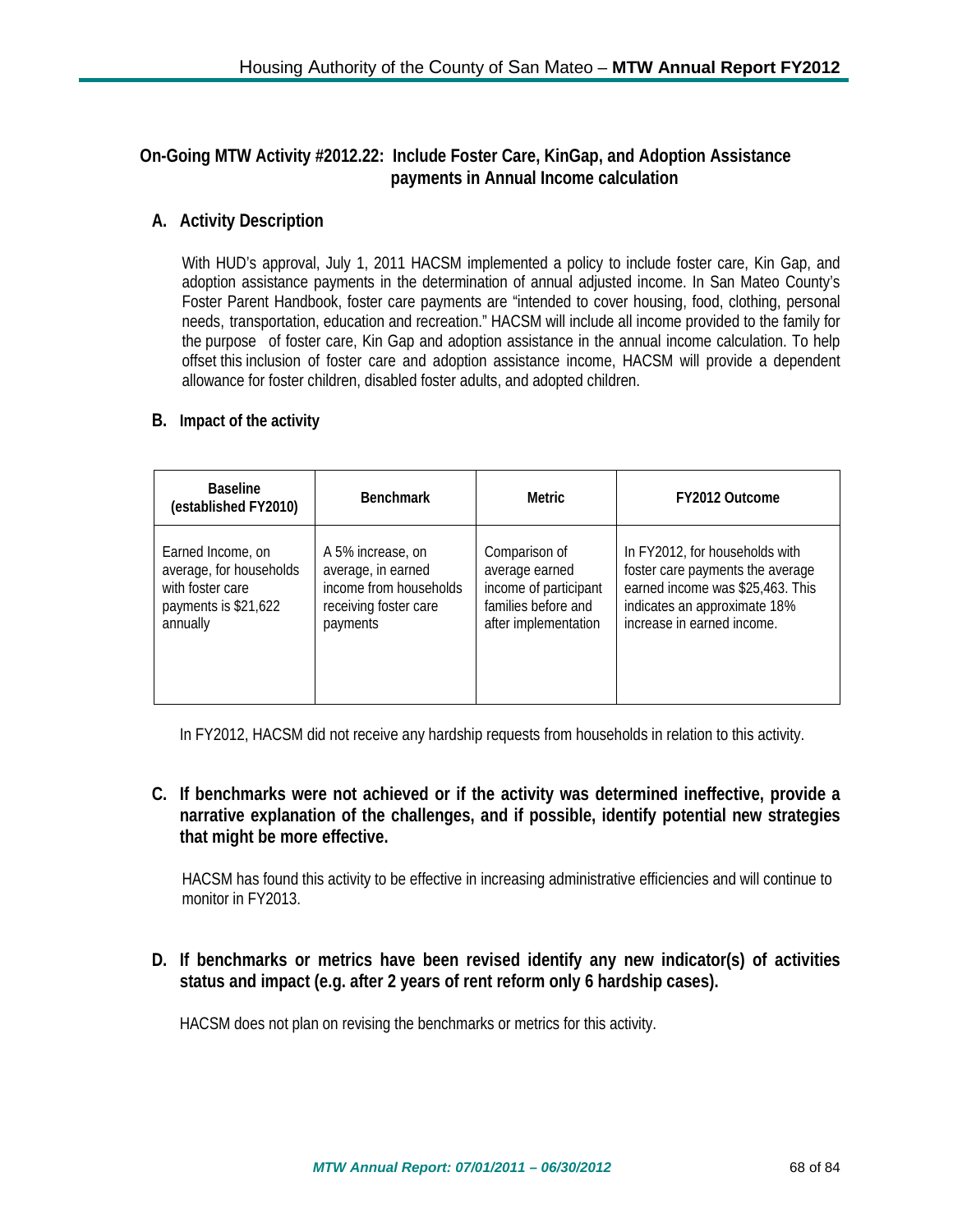**E. If data collection methodology has changed, describe original data collection methodology and any revisions to the process or change in data collected.**

HACSM is not planning to revise the data collection or methodology for this activity.

### **F. If a different authorization from Attachment C or D was used than was proposed in the Plan, provide the new authorization and describe why the change was necessary.**

HACSM did not request, or receive, any additional authorization from Attachment C or D for this MTW activity.

### **G. Authorization for the approved activity**

The approved activity is authorized in HACSM's MTW Agreement, Attachment C, (D) 2 (a) which waives certain provisions of Section 8(o)(1), 8(o)(2), 8(o)(3), 8(o)(10), 8(o)(13)(H)-(I) of the 1937 Act and 24 C.F.R. 982.508, 982.503, 982.516, 982.518 and 982 Subpart E.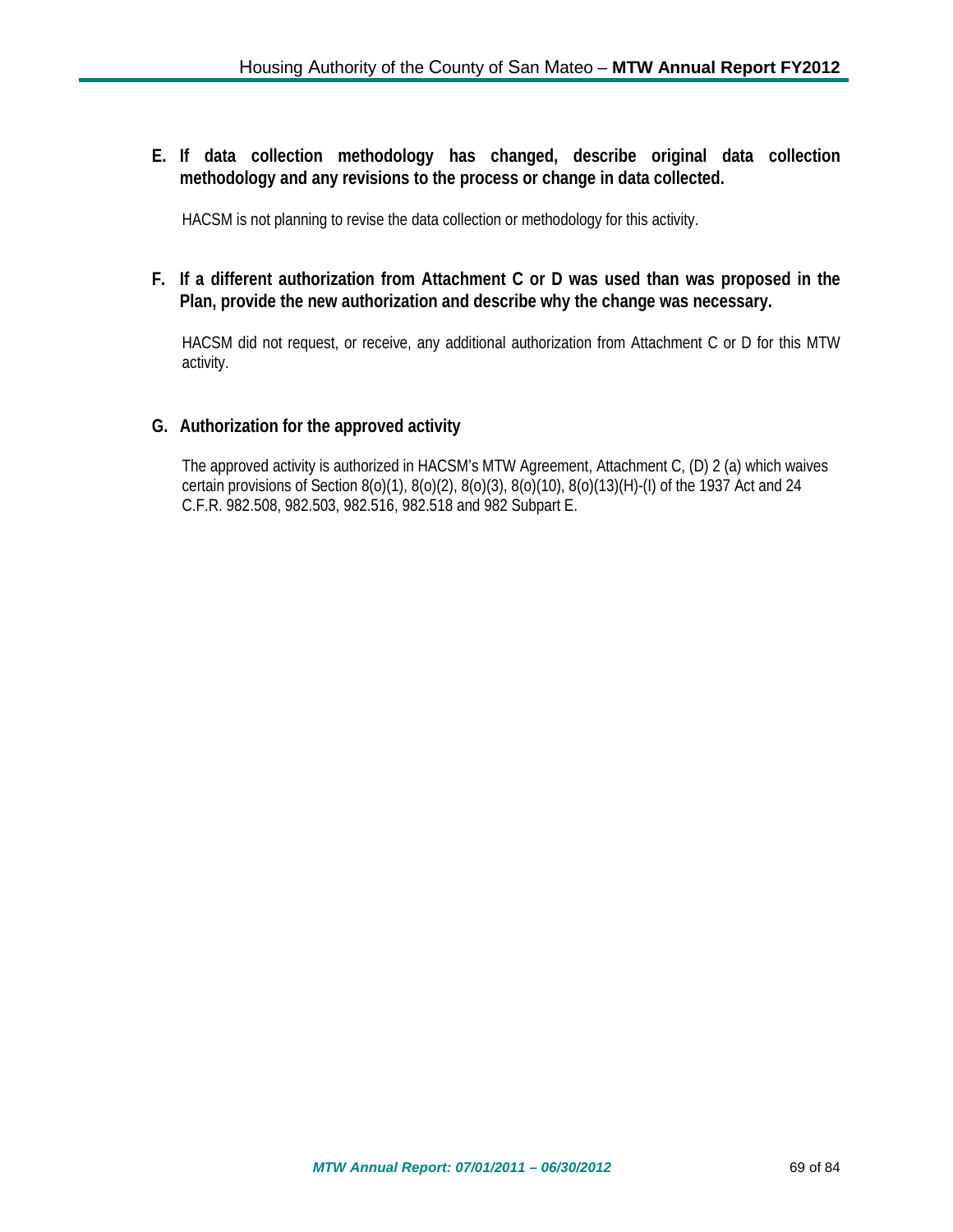# **On-Going MTW Activity #2012.23: Modify Head of Household (HOH) changes policies**

## **A. Activity Description**

In order to encourage families towards self-sufficiency and reach more eligible households on the HCV waitlist, HACSM, with HUD's approval, implemented the following policies regarding the activities surrounding changes in the head of household.

HACSM policies include the following:

- The individual becoming the new HOH must be in the household for at least the previous 12 consecutive months, **and**
- At the time of the HOH change, the household would join the time-limited MTW Self-Sufficiency program (MTW On-going Activity #1). However, if household is already enrolled in the time-limited MTW Self-Sufficiency program, the remaining household members would only be eligible for the remaining term, not an additional term.

With the implementation of this activity, HACSM recognizes the following exceptions to the automatic enrollment in the HACSM's MTW Self-Sufficiency program:

- If the newly designated HOH is elderly/disabled, they will have the ability to "opt out" of the timelimited MTW Self-Sufficiency program if they so choose;
- If the change is the result of domestic violence;
- If the new HOH is an original household member (at the time admitted to the HCV program, or as far back as possible through files, or PIC data); or
- When the change in HOH is the result of a temporary quardian becoming the permanent quardian of existing minors on the housing application.

### **B. Impact of the activity**

| <b>Baseline</b><br>(established FY2011)                                                                      | <b>Benchmark</b>                                                                                                                                                                                                                                                                                                              | Metric                                                                                                                                                                                                                            | FY2012 Outcome                                                                                                                                                                                                                                                                                                                                                                                                                        |
|--------------------------------------------------------------------------------------------------------------|-------------------------------------------------------------------------------------------------------------------------------------------------------------------------------------------------------------------------------------------------------------------------------------------------------------------------------|-----------------------------------------------------------------------------------------------------------------------------------------------------------------------------------------------------------------------------------|---------------------------------------------------------------------------------------------------------------------------------------------------------------------------------------------------------------------------------------------------------------------------------------------------------------------------------------------------------------------------------------------------------------------------------------|
| On average, HACSM<br>completes approximately 2<br>changes in HOH per month<br>(24 annually)                  | HACSM expects a 25%<br>decrease (6 fewer head<br>of household changes<br>annually) due to this<br>activity                                                                                                                                                                                                                    | HACSM will compare<br>the number of head of<br>household changes<br>before and after<br>implementation                                                                                                                            | In FY2012, HACSM processed a<br>total of 27 changes in Head of<br>Household (HOH).<br>All of the households met the<br>exceptions to the automatic<br>enrollment to the MTW Self-<br>Sufficiency program (e.g. elderly<br>households with remaining<br>member, new HOH was original<br>member and retained Voucher<br>assistance).<br>HACSM's voucher turnover in<br>FY2012 has remained consistent<br>at approximately 20 per month. |
| In FY 2010, approximately<br>240 vouchers turned over<br>at an average rate of<br>approximately 20 per month | A 10% increase in<br>voucher turnover (an<br>additional 2 vouchers per<br>month). It is important to<br>note that this is a long-<br>term benchmark as due<br>to the MTW time limited<br>self-sufficiency term, this<br>benchmark will not be<br>reached until 2016 at the<br>earliest (5 years following<br>implementation). | <b>Currently HACSM</b><br>tracks voucher<br>utilization on a regularly<br>occurring basis.<br><b>HACSM</b> will use this<br>data to track any<br>changes or trends due<br>to the implementation of<br>this activity in<br>FY2012. |                                                                                                                                                                                                                                                                                                                                                                                                                                       |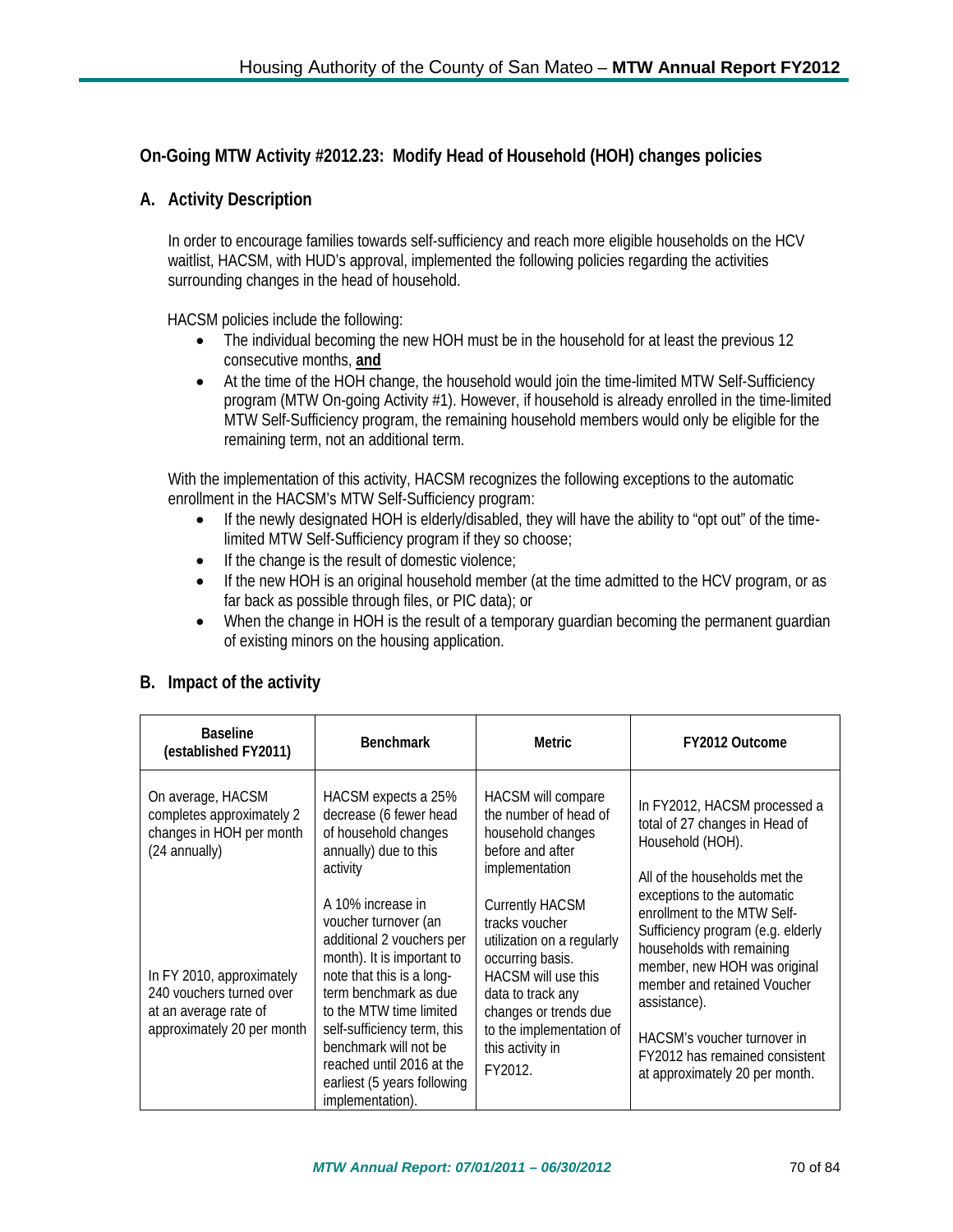While HACSM did not see a reduction in the number of HOH changes during this reporting period, we are not concerned that this number has not changed significantly. HACSM is looking at further tightening its policy in this area (and in conjunction with MTW activity #2012.24) as we found several households who reach zero subsidy request a change in HOH to remove the higher income earning member.

**C. If benchmarks were not achieved or if the activity was determined ineffective, provide a narrative explanation of the challenges, and if possible, identify potential new strategies that might be more effective.**

HACSM has found this activity to be effective in increasing administrative efficiencies.

**D. If benchmarks or metrics have been revised identify any new indicator(s) of activities status and impact (e.g. after 2 years of rent reform only 6 hardship cases).**

HACSM does not plan on revising the benchmarks or metrics for this activity.

**E. If data collection methodology has changed, describe original data collection methodology and any revisions to the process or change in data collected.**

HACSM is not planning to revise the data collection or methodology for this activity.

## **F. If a different authorization from Attachment C or D was used than was proposed in the Plan, provide the new authorization and describe why the change was necessary.**

HACSM did not request, or receive, any additional authorization from Attachment C or D for this MTW activity.

### **G. Authorization for the approved activity**

The approved activity is authorized in HACSM's MTW Agreement, Attachment C, (D) 2 (a) (d) which waives certain provisions of Section 8(o)(1), 8(o)(2), 8(o)(3), 8(o)(7), 8(o)(10),8(o)(13)(F)-(I) of the 1937 Act and 24 C.F.R. 982.508, 982.503, 982.518 and 982 Subpart L and 983 Subpart E and Attachment C, (D) 3 (b) which waives certain provisions of 24 CFR982.516 and 982 Subpart E.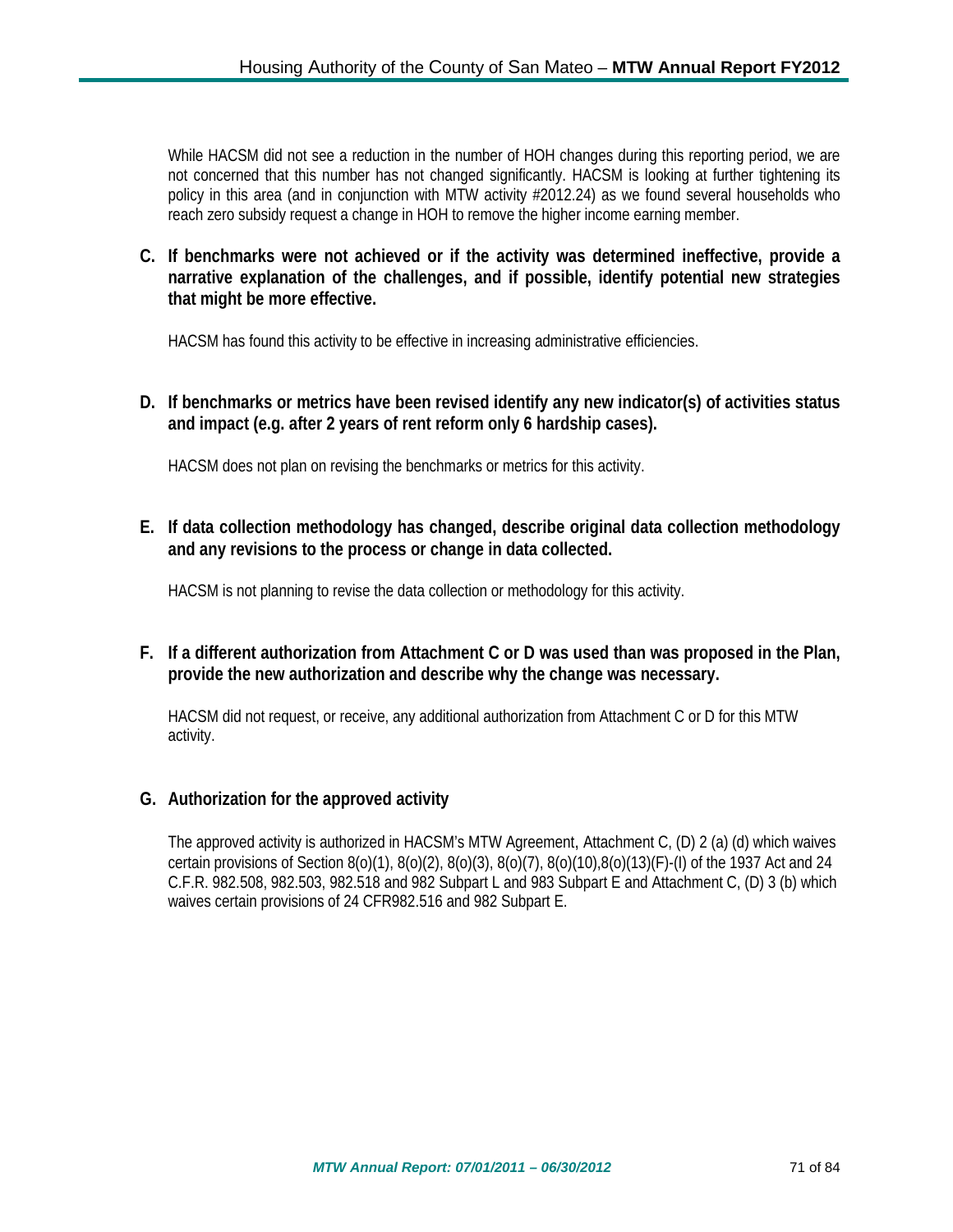### **On-Going MTW Activity #2012.24: Change Automatic Termination of HAP Contact from 180 days to 90 days**

# **A. Activity Description**

With HUD's approval, effective July 1, 2011, HACSM reduced the number of days that a participant can remain on the program, while paying 100% of their rent, to 90 consecutive days

### **B. Impact of activity**

| <b>Baseline</b><br>(established FY2010)                                                                                                                                                                   | <b>Benchmark</b>                                                                                                                                                      | Metric                                                              | <b>FY2012 Outcome</b>                                                                                                                                                                                                                                                                                                                                |
|-----------------------------------------------------------------------------------------------------------------------------------------------------------------------------------------------------------|-----------------------------------------------------------------------------------------------------------------------------------------------------------------------|---------------------------------------------------------------------|------------------------------------------------------------------------------------------------------------------------------------------------------------------------------------------------------------------------------------------------------------------------------------------------------------------------------------------------------|
| 24 Households left the<br>HCV program due to<br>"Zero" HAP status                                                                                                                                         | Annually, 2 additional<br>households (26<br>households in total) will<br>graduate from the HCV<br>Program due to the "Zero"<br>HAP 90 day policy.                     | <b>HACSM will review</b><br>the data collected at<br>least annually | HACSM currently has 15<br>households that have left the<br>program due to "zero" HAP status.<br>Note: The number of families<br>reaching zero HAP is not within<br>HACSM control. In addition, HACSM<br>did not experience an increase due<br>to families reporting household<br>composition changes and income<br>changes during the 90 day period. |
| 10 Households<br>experienced household<br>composition changes or a<br>decrease in income such<br>that an interim<br>recertification was<br>processed and the<br>household remained on<br>the HCV program. | Annually, 1 additional<br>household (11 households<br>in total) will successfully<br>graduate from<br>the HCV program rather<br>than needing continued<br>assistance. | <b>HACSM will review</b><br>the data collected at<br>least annually | Approximately the same number of<br>households experienced a decrease<br>in their income during the reporting<br>period.                                                                                                                                                                                                                             |

**C. If benchmarks were not achieved or if the activity was determined ineffective, provide a narrative explanation of the challenges, and if possible, identify potential new strategies that might be more effective.**

HACSM has found this activity to be effective in increasing administrative efficiencies.

**D. If benchmarks or metrics have been revised identify any new indicator(s) of activities status and impact (e.g. after 2 years of rent reform only 6 hardship cases).**

HACSM does not plan on revising the benchmarks or metrics for this activity.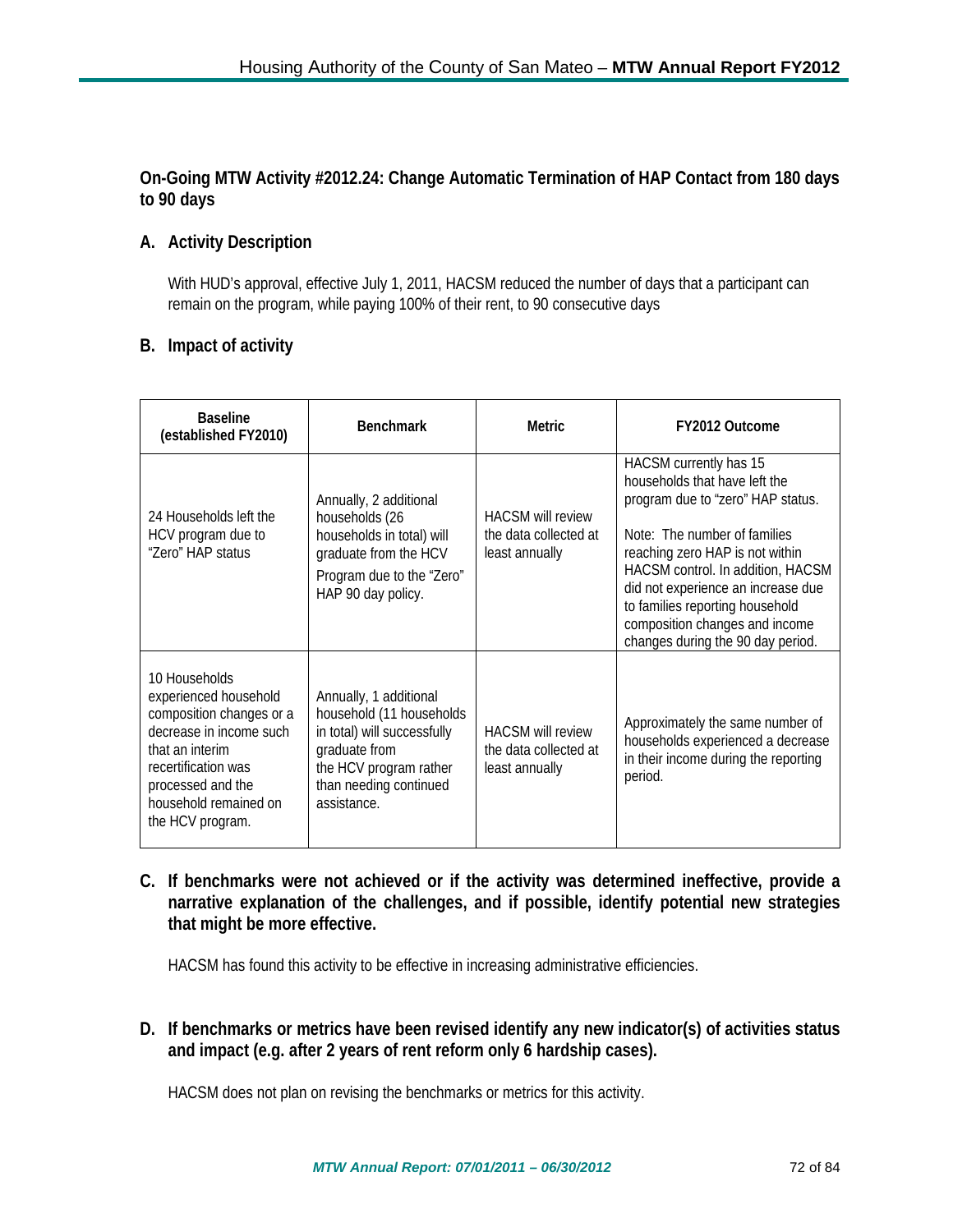**E. If data collection methodology has changed, describe original data collection methodology and any revisions to the process or change in data collected.**

HACSM is not planning to revise the data collection or methodology for this activity.

**F. If a different authorization from Attachment C or D was used than was proposed in the Plan, provide the new authorization and describe why the change was necessary.**

HACSM did not request, or receive, any additional authorization from Attachment C or D for this MTW activity.

### **G. Authorization for the approved activity**

The approved activity is authorized in HACSM's MTW Agreement, Attachment C, (D) 1 (a) which waives certain provisions of Section 8(o)(7) of the 1937 Act and 24 C.F.R. 982.162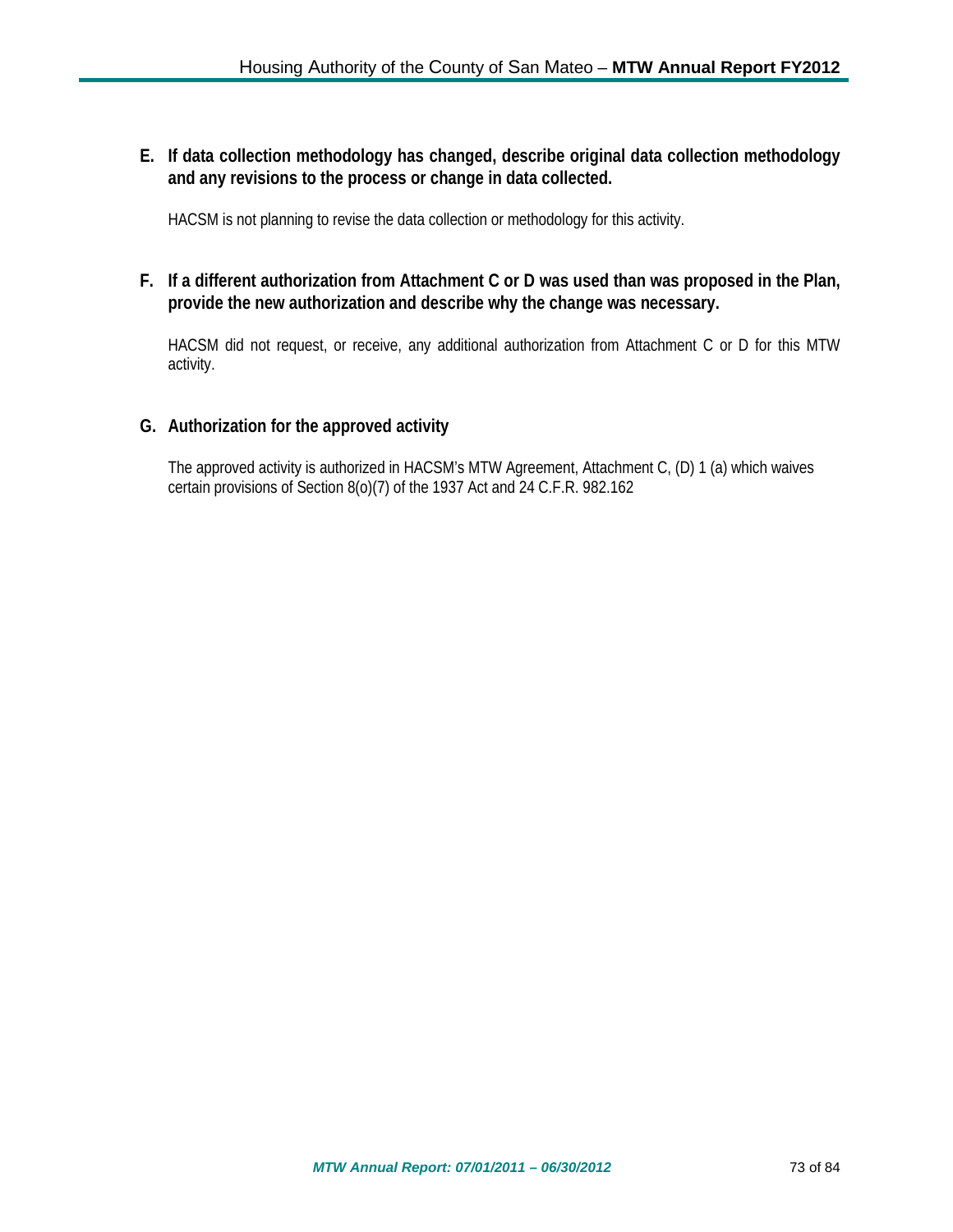**On-Going MTW Activity #2012.25: Exclude asset income from income calculations for households with assets under \$50,000**

### **A. Activity Description**

Building on the administrative efficiencies realized through the alternative verification process of assets valued less than \$50,000 (see Ongoing MTW Activity#8), HACSM, upon HUD's approval, has eliminated calculating or including income received from family assets valued less than \$50,000. Additionally, with this change HACSM no longer reports the asset income valued less than \$50,000 to HUD through the HUD-50058.

### **B. Impact of activity**

| <b>Baseline</b><br>(established FY2010)                                                                                                                                                                                         | <b>Benchmark</b>                                                                                                                    | Metric                                                                                                                                                       | FY2012 Outcome                                                                                      |
|---------------------------------------------------------------------------------------------------------------------------------------------------------------------------------------------------------------------------------|-------------------------------------------------------------------------------------------------------------------------------------|--------------------------------------------------------------------------------------------------------------------------------------------------------------|-----------------------------------------------------------------------------------------------------|
| HACSM's quality assurance<br>team (QA) has determined<br>that approximately 9% (34 of<br>408 files reviewed annually)<br>of all file reviews fail due to<br>errors related to assets,<br>most notably, assets under<br>\$50,000 | A 100% reduction in<br>calculation errors due to<br>assets as determined<br>through the quality<br>assurance file review<br>process | <b>HACSM</b> will review the<br>data collected as a<br>result of OA file review<br>process at both before<br>and after<br>implementation of this<br>activity | Benchmark achieved.<br>HACSM saw a 100% reduction in<br>calculation errors due to this<br>activity. |

In FY2012, HACSM did not receive any hardship requests from households as a result of this activity.

### **C. If benchmarks were not achieved or if the activity was determined ineffective, provide a narrative explanation of the challenges, and if possible, identify potential new strategies that might be more effective.**

HACSM has found this activity to be effective in increasing administrative efficiencies.

**D. If benchmarks or metrics have been revised identify any new indicator(s) of activities status and impact (e.g. after 2 years of rent reform only 6 hardship cases).**

HACSM does not plan on revising the benchmarks or metrics for this activity.

**E. If data collection methodology has changed, describe original data collection methodology and any revisions to the process or change in data collected.**

HACSM is not planning to revise the data collection or methodology for this activity.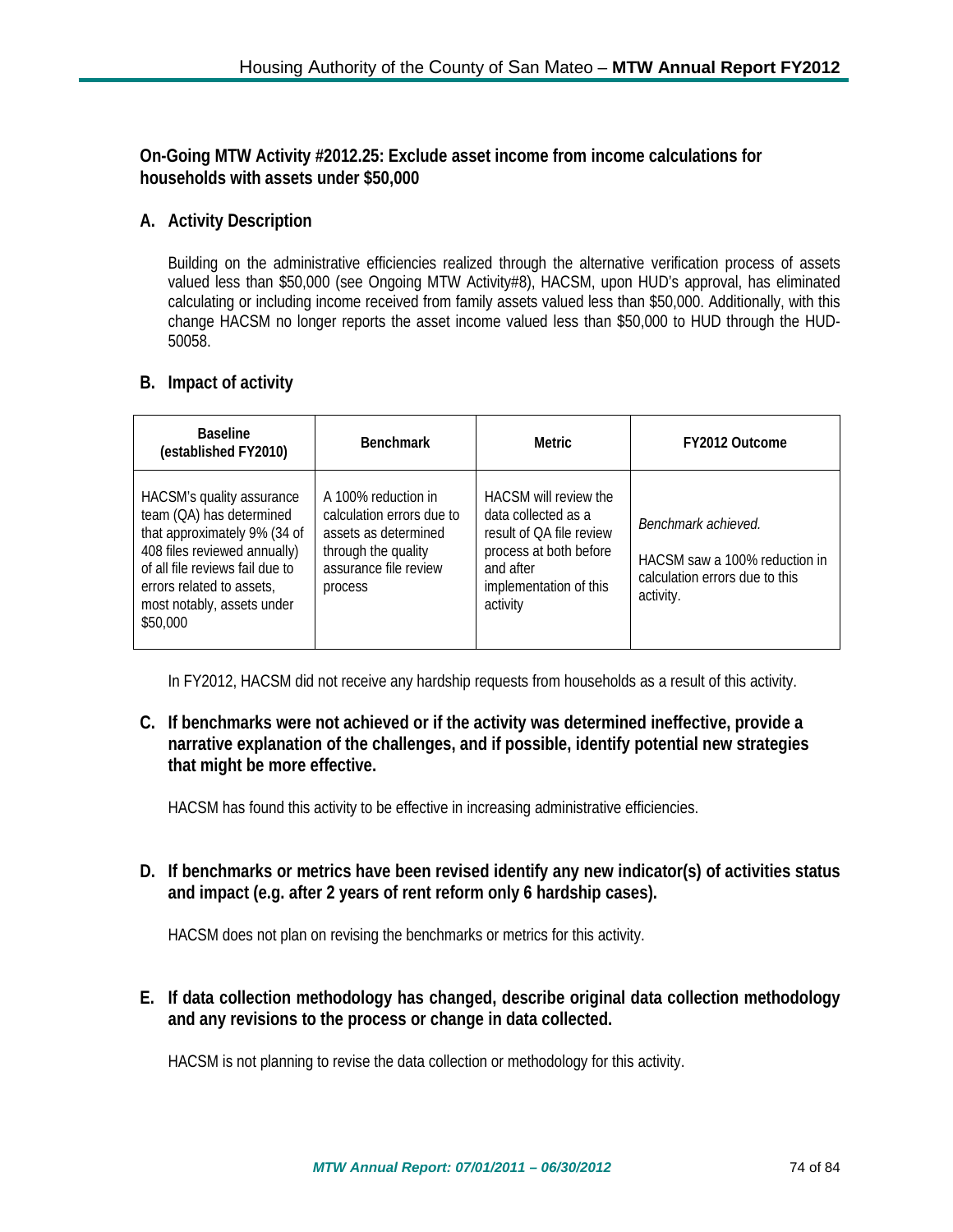### **F. If a different authorization from Attachment C or D was used than was proposed in the Plan, provide the new authorization and describe why the change was necessary.**

HACSM did not request, or receive, any additional authorization from Attachment C or D for this MTW activity.

### **G. Authorization for the approved activity**

The approved activity is authorized in HACSM's MTW Agreement, Attachment C, (D) 1 (c) and (D) 3 (b) which waives certain provisions of Section 8(o)(5) of the 1937 Act and 24 C.F.R. 982.516, and 982 Subpart E.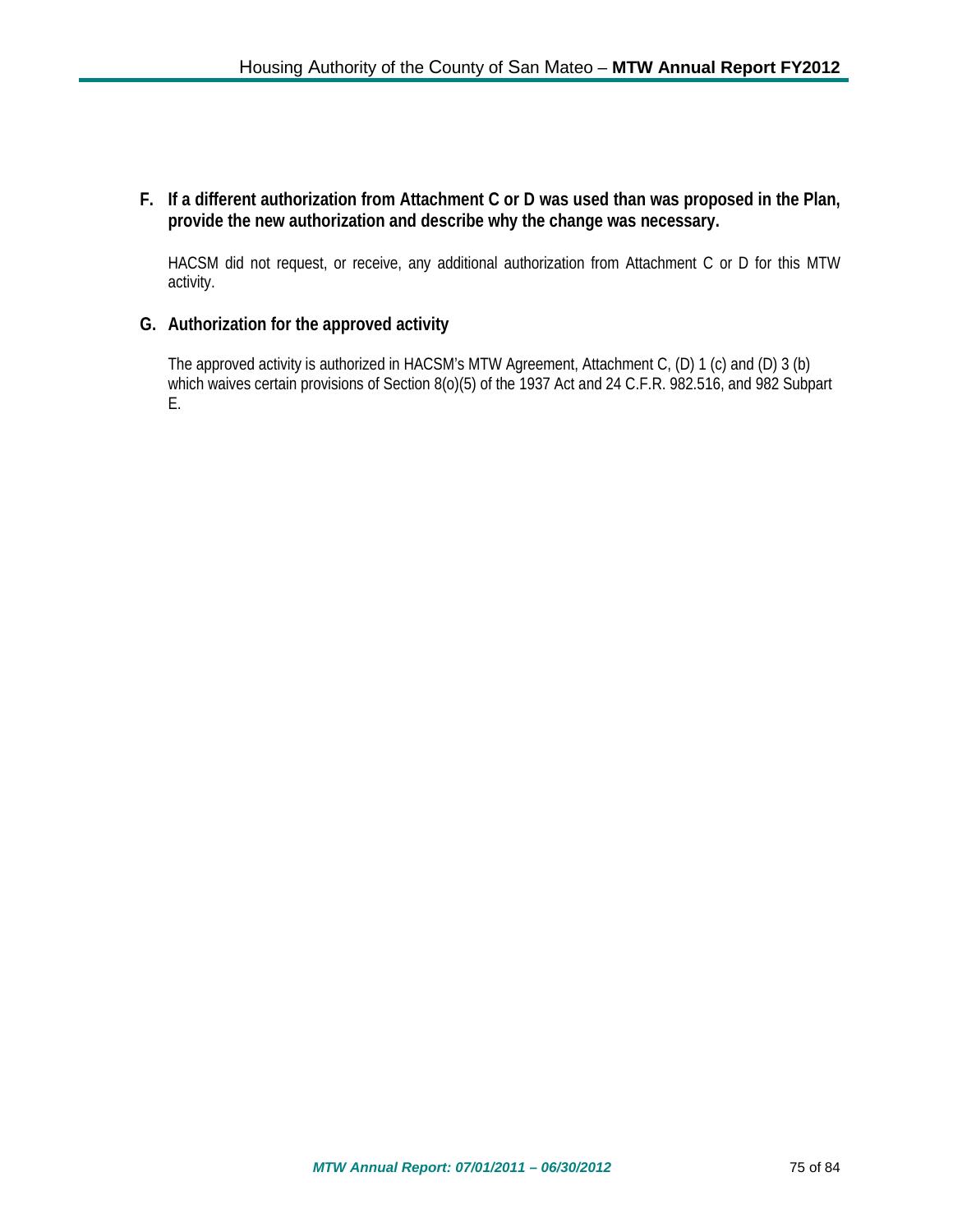**On-Going MTW Activity #2012.26: Commitment of MTW Funds for leveraging in the creation of additional affordable housing in San Mateo County**

# **A. Activity Description**

HACSM is committing up to \$4,000,000 of MTW funds for the development of additional affordable (low income, very low income and extremely low income) housing in San Mateo County. The re-programmed funds will be used to leverage additional investment funds that will be substantially larger than the HACSM commitments. Development activities may include site acquisition, substantial rehabilitation of existing stock, and development of new units. All applicable federal regulations, e.g. environmental, labor, etc., will be followed.

A current example of development that will increase the number of affordable units once it can obtain sufficient development financing is Half Moon Village. HACSM has entered into an Exclusive Negotiations Agreement with Mid-Peninsula Housing Corporation to re-develop Half Moon Village, a 60-unit affordable senior housing property. This re-development, expected to cost approximately \$57 million, includes a multifaceted approach with other senior service providers to use the existing land to create a senior "campus." The Half Moon Village portion of the project will consist of 160 new units of affordable housing, an increase of 100 units versus the current 60.

Other partners, on adjacent land comprising the "campus" (separately owned and developed with no Housing Authority financing) will include a broad continuum of care for senior-related services, some of which may include the following, assisted living and hospice services as well as medical and food services. Groundbreaking for the Half Moon Bay Senior Campus is slated for December 2012.

| <b>Baseline</b><br>(established FY2011)                                                    | <b>Benchmark</b>                                                                              | Metric                                                              | FY2012 Outcome                                                                                                         |
|--------------------------------------------------------------------------------------------|-----------------------------------------------------------------------------------------------|---------------------------------------------------------------------|------------------------------------------------------------------------------------------------------------------------|
| HACSM has not<br>previously invested MTW<br>funds in the creation of<br>affordable housing | HACSM will see the<br>creation of at least 20<br>affordable units per<br>\$1,000,000 invested | <b>HACSM will review</b><br>the data collected at<br>least annually | As of 6/30/2012, HACSM has<br>committed to lend \$4,000,000 to Mid<br>Peninsula Housing to construct 160<br>new units. |
|                                                                                            |                                                                                               |                                                                     | This creates 40 units per \$1 million<br>invested; therefore doubling the<br>indicated benchmark.                      |
|                                                                                            |                                                                                               |                                                                     | (Groundbreaking scheduled for<br>12/2012)                                                                              |

# **B. Impact of activity**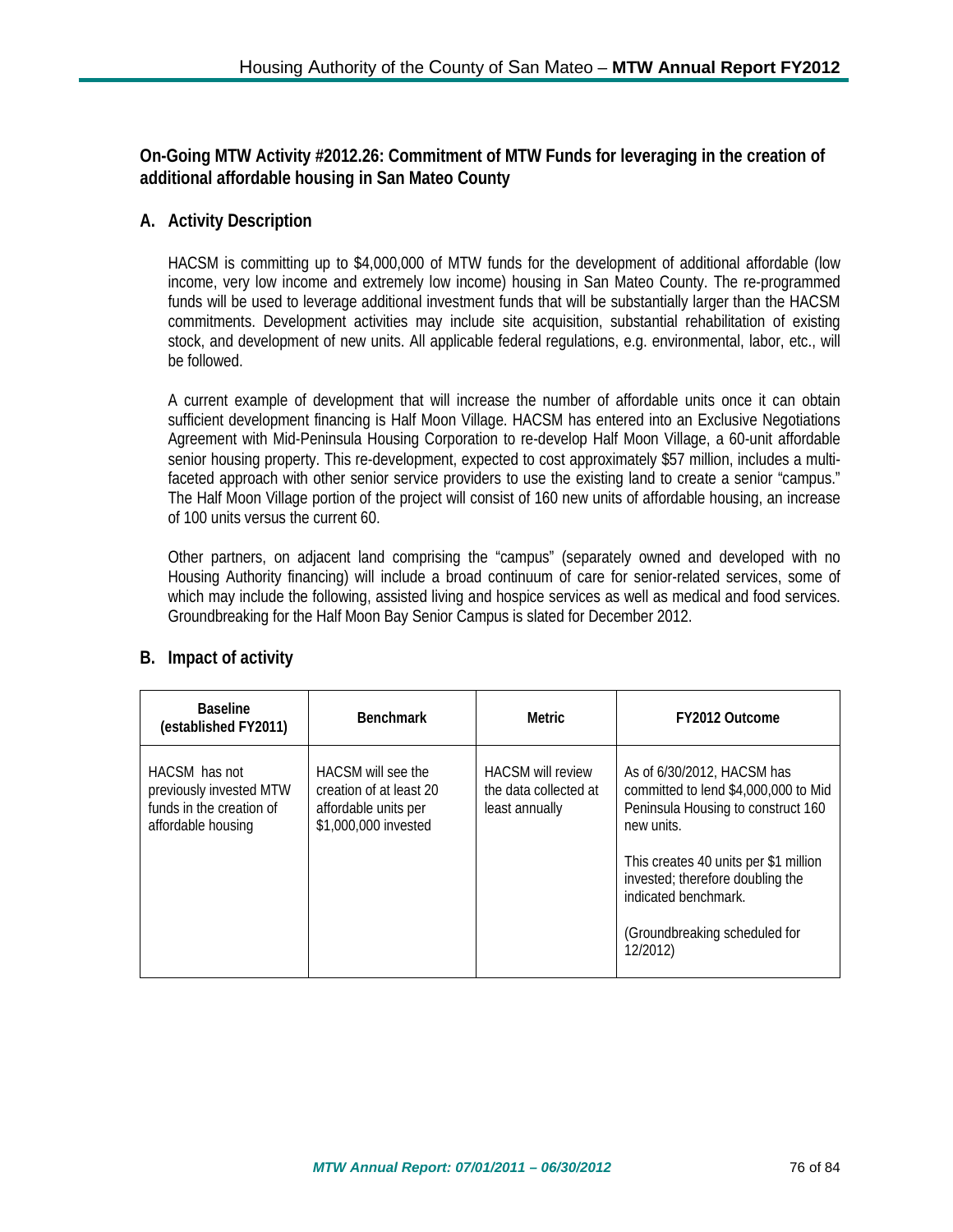| HACSM has expended \$0<br>annually for affordable<br>units in San Mateo County | Through leveraging of<br>\$4,000,000 MTW funds<br>(or portion thereof),<br>HACSM expects at least<br>10 times the proportional<br>amount (\$40,000,000 for<br>the full amount) will be<br>available for affordable<br>housing in San Mateo<br>County | <b>HACSM</b> will review<br>the data collected at<br>least annually | The total construction budget is<br>\$65.1 million which equals 16.3<br>times the proportional amount;<br>therefore exceeding the 10 times<br>benchmark. |
|--------------------------------------------------------------------------------|------------------------------------------------------------------------------------------------------------------------------------------------------------------------------------------------------------------------------------------------------|---------------------------------------------------------------------|----------------------------------------------------------------------------------------------------------------------------------------------------------|
|--------------------------------------------------------------------------------|------------------------------------------------------------------------------------------------------------------------------------------------------------------------------------------------------------------------------------------------------|---------------------------------------------------------------------|----------------------------------------------------------------------------------------------------------------------------------------------------------|

**C. If benchmarks were not achieved or if the activity was determined ineffective, provide a narrative explanation of the challenges, and if possible, identify potential new strategies that might be more effective.**

HACSM has found this activity to be effective in increasing affordable housing choices in San Mateo County.

**D. If benchmarks or metrics have been revised identify any new indicator(s) of activities status and impact (e.g. after 2 years of rent reform only 6 hardship cases).**

HACSM does not plan on revising the benchmarks or metrics for this activity.

**E. If data collection methodology has changed, describe original data collection methodology and any revisions to the process or change in data collected.**

HACSM is not planning to revise the data collection or methodology for this activity.

**F. If a different authorization from Attachment C or D was used than was proposed in the Plan, provide the new authorization and describe why the change was necessary.**

HACSM did not request, or receive, any additional authorization from Attachment C or D for this MTW activity.

#### **G. Authorization for the approved activity**

The approved activity is authorized in HACSM's MTW Agreement, Second Amendment and Attachment D, which allows for broader use of MTW funds and waives certain provisions of Section 3(b)(2).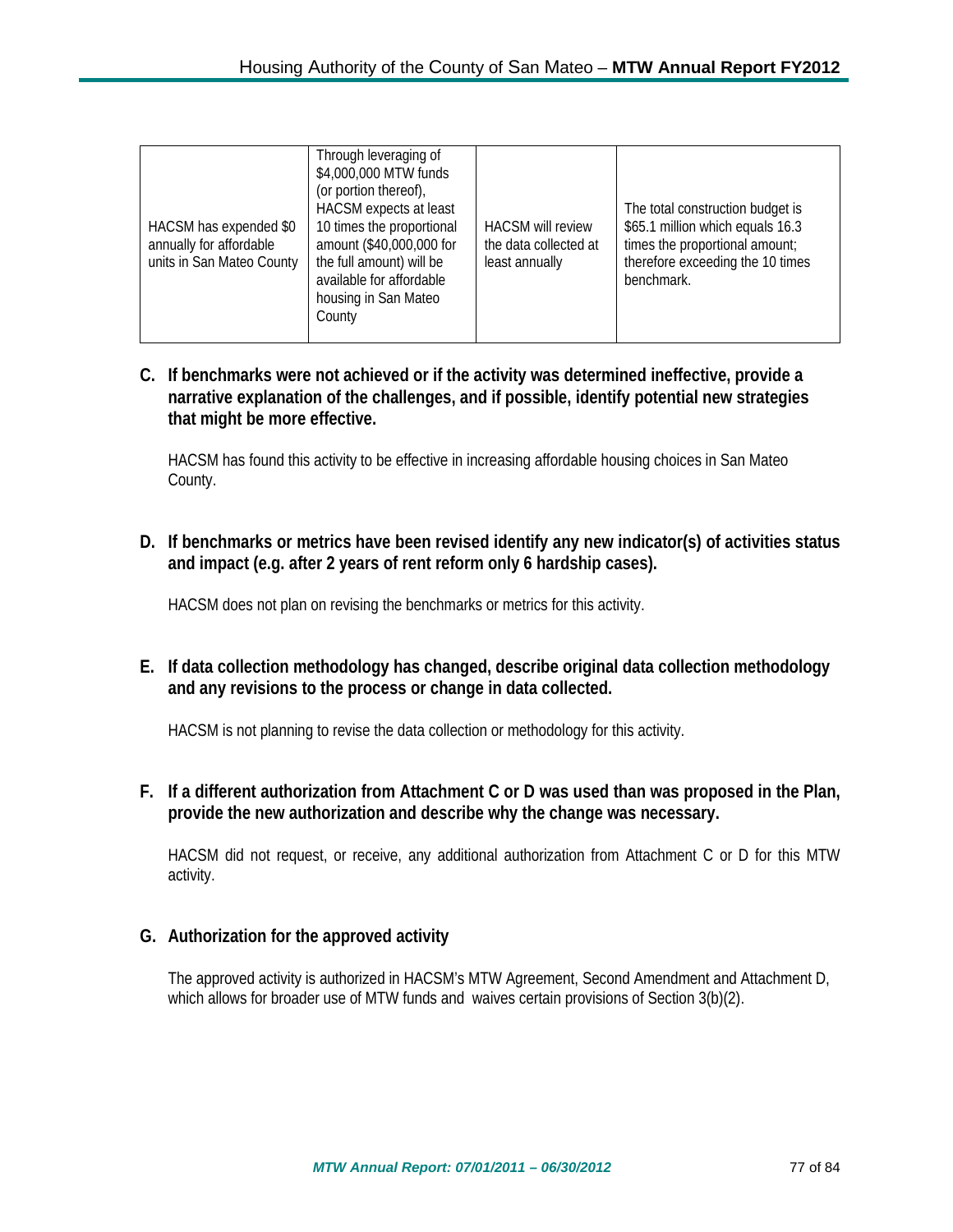### **On-Going MTW Activity #2012.27: Provider Based Programs**

### **A. Activity Description**

In FY2011, HACSM received HUD approval to expand the Section 8 Project-Based Voucher Program (Activity#2011-16). As part of this activity, HACSM proposed to adopt policies surrounding a provider-based program, which is now its own activity as the funding and policies are outside the scope of the voucher program.

The Provider-Based Assistance (PBA) program was designed with the intention to reach populations in San Mateo County who were under-served or not served by voucher program or other special-funded programs (i.e. Shelter Plus Care, Supportive Housing, VASH). Due to the fact that the rental assistance is directly related to the unique services of the Provider-Based program and the supportive service provider's ability to supply the necessary case management services, there is far greater potential for successful graduation, and the ability to serve additional families in their time of greatest need, with greater flexibility and tailored to their specific barriers.

#### **B. Impact of activity**

| <b>Baseline</b><br>(established FY2011) | <b>Benchmark</b>               | <b>Metric</b>        | FY2012 Outcome        |
|-----------------------------------------|--------------------------------|----------------------|-----------------------|
| 1. HACSM has zero                       | 1. Increase the number of      | 1. Compare the       | 1. Since              |
| units/households under the              | units/households under the     | number of            | implementation, 13    |
| Provider-Based program                  | Provider-Based program by      | units/households     | households have       |
|                                         | approximately 30 units         | participating in the | been assisted         |
|                                         |                                | Provider-Based       | under the Provider-   |
| 2. HACSM expends zero funds             | 2. Expend approximately        | program before and   | Based program. As     |
| towards the Provider-Based              | \$300,000 toward the Provider- | after implementation | of 6/30/12, eight     |
| program                                 | Based program                  | of this activity     | households            |
|                                         |                                |                      | remained active.      |
|                                         |                                | 2. Compare the       |                       |
|                                         |                                | amount expended      | 2. As of 6/30/12,     |
|                                         |                                | toward the Provider- | <b>HACSM</b> expended |
|                                         |                                | Based program        | \$21,015.00 in        |
|                                         |                                | before and after     | subsidy payments      |
|                                         |                                | implementation of    | and \$4,203.00 in     |
|                                         |                                | this activity        | supportive            |
|                                         |                                |                      | services.             |

In November 2011, HACSM awarded its first PBA contract to CORA (Community Overcoming Relationship Abuse), creating a new way of meeting the housing needs of survivors of domestic violence. The subsidy under this award provides up to three years of rental assistance for 15 households. CORA assist its participants to seek housing in the private market, however CORA staff has seen some challenges in locating affordable units in this tighter housing market, not unlike HACSM's voucher holders.

The second PBA contract was awarded in January 2012 to The Service League of San Mateo County and is targeted to low-level male and female offenders who have been recently released from incarceration. The subsidy under this award provides approximately 18 months rental assistance to 16 households. The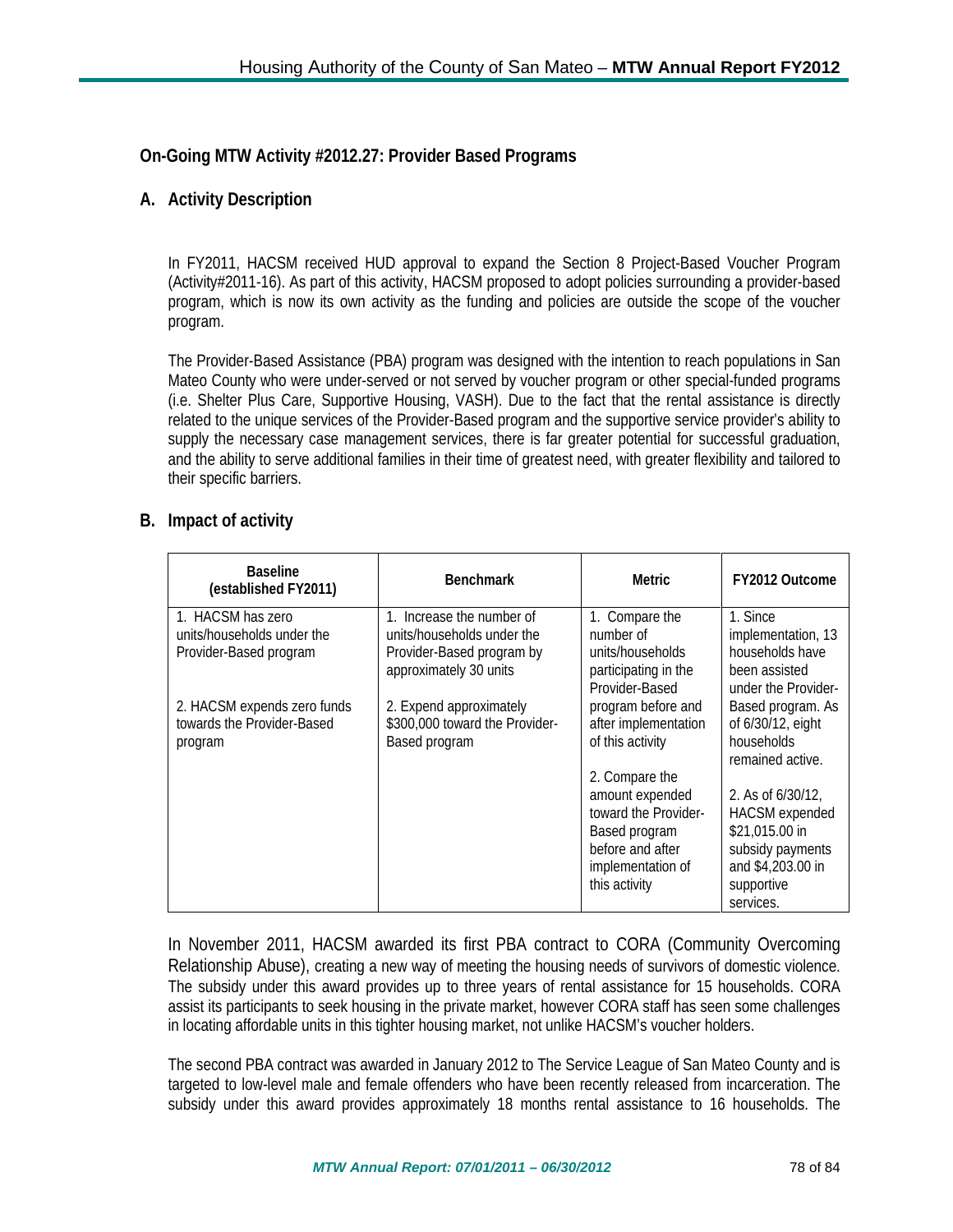Service League owns its own property; therefore, its participants are placed in existing homes instead of searching for housing in the private market. This model appears to be working well as far as housing placement, but The Service League does report challenges in its case management of the population it serves.

**C. If benchmarks were not achieved or if the activity was determined ineffective, provide a narrative explanation of the challenges, and if possible, identify potential new strategies that might be more effective**

HACSM has found this activity to be effective in increasing housing choice for families in San Mateo County.

**D. If benchmarks or metrics have been revised identify any new indicator(s) of activities status and impact (e.g. after 2 years of rent reform only 6 hardship cases).**

HACSM does not plan on revising the benchmarks or metrics for this activity.

**E. If data collection methodology has changed, describe original data collection methodology and any revisions to the process or change in data collected**

HACSM does not foresee any changes to the data collection methodology.

**F. If a different authorization from Attachment C or D was used than was proposed in the Plan, provide the new authorization and describe why the change was necessary**

HACSM did not request, or receive, any additional authorization from Attachment C or D to implement this MTW activity.

#### **G. Authorization for the approved activity**

The approved activity is authorized under HACSM's MTW Agreement, Attachment D: Uses of Funds.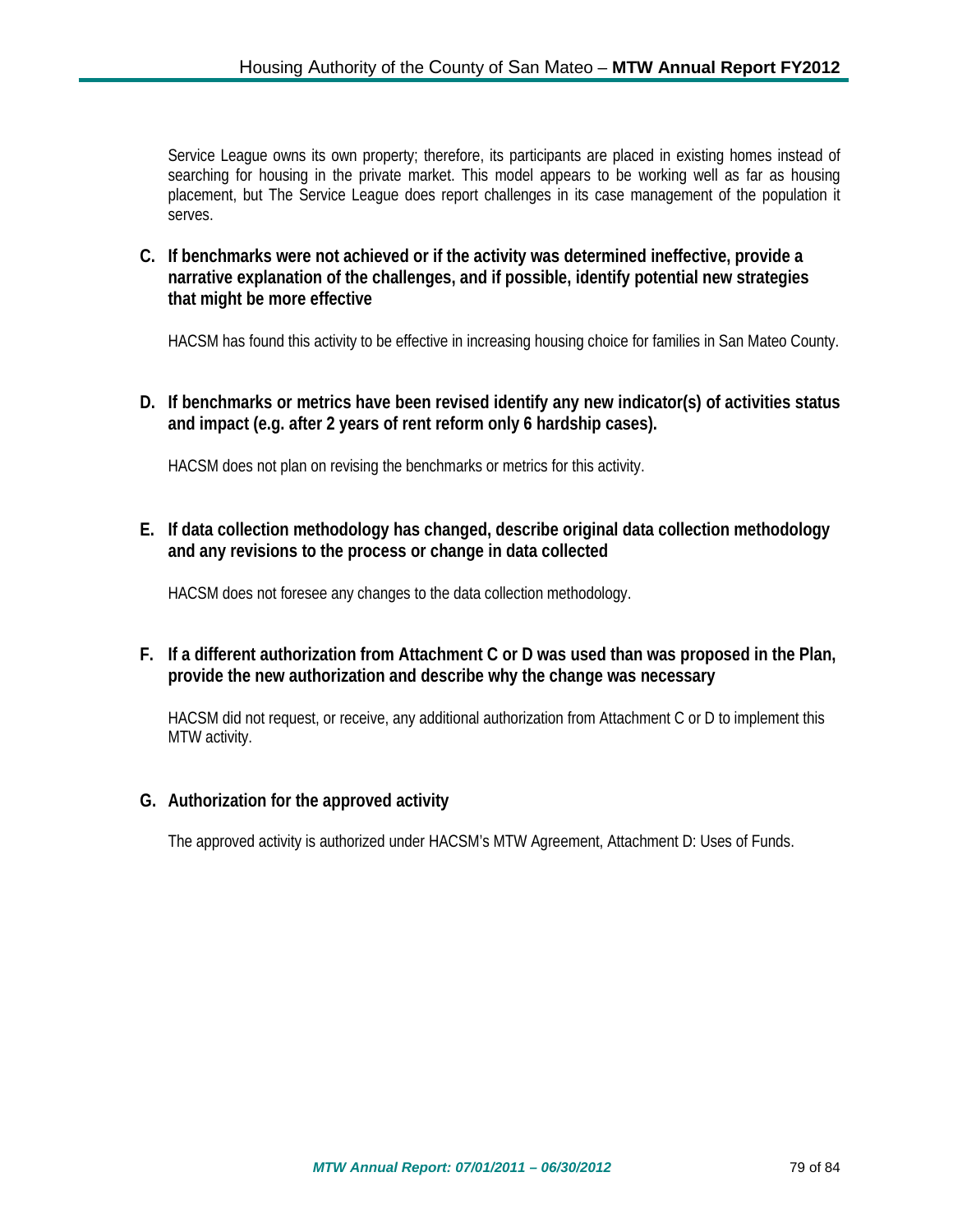### **SECTION VII – Sources and Uses of Funding**

#### **A. Planned versus Actual Sources and Uses of MTW Funds**

The chart below summarizes the HACSM consolidated MTW Budget and Actuals for Fiscal Year 2012 (July 1, 2011 – June 30, 2012). This chart lists all budget and actual revenues and expenditures for all funding sources that comprise the MTW Block Grant Funds including; Section 9 Operating Funds; Section 9 Capital Funds; and Section 8 Housing Choice Voucher Assistance Payments and Administrative fees.

| <b>Consolidated Sources and Uses of MTW Funds</b> |               |                |                      |  |  |
|---------------------------------------------------|---------------|----------------|----------------------|--|--|
| Fiscal Year Ended June 30, 2012                   |               |                |                      |  |  |
|                                                   | <b>Actual</b> |                | <u>Variance</u><br>% |  |  |
|                                                   |               |                |                      |  |  |
| 63,523,849.00                                     | 63,063,236.00 | (460, 613.00)  | $-0.73%$             |  |  |
| 0.00                                              | 2,784,285.00  | 2,784,285.00   | 100.00%              |  |  |
| 120,000.00                                        | 94,348.00     | (25,652.00)    | $-21.38%$            |  |  |
| 290,000.00                                        | 549,087.00    | 259,087.00     | 89.34%               |  |  |
| 116,500.00                                        | 218,998.00    | 102,498.00     | 87.98%               |  |  |
| 97,000.00                                         | 186,576.00    | 89,576.00      | 92.35%               |  |  |
| 64,147,349.00                                     | 66,896,530.00 | 2,749,181.00   | 4.29%                |  |  |
|                                                   |               |                |                      |  |  |
|                                                   |               |                |                      |  |  |
| 4,777,616.00                                      | 5,815,297.00  | 1,037,681.00   | 21.72%               |  |  |
| 0.00                                              | 1,248,342.00  | 1,248,342.00   | 100.00%              |  |  |
| 528,000.00                                        | 25,218.00     | (502, 782.00)  | $-95.22%$            |  |  |
| 55,832,040.00                                     | 54,546,238.00 | (1,285,802.00) | $-2.30%$             |  |  |
| 660,000.00                                        | 495,690.00    | (164, 310.00)  | $-24.90\%$           |  |  |
| 61,797,656.00                                     | 62,130,785.00 | 333,129.00     | 0.54%                |  |  |
| 2,349,693.00                                      | 4,765,745.00  |                |                      |  |  |
|                                                   | <b>Budget</b> |                | Variance             |  |  |

#### **Explanation of Variances:**

The budget amounts assumed the transfer of Midway Village and El Camino Village to the non-profit entity SAMCHAI after demo/dispo. EL Camino Village ultimately was not approved for demo/dispo and the transfer of Midway Village was not accomplished during this fiscal year; consequently, actual revenue and expense significantly varies from budget.

- (A) Actual draw of two years Capital Fund to operations, budget projected one year.
- (B) Investment increases in available cash and rate of return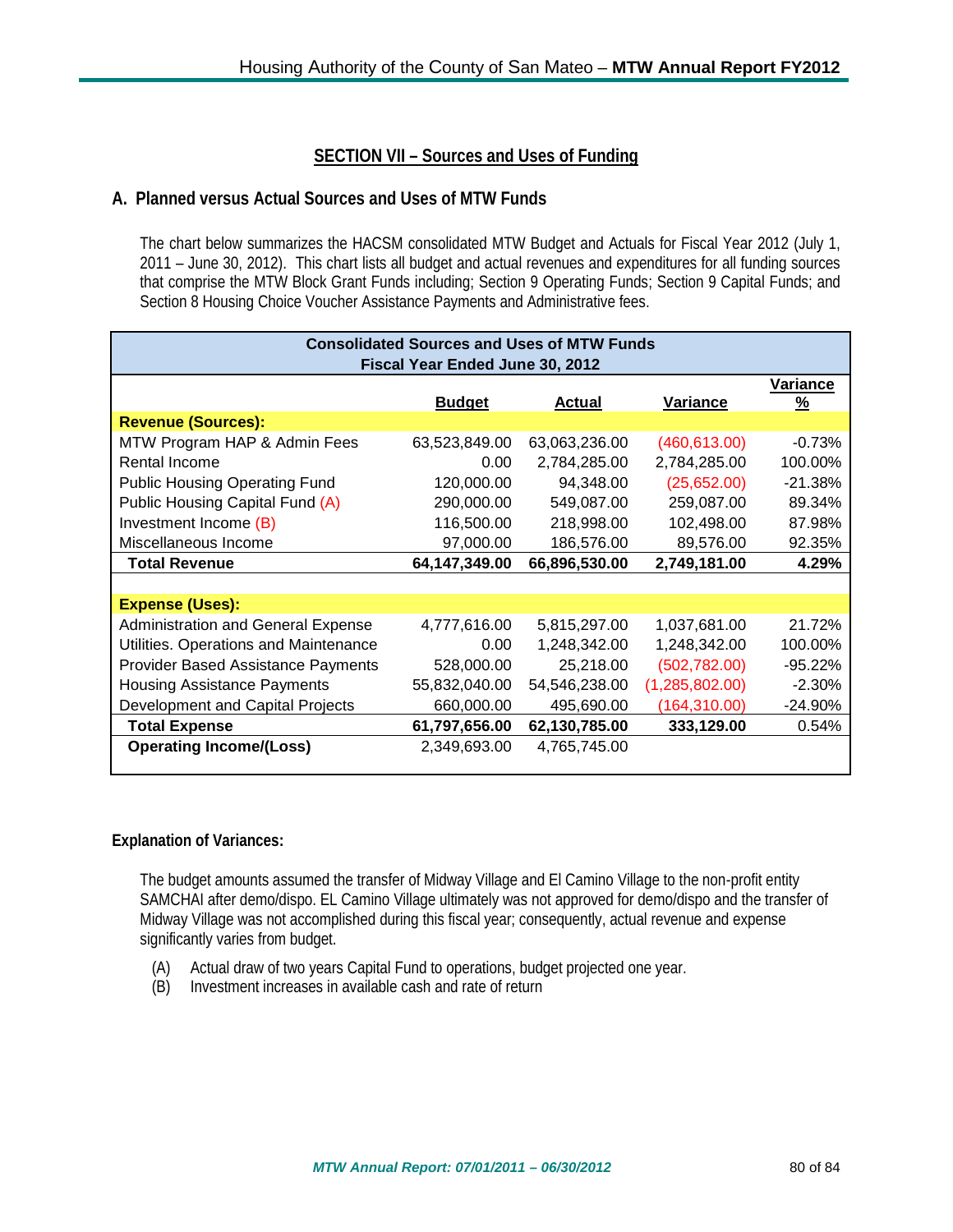#### **Planned versus Actual Sources and Uses of** *Non* **- MTW Funds**

The chart below summarizes the HACSM Consolidated *Non*-MTW Budget and Actuals for Fiscal Year 2012 (July 1, 2011 – June 30, 2012). This chart lists all planned and actual revenue and expenditures for other funds that are not eligible MTW Block Grant funds (including state and local funds).

| <b>Consolidated Sources and Uses of NON-MTW Funds</b><br><b>Fiscal Year Ended June30,2012</b> |              |              |               |  |  |
|-----------------------------------------------------------------------------------------------|--------------|--------------|---------------|--|--|
| <u>Budget</u><br><b>Actual</b><br>Variance                                                    |              |              |               |  |  |
| <b>Revenue (Sources):</b>                                                                     |              |              |               |  |  |
| <b>Grants (Shelter Plus Care and Supportive</b>                                               |              |              |               |  |  |
| Housing)                                                                                      | 3,662,033.00 | 3,005,866.00 | (656, 167.00) |  |  |
| Non-MTW HAP and admin fees<br>5,090,179.00<br>5,399,738.00                                    |              |              |               |  |  |
| Rental Income                                                                                 | 773,100.00   | 801,648.00   | 28,548.00     |  |  |
| Investment Income                                                                             | 36,004.00    | 42,152.00    | 6,148.00      |  |  |
| Miscellaneous Income                                                                          | 46,175.00    | 97,570.00    | 51,395.00     |  |  |
| <b>Total Revenue</b>                                                                          | 9,607,491.00 | 9,346,974.00 | (260, 517.00) |  |  |
|                                                                                               |              |              |               |  |  |
| <b>Expense (Uses):</b>                                                                        |              |              |               |  |  |
| <b>Administration and General Expense</b>                                                     | 1,196,841.00 | 1,066,214.00 | (130, 627.00) |  |  |
| Utilities                                                                                     | 57,700.00    | 79,551.00    | 21,851.00     |  |  |
| Operations and Maintenance                                                                    | 188,635.00   | 229,002.00   | 40,367.00     |  |  |
| Housing Assistance Payments                                                                   | 7,682,965.00 | 7,566,801.00 | (116, 164.00) |  |  |
| Development and Capital Projects                                                              | 200,000.00   | 200,650.00   | 650.00        |  |  |
| <b>Total Expense</b>                                                                          | 9,326,141.00 | 9,142,218.00 | (183, 923.00) |  |  |
| <b>Operating Income/(Loss)</b>                                                                | 281,350.00   | 204,756.00   |               |  |  |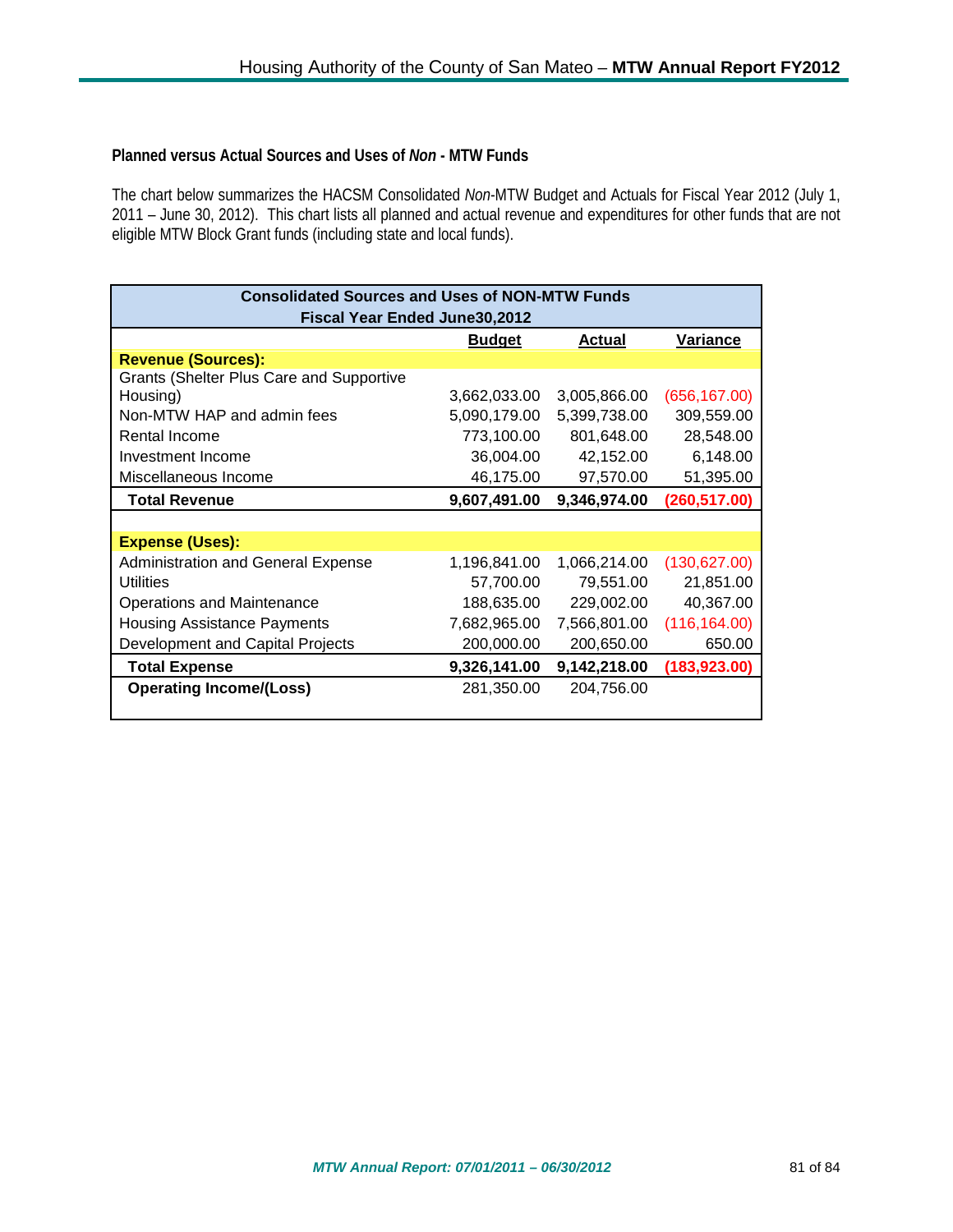#### **B. Planned versus Actual Sources and Uses of State or local funds**

The chart below summarizes the HACSM Sources and Uses of State and Local Funds for Fiscal Year 2012 (July 1, 2011 – June 30, 2012). This chart lists all planned and actual revenue and expenditures for other funds that are not eligible MTW Block Grant funds (including state and local funds).

| Sources and Uses of State and Local Funds |               |               |            |  |  |
|-------------------------------------------|---------------|---------------|------------|--|--|
| Fiscal Year Ended June 30, 2012           |               |               |            |  |  |
|                                           |               |               |            |  |  |
|                                           | <b>Budget</b> | <b>Actual</b> | Variance   |  |  |
| <b>Revenue (Sources):</b>                 |               |               |            |  |  |
| Rental Income                             | 773,100.00    | 801,648.00    | 28,548.00  |  |  |
| Investment Income                         | 26,000.00     | 26,225.00     | 225.00     |  |  |
| Miscellaneous Income                      | 25,325.00     | 78,295.00     | 52,970.00  |  |  |
| <b>Total Revenue</b>                      | 824,425.00    | 906,168.00    | 81,743.00  |  |  |
|                                           |               |               |            |  |  |
| <b>Expense (Uses):</b>                    |               |               |            |  |  |
| <b>Administration and General Expense</b> | 347,666.00    | 413,433.00    | 65,767.00  |  |  |
| Utilities                                 | 57,700.00     | 79,551.00     | 21,851.00  |  |  |
| <b>Operations and Maintenance</b>         | 188,635.00    | 224,437.00    | 35,802.00  |  |  |
| Development and Capital Projects          | 200,000.00    | 200,650.00    | 650.00     |  |  |
| <b>Total Expense</b>                      | 794,001.00    | 918,071.00    | 124,070.00 |  |  |
| <b>Operating Income/(Loss)</b>            | 30,424.00     | (11,903.00)   |            |  |  |
| Reserve Buildup/(Drawdown)                |               |               |            |  |  |
| Net Income/(Loss)                         |               |               |            |  |  |
|                                           |               |               |            |  |  |

# **C. Planned versus Actual Sources and Uses of the COCC**

Not applicable

**D. If using a cost allocation or fee-for-service approach that is different from the 1937 Act requirements, describe the actual deviations that were made during the Plan year; and**

Not applicable

# **E. List or describe planned vs. actual use of single-fund flexibility**

In conjunction with HACSM reserve levels, HACSM has committed funds to several areas as a result of its MTW flexibilities:

1. HACSM has executed a long-term loan agreement for \$4,000,000 with MidPen Housing to construct 160 new units of affordable senior housing in Half Moon Bay (see On-Going Activity #2012.26). Construction of Phase I began in January 2013. The entire complex will be completed in April 2015. The reprogrammed funds have been used to leverage additional funding in the amount of \$61.1 million.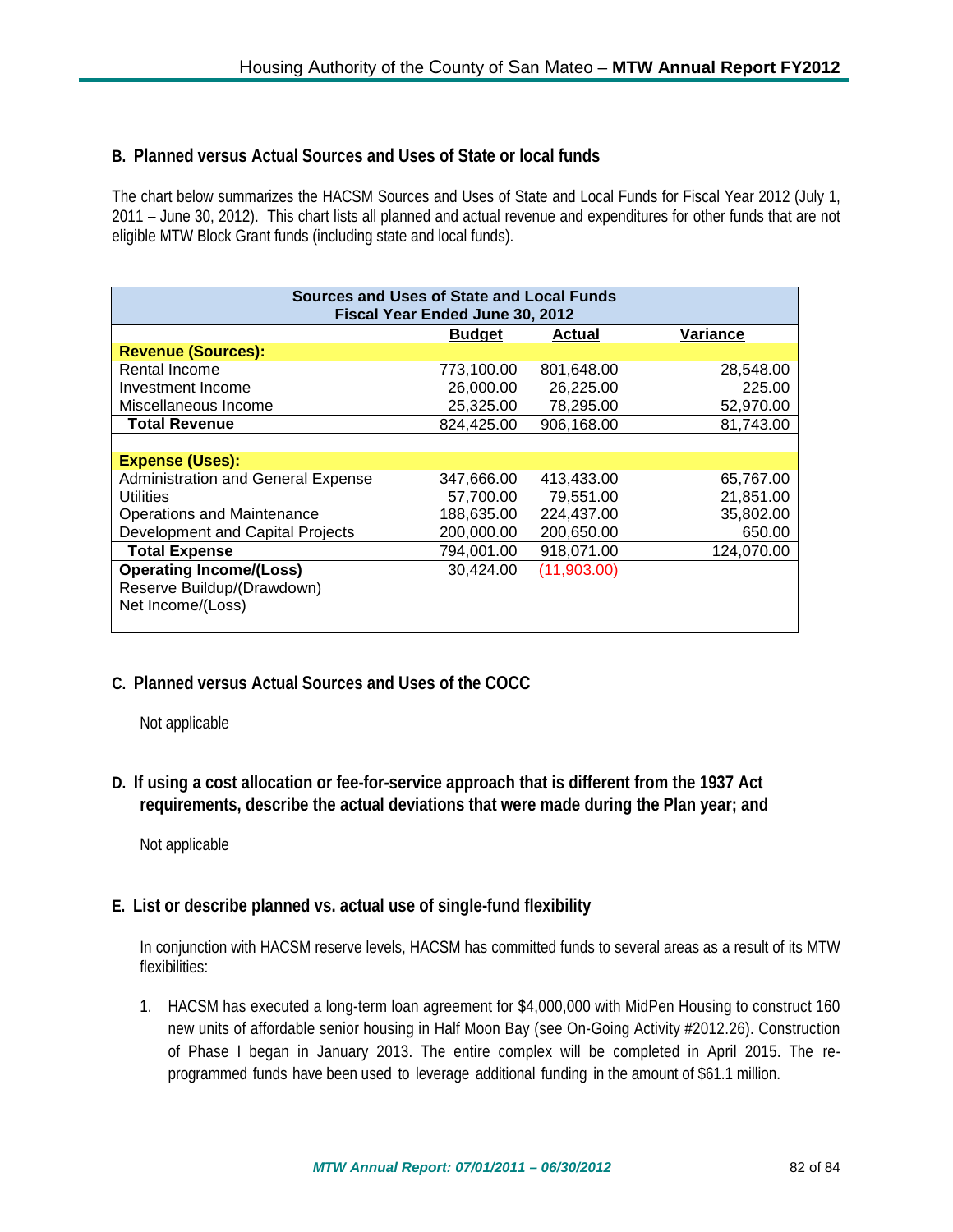2. HACSM utilized its "Broader Use of Funds" flexibility to create the Provider-Based Assistance (PBA) program for survivors of domestic violence (15 units) and for persons re-entering society after a period of incarceration and who are receiving addiction treatment and other supportive services (16 units). The program will expand to a third provider in 2013. HACSM has committed up to \$750,000 for the PBA program for the next three years and would like to expand.

As of 6/30/12, HACSM expended \$21,015 in subsidy payments and \$4,203 in supportive services for the Provider-Based Assistance program. See MTW Activity 2012.27 for more information.

3. In October 2012, HACSM adjusted figures on its Tenant-Based Tiered Subsidy Table (TST) due to rental market increases and monitoring of tenant rent portions. While HACSM will be absorbing the cost of these increases over time, we allowed for approximately \$4,000,000 increase in HAP costs annually.